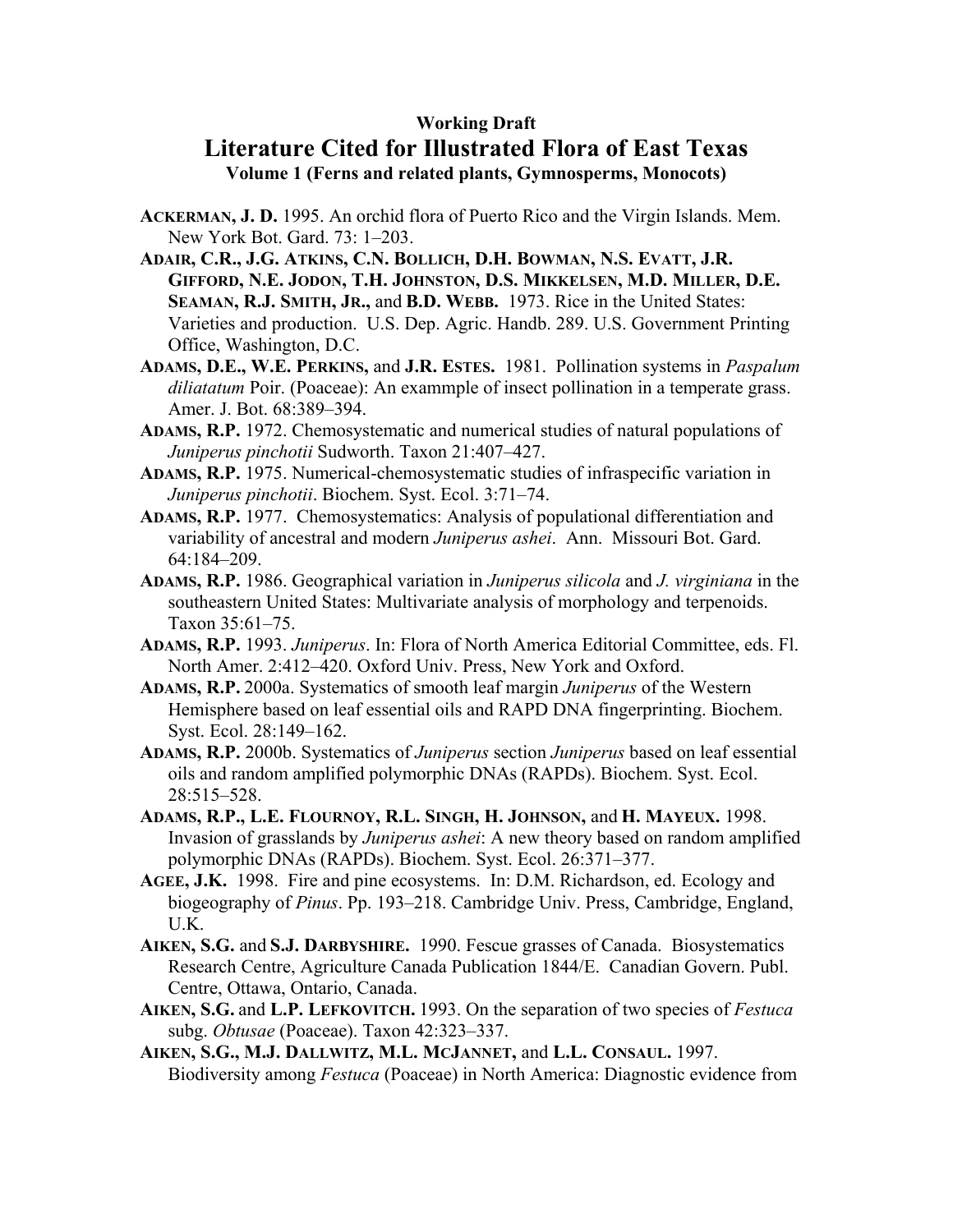DELTA and clustering programs, and an INTKEY package for interactive, illustrated identification and information retrieval. Canad. J. Bot. 75:1527–1555.

- **AIKEN, S.G., S.E. GARDINER, H.C.M. BASSETT, B.L. WILSON,** and **L.L. CONSAUL.**  1998. Implications from SDS-PAGE analyses of seed proteins in the classification of taxa of *Festuca* and *Lolium* (Poaceae). Biochem. Syst. Ecol. 26:511–533.
- **AINOUCHE, M., M.T. MISSET,** and **A. HUON.** 1996. Patterns of genetic differentiation in two annual bromegrasses, *Bromus lanceolatus* and *B. hordeaceus* (Poaceae). Pl. Syst. Evol. 199:65–78.
- **AJILVSGI, G.** 1979. Wild flowers of the Big Thicket. Texas A&M Univ. Press, College Station.
- **AJILVSGI, G.** 1984. Wildflowers of Texas. Shearer Publishing, Fredericksburg, TX.
- **ALBRETSEN, J.C., S.A. KHAN,** and **J.A. RICHARDSON.** 1998. Cycad palm toxicosis in dogs: 60 cases (1987–1997). J. Am. Vet. Med. Assoc. 213:99–101.
- **ALLEN, C.M.** 1992a. *Sacciolepis indica* (Poaceae) new to Louisiana. Sida 15:154.
- **ALLEN, C.M.** 1992b. Grasses of Louisiana, 2nd ed. Cajun Prairie Habitat Preservation Society, Eunice, LA.
- **ALLEN, C.M., H.D. GUILLORY, C.H. STAGG,** and **S.D. PARRIS.** 1990. *Koeleria gerardii* (Vill.) Shinners (Poaceae) new to Louisiana. Sida 14:133–134.
- **ALLRED, K.W.** 1981. Cousins to the south: Amphitropical disjunctions in southwestern grasses. Desert Pl. 3:98–106.
- **ALLRED, K.W.** 1982. *Paspalum distichum* L. var. *indutum* Shinners (Poaceae). Great Basin Naturalist 42:101–104.
- **ALLRED, K.W.** 1984a. Studies in the *Aristida* (Gramineae) of the southeastern United States. I. Spikelet variation in *A. purpurascens*, *A. tenuispica*, and *A. virgata*. Rhodora 86:73–77.
- **ALLRED, K.W.** 1984b. Morphologic variation and classification of the North American *Aristida purpurea* complex (Gramineae). Brittonia 36:382–395.
- **ALLRED, K.W.** 1985a. Studies in the *Aristida* (Gramineae) of the southeastern United States. II. Morphometric analysis of *A. intermedia* and *A. longespica*. Rhodora 87:137–145.
- **ALLRED, K.W.** 1985b. Studies in the *Aristida* (Gramineae) of the southeastern United States. III. Nomenclature and a taxonomic comparison of *A. lanosa* and *A. palustris*. Rhodora 87:147–155.
- **ALLRED, K.W.** 1986. Studies in the *Aristida* (Gramineae) of the southeastern United States. IV. Key and conspectus. Rhodora 88:367–387.
- **ALLRED, K.W.** 1993. *Phragmites*. In: J.C. Hickman, ed. The Jepson manual: Higher plants of California. Pp. 1282. Univ. of California Press, Berkeley.
- **ALLRED, K.W.** and **F.W. GOULD.** 1978. Geographic variation in the *Dichanthelium aciculare* complex (Poaceae). Brittonia 30:497–504.
- **ALLRED, K.W.** and **F.W. GOULD.** 1983. Systematics of the *Bothriochloa saccharoides* complex (Poaceae: Andropogoneae). Syst. Bot. 8:168–184.
- **ALLRED, K.W.** and **J. VALDÉS-REYES.** 1995. Novelties and notes in North American *Aristida* (Gramineae). Novon 5:209–222.
- **AL-SHEHBAZ, I.A.** and **B.G. SCHUBERT.** 1989. The Dioscoreaceae in the southeastern United States. J. Arnold Arbor. 70:57–95.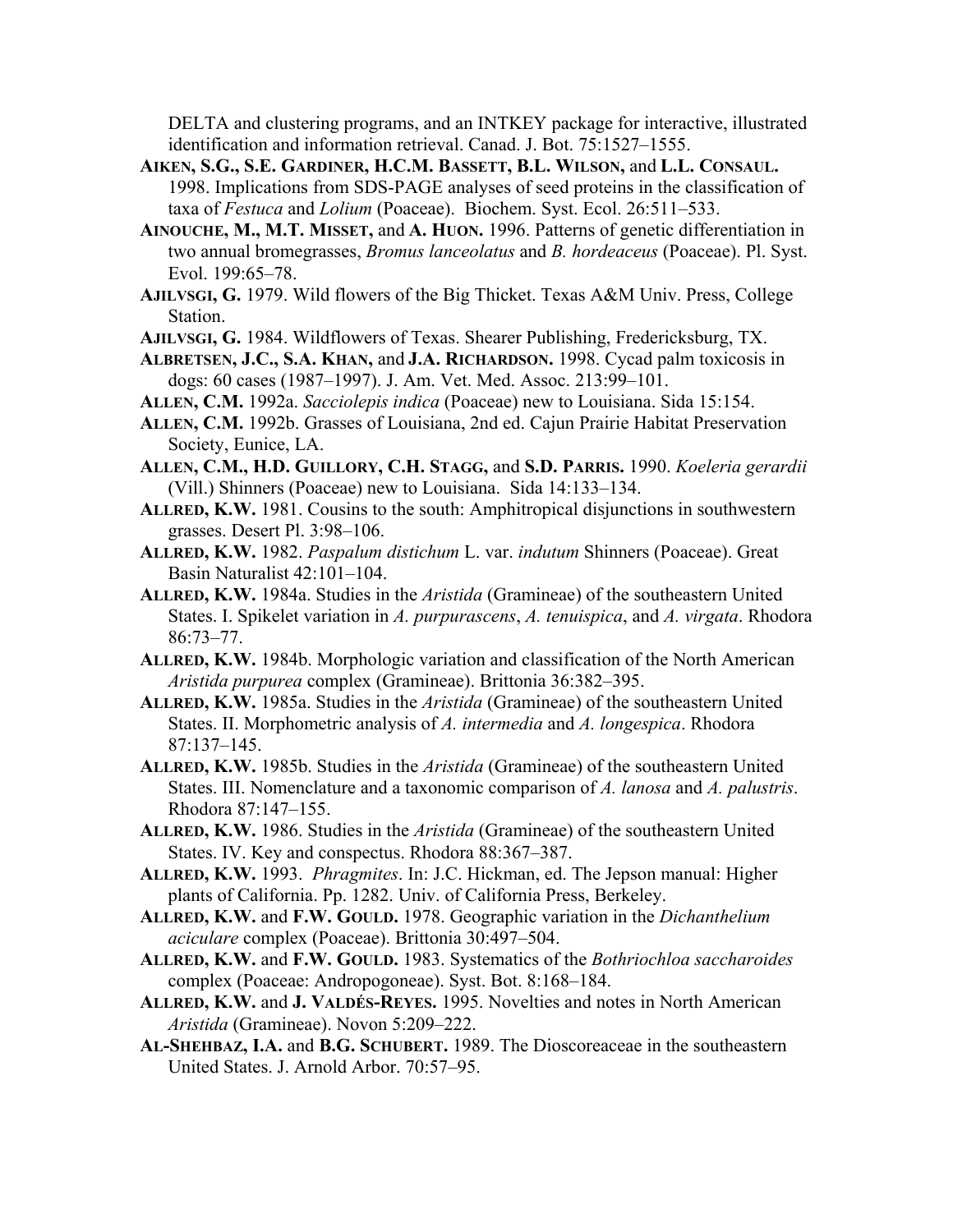- **ALSTON, A.H.G.** 1955. The heterophyllous Selaginellae of continental North America. Bull. Brit. Mus. (Nat. Hist.), Bot. 1:219–274.
- **AMES, O.** 1922. A discussion of *Pogonia* and its allies in the northeastern United States. Orchidaceae 7: 3–23.
- **AMES, O.** 1910. Orchidaceae: Illustrations and studies of the family Orchidaceae, Vol. 4: The genus *Habenaria* in North America. Reprinted 1979 by Earl M. Coleman, Stanfordville, NY.
- **AMES, O.** 1924. Enumeration of the orchids of the United States and Canada. Boston, MA.
- **AMES, O.** 1938. *Zeuxine strateumatica* in Florida. Bot. Mus. Leafl. Harv. Univ. 6: 37– 45.
- **AMES, O.** and **C. SCHWEINFURTH.** 1935. Nomenclatural studies in *Malaxis* and *Spiranthes*. Bot. Mus. Leafl. 3:113–133.
- **AN, Z, W. SONG, X. LI,** and **R. CHEN.** 1985. The karyotype analysis of *Aegilops* with special reference to the relationship between the genus and *Triticum*. J. Wuhan Bot. Res. 3:313–318.
- **ANCIBOR, E.** 1979. Systematic anatomy of vegetative organs of the Hydrocharitaceae. Bot. J. Linn. Soc. 78:237–266.
- **ANDERSON, A.B.** 1991. Symbiotic and asymbiotic germination and growth of *Spiranthes magnicamporum* (Orchidaceae). Lindleyana 6:183–186.
- **ANDERSON, D.E.** 1961. Taxonomy and distribution of the genus *Phalaris*. Iowa State J. Sci. 36:1–96.
- **ANDERSON, D.E.** 1974. Taxonomy of the genus *Chloris* (Gramineae). Brigham Young Univ. Sci. Bull., Biol. Ser. 19:1–133.
- **ANDERSON, E.** 1936. The species problem in *Iris*. Ann. Missouri Bot. Gard. 23:457–509.
- **ANDERSON, E.** 1949. Introgressive hybridization. John Wiley and Sons, NY.
- **ANDERSON, E.** 1954. A field survey of chromosome numbers in the species of *Tradescantia* closely related to *Tradescantia virginia*. Ann. Missouri Bot. Gard. 41:305–327.
- **ANDERSON, E.** and **K. SAX.** 1936. A cytological monograph of the American species of *Tradescantia*. Bot. Gaz. (Crawfordsville) 97:433–476.
- **ANDERSON, E.** and **R.E. WOODSON, JR.** 1935. The species of *Tradescantia* indigenous to the United States. Contr. Arnold Arbor. 9:1–132.
- **ANDERSSON** 1998. Marantaceae. In: K. Kubitzki. The families and genera of vascular plants, Vol. IV. Flowering plants. Monocotyledons: Alismatanae and Commelinanae (except Gramineae). Pp. 278–293. Springer-Verlag, Berlin.
- **ANDREWS, E.G.** and **M.D. WINDHAM.** 1993. *Pleopeltis*. In: Flora of North America Editorial Committee, eds. Fl. North Amer. 2:324–327. Oxford Univ. Press, New York and Oxford.
- **ANGIOSPERM PHYLOGENY GROUP** [**APG]**: Eds. K. Bremer, M.W. Chase and P. Stevens]. 1998. An ordinal classification for the families of flowering plants. Ann. Missouri. Bot. Gard. 85:531–553.
- **ANZIZAR, I, M. HERRERA, W. ROHDE, A. SANTOS, J.L. DOWE, P. GOIKOETXEA,** and **E. RITTER.** 1998. Studies on the suitability of RAPD and ISTR for identification of palm species (Arecaceae). Taxon 47:635-645.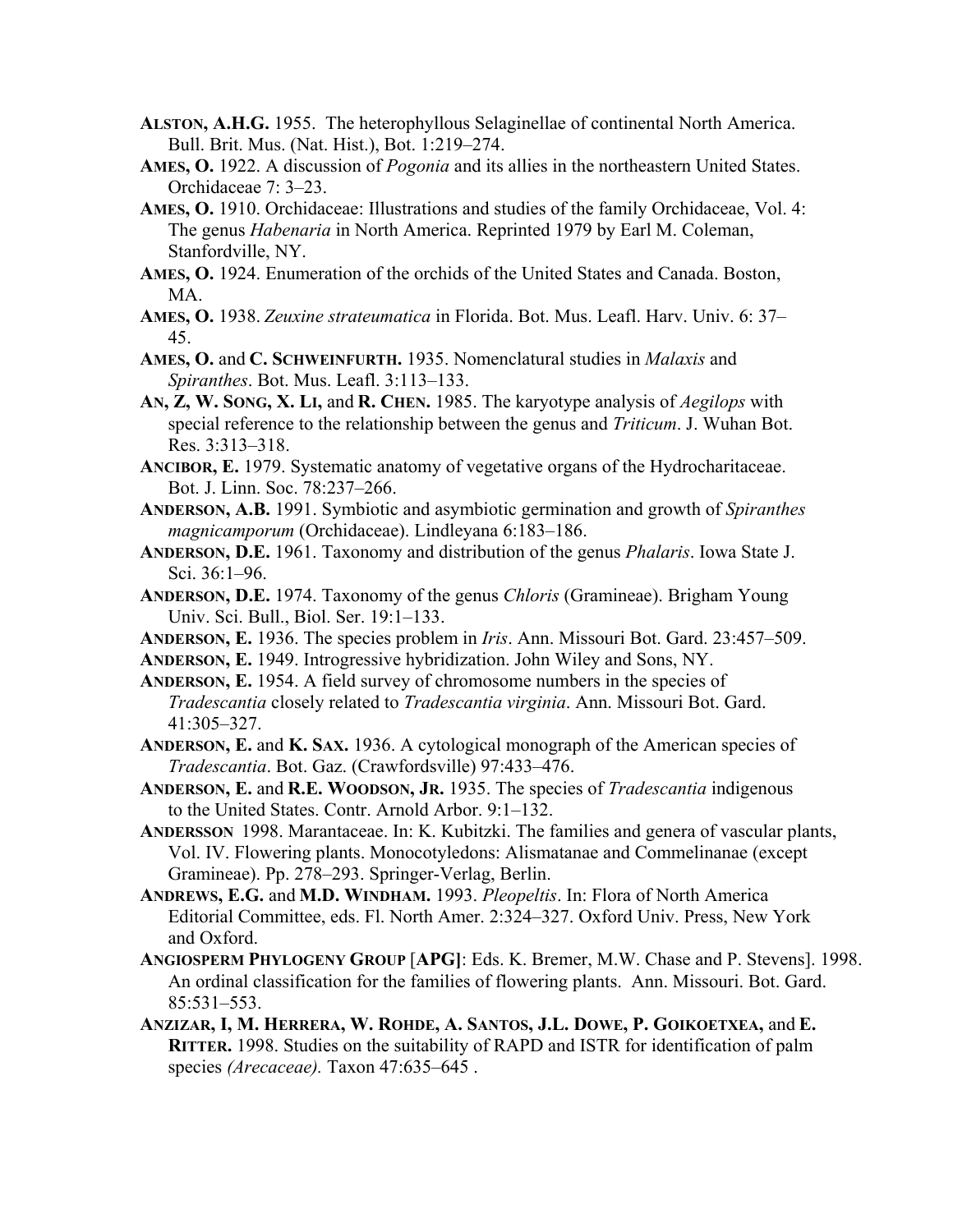**ARBER, E.A.N.** and **J. PARKIN.** 1908. Studies on the evolution of the angiosperms: The relationship of the angiosperms to the Gnetales. Ann. Bot. 22:489–515.

**ARGUE, C.L.** 1974. Pollen studies in the Alismataceae (Alismaceae). Bot. Gaz. 135:338–344.

- **ARGUE, C.L.** 1976. Pollen studies in the Alismataceae with special reference to taxonomy. Pollen & Spores 18:161–173.
- **ARMSTRONG, K.C.** 1981. The evolution of *Bromus inermis* and related species of sect. *Pnigma*. Bot. Jahrb. Syst. 102:427–443.
- **ARNOLD, M.L.** and **R.A. WESSLINGH.** 2000. Natural hybridization, Louisiana irises and evolutionary process. In: K.L. Wilson and D.A. Morrison, eds. Monocots: Systematics and Evolution. Pp. 286–294. CSIRO Publishing, Collingwood, Victoria, Australia.
- **ARNOLD, M.L., B.D. BENNETT,** and **E.A. ZIMMER.** 1990. Natural hybridization between *Iris fulva* and *I. hexagona*: Pattern of ribosomal DNA variation. Evolution 44:1512–1521.
- **ARNOLD, M.L., C.M. BUCKNER,** and **J.J. ROBINSON.** 1991. Pollen mediated introgression and hybridid speciation in Louisiana irises. Proc. Natl. Acad. Sci. U.S.A. 88:1398–1402.
- **ARNOLD, M.L., J.L. HAMRICK,** and **B.D. BENNETT.** 1993. Interspecific pollen competition and reproductive isolation in *Iris*. J. Heredity 84:13–16.
- **ARNOW, L.A.** 1994. *Koeleria macrantha* and *K. pyramidata* (Poaceae): Nomenclatural problems and biological distinctions. Syst. Bot. 19:6–20.
- **ARRIAGA, M.O.** 2000. Austral South American Species of *Eriochloa*. In: S.W.L. Jacobs and Joy Everett, eds. Grasses: Systematics and Evolution. Pp. 141–148. CSIRO Publishing, Collingwood, Victoria, Australia.
- **ARRIDGE, R.E.** and **P.J. FONTEYN.** 1981. Naturalization of *Colocasia esculenta* (Araceae) in the San Marcos River, Texas. SouthW. Naturalist 26:210–211.
- **ASFAW, Z.** and **R. VON BOTHMER.** 1990. Hybridization between landrace varieties of Ethiopian barley (*Hordeum vulgare* sp. *vulgare*) and the progenitor of barley (*H. vulgare* ssp. *spontaneum* C. Koch). Hereditas 112:57–64.
- **ASMUSSEN, C. B., W.J. BAKER,** and **J. DRANSFIELD.** 2000. Phylogeny of the palm family (Arecaceae) based on rps16 intron and trnL-trnF platid DNA sequences. In: K.L. Wilson and D.A. Morrison, eds. Monocots: Systematics and Evolution. Pp. 525– 537. CSIRO Publishing, Collingwood, Victoria, Australia.
- **ASSADI, M.**, and **H. RUNEMARK.** 1995. Hybridization, genomic constitution, and generic delimitation in *Elymus* s.l. (Poaceae: Triticeae). Pl. Syst. Evol. 194:189–205.
- **ATWOOD, J.T.** 1986. The size of the Orchidaceae and the systematic distribution of epiphytic orchids. Selbyana 9:171–186.
- **ATWOOD, J.T., JR.** 1985. The range of *Cypripedium kentuckiense*. Amer. Orchid Soc. Bull. 54:1197–1199.
- **ATWOOD, J.T., JR.** 1984. In defense of *Cypripedium kentuckiense* C.F. Reed. Amer. Orchid Soc. Bull. 53:835–841.
- **AUGUSTINE, D.J.** and **L.E. FRELICH.** 1998. Effects of white-tailed deer on populations of an understory forb in fragmented deciduous forests. Conserv. Biol. 12:995–100.
- **AUSTIN, D.F.** 1978. Exotic plants and their effects in southeastern Florida. Environm. Conservation 5:25–34.
- **BABEL, W.K.** 1943. The variations of *Brachyelytrum erectum*. Rhodora 45:260–262.
- **BAIJNATH, H.** 1975. A study of *Cyperus alternifolius* L., sens. lat. (Cyperaceae). Kew Bull. 30:521–526.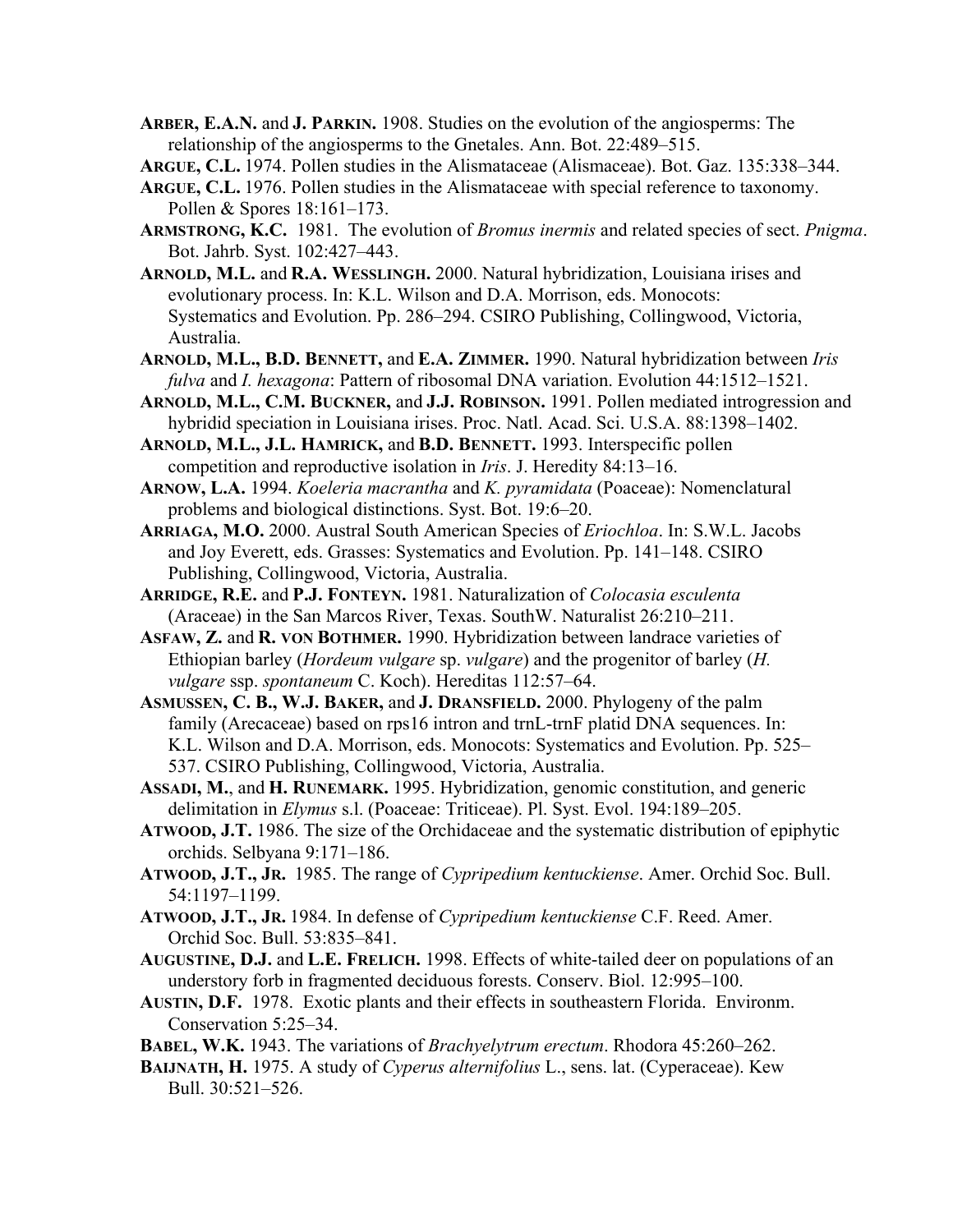**BAILEY, L.H.** 1930a. *Hemerocallis*: The day-lilies. Gentes Herb. 2:143–156.

- **BAILEY, L.H.** 1961. Palmaceae [Palmae]. In: C.L. Lundell, ed. Flora of Texas 3:197– 199. Texas Research Foundation, Renner.
- **BAILEY, L.H.** and **E.Z. BAILEY.** 1976. Hortus third, a concise dictionary of plants cultivated in the United States and Canada. Revised and expanded by the staff of the Liberty Hyde Bailey Hortorium, Cornell Univ. MacMillan Publishing Co., New York.
- **BAKER, H.G.** 1986. Yuccas and yucca moths—A historical commentary. Ann. Missouri Bot. Gard. 73:556–564.
- **BALDINI, R.M.** 1995. Revision of the genus *Phalaris* L. (Gramineae). Webbia 49:265–329.
- **BALDWIN, J.T., JR.,** and **B.M. SPEESE.** 1957. Chromosomes of *Pogonia* and its allies in the range of Gray's Manual. Amer. J. Bot. 44:651–653.
- **BALL, D.M.N., J.F. PEDERSEN,** and **G.D. LACEFIELD.** 1993. The tall-fescue endophyte. Amer. Sci. 81:370–379.
- **BALL, P.W.** 1990. Some aspects of the phytogeography of *Carex*. Canad. J. Bot. 68:1462–1472.
- **BALSLEV.** 1998. Juncaceae. In: K. Kubitzki. The families and genera of vascular plants, Vol. IV. Flowering plants. Monocotyledons: Alismatanae and Commelinanae (except Gramineae). Pp. 252–260. Springer-Verlag, Berlin.
- **BANKS, D.J.** 1966. Taxonomy of *Paspalum setaceum* (Gramineae). Sida 2:269–284.
- **BARBER, S.C. (SUSAN).** Personal communication. Specialist in *Verbena* (Verbenaceae) and *Pyrrhopappus* (Asteraceae); member of Oklahoma Flora Editorial Committee: Oklahoma City Univ.
- **BARKER, N.P., H.P. LINDER** and **E.H. HARLEY.** 1995. Polyphyly of Arundinoideae (Poaceae): evidence from rbcL sequence data. Syst. Bot. 20:423–435.
- **BARKER, N.P., H.P. LINDER** and **E.H. HARLEY.** 1998[1999]. Sequences of the grass-specific insert in the chloroplast *rpoC2* gene elucidate generic relationships of the Arundinoideae (Poaceae). Syst. Bot. 23:327–350.
- **BARKER, N.P., C.M. MORTON,** and **H.P. LINDER.** 2000. The Danthonieae: Generic Composition and Relationships. In: S.W.L. Jacobs and Joy Everett, eds. Grasses: Systematics and Evolution. Pp. 221–230. CSIRO Publishing, Collingwood, Victoria, Australia.
- **BARKSDALE, L.** 1938. The pedicellate species of *Trillium* found in the Southern Applalchians. J. Elisha Mitchell Sci. Soc. 54:271–296.
- **BARKWORTH, M.E.** 1990. *Nassella* (Gramineae: Stipeae): Revised interpretation and nomenclatural changes. Taxon 39:597–614.
- **BARKWORTH, M.E.** 1993. North American Stipeae (Gramineae): Taxonomic changes and other comments. Phytologia 74:1–25.
- **BARKWORTH, M.E.** 2000. Changing Perceptions of the Triticeae. In: W.L. Jacobs and J. Everett (eds.). Grasses: Systematics and evolution. Pp. 110-120. CSIRO Publishing, Collingwood, Victoria, Australia.
- **BARKWORTH, M.E.** and **M.A. TORRES.** 2001. Distribution and diagnostic characters of *Nassella* (Poaceae: Stipeae). Taxon 50: 439–468.
- **BARNES, P.W.** 1986. Variation in the big bluestem (*Andropogon gerardii*)-sand bluestem (*Andropogon hallii*) complex along a local dune/meadow gradient in the Nebraska Sandhills. Amer. J. Bot. 73:172–184.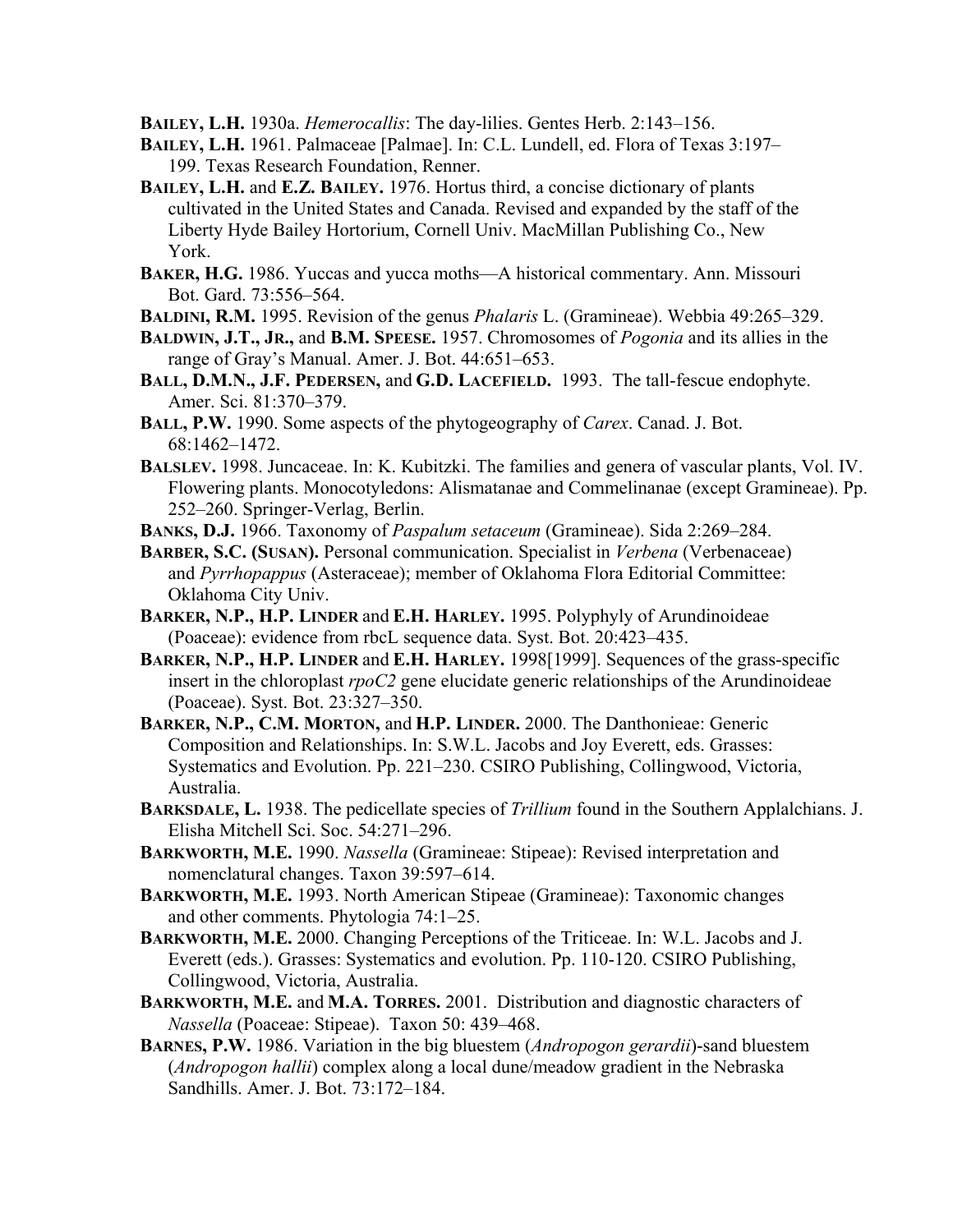- **BARRETT, S.C.H.** 1988. Evolution of breeding systems in *Eichhornia* (Pontederiaceae): A review. Ann. Missouri Bot. Gard. 75:741–760**.**
- **BARTLETT, H.H.** 1910. The source of the drug dioscorea, with a consideration of the Dioscoreae found in the United States. U.S. Dep. Agr. Bur. Pl. Industry Bull. 189:1–29.
- **BAUM, B.R.** 1968a. Delimitation of the genus *Avena* (Gramineae). Canad. J. Bot. 46:121–132.
- **BAUM, B.R.** 1968b. On some relationships between *Avena sativa* L. and *A. fatua* L. (Gramineae) as studied from Canadian material. Canad. J. Bot. 46:1013–1024.
- **BAUM, B.R.** 1969. The role of the lodicule and epiblast in determining natural hybrids of *Avena sativa* [X] *fatua* in cultivated oats. Can. J. Bot. 47:85–91.
- **BAUM, B.R.** 1977. Oats: Wild and cultivated, a monograph of the genus *Avena* L. (Poaceae). Monogr. 14:1–463. Biosystematics Research Institute, Canada Department of Agriculture, Research Branch, Ottawa, Ontario, Canada.
- **BAUM, B.R.** 1978. Taxonomy of the tribe Triticeae (Poaceae) using various numerical taxonomic techniques. III. Synoptic keys to genera and species. Canad. J. Bot. 56:374–385.
- **BAUM, B.R.** 1982. The generic problem in the Triticeae: Numerical taxonomy and related concepts. In: J.R. Estes, R.J. Tyrl, and J.N. Bunken, eds. Grasses and grasslands: Systematics and ecology. Pp. 110–143. Univ Oklahoma Press, Norman.
- **BAUM, B.R.** 1983. A phylogenetic analysis of the tribe Triticeae (Poaceae) based on morphological characters of the genera. Canad. J. Bot. 61:518–535.
- **BAUM, B.R.** 1991. Proposal to conserve the name *Avena fatua* L. for the common wild oats (Poaceae). Taxon 40:132–134.
- **BAUM, B.R.** and **L.G. BAILEY.** 1986. Taxonomy of the North and South American species of *Hordeum* section *Hordeastrum*. Canad. J. Bot. 64:1745–1759.
- **BAUM, B.R.** and **L.G. BAILEY.** 1989. Species relationships in the *Hordeum murinum* aggregate viewed from chloroplast DNA restriction fragment patterns. Theor. Appl. Geneti. 78:311–317.
- **BAUM, B.R.** and **L.G. BAILEY.** 1990. Key and synopsis of North American *Hordeum* species. Canad. J. Bot. 68:2433–2442.
- **BAYÓN, N.D.** 1998. Cladistic analysis of the *Briza* complex (Poaceae, Poeae). Cladistics 14:287–296.
- **BEAL, E.O.** 1960. The Alismataceae of the Carolinas. J. Elisha Mitchell Sci. Soc. 76:70– 79.
- **BEAL, E.O., J.W. WOOTEN,** and **R.B. KAUL**. 1982. Review of the *Sagittaria engelmanniana* complex (Alismataceae) with environmental correlations. Syst. Bot. 7:417–432.
- **BEATTIE, A.A. and D.C. CULVER.** 1981. The guild of myrmecocores in the herbaceous flora of West Virginia forests. Ecology 62:107–115.
- **BEETLE, A.A.** 1941. Studies in the genus *Scirpus* L. III. The American species of the section *Lacustres* Clarke. Amer. J. Bot. 28:691–700.
- **BEETLE, A.A.** 1942. Studies in the genus *Scirpus* L. IV. The section *Bolboschoenus* Palla. Amer. J. Bot. 29:82–88.
- **BEETLE, A.A.** 1943. The grass genus *Distichlis*. Revista Argent. Agron. 22:86–94.
- **BEETLE, A.A.** 1947. *Scirpus*. N. Amer. Fl. 18:481–504.
- **BEETLE, A.A.** 1950. Bulrushes and their multiple uses. Econ. Bot. 4:132–138.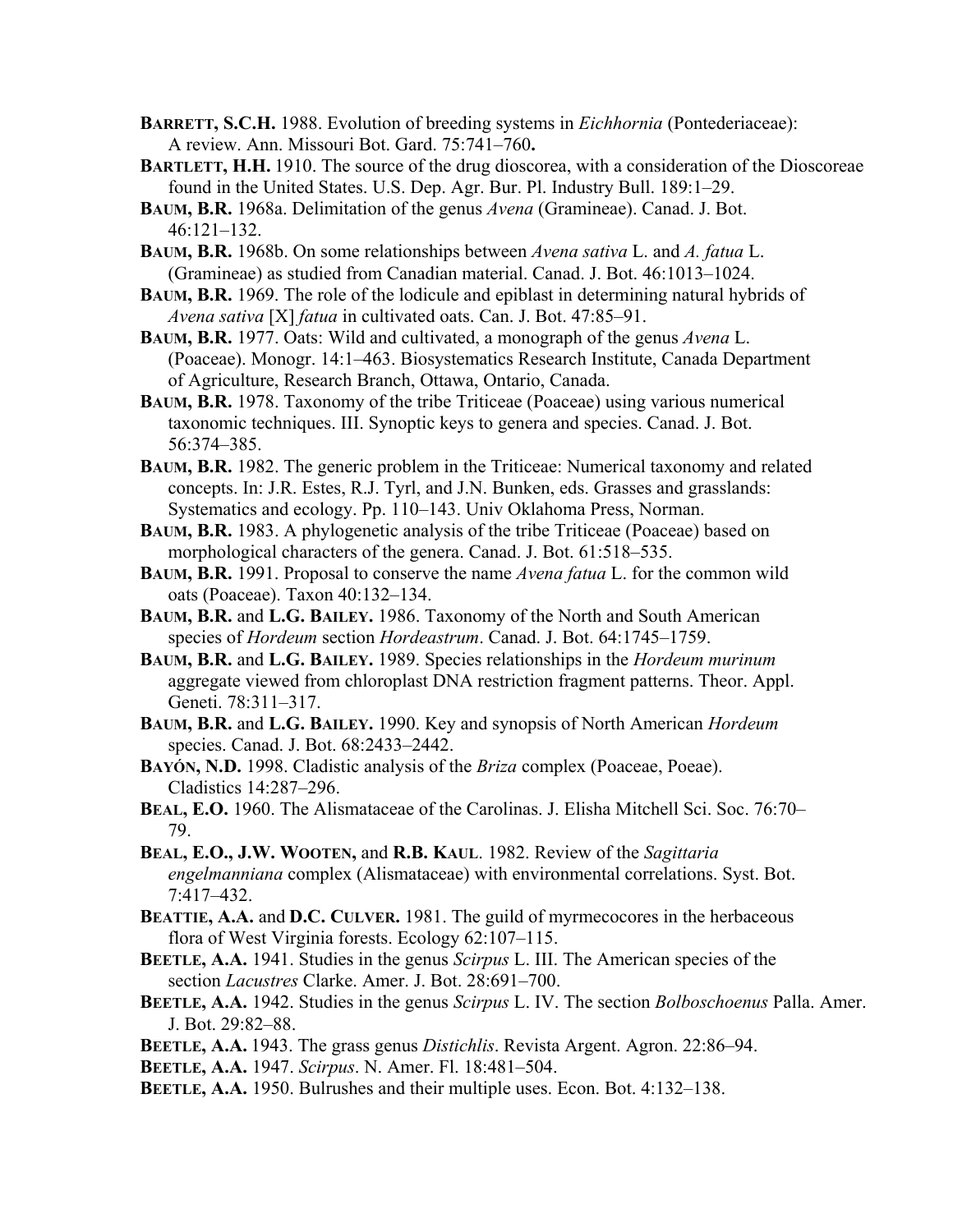- **BEITEL, J.M., W.H. WAGNER, JR.,** and **K.S. WALTER.** 1981. Unusual frond development in sensitive fern *Onoclea sensibilis* L. Amer. Midl. Nat. 105:396–400.
- **BELL, P.** and **C. WOODCOCK.** 1983. The diversity of green plants. Edward Arnold, London, England, U.K.
- **BENEDICT, R.C.** 1909. The genus *Ceratopteris*: A preliminary revision. Bull. Torrey Bot. Club 36:463–476.
- **BENEDICT, R.C.** 1916. The origin of new varieties of *Nephrolepis* by orthogenetic saltation. I. Progressive variations. Bull. Torrey Bot. Club 43:207–234.
- **BENHAM, D.M.** 1992. Additional taxa in *Astrolepis*. Amer. Fern J. 82:59-62.
- **BENHAM, D.M.** and **M.D. WINDHAM.** 1992. Generic affinities of the star-scaled cloak ferns. Amer. Fern J. 82:47–58.
- **BENSON, L.** 1979. Plant classification, 2nd ed. D.C. Heath and Co., Lexington, MA.
- **BENZING, D.H.** 1976. Bromeliad trichomes: Structure, function, and ecological significance. Selbyana 1:330–348.
- **BENZING, D.H.** 1994. How much is known about Bromeliaceae in 1994? Selbyana 15:1– 7.
- **BENZING, D.H.** 2000. Bromeliaceae: Profile of an an adaptive radiation. Cambridge Univ. Press, Cambridge, England, U.K.
- **BENZING, D.H., J. SEEMANN,** and **A. RENFROW.** 1978. The foliar epidermis in Tillandsioideae (Bromeliaceae) and its role in habitat selection. Amer. J. Bot. 65:359–365.
- **BERNARD, J.M.** 1990. Life history and vegetative reproduction in *Carex*. Canad. J. Bot. 68:1441–1448.
- **BERNHARDT, P.** and **P. GOLDBLATT.** 2000. The diversity of pollination mechanisms in the Iridaceae of southern Africa. In: K.L. Wilson and D.A. Morrison, eds. Monocots: Systematics and Evolution. Pp. 301–308. CSIRO Publishing, Collingwood, Victoria, Australia.
- **BHARATHAN, G.** and **E.A. ZIMMER.** 1995. Early branching events in monocotyledons: Partial 18s ribosomal DNA sequence analysis. In: P.J. Rudall, P.J. Cribb, D.F. Cutler, and C. J. Humphries, eds. Monocotyledons: Systematics and evolution. Vol. 1:81– 107. Royal Botanic Gardens, Kew, England, U.K.
- **BICKNELL, E.P.** 1901. Studies in *Sisyrinchium*–IX. The species of Texas and the southwest. Bull. Torrey Bot. Club 28:570–592.
- **BIERHORST, D.W.** The systematic position of *Psilotum* and *Tmesipteris*. Brittonia 29:3–13.
- **BIERNACKI, M.** and **J. LOVETT-DOUST.** 1997. *Vallisneria americana* (Hydrocharitaceae) as a biomonitor of aquatic ecosystems: Comparison of cloned genotypes. Amer. J. Bot. 84:1743– 1751.
- **BIERZYCHUDEK, P.** 1982. Life histories and demography of shade-tolerant temperate forest herbs: A review. New Phytologist 90:757–776.
- **BIRDSEY, M.R.** 1951. The cultivated aroids. The Gillick Press, Berkeley, CA.
- **BIRGE, W.I.** 1911. The anatomy and some biological aspects of the "Ball Moss," *Tillandsia recurvata* L. Bull. Univ. Texas 194:1–24.
- **BJÖRKQVIST, I.** 1967. Studies in *Alisma* L. I. Distribution, variation and germination. Opera Bot. 17:1–128.
- **BJÖRKQVIST, I.** 1968. Studies in *Alisma* L. II. Chromosome studies, crossing experiments and taxonomy. Opera Bot. 19:1–138.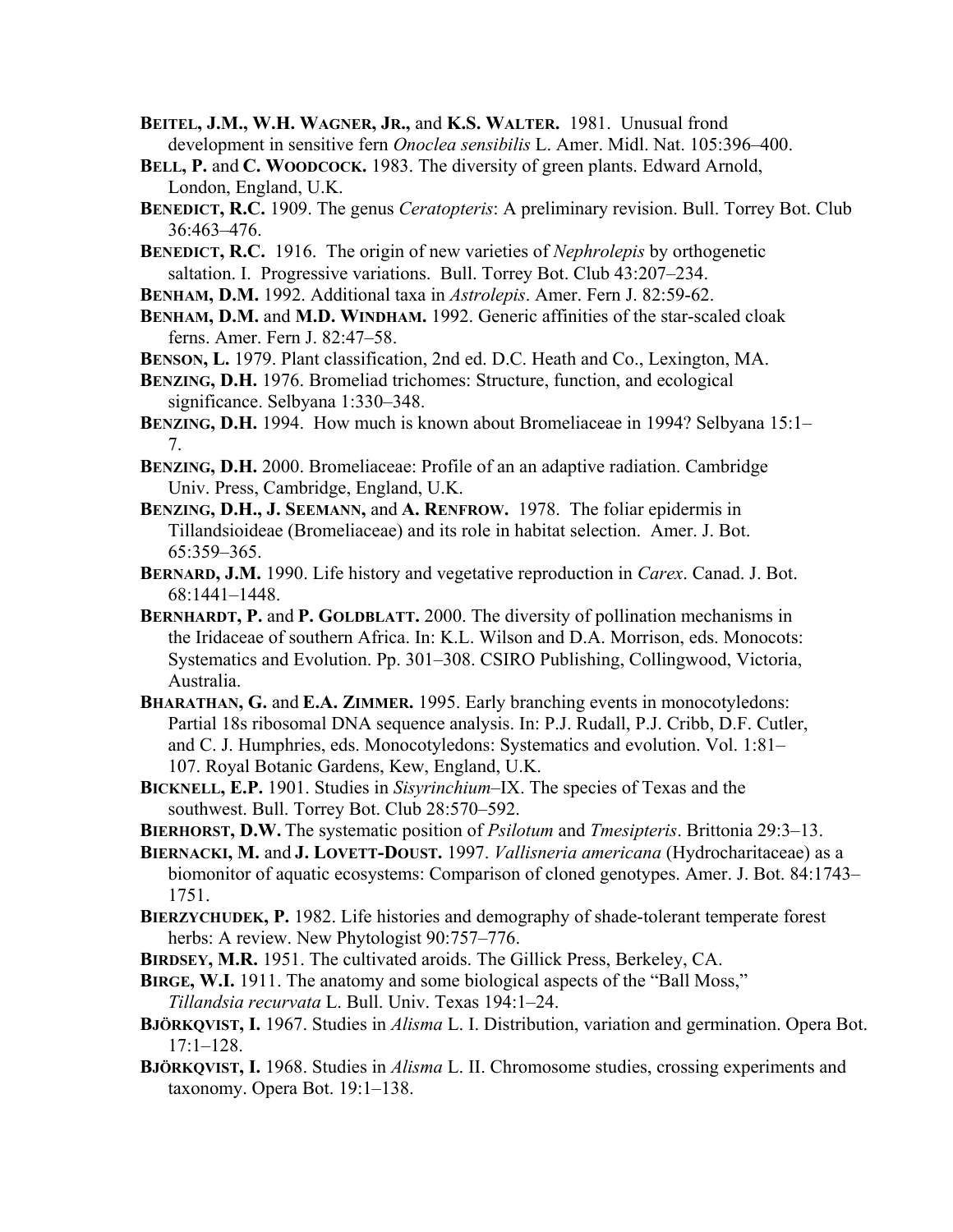- **BLACK, G.A.** 1963. Grasses of the genus *Axonopus*. Advancing Frontiers Pl. Sci. 5:1– 186.
- **BLACKWELL, W.H.** 1990. Poisonous and medicinal plants. Prentice Hall, Englewood Cliffs, NJ.
- **BLACKWELL, W.H.** and **K.P. BLACKWELL.** 1974[1975]. The taxonomy of *Peltandra* (Araceae). J. Elisha Mitchell Sci. Soc. 90:137–140.
- **BLAKE, S.F.** 1912. The forms of *Peltandra virginica*. Rhodora 14:102–106.
- **BLASDELL, R.F.** 1963. A monographic study of the fern genus *Cystopteris*. Mem. Torrey Bot. Club 21:1–102.
- **BLOCK, E.** 1985. The chemistry of garlic and onion. Sci. Amer. 252(3):114–119.
- **BLOMQUIST, H.L.** 1955. The genus *Xyris* L. in North Carolina. J. Elisha Mitchell Sci. Soc. 71:35–46.
- **BODKIN, N.L.** 1978. A revision of North American *Melanthium* L. (Liliaceae). Ph.D. dissertation, Univ. of Maryland, College Park.
- **BODKIN, N.L.** 1998. A new combination in *Melanthium* L. *(Liliaceae).* Novon 8:332.
- **BOGIN, C.** 1955. Revision of the genus *Sagittaria* (Alismataceae). Mem. New York Bot. Gard. 9:179–233.
- **BOGLER, D.J.** 1998. Nolinaceae. In: K. Kubitzki, ed. The families and genera of vascular plants, Vol. III. Flowering plants. Monocotyledons: Lilianae (except Orchidaceae). Pp. 392–396. Springer-Verlag, Berlin.
- **BOGLER, D.J.** and **B.B. SIMPSON.** 1995. A chloroplast DNA study of the Agavaceae. Syst. Bot. 20:191–205.
- **BOGLER, D.J.** and **B.B. SIMPSON.** 1996. Phylogeny of Agavaceae based on ITS rDNA sequence variation. Amer. J. Bot. 83:1225–1235.
- **BOGNER, J.** 1997[1998]. History of *Araceae*. Aroideana 20:40–47.
- **BOGNER, J.** and **D.H. NICOLSON.** 1991. A revised classification of Araceae with dichotomous keys. Willdenowia 21:35–50.
- **BOGNER, J.** and **S.J. MAYO.** 1998. Acoraceae. In: K. Kubitzki. The families and genera of vascular plants, Vol. IV. Flowering plants. Monocotyledons: Alismatanae and Commelinanae (except Gramineae). Pp. 7–11. Springer-Verlag, Berlin.
- **BOIVIN, R., M. RICHARD, D. BEAUSEIGLE, J.BOUSQUET** and **G. BELLEMARE.** 1996. Phylogenetic inferences from chloroplast *chl*B gene sequences of *Nephrolepis exaltata* (Filicopsida), *Ephedra altissima* (Gnetopsida), and diverse land plants. Molecular Phylogenet. & Evol. 6:19–29.**BOLD, H.C., C.J. ALEXOPOULOS,** and **T. DELEVORYAS.** 1987. Morphology of plants and fungi. Harper & Row Publishers, New York.
- **BOLES, R. L., J. LOVETT-DOUST,** and **L. LOVETT-DOUST.** 1999 [2000]. Population genetic structure in green dragon (*Arisaema dracontium*, Araceae). Canad. J. Bot. 77:1401–1410.
- **BOOM, B.M.** 1982. Synopsis of *Isoëtes* in the southeastern United States. Castanea 47:38–59.
- **BOR, N.L.** 1952. Notes on Asiatic grasses: V. The genus *Microstegium* in India and Burma. Kew Bull. 7[?]:209–223.
- **BOR, N.L.** 1952. Notes on Asiatic grasses: VIII: The genus *Eremochloa* Büse in India and Burma. Kew Bull. 7:309–313.
- **BOR, N.L.** 1960. The grasses of Burma, Ceylon, India and Pakistan (excluding Bambuseae). Pergamon Press, Oxford.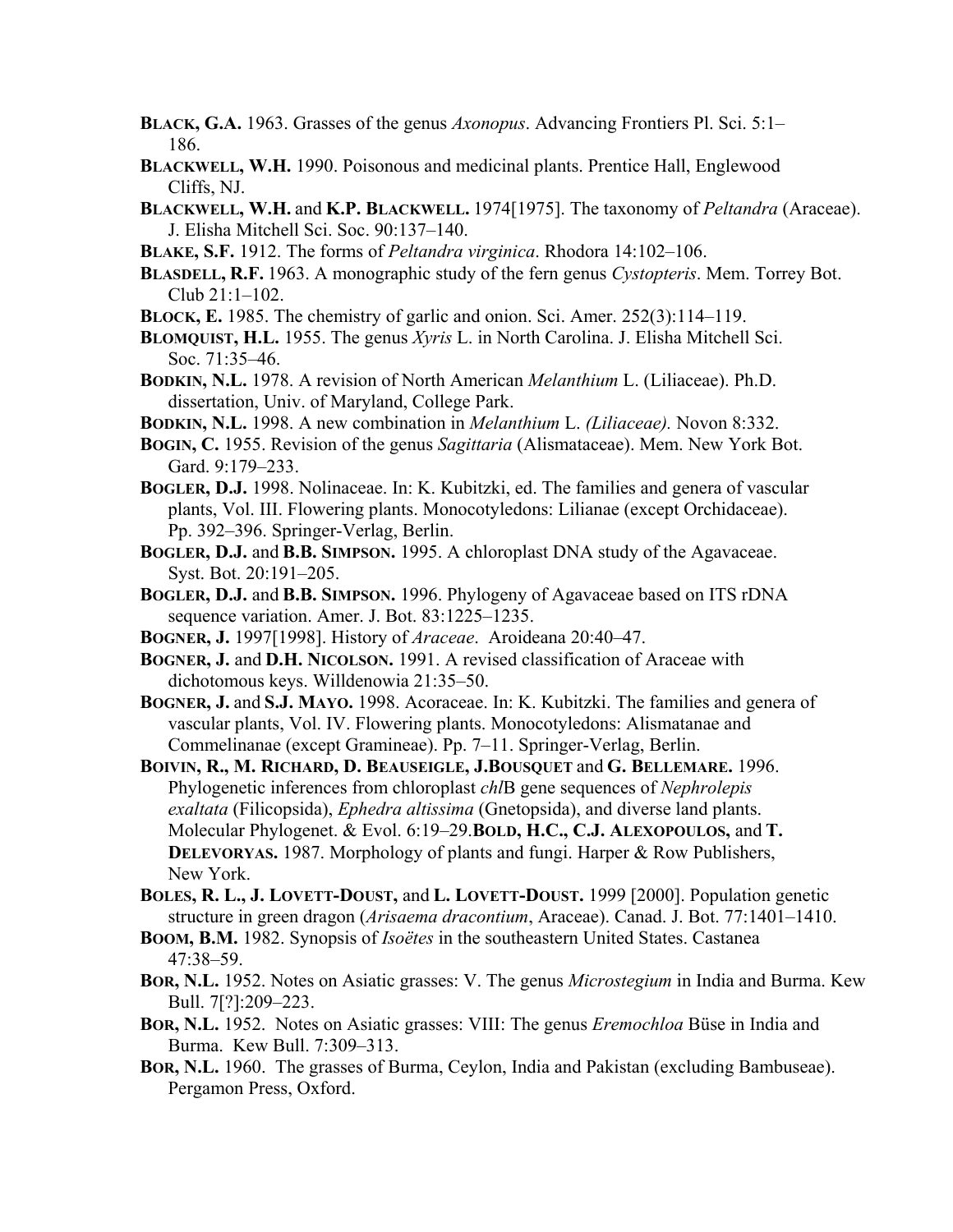- **BÖRNER, C.** 1912. Botanisch-systematische Notizen. Abh. Naturwiss. Vereine Bremen 21:245– 282.
- **BOROWSKI, M., W.C. HOLMES,** and **J. SINGHURST.** 1996. *Phyllostachys aurea* Riv. (Gramineae: Bambuseae) in Texas. Phytologia 80:30–34.
- **BOTHMER, R. VON, N. JACOBSEN, C. BADEN, R.B. JØRGENSEN,** and **I. LINDE-LAURSEN.** 1991. An ecogeographical study of the genus *Hordeum*. Syst. Ecogeogr. Stud. Crop Genepools 7:1–127. International Board for Plant Genetic Resources, Rome, Italy.
- **BOTHMER, R. VON, N. JACOBSEN,** and **R. JØRGENSEN.** 1981. Phylogeny and taxonomy in the genus *Hordeum*. In Barley Genetics 4. Proceedings of the Fourth International Barley Genetics Symposium, Edinburgh 22-29 July 1981. Pp. 13–21.
- **BOUFFORD, D.E.** and **S.A. SPONGBERG.** 1983. Eastern Asian-eastern North American phytogeographical relationships–A history from the time of Linnaeus to the twentieth century. Ann. Missouri Bot. Gard. 70:423–439.
- **BOUMAN, F.** 1995. Seed structure and systematics in Dioscoreales. In: P.J. Rudall. P.J. Cribb, D.F. Cutler, and C.J. Humphries, eds. Monocotyledons: Systematics and evolution. Vol. 1:139–156. Royal Botanic Gardens, Kew, England, U.K.
- **BOWDEN, W.M.** 1959. The taxonomy and nomenclature of the wheats, barleys and ryes and their wild relatives. Canad. J. Bot. 37:657–684.
- **BOWDEN, W.M.** 1964b. Cytotaxonomy of the species and interspecific hybrids of the genus *Elymus* in Canada and neighboring areas. Canad. J. Bot. 42:547–601.
- **BOWN, D.** 1988. Aroids: Plants of the arum family. Portland.
- **BOWN, D.** 2000. Aroids: Plants of the arum family, 2<sup>nd</sup> ed. Timber Press, Portland, OR.
- **BOX, T.W.** and **F.W. GOULD.** 1959. An analysis of the grass vegetation of Texas. SouthW. Naturalist 3:124–129.
- **BOYLE, W.S.** 1945. A cytotaxonomic study of the North American species of *Melica*. Madroño 8:1–26.
- **BRACKETT, A.** 1923. Contributions from the Gray Herbarium of Harvard University. New Series—No. LXIX. I. Revision of the American species of *Hypoxis*. Rhodora 25:120–147; 151–155.
- **BRANDENBURG, D.M.** 1980. A synopsis of the genus *Cinna* (Gramineae) Masters thesis. Miami Univ., Oxford, OH.
- **BRANDENBURG, D.M.** and **J.W. THIERET.** 2000. *Cinna* and *Limnodea* (Poaceae): Not congeneric. Sida 19:195–200.
- **BRANDENBURG, D.M., J.R. ESTES,** and **S.L. COLLINS.** 1991a. A revision of *Diarrhena* (Poaceae) in the United States. Bull. Torrey Bot. Club 118:128–136.
- **BRANDENBURG, D.M., J.R. ESTES,** and **J.W. THIERET.** 1991b. Hard grass (*Sclerochloa dura*, Poaceae) in the United States. Sida 14:369–376.
- **BRANDENBURG, D.M., W.H. BLACKWELL,** and **J.W. THIERET.** 1991c. Revision of the genus *Cinna* (Poaceae). Sida 14:581–596.**BRANDT, L.A.** and **D.W. BLACK.** 2001. Impacts of the introduced fern, *Lygodium microphyllum*, on the native vegetation of tree islands in the Arther R. Marshall Loxahatchee National Wildlife Refuge. Florida Sci. 64:191–196.
- **BRASHIER, C.K.** 1966. A revision of *Commelina* (Plum.) L. in the U.S.A. Bull. Torrey Bot. Club 93:1–19.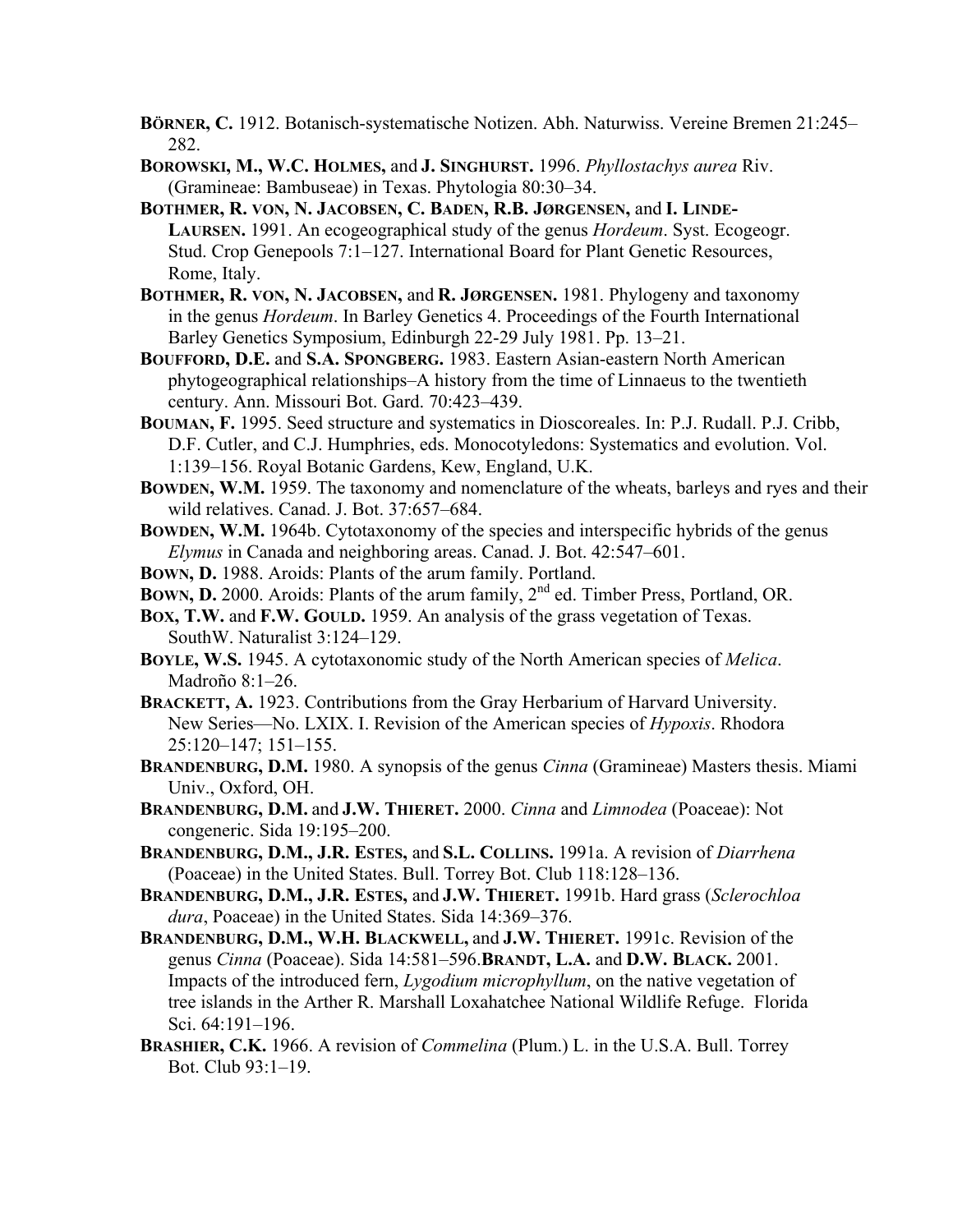- **BREMER, K.** 2000. Early Cretaceous lineages of monocot flowering plants. Proc. Natl. Acad. Sci. U.S.A. 97:4707–4711.
- **BRENAN, J.P.M.** 1966. The classification of Commelinaceae. J. Linn. Soc. Bot. 59:349–370.
- **BRICKELL, C.** and **J.D. ZUK,** eds. 1996. The American Horticultural Society A–Z encyclopedia of garden plants. DK Publishing, Inc., New York, NY.
- **BRIDGES, E.L.** and **S.L. ORZELL.** 1987. A new species of *Xyris* (sect. *Xyris*) from the Gulf Coastal Plains. Phytologia 64:56–61.
- **BRIDGES, E.L.** and **S.L. ORZELL.** 1989. Additions and noteworthy vascular plant collections from Texas and Louisiana, with historical, ecological and geographical notes. Phytologia 66:12–69.
- **BRIDGES, E.L.** and **S.L. ORZELL.** 1989. Additions and noteworthy vascular plant collections from Texas and Louisiana, with historical, ecological and geographical notes. Phytologia 66:12–69.
- **BRISKE, D.D.** and **V.J. ANDERSON.** 1992. Competitive ability of the bunch grass *Schizachyrium scoparium* as affected by grazing history and defoliation. Vegetatio 103:41–49.
- **BRITT, R.F.** 1967. A revision of the genus *Hypoxis* in the United States and Canada. Ph.D. dissertation, Univ. of North Carolina, Chapel Hill.
- **BROOKS, R.E.** 1989. A revision of *Juncus* subgenus *Poiophylli* (Juncaceae) in the eastern United States. Ph.D. dissertation, Univ. of Kansas, Lawrence.
- **BROOKS, R.E.** and **S.E. CLEMENTS.** 2000. Juncaceae. In: Flora of North America Editorial Committee, eds. Fl. North Amer. 22:211–267. Oxford Univ. Press, New York and Oxford.
- **BROWN, G.K.** and **A.J. GILMARTIN.** 1984. Stigma structure and variation in Bromeliaceae— Neglected taxonomic characters. Brittonia 36:364–374.
- **BROWN, G.K.** and **A.J. GILMARTIN.** 1989. Stigma types in Bromeliaceae—A systematic survey. Syst. Bot. 14:110–132.
- **BROWN, L.E.** 1993. The deletion of *Sporobolus heterolepis* (Poaceae) from the Texas and Louisiana floras, and the addition of *Sporobolus silveanus* to the Oklahoma flora. Phytologia 74:371–381.
- **BROWN, L.E.** and **C.D. PETERSON.** 1984. *Carex rosea* (Cyperaceae), *Trifolium lappaceum* (Fabaceae), and *Aira caryophyllea* (Poaceae) new to Texas. Sida 10:263– 264.
- **BROWN, L.E.** and **J. SCHULTZ.** 1991. *Arthraxon hispidus* (Poaceae), new to Texas. Phytologia 71: 379–381.
- **BROWN, L.E.** and **S.J. MARCUS.** 1998. Notes on the flora of Texas with additions and other significant records. Sida 18:315–324.
- **BROWN, P.M.** 1999. Recent taxonomic and idstributional notes from Florida. 1. North Amer. Native Orchid J. 5:3–15.
- **BROWN, W.V.** 1952. The relation of soil moisture to cleistogamy in *Stipa leucotricha*. Bot. Gaz. (Crawfordsville) 113:438–444.
- **BROWN, W.V.** and **G.E. COE.** 1951. A study of sterility in *Hilaria belangeri* (Steud.) Nash and *Hilaria mutica* (Buckl.) Benth. Amer. J. Bot. 38:823–830.
- **BROWNE, E.T., JR.** 1956. Morphological studies in *Aletris*. Ph.D. dissertation, Univ. North Carolina, Chapel Hill.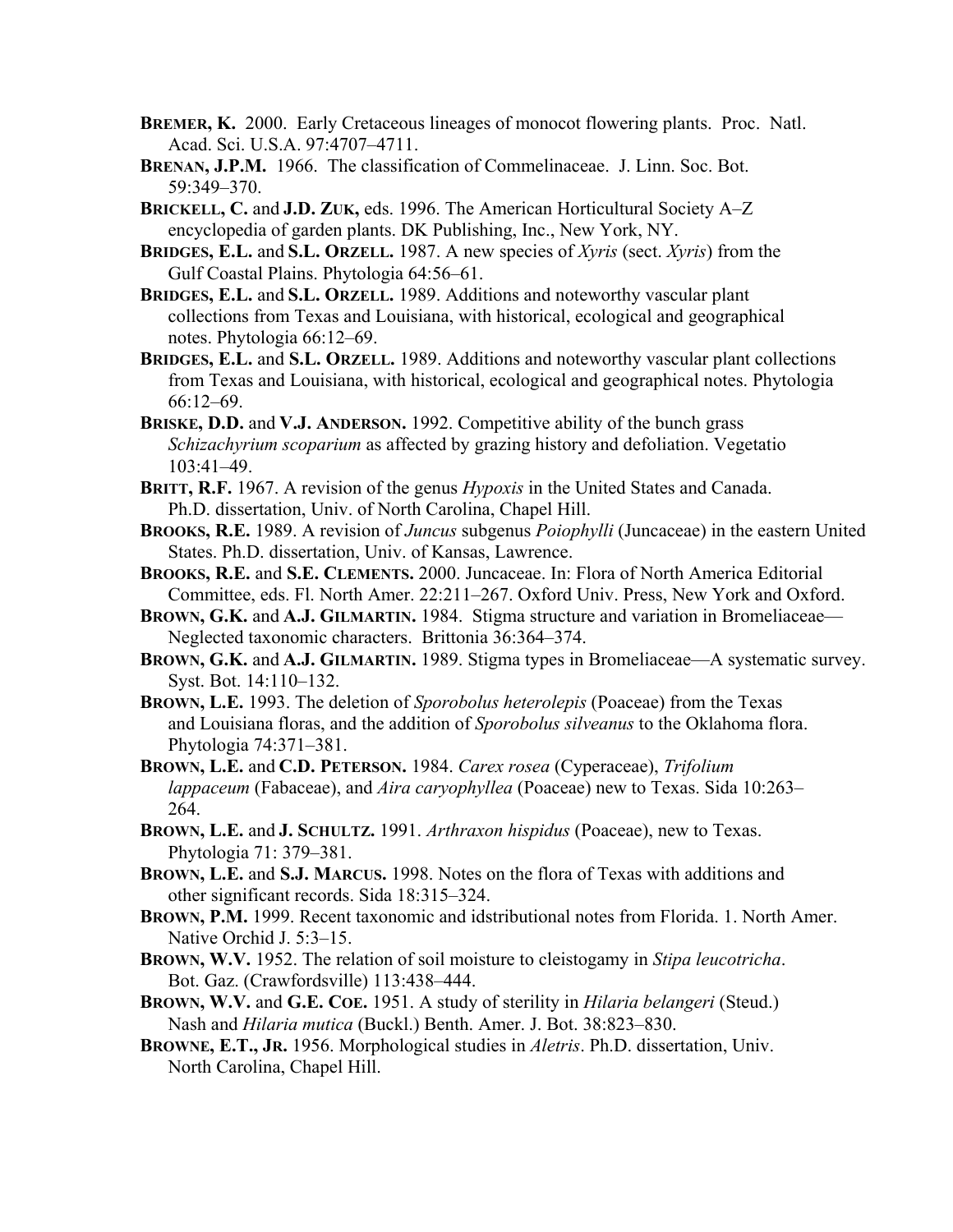- **BROWNE, E.T., JR.** 1961. Morphological studies in *Aletris*. I. Development of the ovule, megaspores and megagametophyte of *A. aurea* and their connection with the systematics of the genus. Amer. J. Bot. 48:143–147.
- **BROWNING, J., K.D. GORDON-GRAY,** and **S.G. SMITH.** 1995. Achene structure and taxonomy of North American *Bolboschoenus* (Cyperaceae). Brittonia 47:433–445.
- **BRUCE, J.G.** 1976. Comparative studies in the biology of *Lycopodium carolinianum*. Amer. Fern J. 66:125–137.
- **BRUHL, J.J.** 1995. Sedge genera of the world: Relationships and a new classification of the Cyperaceae. Austral. Syst. Bot. 8:125–305.
- **BRUHL, J.J., L. WATSON,** and **M.J. DALLWITZ.** 1992. Genera of Cyperaceae: Interactive identification and information retrieval. Taxon 41:225–234.
- **BRUMMITT, R.K.** 2000. Report of the Committee for Spermatophyta: 49. Taxon 49:261–278.
- **BRUNETON, J.** 1999. Toxic plants dangerous to humans. Lavoisier Publishing, Paris, France.
- **BRUNKEN, J.N.** 1977. A systematic study of *Pennisetum* sect. *Pennisetum*. Amer. J. Bot. 64:161–176.
- **BRUNSFELD, S.J., P.S. SOLTIS, D.E. SOLTIS, P.A. GADEK, C.Q. QUINN, D.D. STRENGE,** and **T.A. RANKER.** 1994. Phylogenetic relationships among the genera of Taxodiaceae and Cupressaceae: Evidence from *rbc*L sequences. Syst. Bot. 19:253– 262.
- **BRYSON, C.T.** 1980. A revision of the North American *Carex* section *Laxiflorae* (Cyperaceae). Ph.D. dissertation, Mississippi State Univ., Starksville.
- **BRYSON, C.T.** and **T.C. LOCKLEY.** 1993. *Sacciolepis indica* (Poaceae) new to Mississippi. Sida 15:555–556.
- **BUCHMANN, S.O.** 1987. The ecology of oil flowers and their bees. Ann. Rev. Ecol. Syst. 18:343–369.
- **BUELL, M.F.** 1935. *Acorus calamus* in America. Rhodora 37:367–369.
- **BULINSKA-RADOMSKA, Z.** and **R.N. LESTER.** 1985a. Relationships between three species of *Festuca* sect. *Bovinae* (Boaceae). Pl. Syst. Evol. 149:135–140.
- **BULINSKA-RADOMSKA, Z.** and **R.N. LESTER.** 1985b. Relationships between five species of *Lolium* (Poaceae). Pl. Syst. Evol. 148:169–175.
- **BULINSKA-RADOMSKA, Z.** and **R.N. LESTER.** 1988. Intergeneric relationships of *Lolium*, *Festuca* and *Vulpia* (Poaceae) and their phylogeny. Pl. Syst. Evol. 159:217–227.
- **BURKHILL, H.M.** 1985. The useful plants of west tropical Africa, ed. 2. Vol. 1, Families A–D. Royal Botanic Gardens, Kew, England, U. K.
- **BURLAGE, H.M.** 1968. Index of plants of Texas with reputed medicinal and poisonous properties. Published by the author, Austin, TX.
- **BURLAGE, H.M.** 1968. Index of plants of Texas with reputed medicinal and poisonous properties. Published by the author, Austin, TX.
- **BURNER, D.M.** and **R.D. WEBSTER.** 1994 Cytological studies on North American species of *Saccharum* (Poaceae: Andropogoneae). Sida 16:233–244.
- **BURNS-BALOGH, P.** and **V.A. FUNK.** 1986. A phylogenetic analysis of the Orchidaceae. Smithsonian Contr. Bot. 61:1–79.
- **BURROWS, G.E.** and **R.J. TYRL.** 2001. Toxic plants of North America. Iowa State Univ. Press, Ames.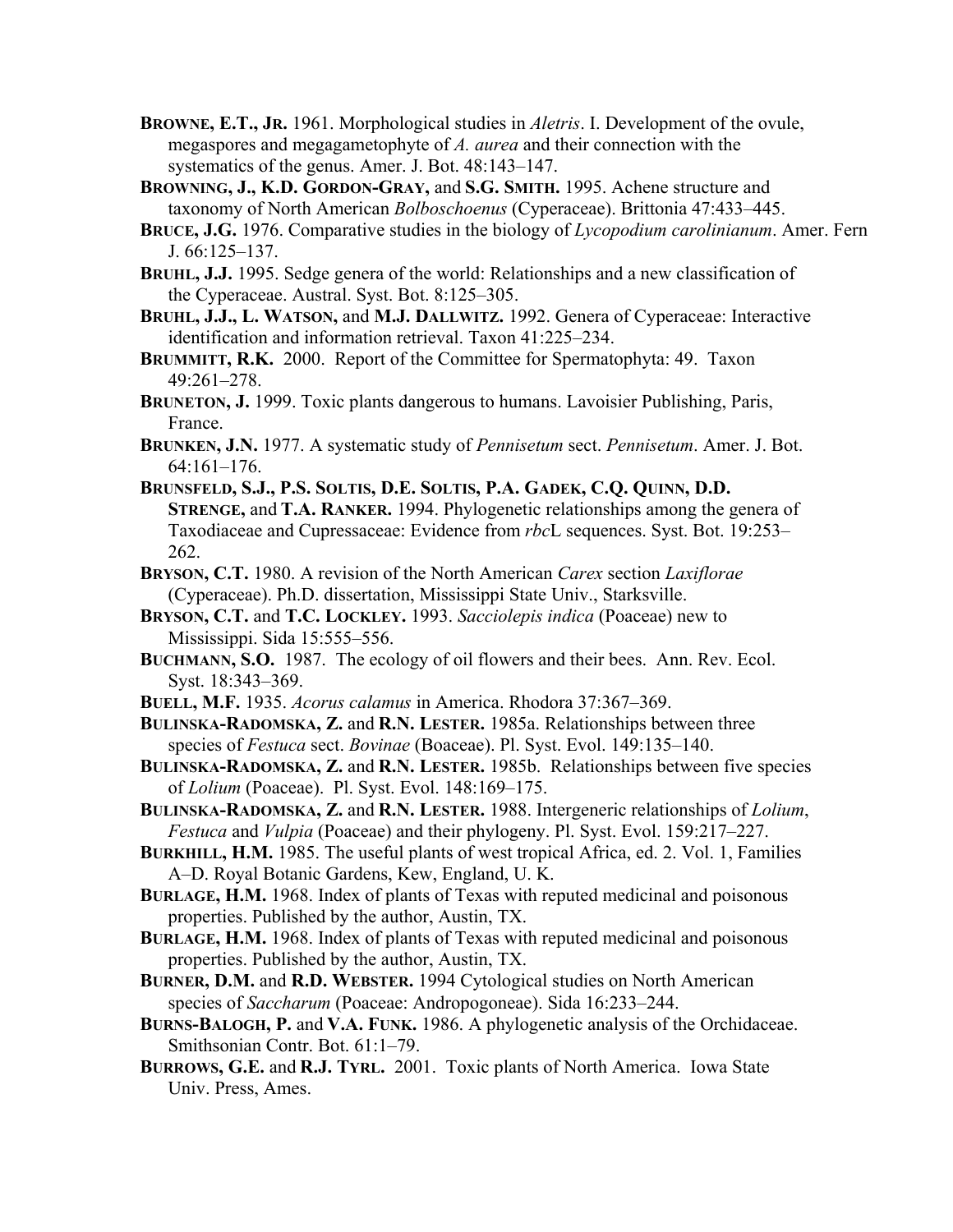**BUSH, B.F.** 1903. A list of the ferns of Texas. Bull. Torrey Bot. Club 30:343–358.

- **BUSH, B.F.** 1904. The Texas tradescantias. Trans. Acad. Sci. St. Louis 14:181–193.
- **BUSH, B.F.** 1905. The North American species of *Fuirena*. Rep. (Annual) Missouri Bot. Gard. 16:87–99.
- **BUSH, G.E.** 2001. *Uvularia* the bellworts. Rock Gard. Quart. 59:24-27.
- **BUSH, S.P., W.E. KUTZ,** and **J.M. ANDERTON.** 1999. RAPD variation intemperate populations of the epiphytic orchid *Epidendrum conopseum* and the epiphytic fern *Pleopeltis polypodioides*. Selbyana 20:120–124.
- **BUTLER, J.L.** and **D.D. BRISKE.** 1988. Population structure and tiller demography of the bunchgrass *Schizachyrium scoparium* in response to herbivory. Oikos 51:306–312.
- **BUTTERS, F.K.** 1917a. Taxonomic and geographic studies in North American ferns. The genus *Athyrium* and the North American ferns allied to *A. filix-femina*. Rhodora 19:170–207.
- **BUTTERS, F.K.** 1917b. Taxonomic and geographic studies in North American ferns. II. *Botrychium virginianum* and its American allies. Rhodora 19:207–216.
- **BUZGO, M.** and **P.K. ENDRESS.** 2000. Floral structure and development of Acoraceae and its systematic relationships with basal angiosperms. Internatl. J. Pl. Sci. 161:23– 41.
- **CABE, P.R.** 1995. The *Trillium pusillum* Michaux (Liliaceae) Complex in Virginia. I. Morphological Investigations. Castanea 60:1–14.
- **CABE, P.R.** and **C. WERTH.** 1995. The *Trillium pusillum* Michaux (Liliaceae) complex in Virginia. II. Isozyme Evidence. Castanea 60:15–29.
- **CADDICK, L.R., P.J. RUDALL, P. WILKIN,** and **M.W. CHASE.** 2000. Yams and their allies: systematics of Dioscoreales. In: K.L. Wilson and D.A. Morrison, eds. Monocots: Systematics and Evolution. Pp. 475–487. CSIRO Publishing, Collingwood, Victoria, Australia.
- **CALLEN, E.O.** 1965. Food habits of some Pre-Columbian Mexican Indians. Eco. Bot. 19:335–343.
- **CAMERON, K.M.** 1999. Phylogeny and biogeography of Pogoniinae (Vanilloideae: Orchidaceae). North Amer. Native Orchid J. 5:152–161.
- **CAMERON, K.M.** and **M.W. CHASE.** 2000. Nuclear 18S rDNA sequences of Orchidaceae confirm the subfamilial status and circumscription of Vanilloideae. In: K.L. Wilson and D.A. Morrison, eds. Monocots: Systematics and Evolution. Pp. 457–464. CSIRO Publishing, Collingwood, Victoria, Australia.
- **CAMERON, K.M., M.W. CHASE, W.M. WHITTEN, P.J. KORES, D.C. JARRELL, V.A. ALBERT, T. YUKAWA, H.G. HILLS,** and **D.H. GOLDMAN.** 1999. A phylogenetic analysis of the Orchidaceae: Evidence from *rbcL* nucleotide sequences. Amer. J. Bot. 86:208–224.
- **CAMPBELL, C.S.** 1982. Cleistogamy in *Andropogon* L. (Gramineae). Amer. J. Bot. 69:1625–1635.
- **CAMPBELL, C.S.** 1983a. Systematics of the *Andropogon virginicus* complex (Gramineae). J. Arnold Arbor. 64:171–254.
- **CAMPBELL, C.S.** 1983b. Systematic relationships of the grass genus *Brachyelytrum*. Amer. J. Bot. 70(5, pt. 2):108.
- **CAMPBELL, C.S.** 1985. The subfamilies and tribes of Gramineae (Poaceae) in the southeastern United States. J. Arnold Arbor. 66:123–199.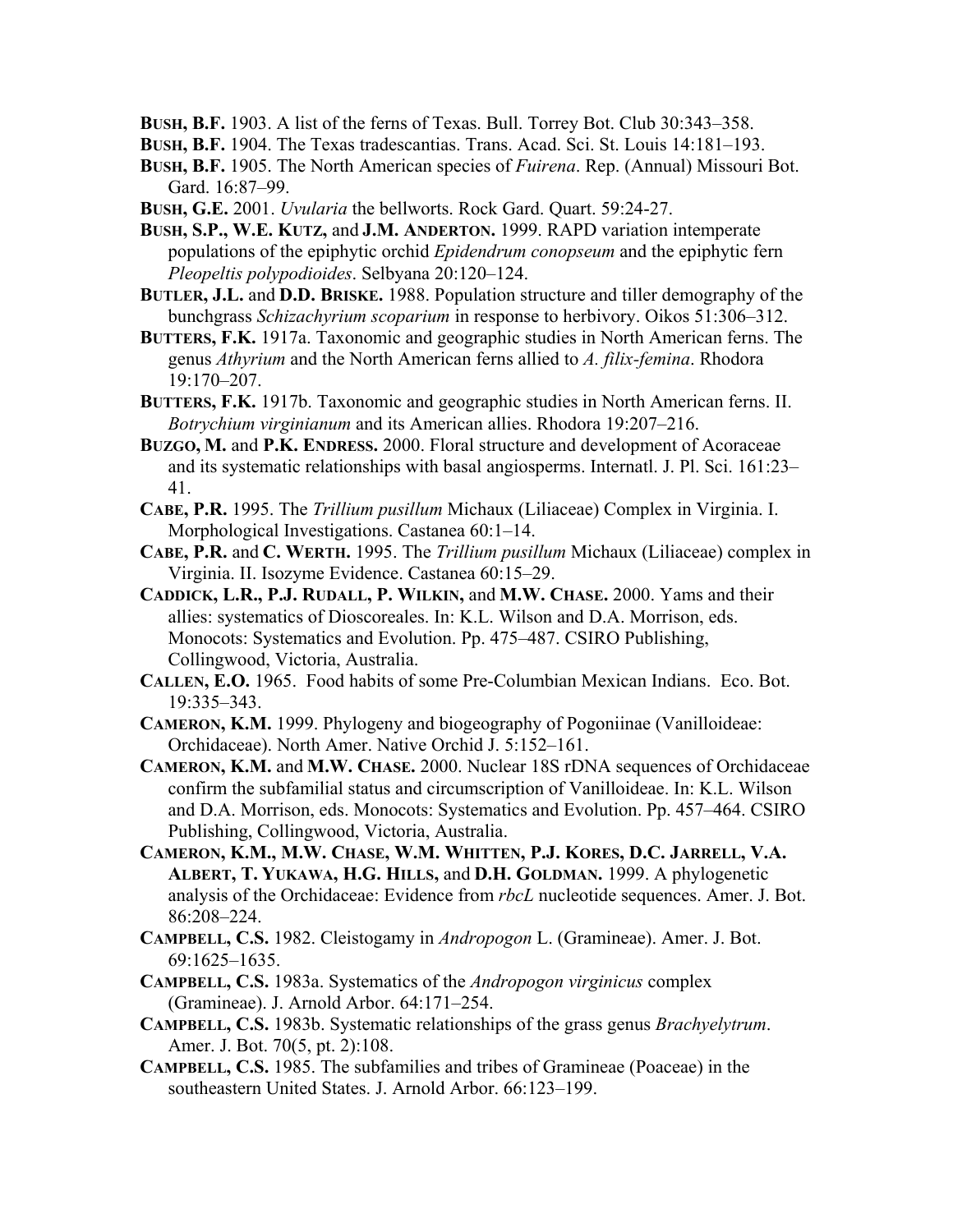- **CAMPBELL, C.S.** 1986. Phylogenetic reconstructions and two new varieties in the *Andropogon virginicus* complex (Poaceae: Andropogoneae). Syst. Bot. 11:280–292.
- **CAMPBELL, C.S., P.E. GARWOOD,** and **L.P. SPECHT.** 1986. Bambusoid affinities of the north temperate genus *Brachyelytrum* (Gramineae). Bull. Torrey Bot. Club 113:135– 141.
- **CAMPBELL, D.H.** 1897. A morphological study of *Naias* and *Zannichellia*. Proc. Calif. Acad. Sci., ser. 3, 1:1–70.
- **CAMUS, J.M.** 1990. Marattiaceae. In: K.U. Kramer and P.S. Green. The families and genera of vascular plants, Vol. I. Pteridophytes and gymnosperms. Pp. 174–108. Springer-Verlag, Berlin.
- **CAPORAEL, L.R.** 1976. Ergotism: The satan loosed in Salem. Science 192:21–26.
- **CARLQUIST, S.** and **E.L. SCHNEIDER.** 1997. SEM studies on vessels in ferns. 4. *Astrolepis*. Amer. Fern J. 87:43–50.
- **CARLQUIST, S.** and **E.L. SCHNEIDER.** 1998. SEM studies on vessels in ferns. X. Selected Osmundaceae and Schizaeaceae. Internatl. J. Pl. Sci. 159:788–797.
- **CARLQUIST, S.** and **E.L. SCHNEIDER.** 2000a. SEM studies on vessels in ferns. 18. Montane cheilanthoid ferns (Pteridaceae) of North America. Aliso 19:31–39.
- **CARLQUIST, S.** and **E.L. SCHNEIDER.** 2000b. SEM studies of vessels in ferns: 14. *Ceratopteris*. Aquatic Bot. 66:1-8.
- **CARLQUIST, S., E.L. SCHNEIDER,** and **G. YATSKIEVYCH.** 1997. SEM studies on vessels in ferns. 1. *Woodsia obtusa*. Amer. Fern J. 87:1–8.
- **CARLSON, T.J.** and **W.H. WAGNER, JR.** 1982. The North American distribution of the genus *Dryopteris*. Contr. Univ. Michigan Herb. 15:141–162.
- **CARMEN, J.G.** and **D.D. BRISKE.** 1985. Morphologic and allozymic variation between long-term grazed and non-grazed populations of the bunchgrass *Schizachyrium scoparium* var. *frequens*. Oecologia 66:332–337.
- **CARR, W. (WILLIAM).** Personal communication. Texas plant collector; previously with Texas Parks and Wildlife; currently Research Scientist for Botany, The Nature Conservancy, San Antonio, TX.
- **CARR, W.** 1988. *Cyperus difformis* L. (Cyperaceae) new to Texas. Sida 13:255–256.
- **CARR, W.** 1989. Preliminary checklist of vascular plants, Meridian State Recreation Area, Bosque County, Texas. Unpublished September 1989 draft, copy in the library of the Botanical Research Institute of Texas.
- **CARR, W.** 1994. Preliminary checklist of vascular plants, Camp Maxey, Lamar County, Texas. Unpublished October 1994 draft, copy in the library of the Botanical Research Institute of Texas.
- **CARR, W.** 1995. Preliminary checklist of vascular plants, Camp Bowie training site, Brown County, Texas. Unpublished June 1995 draft, copy in the library of the Botanical Research Institute of Texas.
- **CARTER, J.R.** 1984. A systematic study of the New World species of section *Umbellati* of *Cyperus*. Ph.D. dissertation, Vanderbilt Univ., Nashville, TN.
- **CARTER, J.R.** and **R. KRAL.** 1990. *Cyerus echinatus* and *Cyperus croceus*, the correct names for North American *Cyperus ovularis* and *Cyperus globulosus* (Cyperaceae). Taxon 39:322–327.
- **CARTER, J.R.** and **S.D. JONES.** 1997. Notes on the *Cyperus retroflexus* complex (Cyperaceae) with three nomenclatural proposals. Rhodora 99:319–334.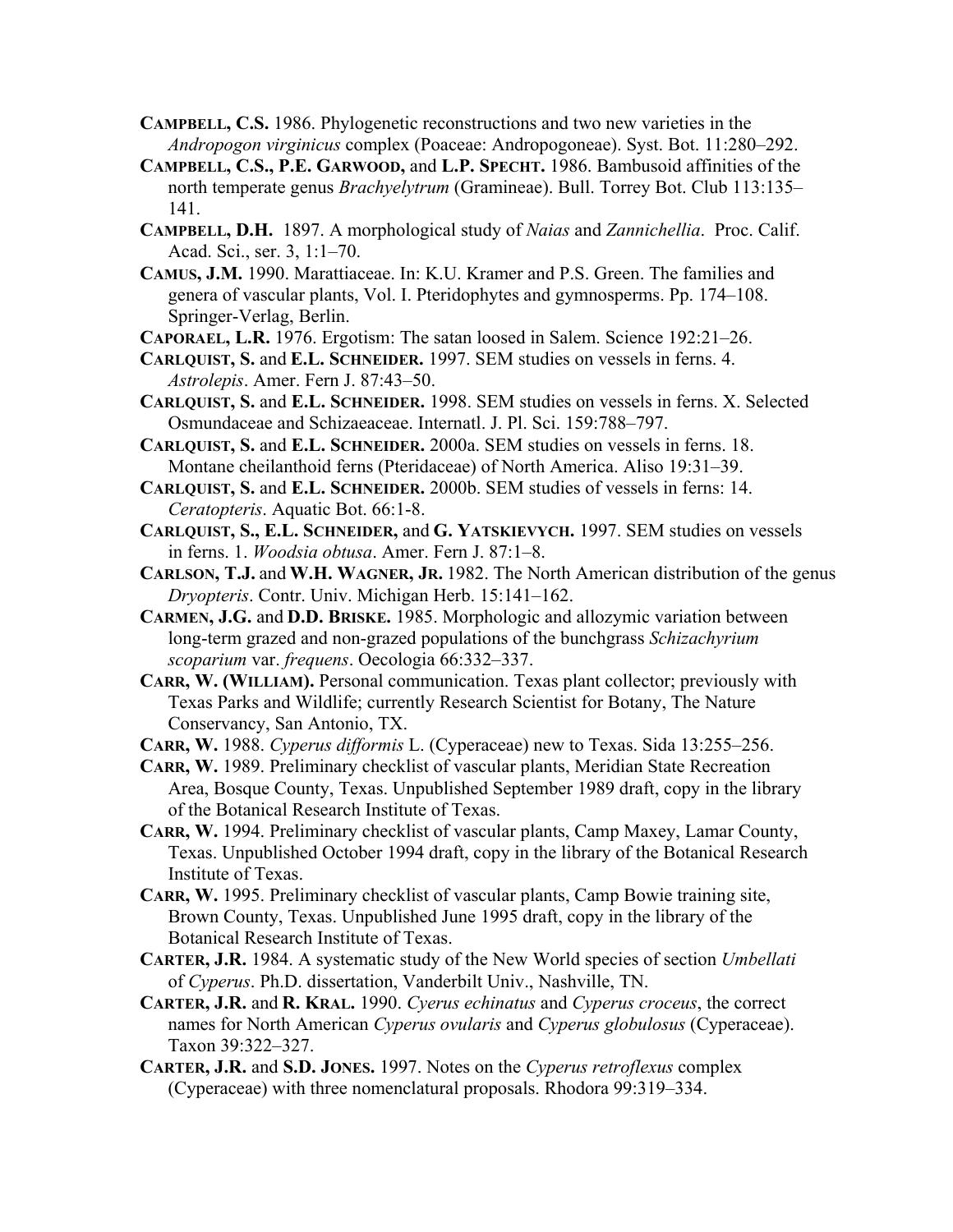- **CARTER, R.** and **W.R. FAIRCLOTH.** 1986. *Osmunda cinnamomea* forma *frondosa* in the coastal plain of Georgia and Florida. Amer. Fern J. 76:189.
- **CARTER, R., D.K. ALEXANDER, C.T. BRYSON,** and **A. LAZARI.** 1999. The taxonomy of *Cyperus virens* and *C. drummondii* (Cyperaceae) in the southeastern United States. Sida 18:1049–1063.
- **CASE, F.W., JR.** and **R.B. CASE.** 1997. Trilliums. Timber Press, Portland, OR.
- **CASE, M.A. (MARTHA).** Personal communication. Specialist in population biology and systematics of *Cypripedium* species (Orchidaceae); College of William and Mary, Williamsburg, VA.
- **CASE, M.A.** 1994. Extensive variation in the levels of genetic diversity and degree of relatedness among five species of *Cypripedium* (Orchidaceae). Amer. J. Bot. 81:175– 184.
- **CASE, M.A., H.T. MLODOZENIEC, L.E. WALLACE,** and **T.W. WENDY.** 1998. Conservation genetics and taxonomic status of the rare Kentucky lady's slipper: *Cypripedium kentuckiense* (Orchidaceae). Amer. J. Bot. 85:1779–1786.
- **CATLING, P.M.** 1981. Taxonomy of autumn flowering *Spiranthes* species of southern Nova Scotia. Canad. J. Bot. 59:1253–1270.
- **CATLING, P.M.** 1982. Breeding systems of northeastern North American *Spiranthes* (Orchidaceae). Canad. J. Bot. 60:3017–3039.
- **CATLING, P.M.** 1983a. Pollination of northeastern North American *Spiranthes* (Orchidaceae). Canad. J. Bot. 61:1080–1093.
- **CATLING, P.M.** 1983b. Morphometrics and ecological isolation in sympatric *Spiranthes* (Orchidaceae) in southwestern Ontario. Canad. J. Bot. 61:2747–2759.
- **CATLING, P.M.** 1991. Systematics of *Malaxis bayardii* and *M. unifolia*. Lindleyana 6:3– 23.
- **CATLING, P.M.** and **I. DOBSON.** 1985. The biology of Canadian weeds. 69. *Potamogeton crispus* L. Canad. J. Plant Sci. 65:655–668.
- **CATLING, P.M.** and **K.B. GREGG.** 1992. Systematics of the genus *Cleistes* in North America. Lindleyana 7:57–73.
- **CATLING, P.M.** and **K.L. MCINTOSH.** 1979. Rediscovery of *Spiranthes parksii* Correll. Sida 8:188–193.
- **CATLING, P.M.** and **K.W. SPICER.** 1987. The perennial *Juncus* of section *Poiophylli* in the Canadian prairie provinces. Canad. J. Bot. 65:750–760.
- **CATLING, P.M.** and **V.R. CATLING.** 1991. A synopsis of breeding systems and pollination in North American orchids. Lindleyana 6:187–210.
- **CATLING, P.M.** and **V.S. ENGEL.** 1993. Systematics and distribution of *Hexalectris spicata* var. *arizonica* (Orchidaceae). Lindleyana 8:119–125.
- **CATLING, P.M.** and **W. WOJTAS.** 1986. The waterweeds (*Elodea* and *Egeria*, Hydrocharitaceae) in Canada. Canad. J. Bot. 64:1525–1541.
- **CATLING, P.M.** and **W.G. DORE.** 1982. Status and identification of *Hydrocharis morsus-ranae* and *Limnobium spongia* (Hydrocharitaceae) in northeastern North America. Rhodora 84:523–545.
- **CELARIER, R.P.** 1958. Cytotaxonomic notes on the subsection *Halepensia* of the genus *Sorghum*. Bull. Torrey Bot. Club 85:49–62.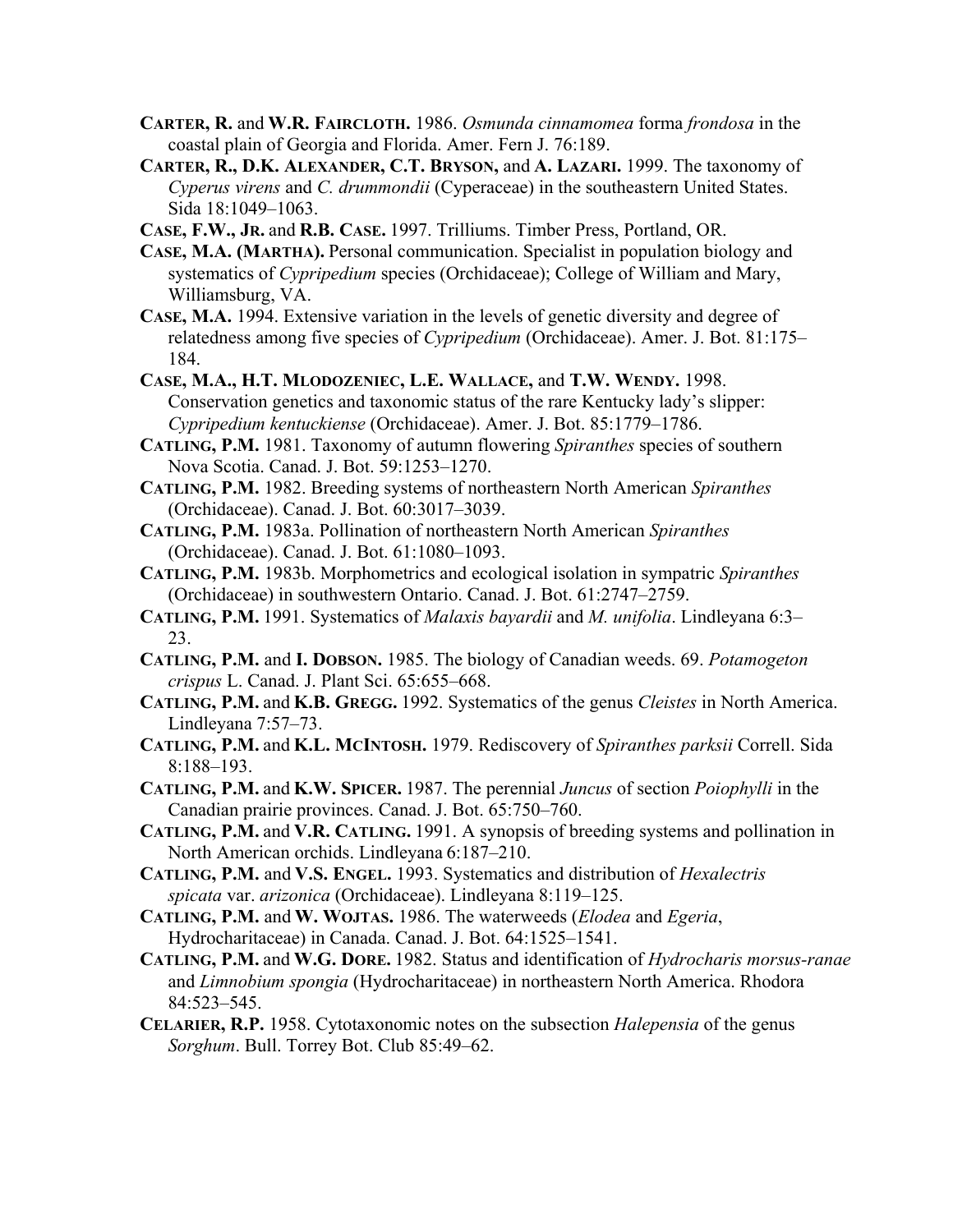- **CELARIER, R.P.** and **J.R. HARLAN.** 1958. The cytogeography of the *Bothriochloa ischaemum* complex. Gramineae: I. Taxonomy and geographic distribution. J. Linn. Soc., Bot. 55:755–760.
- **CHARLTON, W.A.** 1973. Studies in the Alismataceae. II. Inflorescences of Alismataceae. Canad. J. Bot. 51:775–789.
- **CHARMET, G, F. BALFOURIER,** and **V. CHATARD.** 1996. Taxonomic relationships and interspecific hybridization in the genus *Lolium* (grasses). Genet. Resourc. Crop Evol. 43:319–327.
- **CHARMET, G, C. RAVEL,** and **F. BALFOURIER.** 1997. Phylogenetic analysis in the *Festuca-Lolium* complex using molecular markers and ITS rDNA. Theor. Appl. Genet. 94:1038–1046.
- **CHASE, A.** 1908. Notes on genera of Paniceae. Proc. Biol. Soc. Wash. 21:1–9.
- **CHASE, A.** 1920. The North American species of *Bracharia*. Contr. U.S. Natl. Herb. 22:33–43.
- **CHASE, A.** 1921. The North American species of *Pennisetum*. Contr. U.S. Natl. Herb. 22:209–234.
- **CHASE, A.** 1929. The North American species of *Paspalum*. Contr. U.S. Natl. Herb.  $28:1-310.$
- **CHASE, A.** 1938. The carpet grasses. J. Wash. Acad. Sci. 28:178–182.
- **CHASE, M.W.** 1999. Molecular systematics, parsimony, and orchid classification. In: A.M. Pridgeon, A.M., P.J. Cribb, M.W. Chase, and F.N. Rasmussen. Genera Orchidacearum, Vol. 1: General Introduction, Apostasioideae, Cypripedioideae, pp. 81–88. Oxford Univ. Press, New York and Oxford.
- **CHASE, M.W.** 2001. The origin and biogeography of Orchidaceae. In: Pridgeon, A.M., P.J. Cribb, M.W. Chase, and F.N. Rasmussen. 2001. Genera Orchidacearum, Vol. 2: Orchidoideae (Part 1). Pp. 1–5. Oxford Univ. Press, New York and Oxford.
- **CHASE, M.W. ET AL.** (multiple authors). 1993. Phylogenetics of seed plants: An analysis of nucleotide sequences from the plastid gene *rbc*L. Ann. Missouri Bot. Gard. 80:528–580.
- **CHASE, M.W., M.R. DUVALL, HG. HILLS, J.G. CONRAN, A.V. COX, L.E. EGUIARTE, J. HARTWELL, M.F. FAY, L.R. CADDICK, K.M. CAMERON,** and **S. HOOT.** 1995a. Molecular phylogenetics of Lilianae. In: P.J. Rudall. P.J. Cribb, D.F. Cutler, and C.J. Humphries, eds. Monocotyledons: Systematics and evolution. Vol. 1:109–137. Royal Botanic Gardens, Kew, England, U.K.
- **CHASE, M.W., P.J. RUDALL,** and **J.G. CONRAN.** 1996. New circumscription and a new family of asparagoid liliales: Genera formerly included in Anthericaceae. Kew Bull. 51:667–680.
- **CHASE, M.W., D.E. SOLTIS, P.S. SOLTIS, P.J. RUDALL, M.F. FAY, W.H. HAN, S. SULLIVAN, J. JOSEPH, M. MOLVRAY, P.J. KORES, T.J. GIVNISH, K.J. SYTSMA,** and **J.C. PIRES.** 2000. Higher-level systematics of the monocotyledons: An assessment of current knowledge and a new classification. In: K.L. Wilson and D.A. Morrison, eds. Monocots: Systematics and Evolution. Pp 3–16. CSIRO Publishing, Collingwood, Victoria, Australia.
- **CHASE, M.W., D.W. STEVENSON, P. WILKIN,** and **P.J. RUDALL.** 1995b. Monocot systematics: A combined analysis. In: P.J. Rudall. P.J. Cribb, D.F. Cutler, and C.J.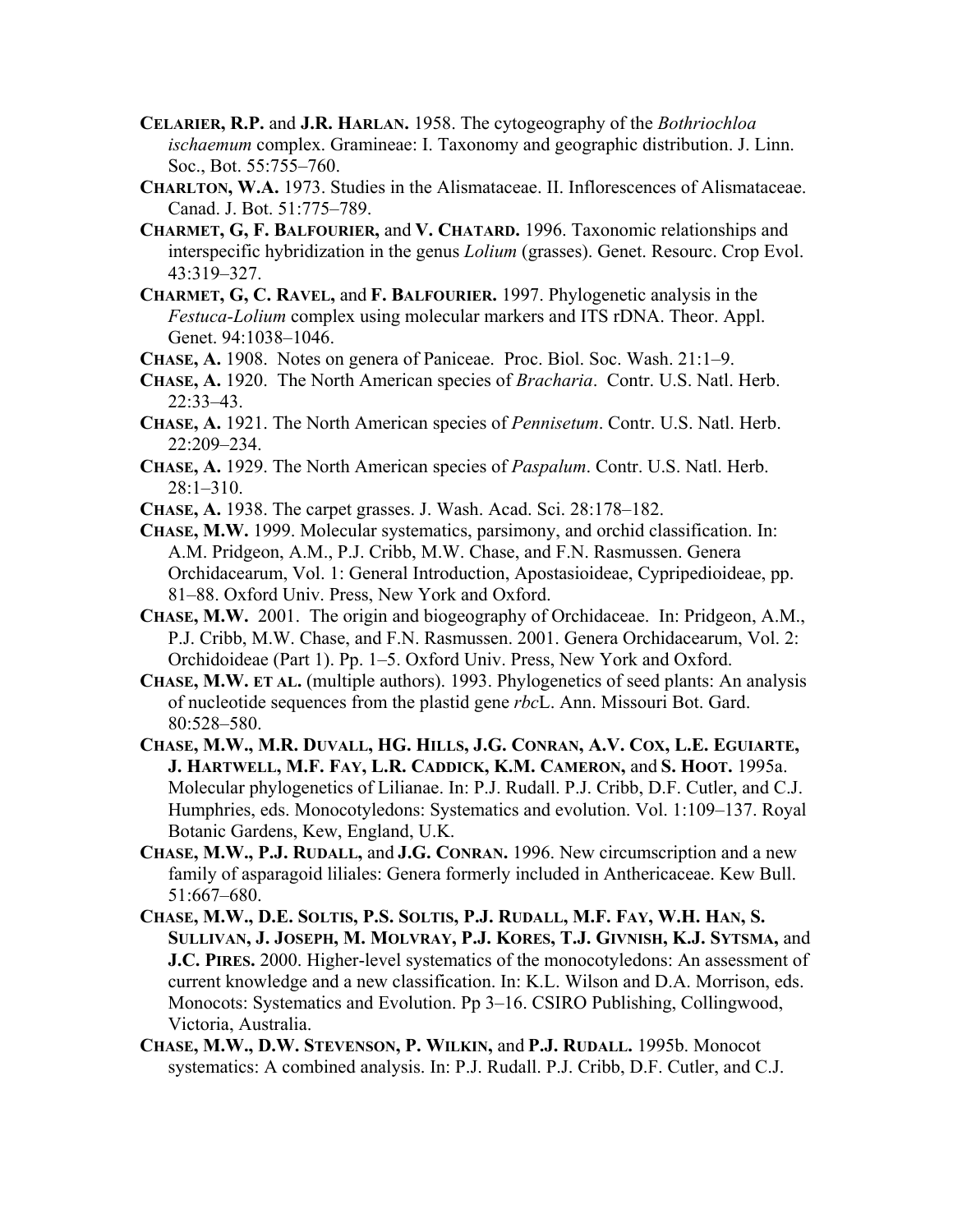Humphries, eds. Monocotyledons: Systematics and evolution. Vol. 2:685–730. Royal Botanic Gardens, Kew, England, U.K.

**CHEATHAM, S.** and **M.C. JOHNSTON.** 1995. The useful wild plants of Texas, the southeastern and southwestern United States, the southern Plains, and northern Mexico. Vol. 1, *Abronia*–*Arundo*. Useful Wild Plants, Inc., Austin, TX.

**CHEPLICK, G.P.** and **H. DEMETRI.** 1999. Impact of saltwater spray and sand deposition of the coastal annual *Triplasis purpurea* (Poaceae). Amer. J. Bot. 86:703–710.

**CHRISPEELS, M.J.** and **D. SADAVA.** 1977. Plants, food, and people. W.H. Freeman and Co., San Francisco, CA.

**CHRISTENSEN, C.** 1930. The genus *Cyrtomium*. Amer. Fern J. 20:41–52.

**CHRTEK, J.** and **J. OSBORNOVÁ.** 1996. A proposal for subdivision of the genus *Cenchrus* (Gramineae). Acta Univ. Carolinae, Biol. 39:85–94.

- **CHUNG, M.G.** and **S.S. KANG.** 1994. *Hemerocallis hongdoensis* (Liliaceae): A new species from Korea. Novon 4:94–97.
- **CHURCH, G.L.** 1967. Taxonomic and genetic relationships of eastern North American species of *Elymus* with setaceous glumes. Rhodora 69:121–162.
- **CHURCHILL, S.P.** 1986a. Juncaceae. In: Great Plains Flora Association. Flora of the Great Plains. Pp. 1049–1059. Univ. Press of Kansas, Lawrence.

**CHURCHILL, S.P.** 1986b. Liliaceae. In: Great Plains Flora Association. Flora of the Great Plains. Pp. 1241–1258. Univ. Press of Kansas, Lawrence.

**CHURCHILL, S.P.** 1986c. Agavaceae. In: Great Plains Flora Association. Flora of the Great Plains. Pp. 1263–1265. Univ. Press of Kansas, Lawrence.

- **CIALDELLA, A.M., O. MORRONE,** and **F.O. ZULOAGA.** 1995. Revisión de las especies del genero *Paspalum* (Poaceae: Panicoideae: Paniceae), grupo *Bonplandiana*. Darwiniana 33:67–95.
- **CLARK, H.L.** and **J.W. THIERET.** 1968. The duckweeds of Minnesota. Michigan Bot. 7:67–76.
- **CLARK, L.G.** 1990. A new combination in *Chasmanthium* (Poaceae). Ann. Missouri Bot. Gard. 77:601.
- **CLARK, L.G., W. ZHANG,** and **J. WENDEL.** 1995. A phylogeny of the grass family (Poaceae) based on *ndhF* sequence data. Syst. Bot. 20:436–460.

**CLARK, W.D., B.S. GAUT, M.R. DUVALL,** and **M.T. CLEGG.** 1993. Phylogenetic relationships of the Bromeliiflorae—Commeliniflorae—Zingiberiflorae complex of monocots based on *rbc*L sequence comparisons. Ann. Missouri Bot. Gard. 80:987– 998.

- **CLARY, K. (KAREN).** Personal communication. Specialist in *Yucca* (Agavaceae); received training at Univ. of Texas, Austin.
- **CLARY, K. H.** and **B.B. SIMPSON.** 1995. Systematics and character evolution of the genus *Yucca* L. (Agavaceae): Evidence from morphology and molecular analyses. Bol. Soc. Bot. Méx. 56:77–88.
- **CLAUSEN, R.T.** 1936. Studies in the genus *Najas* in the northern United States. Rhodora 38:333–345.
- **CLAUSEN, R.T.** 1938. A monograph of the Ophioglossaceae. Mem. Torrey Bot. Club. 19:1–177.
- **CLAUSEN, R.T.** 1946. *Selaginella* subgenus *Euselaginella*, in the southeastern United States. Amer. Fern J. 36:65–82.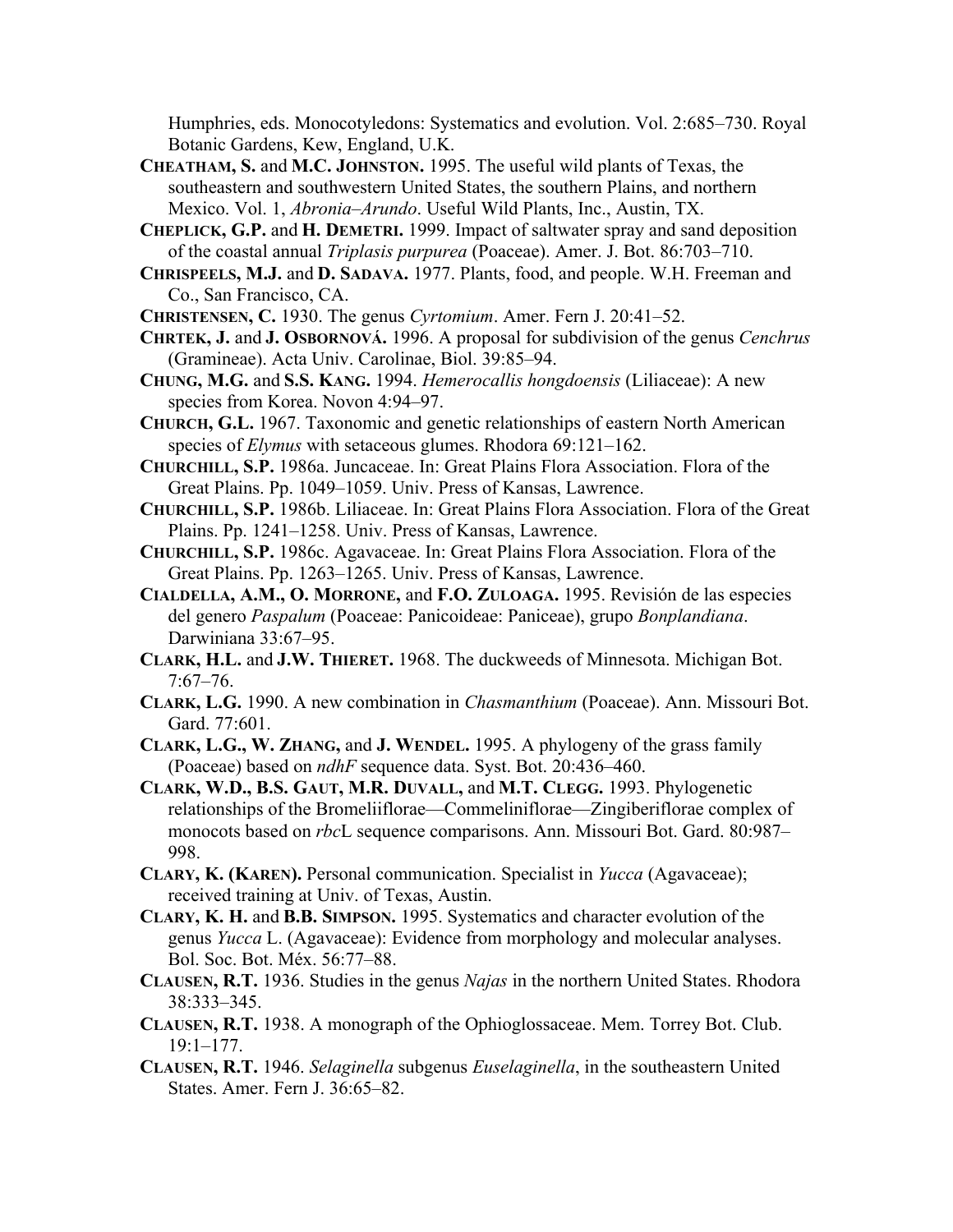- **CLAY, K.** 1988. Fungal endophytes of grasses. A defensive mutualism between plants and fungi. Ecology 69:10–16.
- **CLAY, K.** 1993. Size-dependent gender change in green dragon (*Arisaema dracontium*; Araceae). Amer. J. Bot. 80:769–777.
- **CLAYTON, W.D.** 1965. Studies in the Gramineae: VI. Sporoboleae. The *Sporobolus indicus* complex. Kew Bull. 19:287–296.
- **CLAYTON, W.D.** 1966. Studies in the Gramineae: IX. Kew Bull. 20:257–273.
- **CLAYTON, W.D.** 1967. Studies in the Gramineae XIII. Kew Bull. 21:99–110.
- **CLAYTON, W.D.** 1968. The correct name of the common reed. Taxon 17:168–169.
- **CLAYTON, W.D.** 1970. Studies in the Gramineae: XXI. *Coelorachis* and *Rhytachne*: A study in numerical taxonomy. Kew Bull. 24:309–314.
- **CLAYTON, W.D.** 1982. Notes on subfamily Chloridoideae (Gramineae). Kew Bull. 37:417–420.
- **CLAYTON, W.D.** and **S.A. RENVOIZE.** 1982. Gramineae (Part 3). In: R.M. Polhill, ed. Flora of tropical East Africa. A.A. Balkema on behalf of the East African Governments, Rotterdam, Netherlands.
- **CLAYTON, W.D.** and **S.A. RENVOIZE.** 1986. Genera Graminum, grasses of the world. Kew Bull., Addit. Ser. 13:1–389. Royal Botanic Gardens, Her Majesty's Stationary Office, London, England, U.K.
- **CLEMENTS, M.A.** 1988. Orchid mycorrhizal associations. Lindleyana 3:73–86.
- **CLIFFORD, H.T., R.J.F. HENDERSON,** and **J.G. CONRAN.** 1998. Hemerocallidaceae. In: K. Kubitzki, ed. The families and genera of vascular plants, Vol. IV. Flowering plants. Monocotyledons: Alismatanae and Commelinanae (except Gramineae). Pp. 245–253. Springer-Verlag, Berlin.
- **COCHRANE, T.S.** and **H.H. ILTIS.** 2000. Atlas of the Wisconsin prairie and savannah flora. Wisconsin Dept. of Natural Resources Tech. Bull. No. 191.
- **COKER, W.C.** 1944. The woody smilaxes of the United States. J. Elisha Mitchell Sci. Soc. 60:27–69.
- **COLUMBUS, J.T.** 1999a. An expanded circumscription of *Bouteloua* (Gramineae: Chloridoideae): New combinations and names. Aliso 18:61–65.
- **COLUMBUS, J.T.** 1999b. Morphology and leaf blade anatomy suggest a close relationship between *Bouteloua aristidoides* and *B. (Chondrosium) eriopoda* (Gramineae: Chloridoideae). Syst. Bot. 23:467–478.
- **COLUMBUS, J.T., M.S. KINNEY, R. PANT,** and **M.E. SIQUEIROS DELGARO.** 1998. Cladistic parsimony analysis of internal transcribed spacer region (nrDNA) sequences of *Bouteloua* and relatives (Gramineae: Chloridoideae). Aliso 17:99–130.
- **COLUMBUS, J.T., M.S. KINNEY, M.E. SIQUEIROS DELGARO,** and **J.M. PORTER.** 2000. Phylogenetics of *Bouteloua* and relatives (Gramineae: Chlorieoideae): Cladistic parsimonyanalysis of internal transcribed spacer nrDNA) and *trn*L-F (cpDNA) sequences. In: S.W.L. Jacobs and J. Everett, eds. 2000. Grasses: Systematics and evolution. Pp. 189–194. CSIRO Publishing, Collingwood, Victoria, Australia.
- **CONRAN, J.G.** 1989. Cladistic analysis of some net-veined Lifiiflorae. Plant Syst. Evol. 168:123–141.
- **CONRAN, J.G.** and **M.N. TAMURA.** 1998. Convallariaceae. In: K. Kubitzki, ed. The families and genera of vascular plants, Vol. III. Flowering plants. Monocotyledons: Lilianae (except Orchidaceae). Pp. 369–380. Springer-Verlag, Berlin.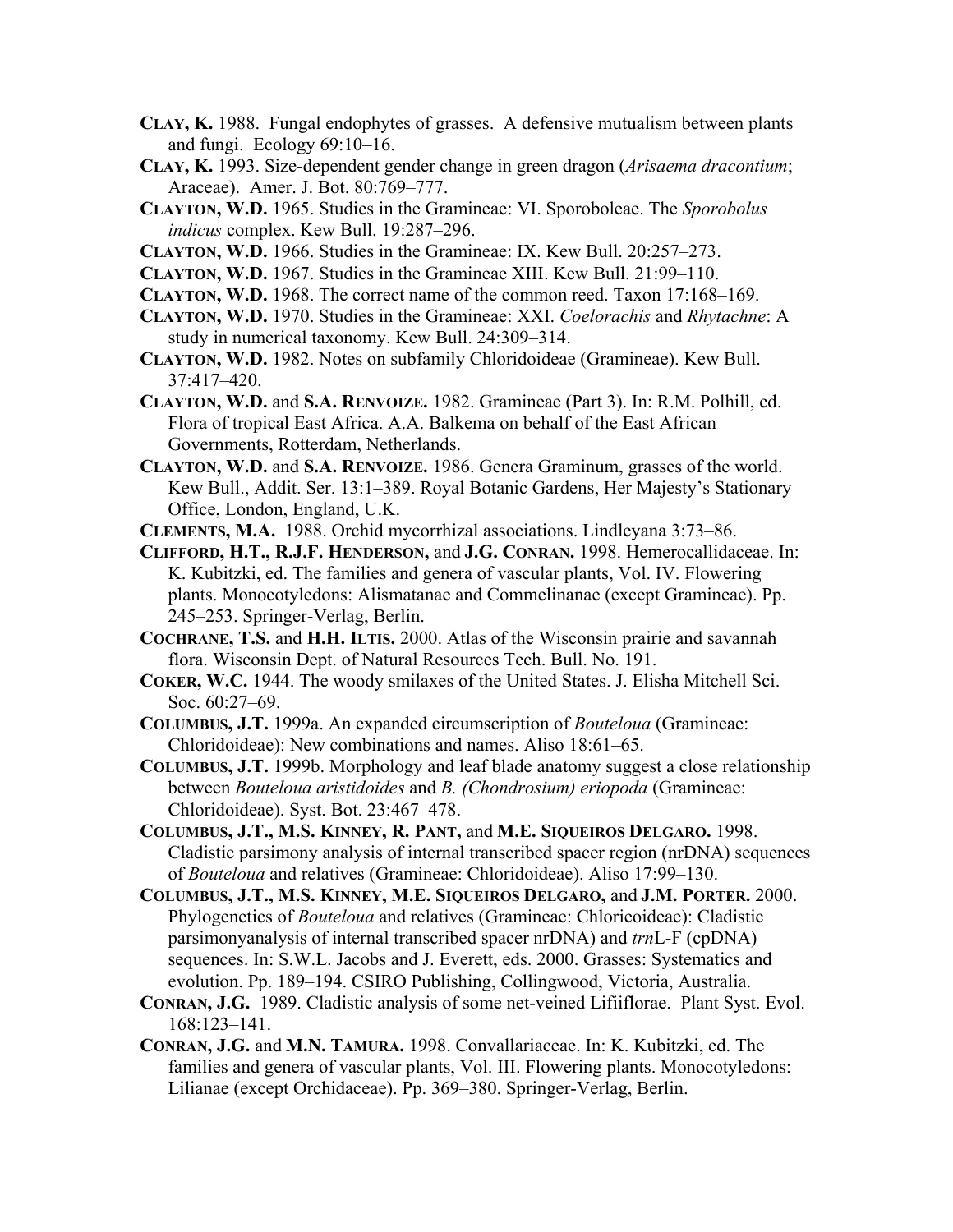- **COOK, C.D.K.** 1998a. Hydrocharitaceae. In: K. Kubitzki. The families and genera of vascular plants, Vol. IV. Flowering plants. Monocotyledons: Alismatanae and Commelinanae (except Gramineae). Pp. 234–248. Springer-Verlag, Berlin.
- **COOK, C.D.K.** 1998b. Pontederiaceae. In: K. Kubitzki. The families and genera of vascular plants, Vol. IV. Flowering plants. Monocotyledons: Alismatanae and Commelinanae (except Gramineae). Pp. 395–403. Springer-Verlag, Berlin.
- **COOK, C.D.K.** and **K. URMI-KÖNIG.** 1983. A revision of the genus *Limnobium* including *Hydromysteria* (Hydrocharitaceae). Aquatic Bot. 17:1–27.
- **COOK, C.D.K.** and **K. URMI-KÖNIG.** 1984. A revision of the genus *Egeria* (Hydrocharitaceae). Aquatic Bot. 19:73–96.
- **COOK, C.D.K.** and **M.S. NICHOLLS.** 1986. A monographic study of the genus *Sparganium* (Sparganiaceae). Part 1. Subgenus *Xanthosparganium* Holmberg. Bot. Helv. 96:213–267.
- **COOK, C.D.K.** and **M.S. NICHOLLS.** 1987. A monographic study of the genus *Sparganium* (Sparganiaceae). Part 2. Subgenus *Sparganium*. Bot. Helv. 97:1–44.
- **COOK, C.D.K.** and **R. LÜÖND.** 1982. A revision of the genus *Hydrilla* (Hydrocharitaceae). Aquatic Bot. 13:485–504.
- **COOK, C.D.K., J.-J. SYMOENS,** and **K. URMI-KÖNIG.** 1984. A revision of the genus *Ottelia* (Hydrocharitaceae). 1. Generic considerations. Aquatic Bot. 18:263–274.
- **COOPER-DRIVER, G.** 1976. Chemotaxonmy and phytoecological ecology of bracken. Bot. J. Linn. Soc. 73:35–46.
- **COOPER-DRIVER, G.** 1977. Chemical evidence for separating the Psilotaceae from the Filicales. Science 198:1260–1262.
- **COOPER-DRIVER, G.** 1990. Defense strategies in bracken, *Pteridium aquilinum* (L.) Kuhn. Ann. Missouri Bot. Gard. 77:281–286.
- **CORBET, S.A., H. CHAPMAN,** and **N. SAVILLE.** 1988. Vibratory pollen collection and flower form: Bumblebees on *Actinidia*, *Symphytum*, *Borago*, and *Polygonatum*. Funct. Ecol. 2:146–156.
- **CORCORAN, SISTER M.L.** 1941. A revision of the subgenus *Pycreus* in North and South America. Catholic Univ. Amer., Biol. Ser. 37:1–68.
- **CORE, E.L.** 1936. The American species of *Scleria*. Brittonia 2:1–105.
- **CORE, E.L.** 1966. Cyperaceae: *Scleria*. In: C.L. Lundell, ed. Flora of Texas 1:383–391. Texas Research Foundation, Renner.
- **CORRELL, D.S.** 1937. The orchids of North Carolina. J. Elisha Mitchell Sci. Soc. 53:139–173.
- **CORRELL, D.S.** 1944. Orchidaceae. Flora of Texas. 3:151–196. Texas Research Foundation, Renner.
- **CORRELL, D.S.** 1947. A new *Spiranthes* from Texas. Amer. Orchid Soc. Bull. 400–401.
- **CORRELL, D.S.** 1949. A preliminary survey of the distribution of Texas Pteridophyta. Wrightia 1:247–278.
- **CORRELL, D.S.** 1950. Native orchids of North America north of Mexico. Chronica Botanica, Waltham, MA.
- **CORRELL, D.S.** 1956. Ferns and fern allies of Texas. Texas Research Foundation, Renner.
- **CORRELL, D.S.** 1960. *Psilotum* in Texas. Wrightia 2:163–165.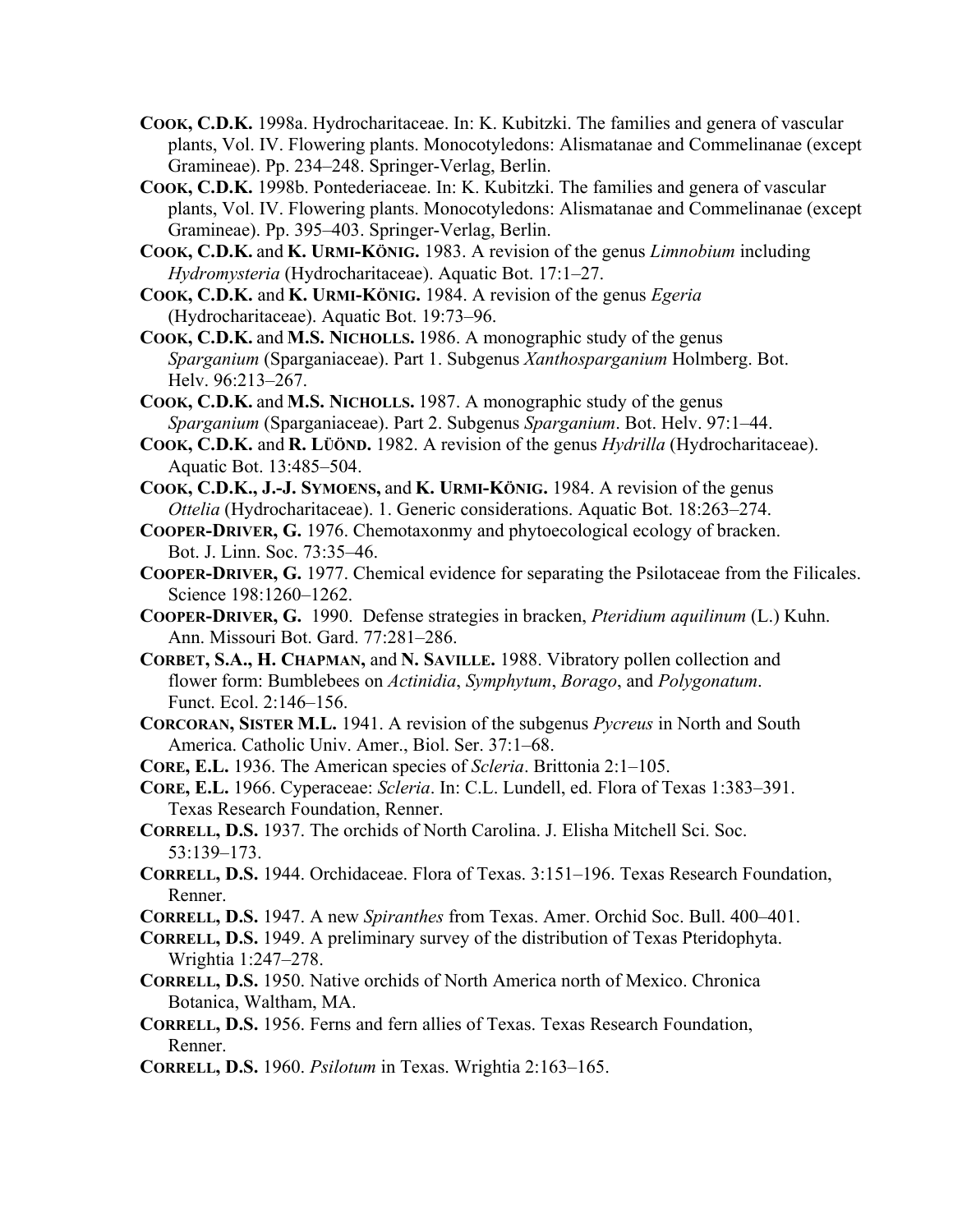- **CORRELL, D.S.** 1961a. Orchidaceae. In: C.L. Lundell, ed. Flora of Texas 3:151–196. Texas Research Foundation, Renner.
- **CORRELL, D.S.** 1966a. Pteridophyta. In: C.L. Lundell, ed. Flora of Texas 1:3–121. Texas Research Foundation, Renner.
- **CORRELL, D.S.** 1966b. Gymnospermae. In: C.L. Lundell, ed. Flora of Texas 1:322–368. Texas Research Foundation, Renner.
- **CORRELL, D.S.** and **H.B. CORRELL.** 1972. Aquatic and wetland plants of southwestern United States. U.S. Environmental Protection Agency. U.S. Government Printing Office, Washington, D.C.
- **CORRELL, D.S.** and **M.C. JOHNSTON.** 1970. Manual of the vascular plants of Texas. Texas Research Foundation, Renner.
- **CORRELL, D.S.** and **M.C. JOHNSTON.** 1970. Manual of the vascular plants of Texas. Texas Research Foundation, Renner.
- **CORRELL, D.S.** and **M.C. JOHNSTON.** 1970. Manual of the vascular plants of Texas. Texas Research Foundation, Renner.
- **CORY, V.L.** 1948b. Curly mesquite grass in Texas and northern Mexico. Wrightia 1:214– 217.
- **CORY, V.L.** 1950. Additional records of plants introduced into Texas. Field & Lab. 18:89–92.
- **CORY, V.L.** and **H.B. PARKS.** 1937. Catalogue of the flora of the state of Texas. Texas Agric. Exp. Sta. Bull. No. 550.
- **COSTAS LIPPMANN, M.** 1977. More on the weedy "pampas grass" in California. Fremontia 4(4):25–27.
- **COUGHENOUR, M.B.** 1985. Graminoid response to grazing by large herbivores: Adaptations, exaptations, and interacting processes. Ann. Missouri Bot. Gard. 72:852–863.
- **COVAS, G.** 1949. Taxonomic observations on the North American species of *Hordeum*. Madroño 10:1–21.
- **COVILLE, F.V.** 1890. Revision of the United States species of the genus *Fuirena*. Bull. Torrey Bot. Club 17:1–8.
- **COX, C. B.** and **P.D. MOORE.** 1993. Biogeography: An ecological and evolutionary approach, 5th ed. Blackwell Scientific Publications, Oxford, England, U.K.
- **COX, P.A.** 1985. Noodles on the tide: Why is water-borne pollen so long and stringy? Nat. Hist. 94:36–41.
- **COX, P.A.** 1988. Hydrophilous pollination. Ann. Rev. Ecol. Syst. 19:261–279.
- **COX, P.A.** and **R.B. KNOX.** 1989. Two-dimensional pollination in hydrophilous plants: convergent evolution in the genera *Halodule* (Cymodoceaceae), *Halophila* (Hydrocharitaceae), *Ruppia* (Ruppiaceae), and *Lepilaena* (Zannichelliaceae). Amer. J. Bot. 76:164–175.
- **CRAGG, G.M., M.R. BOYD, M.R. GREVER,** and **S.A. SCHEPARTZ.** 1995. Pharmaceutical prospecting and the potential for pharmaceutical crops, natural product drug discovery and development at the United States National Cancer Institute. Ann. Missouri Bot. Gard. 82:47–53.

**CRANFILL, R.** 1981. Bog clubmosses (*Lycopodiella*) in Kentucky. Amer. Fern J. 71:97–100.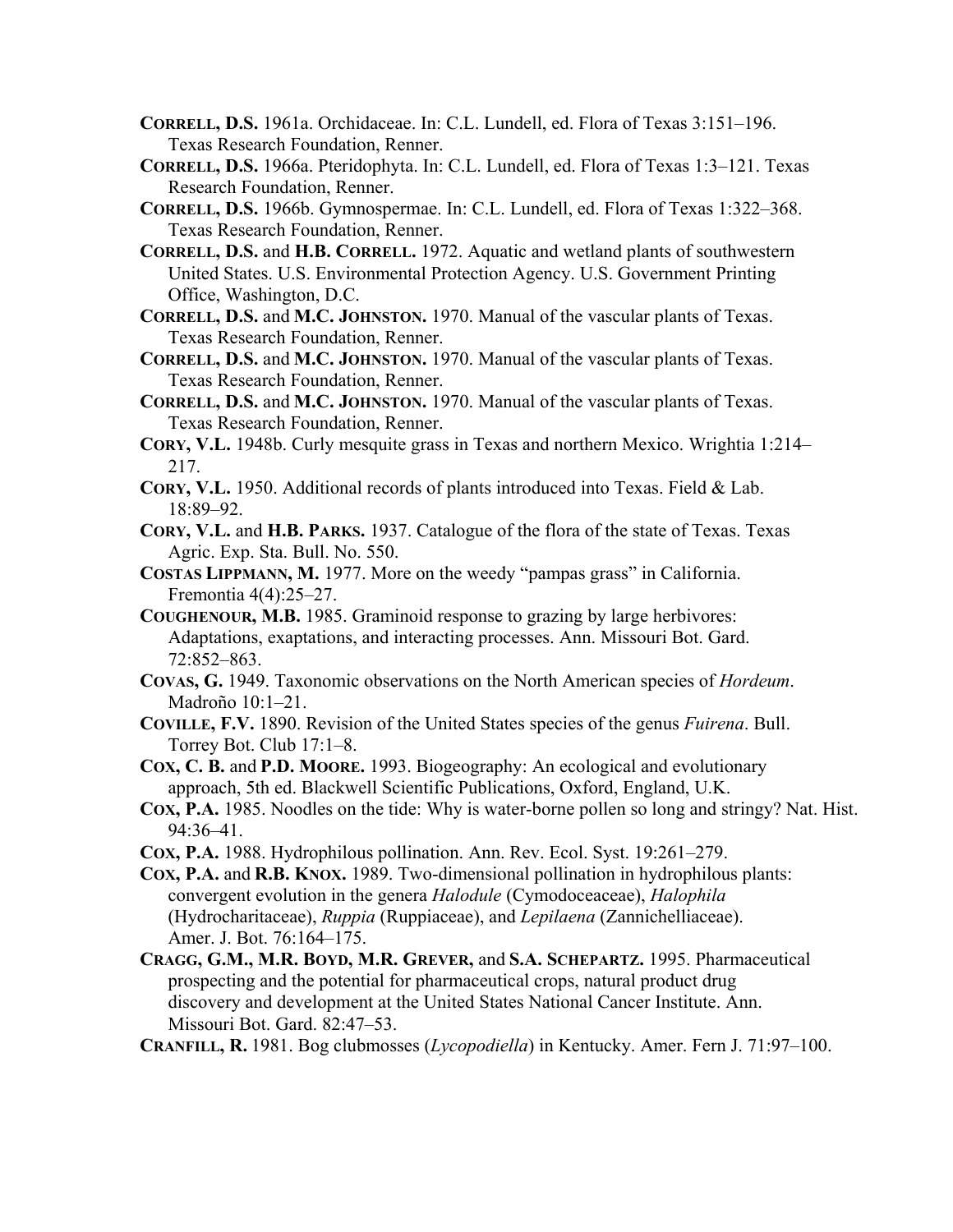- **CRANFILL, R.B.** 1993a. Dennstaedtiaceae. In: Flora of North America Editorial Committee, eds. Fl. North Amer. 2:198–199. Oxford Univ. Press, New York and Oxford.
- **CRANFILL, R.B.** 1993b. Blechnaceae. In: Flora of North America Editorial Committee, eds. Fl. North Amer. 2:223–227. Oxford Univ. Press, New York and Oxford.
- **CRAWFORD, D.J.** and **E. LANDOLT.** 1993. Allozyme studies in *Spirodela* (Lemnaceae): Variation among conspecific clones and divergence among the species. Syst. Bot.: 389–394.
- **CRAWFORD, D.J.** and **E. LANDOLT.** 1995. Allozyme divergence among species of *Wolffia* (Lemnaceae). Pl. Syst. Evol. 197:59–69**.**
- **CRAWFORD, D.J., E. LANDOLT,** and **D.H. LES.** 1996. An allozyme study of two sibling species of *Lemna* (Lemnaceae) with comments on their morphology, ecology and distribution. Bull. Torrey Bot. Club 123:1–6.
- **CRAWFORD, D.J., E. LANDOLT, D.H. LES** and **E. TEPE.** 1997. Allozyme variation and the taxonomy of *Wolffiella*. Aquatic Bot. 58:43–54.
- **CRAYN, D.M., R.G. TERRY, J.A. SMITH,** and **K. WINTER.** Molecular systematic investigations in Pitcairnioideae (Bromeliaceae) as a basis for understanding the evolution of crassulacean acid metabolism (CAM). 2000. In: K.L. Wilson and D.A. Morrison, eds. Monocots: Systematics and Evolution. Pp. 569–579. CSIRO Publishing, Collingwood, Victoria, Australia.
- **CRIBB, P.J.** 1997. The genus *Cypripedium*. Timber Press, Portland, OR.
- **CRIBB, P.J.** 1999. Orchidaceae [Family description]. In: A.M. Pridgeon, A.M., P.J. Cribb, M.W. Chase, and F.N. Rasmussen. Genera Orchidacearum, Vol. 1: General Introduction, Apostasioideae, Cypripedioideae, p. 91. Oxford Univ. Press, New York and Oxford.
- **CRINS, W.J.** 1990. Phylogenetic considerations below the sectional level in *Carex*. Canad. J. Bot. 68:1433–1440.
- **CRINS, W.J.** 1991. The genera of Paniceae (Gramineae: Panicoideae) in the southeastern United States. J. Arnold Arbor. Supp. Ser. 1:171–312.
- **CROAT, T.B.** 1988 [1990]. The ecology and life forms of Araceae. Aroideana 11:4–56.
- **CROAT, T.B.** 1994. The use of new World Araceae as drug plants. J. Jap. Bot. 69:185– 203.
- **CROAT, T.B.** 1998. History and current status of systematic research with Araceae. Aroideana 21:26–145**.**
- **CRONK, Q.C.B.** and **J.L. FULLER.** 1995. Plant invaders: The threat to natural ecosystems. Chapman and Hall, New York.
- **CRONQUIST, A.** 1981. An integrated system of classification of flowering plants. Columbia Univ. Press, New York.
- **CRONQUIST, A.** 1988. The evolution and classification of flowering plants, 2nd ed. New York Bot. Garden, Bronx.
- **CRONQUIST, A.** 1993. A commentary on the general system of classification of flowering plants. In: Flora of North America Editorial Committee, eds. Fl. North Amer. 1:272– 293. Oxford Univ. Press, New York and Oxford.
- **CROOKS, P.** and **C.L. KUCERA**. 1973. *Tridens* [X]*oklahomensis* (*T. flavus* [X] *T. strictus*), an interspecific sterile hybrid in the Eragrostideae (Gramineae). Amer. J. Bot. 60:262–267.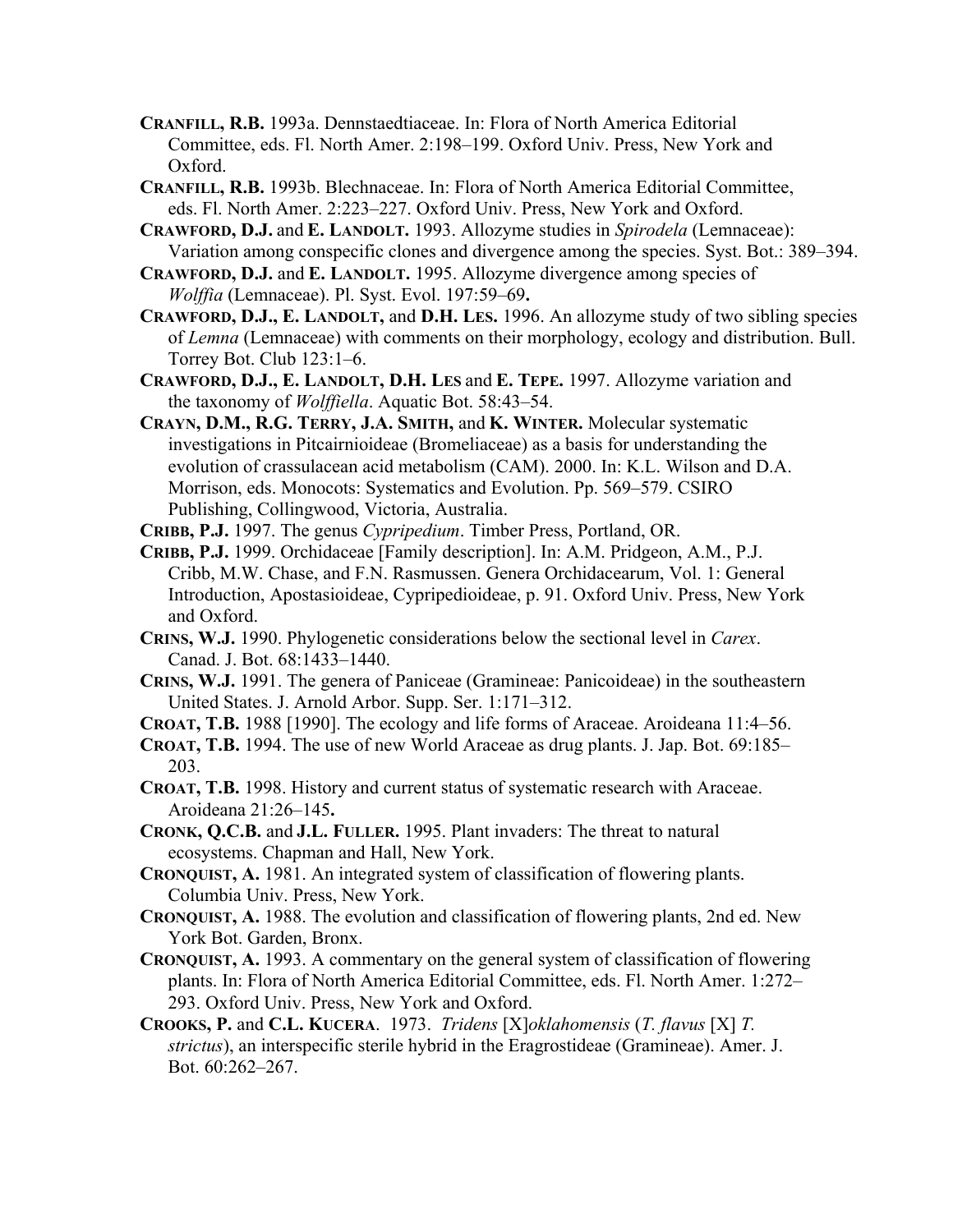- **CROSSWHITE, F.S.** 1980. Dry country plants of the south Texas Plains. Desert Pl. 2:141– 179.
- **CROSSWHITE, F.S.** 1982. Corn (*Zea mays*) in relation to its wild relatives. Desert Pl. 3:193–201.
- **CROSSWHITE, F.S.** and **C.D. CROSSWHITE.** 1997. Muhly grasses and the Muhlenberg Family, with notes on the Pietist movement and Pietistic ecology. Desert Pl. 13:3–13.
- **CROSTHWAITE, J.A. (ANDREW).** Personal communication. Nature photographer and dentist, Sherman, TX; instructor at Austin College of Tropical Natural History classes in Central America, South America, and Africa.
- **CROSTHWAITE, S. (SALLY).** Personal communication. Botanist trained at Vanderbilt and Columbia, plant collector in north TX, and former instructor at Austin College, Sherman, TX; retired, Grayson Co., TX.
- **CROW, G.E.** and **C.B. HELLQUIST.** 2000a. Aquatic and weland plants of northeastern North America. Vol. 1. Pteridophytes, gymnosperms, and angiosperms: Dicotyledons, Univ. Wisconsin Press, Madison.
- **CROW, G.E.** and **C.B. HELLQUIST.** 2000b. Aquatic and weland plants of northeastern North America. Vol. 2. Angiosperms: Monocotyledons, Univ. Wisconsin Press, Madison.
- **CROXDALE, J.G.** 1978. *Salvinia* leaves. I. Origin and early morphogenesis of floating and submerged leaves. Canad. J. Bot. 56:1982–1991.
- **CROXDALE, J.G.** 1979. *Salvinia* leaves. II. Morphogenesis of the floating leaf. Canad. J. Bot. 57:1951–1959.
- **CROXDALE, J.G.** 1981. *Salvinia* leaves. III. Morphogenesis of the submerged leaf. Canad. J. Bot. 59:2065–2072.
- **CRUZAN, M.B., M.L. ARNOLD., S.E. CARNEY,** and **K.R. WOLLENBERG.** 1993. CpDNA inheritance in interspecific crosses and evoltionary inference in Louisiana irises. Amer. J. Bot. 80:344–350.
- **CULLEN, J.,** ed. 1992. The orchid book: A guide to the identification of cultivated orchid species. Cambridge Univ. Press, Cambridge, England, U.K.
- **CULWELL, D.E.** 1994. Large population of *Pilularia americana* in Arkansas. Amer. Fern J. 84:133–134.
- **CURRAH, R.S.** 1991. Taxonomic and developmental aspects of the fungal endophytes of terrestrial orchid mycorrhizae. Lindleyana 6:211–213.
- **CUTLER, H.C.** 1939. Monograph of the North American species of the genus *Ephedra*. Ann. Missouri Bot. Gard. 26:373–428.
- **CUTLER, H.C.** and **E. ANDERSON.** 1941. A preliminary survey of the genus *Tripsacum*. Ann. Missouri Bot. Gard. 28:249–269.
- **DAHLGREN, R.M.T., H.T. CLIFFORD,** and **P.F. YEO.** 1985. The families of the monocotyledons. Springer-Verlag, Berlin, Heidelberg.
- **DALLIMORE, W.** and **A.B. JACKSON.** 1931. A handbook of Coniferae including Ginkgoaceae. Edward Arnold & Co., London, England, U.K.
- **DANIELS, J.** and **B.T. ROACH.** 1987. Taxonomy and evolution. In: D.J. Heinz (ed.). Sugarcane improvement through breeding. Elsevier, The Hague.
- **DARBYSHIRE, S.J.** 1993. Realignment of *Festuca* subgenus *Schedonorus* with the genus *Lolium* (Poaceae). Novon 3:239–243.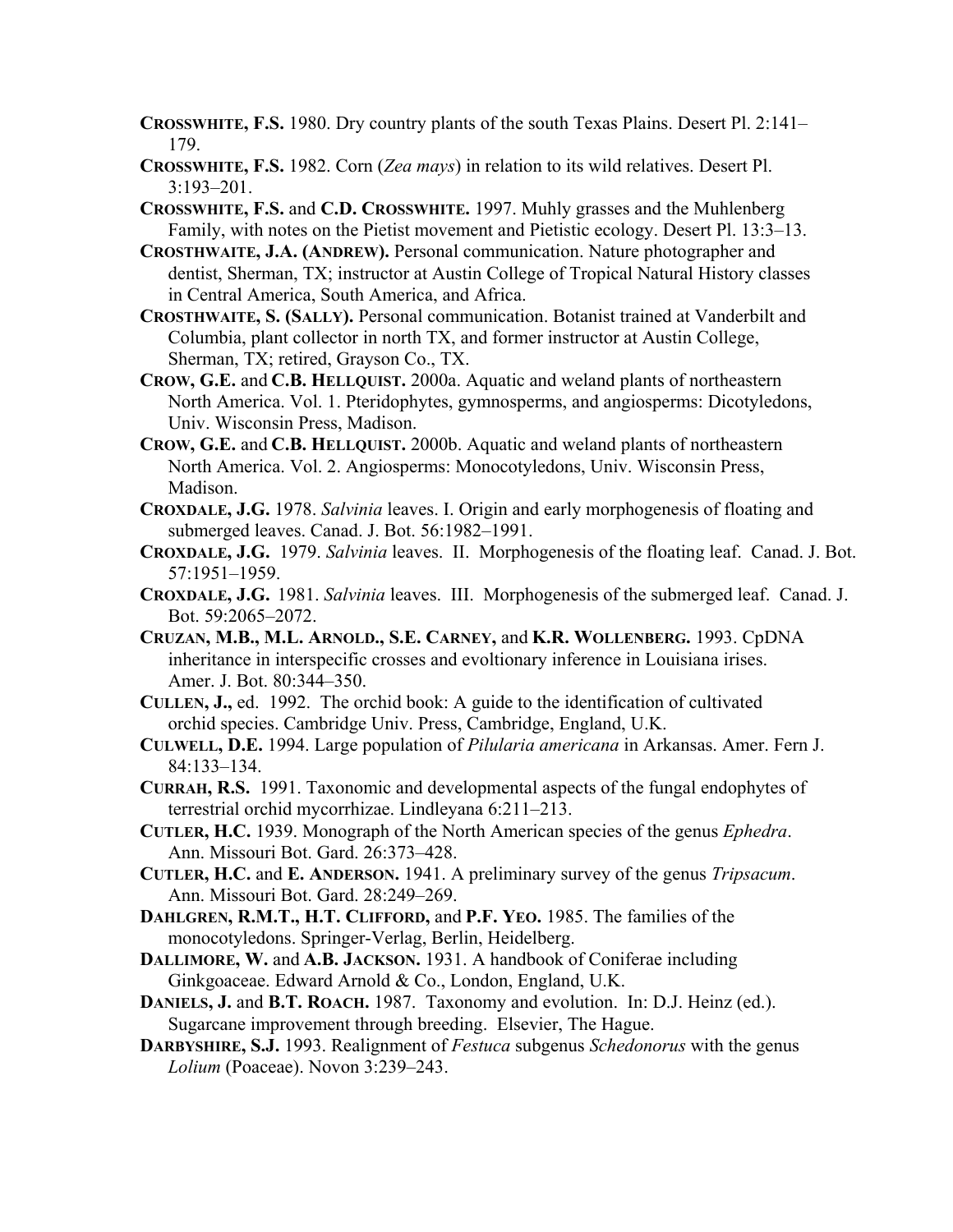- **DARBYSHIRE, S.J.** and **J. CAYOUETTE.** 1989. The biology of Canadian weeds. 92. *Danthonia spicata* (L.) Beauv. in Roem. & Schult. Canad. J. Plant Sci. 69:1217– 1233.
- **DARBYSHIRE, S.J.** and **S.I. WARWICK.** 1992. Phylogeny of North American *Festuca* (Poaceae) and related genera using chloroplast DNA restriction site variation. Canad. J. Bot. 70:2415–2429.
- **DAVEY, J.C.** and **W.D. CLAYTON.** 1978. Some multiple discriminant function studies on *Oplismenus* (Gramineae). Kew Bull. 33:147–157.
- **DAVIDSE, G.** 1987. Fruit dispersal in the Poaceae In: T.R. Soderstrom, K.W. Hilu, C.S. Campbell, and M.E. Barkworth, eds. Grass systematics and evolution. Pp. 143–155. Smithsonian Institution Press, Washington, D.C.
- **DAVIDSE, G.** 1987b. Four new species of *Axonopus* (Poaceae : Paniceae) from tropical America. Ann. Missouri Bot. Gard. 74:416–423.
- **DAVIDSE, G.** 1994. 83. *Eragrostis* Wolf. In: G. Davidse, M. Sousa S., and A.O. Chater, eds. Flora Mesoamericana. Vol. 6. Alismataceae a Cyperaceae. Pp. 263–272.
- **DAVIES, D.** 1992. Alliums: The ornamental onions. Timber Press, Portland, OR.
- **DAVIES, R.S.** 1980. Introgression between *Elymus canadensis* L. and *E. virginicus* L. (Triticeae, Poaceae) in South Central United States. Ph.D. dissertation, Texas A&M Univ., College Station.
- **DAVILA, P.** 1994. *Trachypogon* Nees. In: G. Davidse, M. Sousa S. and A. Chater, eds. Flora Mesoamericana, Vol. 6, Alimataceae a Cyperaceae. Pp. 380–381. Universidad Nacional Autónoma de México, México City, México.
- **DAVILA, P.D.** 1988. Systematic revision of the genus *Sorghastrum* (Poaceae: Androgpogoneae). Ph.D. dissertation, Iowa State Univ., Ames.
- **DAVIS, A.P.** 1999. The genus *Galanthu*s. Timber Press, Portland, OR.
- **DAVIS, A.S., J. SNOWDEN,** and **G. STANFORD.** 1995. Switchgrass, *Panicum virgatum* L.: Are there two varieties? An enquiry from the Native Prairies Association of Texas. In: Native Plant Society of Texas. The tallgrass prairies and its many ecosystems. Pp. 88–92. 1995 Symposium Proceedings, Waco.
- **DAVIS, J.I.** 1995. A phylogenetic structure for the monocotyledons, as inferred from chloroplast DNA restriction site variation, and a comparison of measures of clade support. Syst. Bot. 20:503–527.
- **DAVIS, R.W.** 1986. The pollination biology of *Cypripedium acaule* (Orchidaceae). Rhodora 88:445–450.
- **DEBRECZY Z.** and **I. RÁCZ.** 1998. El arbol del Tule: The ancient giant of Oaxaca. Arnoldia 57:2– 11.
- **DE GROOT, P.** and **J.J. TURGEON.** 1998. Insect-pine interactions. In: D.M. Richardson, ed. Ecology and biogeography of *Pinus*. Pp. 354–380. Cambridge Univ. Press, Cambridge, England, U.K.
- **DELAHOUSSAYE, J.A.** and **J.W. THIERET.** 1967. *Cyperus* subgenus *Kyllinga* (Cyperaceae) in the Continental United States. Sida 3:128–136.
- **DELISLE, D.G.** 1963. Taxonomy and distribution of the genus *Cenchrus*. Iowa State J. Sci. 37:259–351.
- **DEN HARTOG, C.** and **F. VAN DER PLAS.** 1970. A synopsis of the Lemnaceae. Blumea 18:355–368.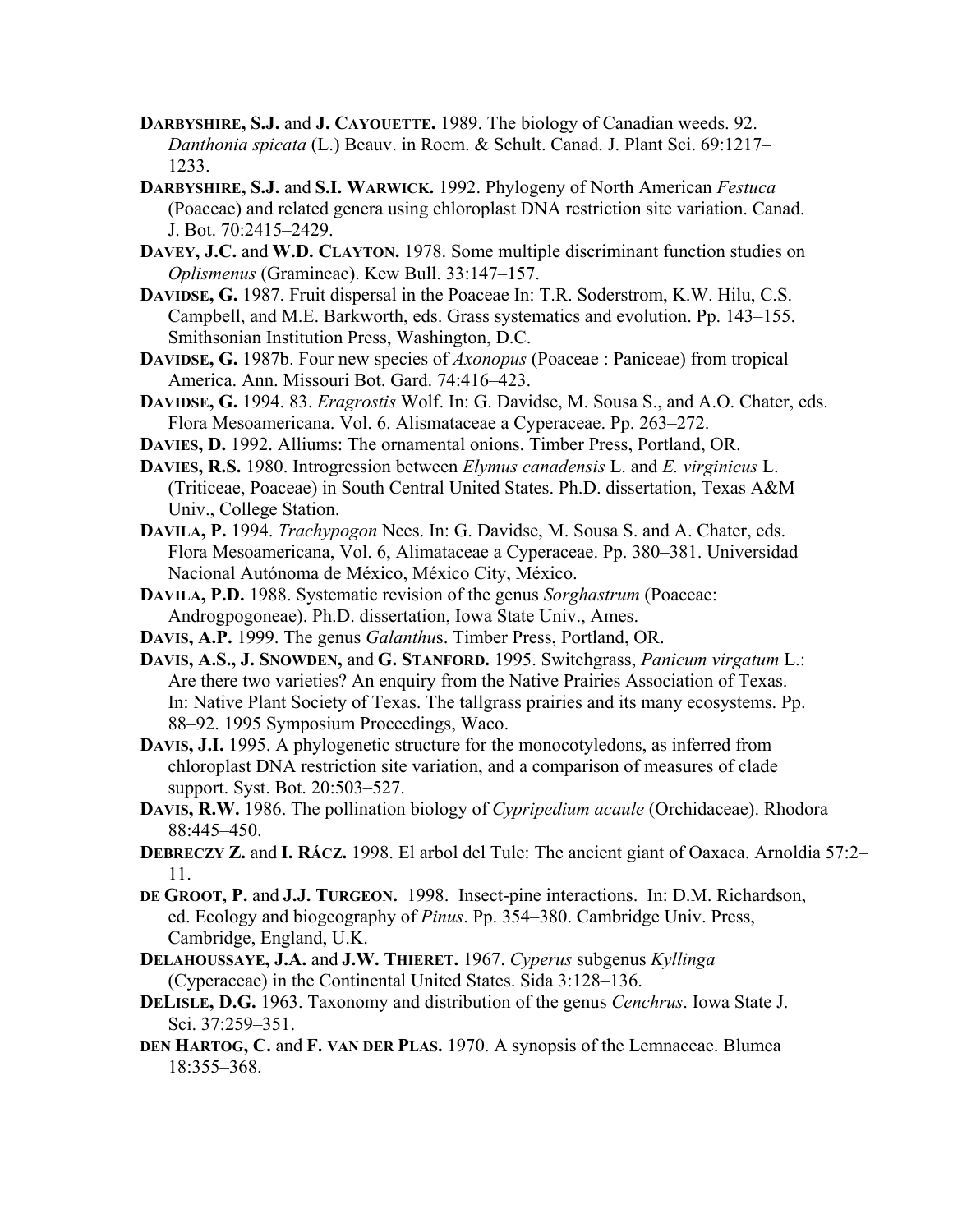- **DENNIS, W.M.** and **D.H. WEBB.** 1981. The distribution of *Pilularia americana* A. Br. (Marsileaceae) in North America, north of Mexico. Sida 9:19–24.
- **DENTON, M.F.** 1978. A taxonomic treatment of the Luzulae group of *Cyperus*. Contr. Univ. Michigan Herb. 11:197–271.
- **DE VOS, M.P.** 1984. The African genus *Crocosmia* Planchon. J. S. Afr. Bot. 50:463– 502.
- **DE WET, J.M.J.** 1978. Systematics and evolution of *Sorgum* sect. *Sorghum* (Gramineae). Amer. J. Bot. 65:477–484.
- **DE WET, J.M.J.** 1981. Grasses and the culture history of man. Ann. Missouri Bot. Gard. 68:87–104.
- **DE WET, J.M.J.** and **J.R. HARLAN.** 1970. Biosystematics of *Cynodon* L.C. Rich. (Gramineae). Taxon 19:565–569.
- **DE WET, J.M.J., J.R. HARLAN,** and **D.E. BRINK.** 1982. Systematics of *Tripsacum dactyloides*. Amer. J. Bot. 69:1251–1257.
- **DEWEY, D.R.** 1975. The origin of *Agropyron smithii*. Amer. J. Bot. 62:524–530.
- **DEWEY, D.R.** 1982. Genomic and phylogenetic relationships among North American perennial Triticeae. In: J.R. Estes, R.J. Tyrl, and J.N. Brunken, eds. Grasses and grasslands: Systematics and ecology. Pp. 51–88. Univ. of Oklahoma Press, Norman.
- **DEWEY, D.R.** 1983. New nomenclatural combinations in the North American perennial Triticeae (Gramineae). Brittonia 35:30–33.
- **DIAMOND, A.R., C.P. CHAPMAN,** and **J. BRUMMETT.** 1998. *Habranthus tubispathus*  (Liliaceae) new to the flora of Alabama. Sida 18:353–355.
- **DÍAZ-MIRANDA, D., D. PHILCOX,** and **P. DENNY. 1981.** Taxonomic clarification of *Limnobium* Rich. and *Hydromystria* G.W.F. Meyer (Hydrocharitaceae). Bot. J. Linn. Soc. 83:311–323.
- **DICK, G. (GARY).** Personal communication. Research scientist. U.S. Army Corps of Engineers. Lewisville Aquatic Ecosystem Research Facility, Lewisville, TX.
- **DICKINSON, M.B.** and **T.E. MILLER.** 1998. Competition among small, free-floating, aquatic plants. Amer. Midl. Naturalist 140:55–67.
- **DIERINGER, G.** and **L. CABRERA R.** 2000. A comparison of size and sexual expression in populations of *Arisaema macrospathum* Benth. and *A. dracontium* (L.) Schott (Araceae). Aroideana 23:31–35.
- **DIGGS, G.M., Jr., B.L. LIPSCOMB,** and **R.J. O'KENNON.** 1999. Shinners and Mahler's Illustrated Flora of North Central Texas. Sida, Bot. Misc. 16.
- **DIKE, D.H.** 1969. Contribution to the biology of *Ottelia alismoides* (Hydrocharitaceae). M.S. thesis. Univ. of Southwestern Louisiana.
- **DIMICHELE, W.A.** and **J.E. SKOG.** 1992. The Lycopsida: A symposium. Ann. Missouri Bot. Gard. 79:447–449.
- **DIXON, J.M.** 2000. *Koeleria macrantha* (Ledeb.) Schultes (*K. alpigena* Domin, *K. cristata* (L.) Pers. pro parte, *K. gracilis* Pers., *K. albescens* auct. non DC.). J. Ecol. 88:709-726.
- **DO, L.H., R.D. GOOCH, J.R. STEVENS, W.C. HOLMES,** and **J.R. SINGHURST.** 1996. New county records of *Botrychium lunarioides* in Texas. Amer. Fern J. 86:28–31
- **DOEBLEY, J.F.** 1989. Molecular eivdence for a missing wild relative of maize and the introgression of its chloroplast genome into *Zea perennis*. Evoltion 43:1555–1559.
- **DOEBLEY, J.F.** 1990. Molecular evidence and the evolution of maize. Econ. Bot. 44 (Suppl.):6–27.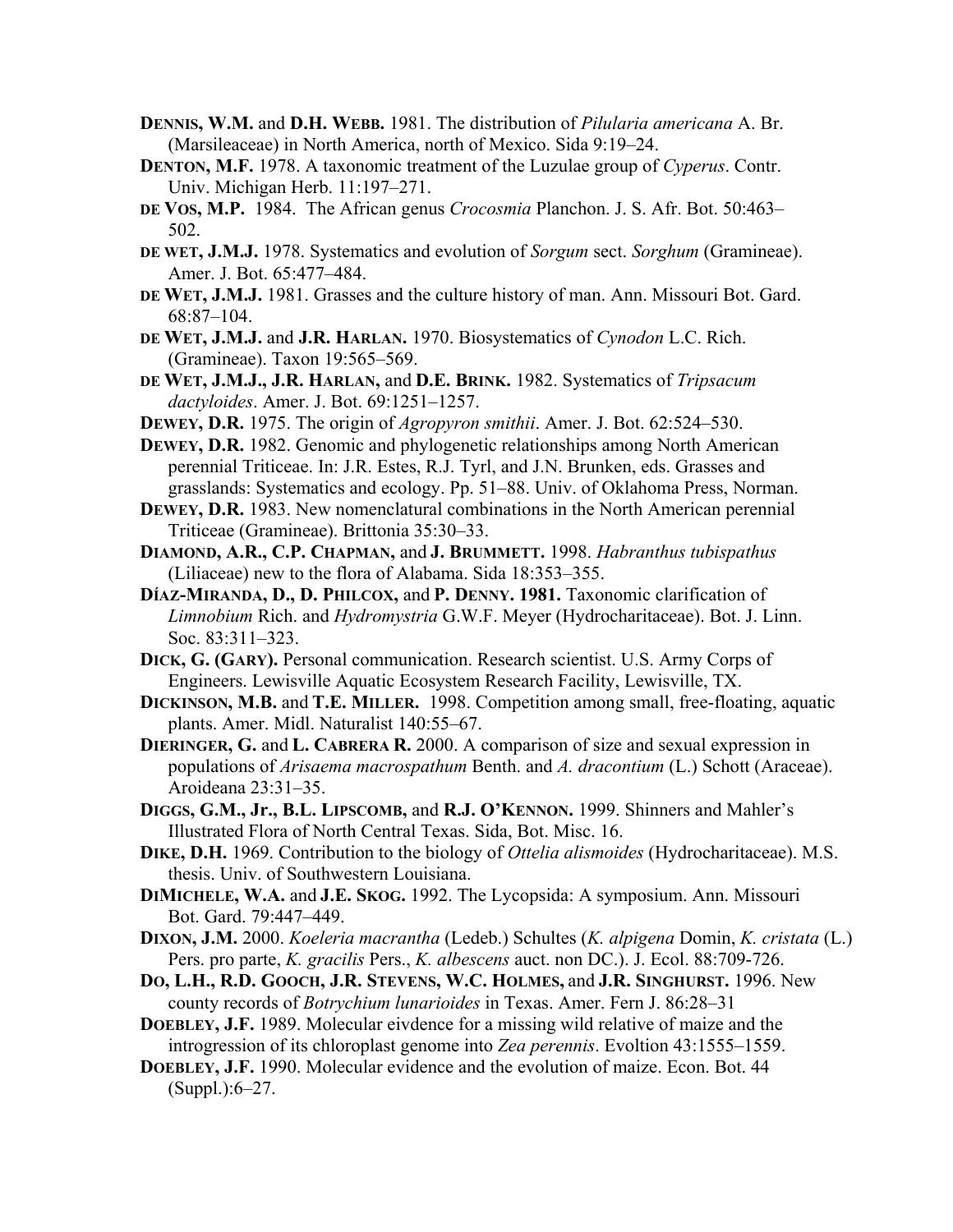- **DOEBLEY, J.F.** 1996. Genetic dissection of the morphological evolution of maize. Aliso 14:297–304.
- **DOEBLEY, J.F.** and **H.H. ILTIS.** 1980. Taxonomy of *Zea* I. Subgeneric classification with key to taxa. Amer. J. Bot. 67:982–993.
- **DOEBLEY, J. R., R. VON BOTHMER,** and **S. LARSON.** 1992. Chloroplast DNA variation and the phylogeny of *Hordeum* (Poaceae). Amer. J. Bot. 79:576–584.
- **DOGAN, M.** 1997 [1998]. Numerical taxonomic study on the genus *Alopecurus* L. *(Gramineae)*. OT Sist. Bot. Dergisi 4:71-76.
- **DORADO, O. ET AL.** (multiple authors). 1996. The Arbol del Tule (*Taxodium mucronatum* Ten.) is a single genetic individual. Madroño 43:445–452.
- **DOUST, J.L.** and **P.B. CAVERS.** 1982. Sex and gender dynamics in jack-in-the-pulpit, *Arisaema triphyllum* (Araceae). Ecology 63:797–808.
- **DOYLE, J.A.** 1996. Seed plant phylogeny and the relationships of Gnetales. In: W.E. Friedman (symposium organizer). Biology and evolution of the Gnetales. Int. J. Pl. Sci. 157 (Nov. 1996 suppl.):S3–S39.
- **DOYLE, J.A.** 1998. Phylogeny of vascular plants. In: D.G. Fautin (ed.). Annual review of ecology and systematics 29:567–599.
- **DOYLE, J.A., M.J. DONOGHUE,** and **E.A. ZIMMER.** 1994. Integration of morphological and ribosomal RNA data on the origin of angiosperms. Ann. Missouri Bot. Gard. 81:419–450.
- **DOYLE, R.D.** 2001. Expansion of the exotic aquatic plant Cryptocoryne beckettii (Araceae) in the San Marcos River, TX. Sida
- **DRANSFIELD, J.** 1986. A guide to collecting palms. Ann. Missouri Bot. Gard. 73:166– 176.
- **DRANSFIELD, J.** and **N.W. UHL**. 1986. An outline of a classification of palms. Principes 30:3– 11.
- **DRANSFIELD, J.** and **N.W. UHL**. 1998. Palmae. In: K. Kubitzki. The families and genera of vascular plants, Vol. IV. Flowering plants. Monocotyledons: Alismatanae and Commelinanae (except Gramineae). Pp. 306–389. Springer-Verlag, Berlin.
- **DRAPALIK, D.J.** and **R.H. MOHLENBROCK.** 1960. A study of *Eleocharis*, series *Ovatae*. Amer. Midl. Naturalist 64:339–341.
- **DRESSLER, R.L.** 1954. Some floristic relationships between Mexico and the United States. Rhodora 56:81–96.
- **DRESSLER, R.L.** 1981. The orchids: Natural history and classification. Harvard Univ. Press, Cambridge, MA.
- **DRESSLER, R.L.** 1986. Recent advances in orchid phylogeny. Lindleyana 1:5–20.
- **DRESSLER, R.L.** 1993. Phylogeny and classification of the orchid family. Dioscorides Press, Portland, OR.
- **DRESSLER, R.L.** and **M.W. Chase** 1995. Whence the orchids? In: P.J. Rudall, P.J. Cribb PJ, D.F. Cutler DF, and C.J. Humphries, eds. Monocotyledons: systematics and evolution. Vol. 1:217–226. Royal Botanic Gardens, Kew, England, U.K.
- **DUEK, J.J.** 1978. A taxonomic revision of *Lygodium* (Filicinae) in America. Feddes Repert. 89:411–23.
- **DUFF, R.J.** 2000. The chloroplast genome structure of the vascular plant *Isoetes* is similar to hat of the liverwort *Marchantia*. Amer. Fern J. 90:51–59.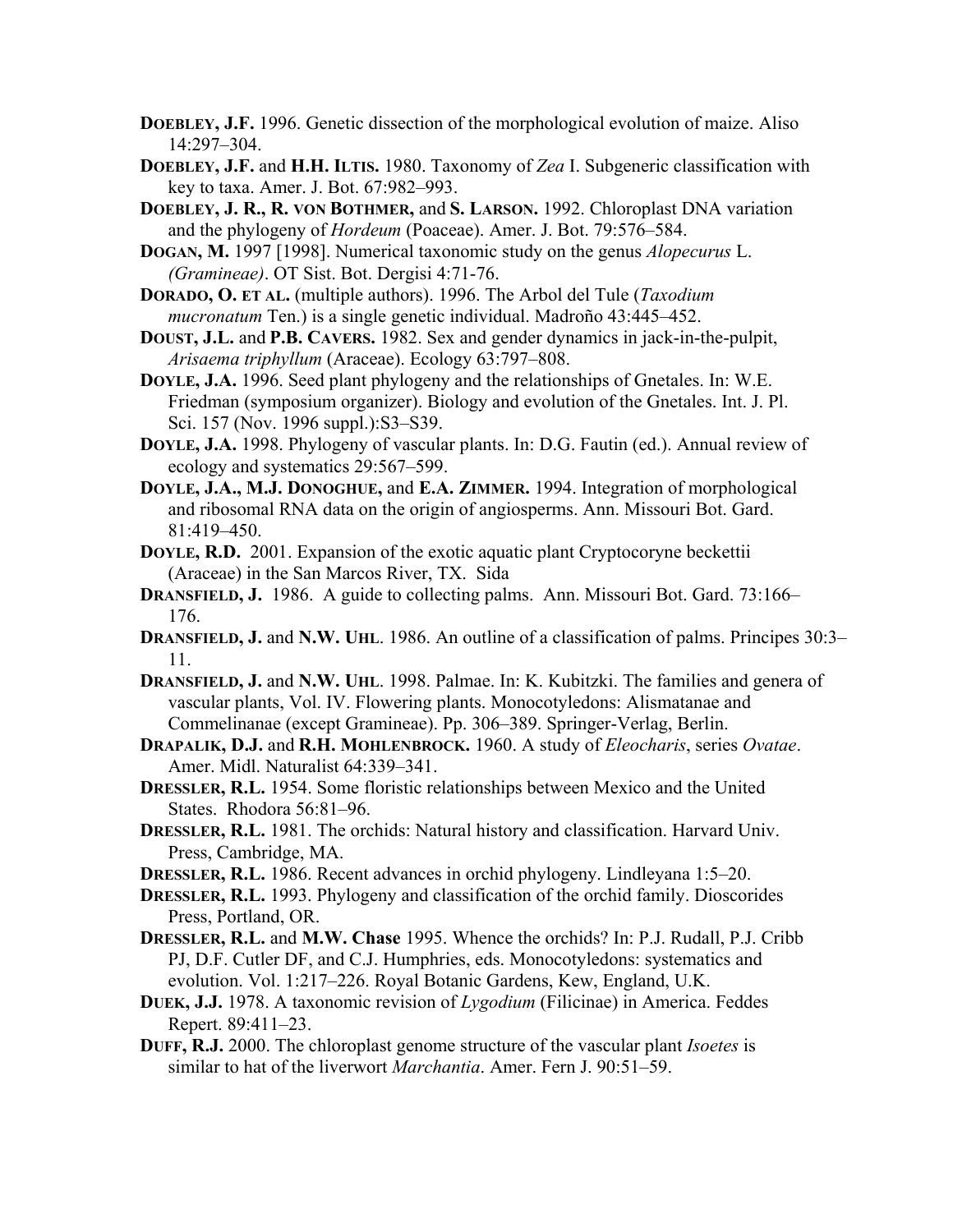- **DUISTERMAAT, H.** 1987. A revision of *Oryza* (Gramineae) in Malesia and Australia. Blumea 32:157–193.
- **DUKE, J.A.** 1985. CRC handbook of medicinal herbs. CRC Press, Inc., Boca Raton, FL.

**DUNCAN, W.H.** 1967. Woody vines of the southeastern states. Sida 3:1–76.

- **DUNCAN, W.H.** 1975. Woody vines of the southeastern United States. Athens, GA
- **DUVALL, M.R.** 2000. Seeking the dicot sister group of the monocots. In: K.L. Wilson and D.A. Morrison, eds. Monocots: Systematics and Evolution. Pp. 25–32. CSIRO Publishing, Collingwood, Victoria, Australia.
- **DUVALL, M.R.,** and **D.D. BIESBOER.** 1988a. Anatomical distinctions between the pistillate spikelets of the species of wild-rice (*Zizania*, Poaceae). Amer. J. Bot. 75:157–159.
- **DUVALL, M.R.,** and **D.D. BIESBOER.** 1988b. Nonreciprocal hybridization failure in crosses between annual wild-rice species (*Zizania palustris* x *Z. aquatica*: Poaceae). Syst. Bot. 13:229–234.
- **DUVALL, M.R.,** and **D.D. BIESBOER.** 1989. Comparisons of electrophoretic seed protein profiles among North American populations of *Zizania*. Biochem. Syst. Ecol. 17:39– 43.
- **DUVALL, M.R.** and **J.F. DOEBLEY.** 1990. Restriction site variation in the chloroplast genome of *Sorghum* (Poaceae). Syst. Bot. 15:472–480.
- **DUVALL, M.R., P.M. PETERSON,** and **A.H. CHRISTENSEN.** 1994. Alliances of *Muhlenbergia* (Poaceae) within New World Eragrostideae are identified by phylogenetic analysis of mapped restriction sites from plastid DNAs. Amer. J. Bot. 81: 622–629.
- **DUVALL, M.R., P.M. PETERSON, E.E. TERRELL,** and **A.H. CHRISTENSEN.** 1993a. Phylogeny of North American oryzoid grasses as constructed from maps of plastid DNA restriction sites. Amer. J. Bot. 80: 83–88.
- **DUVALL, M.R. ET AL.** (multiple authors). 1993b. Phylogenetic hypotheses for the monocotyledons constructed from *rbc*L sequence data. Ann. Missouri Bot. Gard. 80:607–619. **DYKES, W.R.** 1913. The genus *Iris*. Cambridge Univ. Press, Cambridge, England, U.K. Reprinted in 1974 by Dover Publications Inc., New York.
- **EARL, J.W.** and **B.V. MCCLEARY.** 1994. Mystery of the poisoned expedition. Nature 368:683–684.
- **EBINGER, J.E**. 1962. Validity of the grass species *Digitaria adscendens*. Brittonia 14:248–253.
- **ECKENWALDER, J.E.** 1976. Re-evaluation of Cupressaceae and Taxodiaceae: A proposed merger. Madroño 23:237–256.
- **ECKENWALDER, J.E.** 1993. Gymnosperms. In: Flora of North America Editorial Committee, eds. Fl. North Amer. 1:267–271. Oxford Univ. Press, New York and Oxford.
- **ECKENWALDER, J.E.** and **S.C.H. BARRETT.** 1986. Phylogenetic systematics of Pontederiaceae. Syst. Bot. 11:373–391.
- **EMERY, W.H.P.** 1957a. A cyto-taxonomic study of *Setaria macrostachya* (Gramineae) and its relatives in the southwestern United States and Mexico. Bull. Torrey Bot. Club 84:94–105.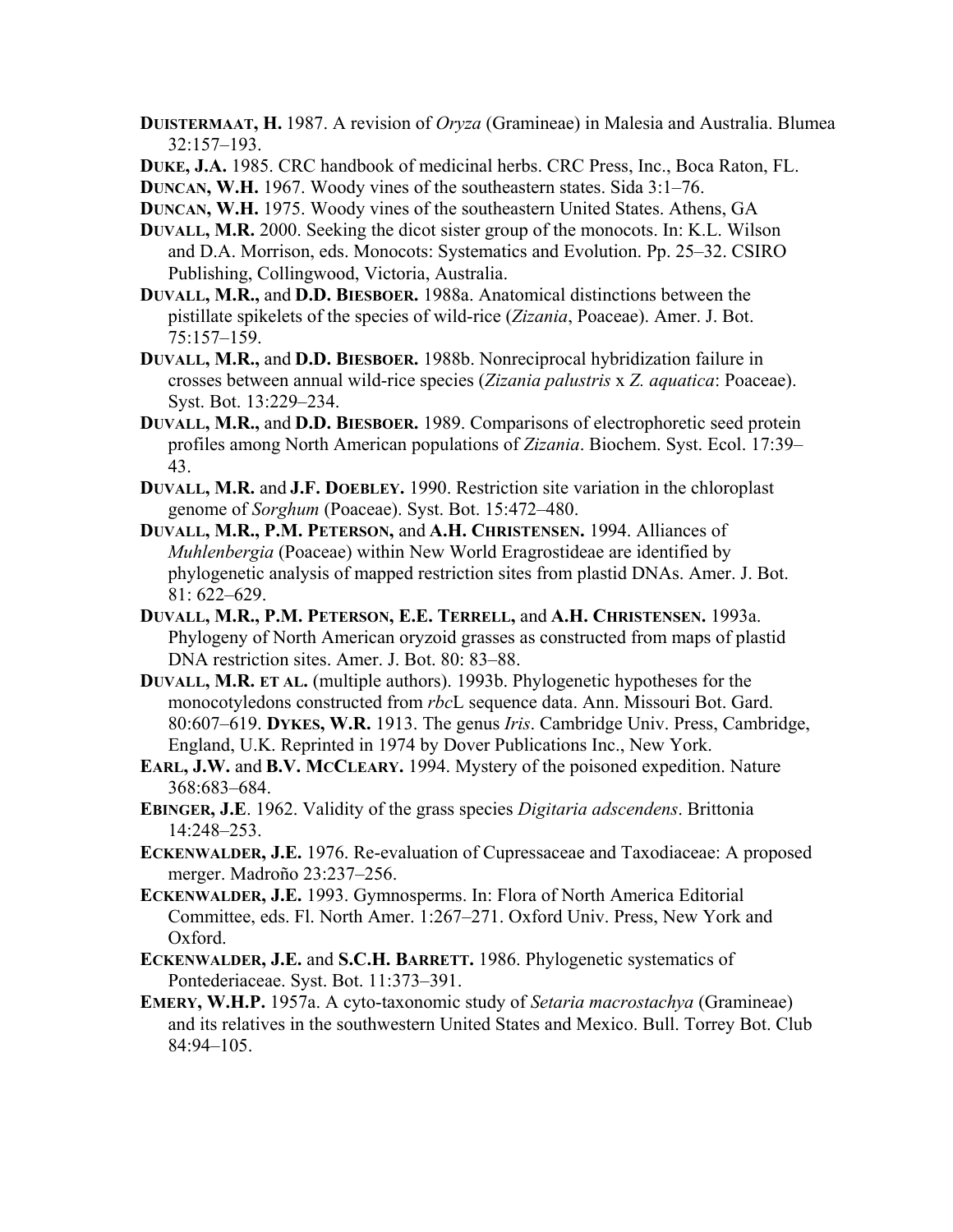- **EMERY, W.H.P.** 1957b. A study of reproduction in *Setaria macrostachya* and its relatives in the southwestern United States and northern Mexico. Bull. Torrey Bot. Club 84:106–121.
- **EMERY, W.H.P.** 1967. The decline and threatened extinction of Texas wild rice (*Zizania texana* Hitch.) SouthW. Naturalist 12:203–204.
- **EMERY, W.H.P.** 1977. Current status of Texas wild rice (*Zizania texana* Hitchc.). SouthW. Naturalist 22:393–394.
- **EMERY, W.H.P.** and **M.N. GUY.** 1979. Reproduction and embryo development in Texas wildrice (Zizania *texana* Hitchc.). Bull. Torrey Bot. Club. 106:29–31.
- **ENGEL, V.S.** 1987. Saprophytic orchids of Dallas. Amer. Orchid Soc. Bull. 56:831–835.
- **ENGEL, V.S.** 1997. Saprophytic orchids of Dallas. North Amer. Native Orchid J. 3:156– 167.
- **ENGELMANN, G.** 1868. A revision of the North American species of the genus *Juncus*, with a description of new or imperfectly known species. Trans. Acad. Sci. St. Louis 2:424–498.
- **ERDMAN, K.S.** 1965. Taxonomy of the genus *Sphenopholis*. Iowa State J. Sci. 39:289– 336.
- **ERHARDT, W.** 1992. *Hemerocallis*: Day lilies. Timber Press, Portland, OR.
- **ERICHSEN-BROWN, C.** 1979. Medicinal and other uses of North American plants. Dover Publications, Inc., New York.
- **ERVIN, G.N.** and **R.G. WETZEL.** 2000. Allelochemical autotoxicity in the emergent wetland macrophyte *Juncus effusus* (Juncaceae). Amer. J. Bot. 87:853–860.
- **ESPARZA SANDOVAL, S.** and **Y. HERRERA ARRIETA.** 1996. Revision de *Bouteloua barbata* Lagasca (Poaceae: Eragrostideae). Phytologia 80:73–91.
- **ESTES, J.R.** and **R.J. TYRL.** 1982. The generic concept and generic circumscription in the Triticeae: An end paper. In: J.R. Estes, R.J. Tyrl, and J.N. Brunken. Grasses and grasslands: Systematics and ecology. Pp. 145–164. Univ. of Oklahoma Press, Norman.
- **EVANS, T.M.** 1995. A phylogenetic analysis of the Commelinaceae based on morphological and molecular data. Ph.D. dissertation, Univ. of Wisconsin-Madison.
- **EVANS, T.M., R.B. FADEN,** and **K.J. SYTSMA.** 2000b. Homoplasy in the Commelinaceae: A comparison of different classes of morphological characters. In: K.L. Wilson and D.A. Morrison, eds. Monocots: Systematics and Evolution. Pp. 557– 566. CSIRO Publishing, Collingwood, Victoria, Australia.
- **EVANS, T.M., R.B. FADEN, M.G. SIMPSON,** and **K.J. SYTSMA.** 2000a. Phylogenetic relationships in the Commelinaceae: I. A cladistic analysis of morphological data. Syst. Bot. 25:668–691.
- **FADEN, R.B.** 1978. Review of the lectotypification of *Aneilema* R. Br. (Commelinaceae). Taxon 27:289–298.
- **FADEN, R.B.** 1983. Phytogeogaphy of African Comnmelinaceae. Bothalia 14:553–557.
- **FADEN, R.B.** 1985. Mayacaceae. In: R.M.T. Dahlgren, H.T. Clifford, and P.F. Yeo. 1985. The families of the monocotyledons. Pp. 387–388. Springer-Verlag, Berlin, Heidelberg.
- **FADEN, R.B.** 1989. *Commelina caroliniana* (Commelinaceae): A misunderstood species in the United States is an old introduction from Asia. Taxon 38:43–53.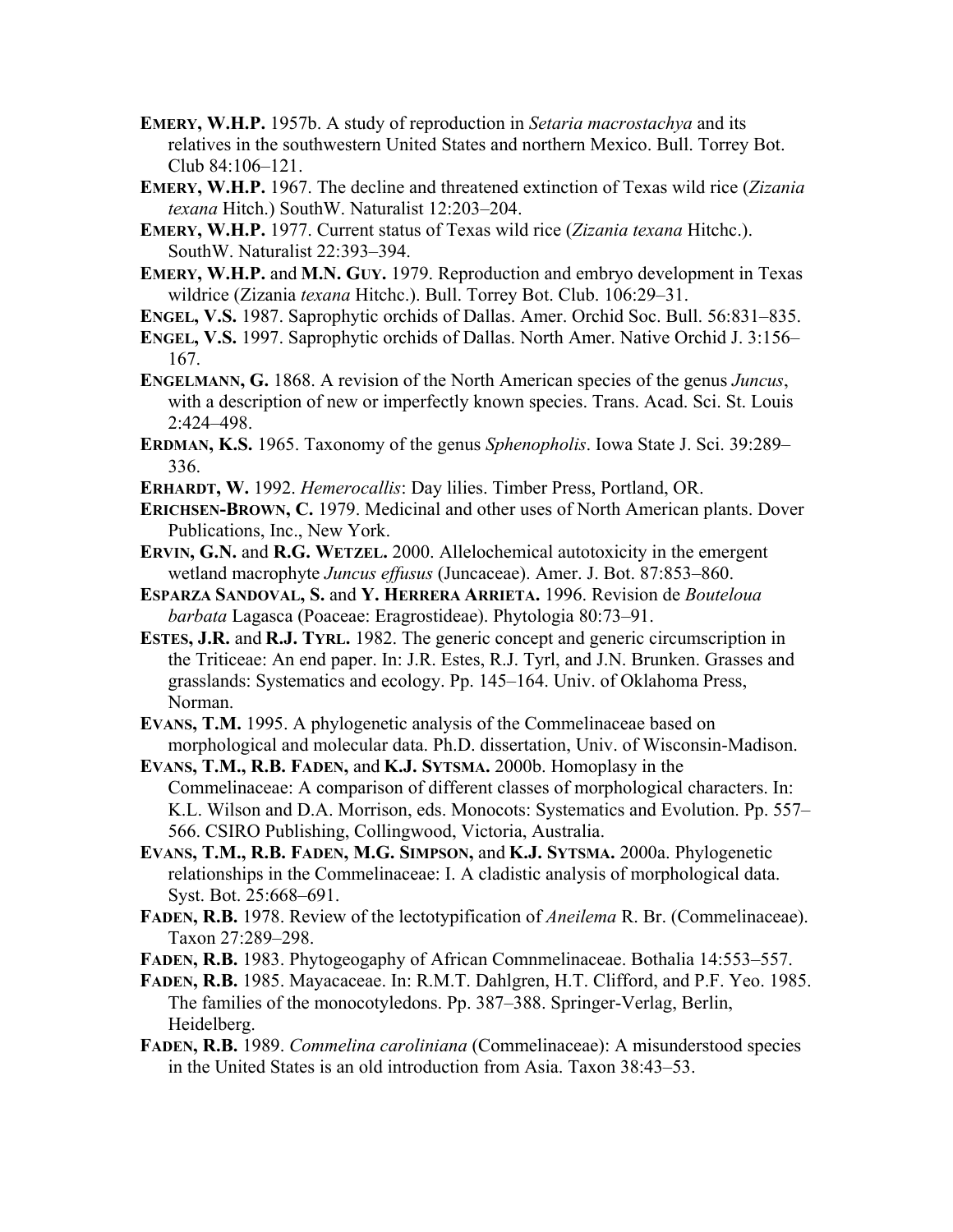**FADEN, R.B.** 1992. Floral attraction and floral hairs in the Commelinaceae. Ann. Missouri Bot. Gard. 79:46–52.

**FADEN, R.B.** 1993. The misconstrued and rare species of *Commelina* (Commelinaceae) in the eastern United States. Ann. Missouri Bot. Gard. 80:208–218.

**FADEN, R.B.** 1998. Commelinaceae. In: K. Kubitzki. The families and genera of vascular plants, Vol. IV. Flowering plants. Monocotyledons: Alismatanae and Commelinanae (except Gramineae). Pp. 109–128. Springer-Verlag, Berlin.

**FADEN, R.B.** 2000a. Mayacaceae. In: Flora of North America Editorial Committee, eds. Fl. North Amer. 22:168–169. Oxford Univ. Press, New York and Oxford.

**FADEN, R.B.** 2000b. Commelinaceae. In: Flora of North America Editorial Committee, eds. Fl. North Amer. 22:170–197. Oxford Univ. Press, New York and Oxford.

**FADEN, R.B.** 2000c. Floral biology of Commelinaceae. In: K.L. Wilson and D.A. Morrison, eds. Monocots: Systematics and Evolution. Pp. 309–317. CSIRO Publishing, Collingwood, Victoria, Australia.

**FADEN, R.B.** and **D.R. HUNT.** 1991. The classification of the Commelinaceae. Taxon 40:19-31.

**FAIRBROTHERS, D.E.** and **J.R. GRAY.** 1972. *Microstegium vimineum* (Trin.) A. Camus (Gramineae) in the United States. Bull. Torrey Bot. Club 99:97–100.

**FAIREY, J.E., III.** 1967. The genus *Scleria* in the southeastern United States. Castanea 32:37–55.

**FANGAN, B.M.** and **I. NORDAL.** 1993. A comparative analysis of morphology, chloroplast-DNA and distribution within the genus *Crinum* (Amaryllidaceae). J. Biogeogr. 20:55–61.

- **FARJON, A.** 1984. Pines: Drawings and descriptions of the genus *Pinus*. E.J. Brill/Dr. W. Backhuys, Leiden, Neatherlands.
- **FARJON, A.** 1990. Pinaceae: Drawings and descriptions of the genera. *Abies*, *Cedrus*, *Pseudolarix*, *Keteleeria*, *Nothotsuga*, *Tsuga*, *Cathaya*, *Pseudotsuga*, *Larix* and *Picea*. Regnum Veg. Vol. 121.

**FARR, E.R., J.A. LEUSSINK,** and **F.A. STAFLEU,** eds. 1979. Index nominum genericorum (plantarum), Vol. 1, Aa–Epochnium. Regnum Veg. Vol. 100.

**FASSETT, N.C.** 1924. A study of the genus *Zizania*. Rhodora 26:153–160.

**FASSETT, N.C.** 1955. *Echinodorus* in the American tropics. Rhodora 57:133–156, 174– 188, 202–212.

**FASSETT, N.C.** and **B.M. CALHOUN.** 1952. Introgression between *Typha latifolia* and *T. angustifolia*. Evolution 6:367–379.

**FAY, M.F.** and **M.W. CHASE.** 1996. Resurrection of Themidaceae for the *Brodiaea* alliance, and recircumscription of Alliaceae, Amaryllidaceae and Agapanthoideae. Taxon 45:441–451.

**FAY, M.F.** and **M.W. CHASE.** 2000. Modern concepts of Liliaceae with a focus on the relationships of *Fritillaria*. Curtis's Bot. Mag. 17:146–149.

**FAY, M.F., P.J. RUDALL, S. SULLIVAN, K.L. STOBART, A.Y. DEBRUIJIN, G. REEVES, F. QAMARUZ-ZAMAN, W.-P. HONG, J. JOSEPH, W.J. HAHN, J.G. CONRAN,** and **M.W. CHASE.** 2000. Phylogenetic studies of Asparagales based on four plastid DNA regions. In: K.L. Wilson and D.A. Morrison, eds. Monocots: Systematics and Evolution. Pp. 360–371. CSIRO Publishing, Collingwood, Victoria, Australia.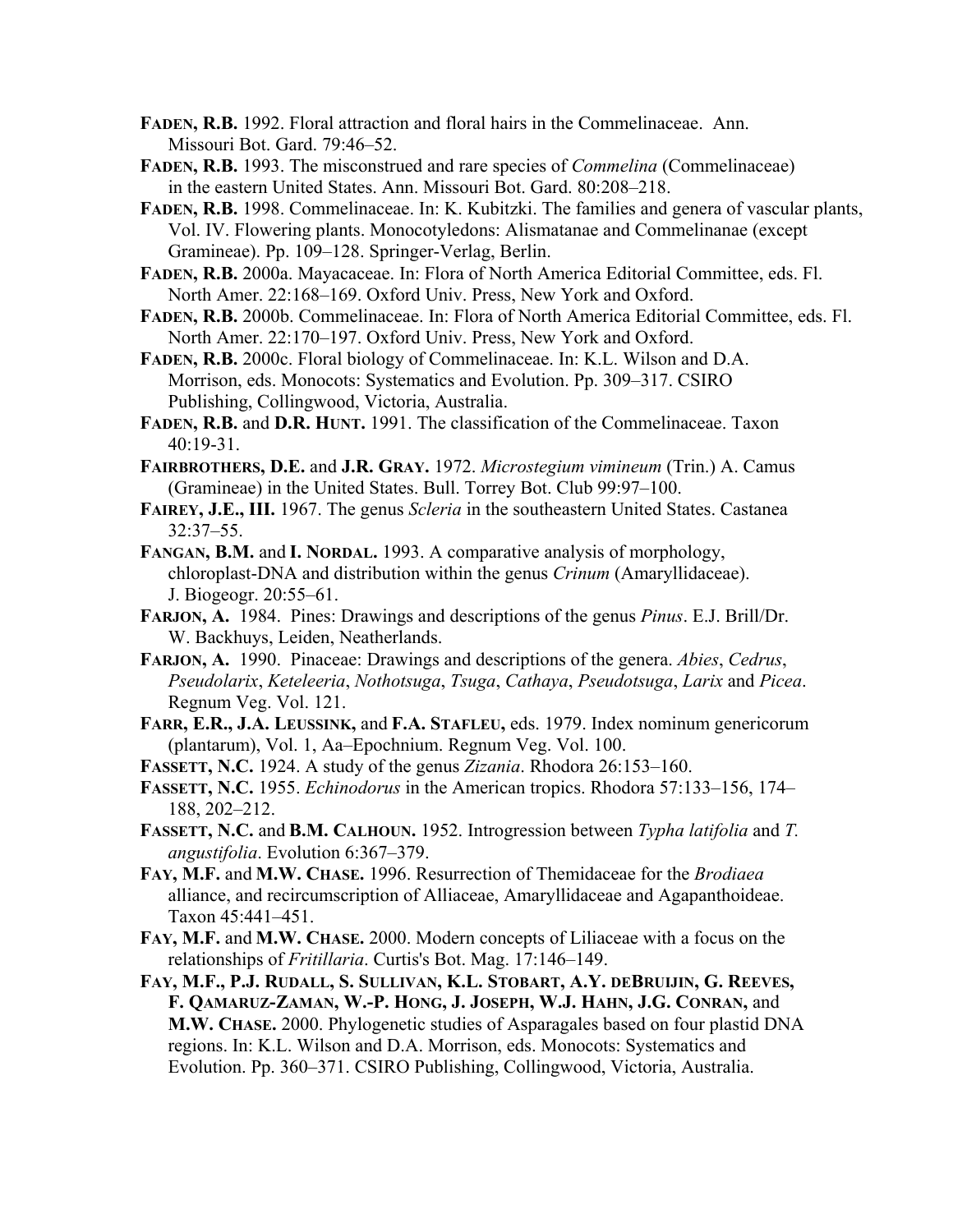- **FEATHERLY, H.I.** 1931. A new species of *Grama* grass. Bot. Gaz. (Crawfordsville) 91:103–105.
- **FERNALD, M.L.** 1918. The diagnostic character of *Vallisneria americana*. Rhodora 20:108–110.
- **FERNALD, M.L.** 1922. Notes on *Sparganium*. Rhodora 24:26–34.

**FERNALD, M.L.** 1932. The linear leaved North American species of *Potamogeton*, section *Axillaries*. Mem. Amer. Acad. Arts 17:1–183.

- **FERNALD, M.L.** 1944. Overlooked species, transfers and novelties in the flora of eastern North America. Rhodera 46:1–21, 32–60.
- **FERNALD, M.L.** 1946a. The North American representatives of *Alisma plantagoaquatica*. Rhodora 48:86–88.
- **FERNALD, M.L.** 1946. Some orchids of the manual range. Rhodora 48: 161–162, 184– 197.
- **FERNALD, M.L.** 1948. The confused bases of the name *Pinus palustris*. Rhodora 50:241– 249.
- **FERNALD, M.L.** 1950a. Gray's manual of botany, 8th ed. Reprinted 1987. Dioscorides Press, Portland, OR.
- **FERNALD, M.L.** 1950b. *Adiantum capillus*-*veneris* in the United States. Rhodora 52:201– 208.**FERNALD, M.L.** and **A.E. BRACKETT.** 1929. The representatives of *Eleocharis palustris* in North America. Rhodora 31:57–77.
- **FERNALD, M.L.** and **B.G. SCHUBERT.** 1948. Studies of American types in British herberia. Rhodora 50:181–190.
- **FERNALD, M.L.** and **K.M. WIEGAND.** 1910. The North American variation of *Juncus effusus*. Rhodora 12:81–93.
- **FERNALD, M.L.** and **K.M. WIEGAND.** 1914. The genus Ruppia in eastern North America. Rhodora 16:119–127.
- **FINAN, J.J.** 1948. Maize in the great herbals. Ann. Missouri Bot. Gard. 35:149–191.
- **FLACK, S.** and **E. FURLOW.** 1996. America's least wanted. Nat. Conservancy Mag. 46(6):17–23.
- **FLAKE, R.H., L. URBATSCH,** and **B.L. TURNER.** 1978. Chemical documentation of allopatric introgression in *Juniperus*. Syst. Bot. 3:129–144.
- **FLORA OF NORTH AMERICA EDITORIAL COMMITTEE,** eds. 1993. Flora of North America north of Mexico, Vol. 2, Pteridophytes and Gymnosperms. Oxford Univ. Press, New York.
- **FOLSOM, J.P.** 1984. A reinterpretation of the status and relationships of taxa of the yellow-fringed orchid complex. Orquidea 9:337–345.
- **FORNO, I.W.** 1983. Native distribution of the *Salvinia auriculata* complex and keys to species identification. Aquatic Bot. 17:71–83.
- **FOSTER, R.C.** 1937. A cyto-taxonomic survey of the North American species of *Iris*. Contr. Gray Herb. 119:3–82.
- **FOSTER, R.C.** 1945. Studies in the Iridaceae. III. A revision of the North American species of *Nemastylis* Nutt. Contr. Gray Herb. 155:26–44.
- **FOSTER, S.** and **R. CARAS**. 1994. Venomous amimals and poisonous plants of North America north of Mexico. Peterson Field Guide Series, Houshton Mifflin Co., Boston, MA and New York.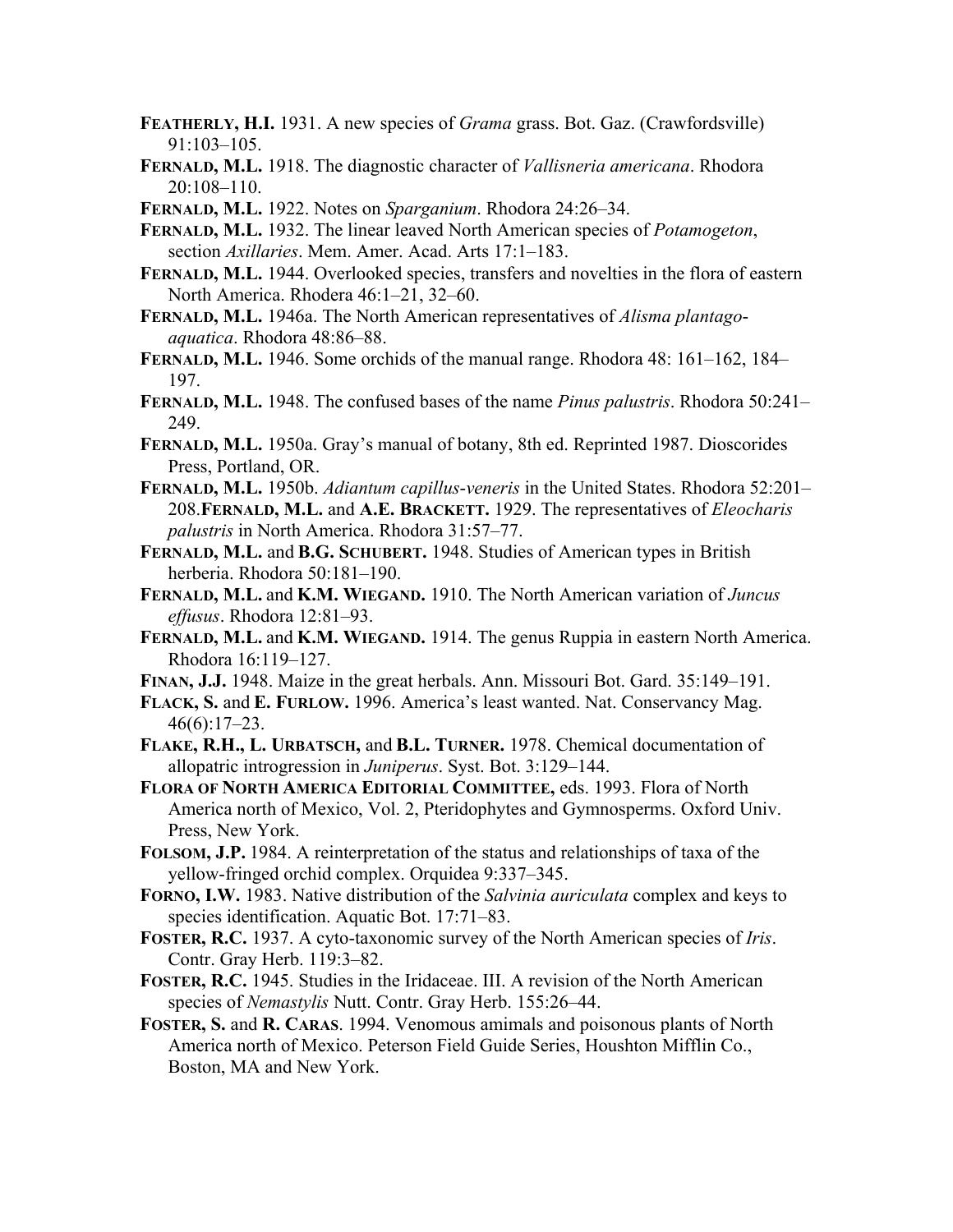- **FOX, W.E.** 1999. A biosystematic study of the genus *Setaria* subgenus *Paurochaetium* and the newly proposed subgenus *Reverchonia*. Ph.D. dissertation, Texas A&M Univ., College Station.
- **FOX, W.E., III** and **S.L. HATCH.** 1999. New combinations in *Setaria* (Poaceae: Paniceae). Sida 18:1037–1047.
- **FOX, W.E., III, S.L. HATCH,** and **R.Q. LANDERS.** 1996. *Brachiaria eruciformis* and *Urochloa brizantha* (Poaceae: Paniceae) new to Texas. Sida 17:287–288.
- **FRAME, D.M.** 1989. *Schoenocaulon* A. Gray. In: R. McVaugh, Flora Novo-Galiciana 15:263–275.
- **FRAME, D.M.** 1990. A revision of *Schoenocaulon* (LiliaceaepMelanthieae). Ph.D. dissertation, City Univ. of New York.
- **FRANKLIN, A.H.** 1959. *Ginkgo biloba* L.: Historical summary and bibliography. Virginia J. Sci., n.s. 10:131–176.
- **FRASER, S.V.** 1939. *Allium perdulce*: A new *Allium* from Kansas. Trans. Kansas Acad. Sci. 42:123–126.
- **FRASER-JENKINS, C.R.** 1986. A classification of the genus *Dryopteris* (Pteridophyta: Dryopteridaceae). Bull. Brit. Mus. (Nat. Hist.), Bot. 14:183–218.
- **FRASER-JENKINS, C.R.** 1989. A classification of the genus *Dryopteris* (Pteridophyta: Dryopteridaceae). Bull. Brit. Mus. (Nat. Hist.), Bot. 18:323–477.
- **FRECKMANN, R.W**. 1981a. Realignments in the *Dichanthelium acuminatum* complex (Poaceae). Phytologia 48:99–110.
- **FRECKMANN, R.W.** 1981b. The correct name for *Dichanthelium leucoblepharis* (Poaceae) and its varieties. Brittonia 33:457–458.
- **FREDERIKSEN, S.** and **G. PETERSEN.** 1997. Morphometrical analyses of *Secale (Triticeae, Poaceae).* Nordic J. Bot. 17:185–198.
- **FREDERIKSEN, S.** and **G. PETERSEN.** 1998. A taxonomic revision of *Secale (Triticeae, Poaceae).* Nordic J. Bot. 18:399–420.
- **FREEMAN, J.D.** 1970. *Trillium.* In: D.S. Correll and M.C. Johnston. 1970. Manual of the vascular plants of Texas. Pp. 407–409. Texas Research Foundation, Renner.
- **FREEMAN, J.D.** 1975. Revision of *Trillium* subgenus *Phyllantherum* (Liliaceae). Brittonia 27:1–62.
- **FRENCH, J.C., M.G. CHUNG,** and **Y.K. HUR.** 1995. Chloroplast DNA Phylogeny of the Ariflorae. In: P.J. Rudall. P.J. Cribb, D.F. Cutler, and C.J. Humphries, eds. Monocotyledons: Systematics and evolution. Vol. 1:255–275. Royal Botanic Gardens, Kew, England, U.K.
- **FREUDENSTEIN, J.V.** 1996. (1260) Proposal to conserve the name *Corallorhiza* Gagnebin (Orchidaceae) with a conserved spelling. Taxon 45:695–696.
- **FREUDENSTEIN, J.V.** 1997. A monograph of *Corallorhiza* (Orchidaceae). Harvard Pap. Bot. 10:5–51.
- **FREUDENSTEIN, J.V.** and **F.N. RASMUSSEN.** 1999. What does morphology tell us about orchid relationships?—A cladistic analysis. Amer. J. Bot. 86:225–248.
- **FREUDENSTEIN, J.V., D.M. SENYO,** and **M.W. CHASE.** 2000. Mitochondrial DNA and relationships in the Orichidaceae. In: K.L. Wilson and D.A. Morrison, eds. Monocots: Systematics and Evolution. Pp. 421–429. CSIRO Publishing, Collingwood, Victoria, Australia.
- **FRIEDLAND, S.** 1941. The American species of *Hemicarpha*. Amer. J. Bot. 28:855–861.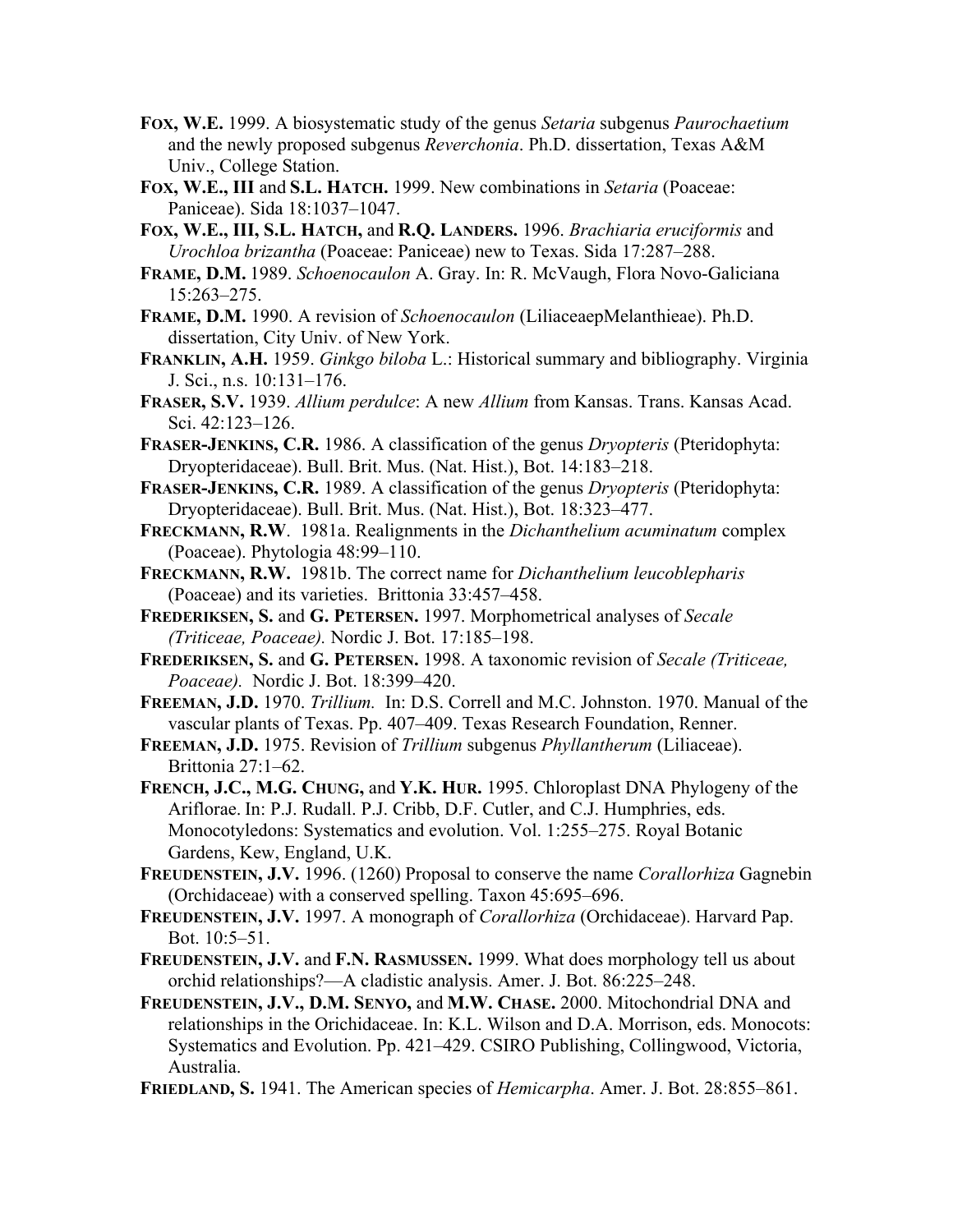- **FRIEDMAN, W.E.** 1990. Double fertilization in *Ephedra*, a nonflowering seed plant: Its bearing on the origin of angiosperms. Science 247:951–954.
- **FRIEDMAN, W.E.** 1994. The evolution of embryogeny in seed plands and the developmental origin and early history of endosperm. Amer. J. Bot. 81:1468–1486.
- **FRIEDMAN, W.E.** (symposium organizer). 1996. Biology and evolution of the Gnetales. Int. J. Pl. Sci. 157 (Nov. 1966 suppl.):S1–S125.
- **FRIESEN, N.** 1996. A taxonomic and chorological revision of the genus *Allium* L. sect. *Schoenoprasum* Dumort. Candollea 51:461–473.
- **FRUTON, J.S.** and **S. SIMMONDS.** 1958. General biochemistry, ed. 2. John Wiley & Sons, Inc., New York.
- **FUHLENDORF, S.D.** and **F.E. SMEINS.** 1997 Long-term vegetation dynamics mediated by herbivores, weather and fire in a *Juniperus*-*Quercus* savanna. J. Veg. Sci.:819-828.CK
- **FULLER, T.C.** and **E. MCCLINTOCK.** 1986. Poisonous plants of California. Univ. of California Press, Berkeley.
- **FUSE, S.** and **M.N. TAMURA.** 2000. A phylogenetic analysis of the plastid *mat*K gene with emphasis on Melanthiaceae *sensu lato*. Pl. Biol. 2:415–427.
- **GALE, S.** 1944. *Rhynchospora* section *Eurhynchospora*, in Canada, the United States and West Indies. Rhodora 46:89–134, 159–197, 207–249, 255–278.
- **GALL, W.K.** 2000. [More] spring flowers: Etymology, natural history and folklore. Genesee Naturalist 9:2–10.
- **GALLARDO, M.T., B.B. MARTIN** and **D.F. MARTIN.** 1998. An annotated bibliography of allelopathic properties of cattails, *Typha* spp. Florida Sci. 61:52–58.
- **GAMERRO, J.C.** 1968. Observaciones sobre la biología floral y morfología de la Potamogetonácea *Ruppia cirrhosa* (Petagna) Grande (= *R. spirali*s L. ex Dum.). Darwiniana 14:575–608.
- **GANDHI, K.N.** and **B.E. DUTTON.** 1993. Palisot de Beauvois, the correct combining author of *Erianthus giganteus* (Poaceae). Taxon 42:855–856.
- **GANDHI, K.N.** and **F.E. SMEINS.** 1996. Four new combinations and one neotypification in *Schizachyrium* (Poaceae). Harvard Pap. Bot. 8:67–68.
- **GARAY, L.A.** 1977. Systematics of the Physurinae (Orchidaceae) in the New World. Bradea 2:191–208.
- **GARAY, L.A.** 1980. A generic revision of the Spiranthinae. Bot. Mus. Leafl. 28:277–425.
- **GARBER, E.D.** 1950. Cytotaxonomic studies in the genus *Sorghum*. Univ. Calif. Pub. Bot. 23:283–261.
- **GASTONY, G.J.** and **D.R. ROLLO.** 1998. Cheilanthoid ferns (Pteridaceae: Cheilanthoideae) in the southwestern United States and adjacent Mexico—A molecular phylogenetic reassessment of generic lines. Aliso 17:131-144.
- **GATES, R.R.** 1917. A revision of the genus *Polygonatum* in North America. Bull. Torrey Bot. Club 44:117–126.
- **GAUT, B.S.** and **J.F. DOEBLEY.** 1997. DNA sequence evidence for the segmental allotetraploid origin of maize. Proc. Natl. Acad. Sci. U.S.A. 94:6809–6814.
- **GAUT, B.S., L.P. TREDWAY, C. KUBIK, R.L. GAUT,** and **W. MEYER.** 2000. Phylogenetic relationships and genetic diversity among members of the *Festuca-Lolium* complex (Poaceae) based on ITS sequence data. Pl. Syst. Evol. 224:33–53.
- **GENSEL, P.G.** 1977. Morphologic and taxonomic relationships of the Psilotaceae relative to evolutionary lines in early land vascular plants. Brittonia 29:14–29.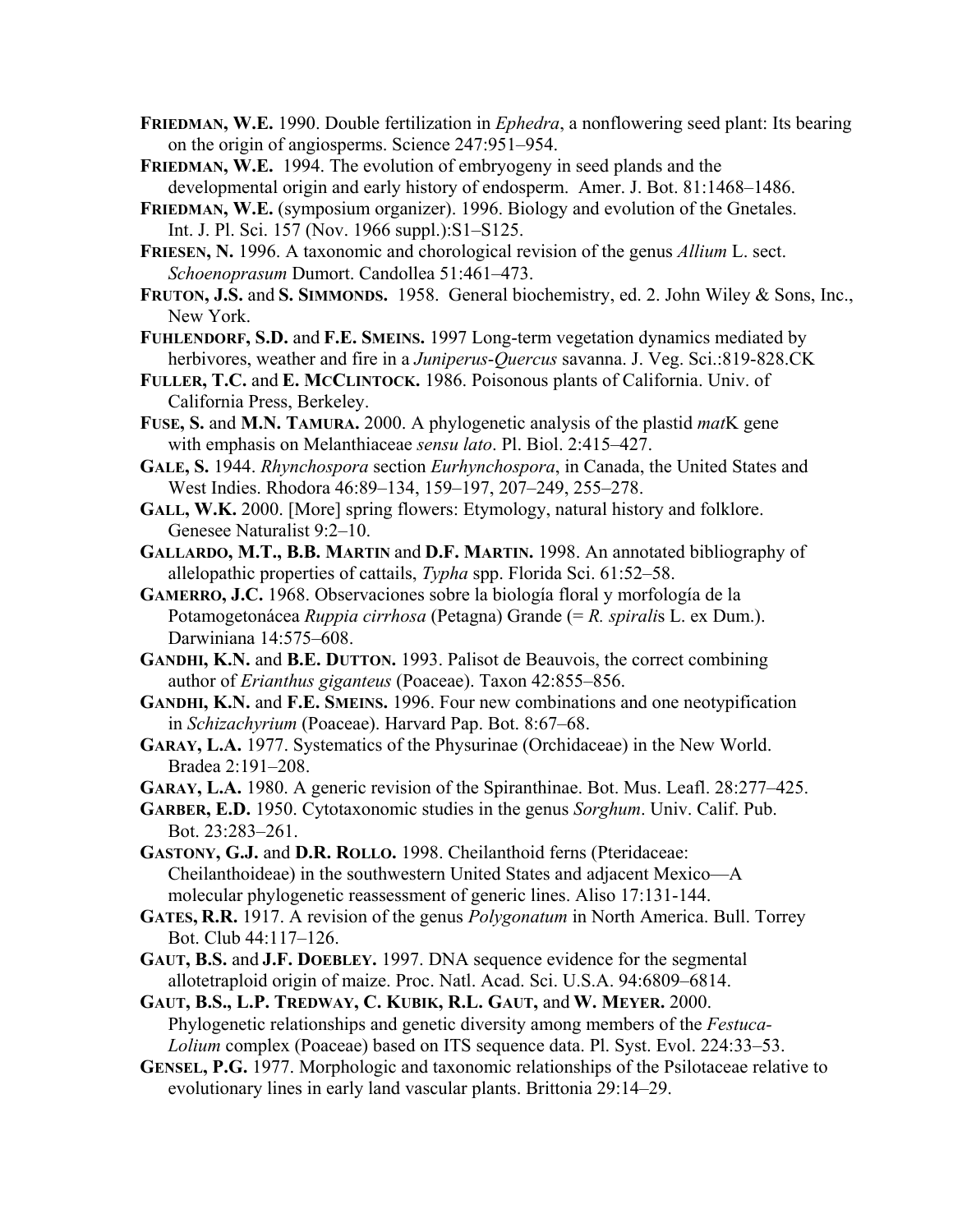**GENTRY, H.S.** 1982. Agaves of the continental North America. Univ. Arizona Press, Tucson.

- **GEORGE, R.J.** Personal communication. *Illustrated Flora of East Texas* Project Assistant at Botanical Research Institute of Texas, former student of Elray Nixon, and expert on the vegetation of the Weches outcrops in East Texas.
- **GIBBONS, E.** 1962. Stalking the wild asparagus. New York.
- **GILES, B.E.** and **L. P. LEFKOVITCH.** A taxonomic investigation of the *Hordeum murinum* complex (Poaceae). Pl. Syst. Evol. 153:181–197.
- **GILMARTIN, A.J.** and **G.K. BROWN.** 1987. Bromeliales, related monocots and resolution of relationships among Bromeliaceae subfamilies. Syst. Bot. 12:493–500.
- **GIULIETTI, A.M., V.L SCATENA, P.T. SANO, L.R. PARRA, L.P. DEQUEIROZ, R.M. HARLEY, N.L. MENEZES, A.M.B. YSEPON, A. SALATINO, M.L. SALATINO, W.VILEGAS, L.C. SANTOS, C.V. RICCI, M.C.P. BONFIM,** and **E.B. MIRANDA.** 2000. Multidisciplinary studies on Neotropical Eriocaulaceae. In: K.L. Wilson and D.A. Morrison, eds. Monocots: Systematics and Evolution. Pp. 580–589. CSIRO Publishing, Collingwood, Victoria, Australia.
- **GODFREY, R.K.** and **J.W. WOOTEN.** 1979. Aquatic and wetland plants of southeastern United States, monocotyledons. Vol. 1. Univ. of Georgia Press, Athens.
- **GOETGHEBEUR, P.** 1987. A holosystematic approach of the family Cyperaceae. In: W. Greuter, B. Zimmer, and H.-D. Behnke, eds. Abstracts of the 14th International Botanical Congress, Berlin, Jul 24–Aug 1, 1987. Pp. 276. (Abstract). Botanical Museum Berlin-Dahlem, Berlin.
- **GOETGHEBEUR, P.** 1998. Cyperaceae. In: K. Kubitzki.The families and genera of vascular plants, Vol. IV. Flowering plants. Monocotyledons: Alismatanae and Commelinanae (except Gramineae). Pp. 141–190. Springer-Verlag, Berlin.
- **GOLDBERG, B.** 1941. Life history of *Peltandra virginica*. Bot. Gaz. 102:641–662.
- **GOLDBLATT, P.** 1975. Revision of the bulbous Iridaceae of North America. Brittonia 27:373–385.
- **GOLDBLATT, P.** 1977 [1978]. *Herbertia* (Iridaceae) reinstated as a valid generic name. Ann. Missouri Bot. Gard. 64:378–379.
- **GOLDBLATT, P.** 1990. Phylogeny and classification of Iridaceae. Ann. Missouri Bot. Gard. 77:607–627.
- **GOLDBLATT, P.** 1992. Notes on *Alophia* (Iridaceae) and a new species, *A. Veracruzana*, from Vera Cruz, Mexico. Ann. Miss. Bot. Gard. 79:901–905.
- **GOLDBLATT, P.** 1995. The status of R. Dahlgren's orders Liliales and Melanthiales. In: P.J. Rudall. P.J. Cribb, D.F. Cutler, and C.J. Humphries, eds. Monocotyledons: systematics and evolution. Vol. 1:181–200. Royal Botanic Gardens, Kew, England, U.K.
- **GOLDBLATT, P.** 1996. *Gladiolus* in tropical Africa: Systematics biology and evolution. Timber Press, Portland, OR.
- **GOLDBLATT, P.** and **M. TAKEI.** 1997. Chromosome cytology of Iridaceae—Patterns of variation, determination of ancestral base numbers, and modes of karyotype change. Ann. Missouri Bot. Gard. 84:285–304.
- **GOLDBLATT, P., J.E. HENRICH,** and **R.C. KEATING.** 1989. Seed morphology of *Sisyrinchium* (Iridaceae—Sisyrinchieae) and its allies. Ann. Missouri Bot. Gard. 76:1109–1117.
- **GOLDMAN, D.H.** 1995. A new species of *Calopogon* from the midwestern United States. Lindleyana 10:37–42.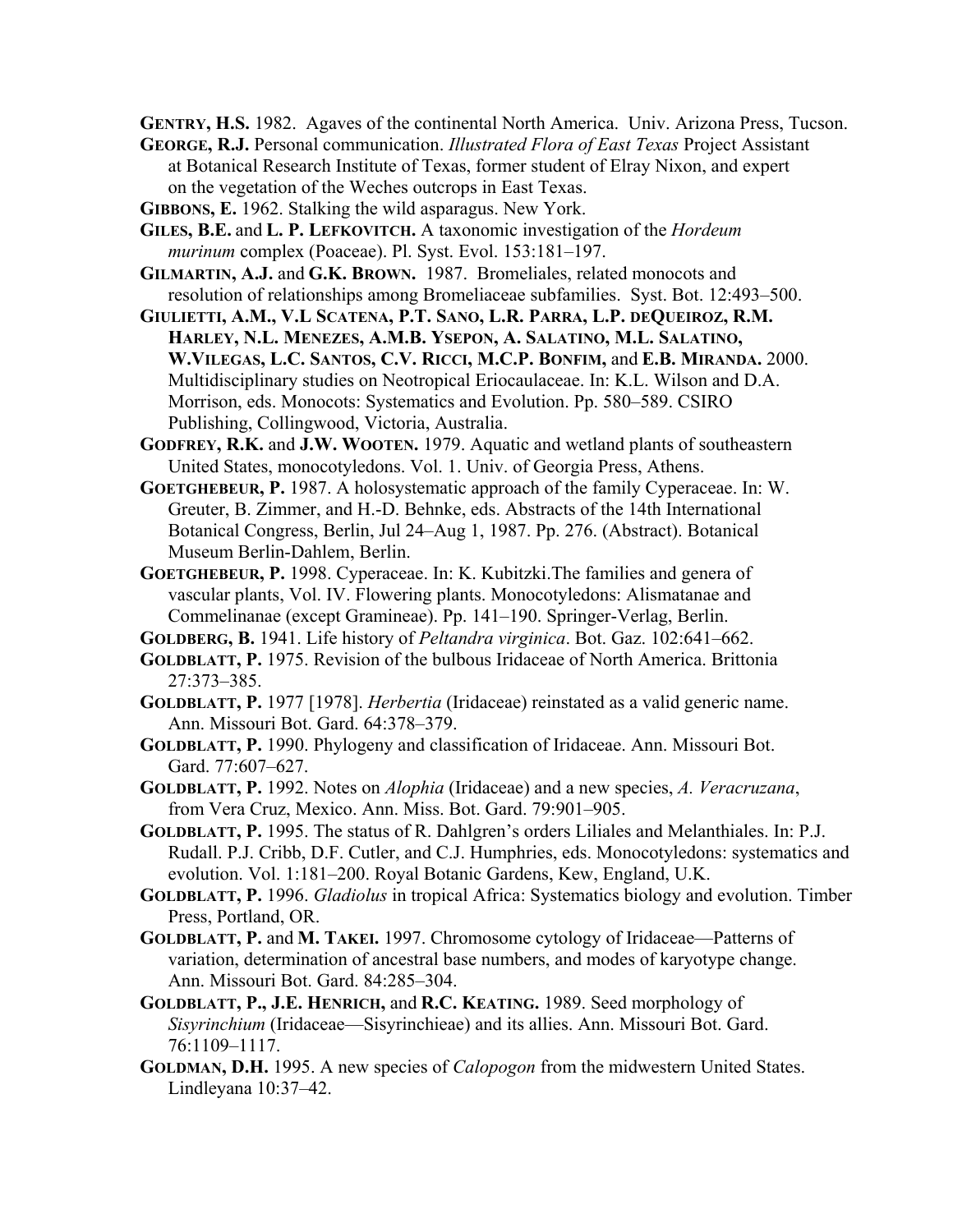**GOLDMAN, D.H.** 1999. Distribution update: *Sabel minor* in Mexico. Palms 43:40–44.

- **GÓMEZ-MARTÍNEZ, R.** and **A. CULHAM.** 2000. Phylogeny of the Subfamily Panicoideae with Emphasis on the Tribe Paniceae: Evidence from the *trn*L-F cpDNA Region. In: S.W.L. Jacobs and Joy Everett, eds. Grasses: Systematics and Evolution. Pp. 136– 140. CSIRO Publishing, Collingwood, Victoria, Australia.
- **GONZÁLEZ-ELIZONDO, M.** and **P.M. PETERSON.** 1997. A classification of and key to the supraspecific taxa in *Eleocharis* (Cyperaceae). Taxon 46:433–449.
- **GONZÁLEZ-ELIZONDO, M.S.** and **J.A. TENA-FLOREZ.** 2000. *Eleocharis* (Cyperaceae) in the New World. In: K.L. Wilson and D.A. Morrison, eds. Monocots: Systematics and Evolution. Pp. 637–641.CSIRO Publishing, Collingwood, Victoria, Australia.
- **GOTTLIEB, O.R., M.A.C. KAPLAN, D.H.T. ZOCHER,** and **K. KUBITZKI.** 1990. A chemosystematic overview of pteridophytes and gymnosperms. In: K.U. Kramer and P.S. Green. The families and genera of vascular plants, Vol. I. Pteridophytes and gymnosperms. Springer-Verlag, Berlin.
- **GOULD, F.W.** 1942. A systematic treatment of the genus *Camassia* Lind. Amer. Midl. Naturalist 28:712–742.
- **GOULD, F.W.** 1953. A cytotaxonomic study in the genus *Andropogon*. Amer. J. Bot. 40:297–306.
- **GOULD, F.W.** 1957a. New North American Andropogons of subgenus *Amphilophis* and a key to those species occurring in the United States. Madroño 14:18–29.
- **GOULD, F.W.** 1957b. Texas grasses, a preliminary checklist. Texas Agric. Exp. Sta. Misc. Publ. No. 240.
- **GOULD, F.W.** 1959a. Notes on apomixis in sideoats grama. J. Range Managem. 12:25– 28.
- **GOULD, F.W.** 1959b. The glume pit of *Andropogon barbinodis*. Brittonia 11:182–187.
- **GOULD, F.W.** 1963. Cytotaxonomy of *Digitaria sanguinalis* and *D. adscendens*. Brittonia 15:241–244.
- **GOULD, F.W.** 1967. The grass genus *Andropogon* in the United States. Brittonia 19:70– 76.
- **GOULD, F.W.** 1968a. Grass systematics. McGraw-Hill Book Company, New York.
- **GOULD, F.W.** 1968b. Chromosome numbers of Texas grasses. Canad. J. Bot. 46:1315– 1325.
- **GOULD, F.W.** 1969. Texas plants—A checklist and ecological summary. Texas Agric. Exp. Sta. Misc. Publ. No. 585/revised.
- **GOULD, F.W.** 1973. Grasses of southwestern United States. Reprinted from 1951 ed. Univ. Arizona Press, Tucson.
- **GOULD, F.W.** 1974. Nomenclatural changes in the Poaceae. Brittonia 26:59–60.
- **GOULD, F.W.** 1975a. Texas plants—A checklist and ecological summary. Texas Agric. Exp. Sta. Misc. Publ. No. 585/revised.
- **GOULD, F.W.** 1975b. The grasses of Texas. Texas A&M Univ. Press, College Station.
- **GOULD, F.W.** 1978. Common Texas grasses. Texas A&M Univ. Press, College Station.
- **GOULD, F.W.** 1979. The genus *Bouteloua* (Poaceae). Ann. Missouri Bot. Gard. 66:348– 416.
- **GOULD, F.W.** and **C.A. CLARK.** 1978. *Dichanthelium* (Poaceae) in the United States and Canada. Ann. Missouri Bot. Gard. 65:1088–1132.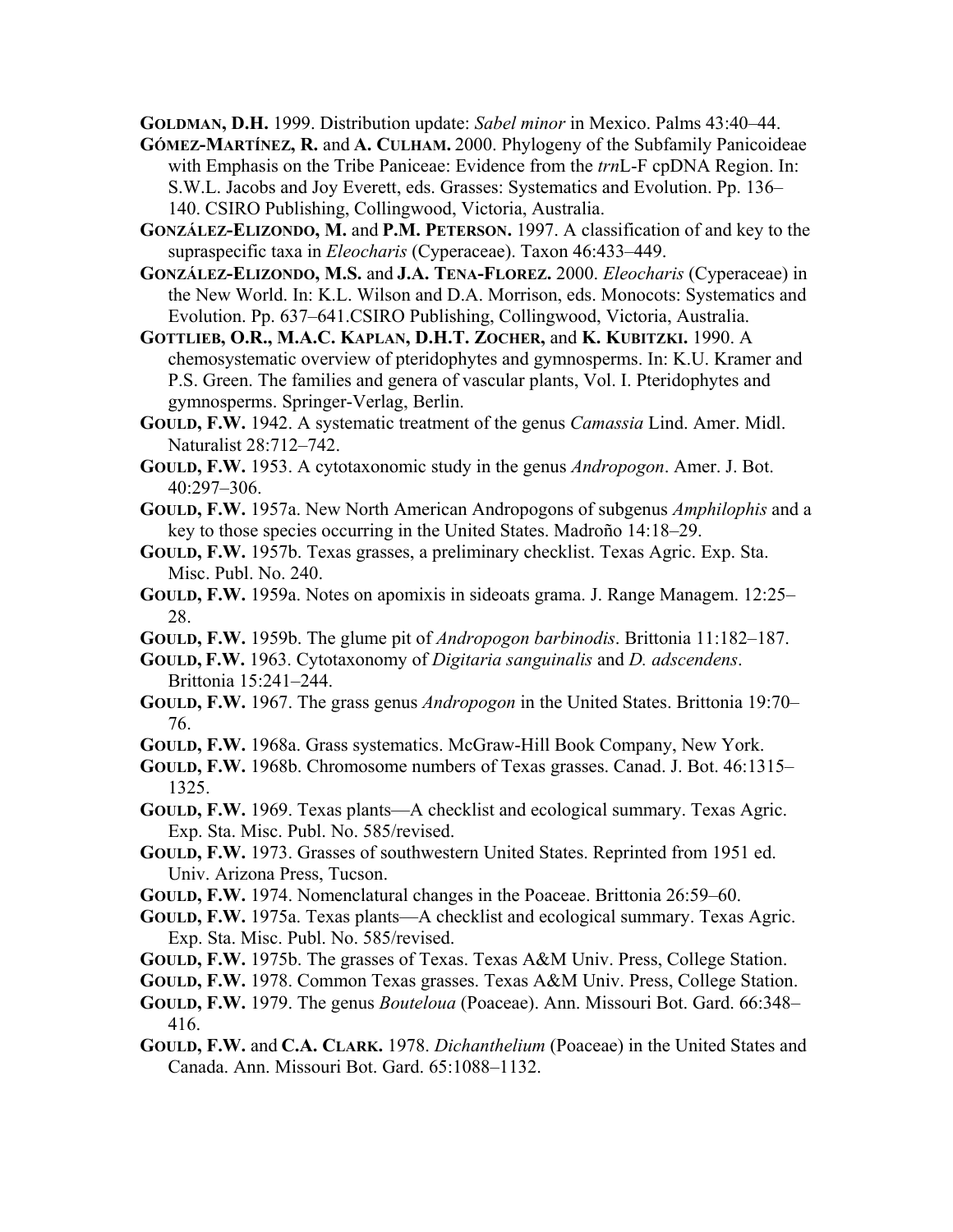- **GOULD, F.W.** and **Z.J. KAPADIA.** 1962. Biosystematic studies in the *Bouteloua curtipendula* complex. The aneuploid, rhizomatous *B. curtipendula* of Texas. Amer. J. Bot. 49:887–891.
- **GOULD, F.W.** and **R.B. SHAW.** 1983. Grass systematics, 2nd ed. Texas A&M Univ. Press, College Station.
- **GOULD, F.W.** and **Z.J. KAPADIA.** 1964. Biosystematic studies in the *Bouteloua curtipendula* complex II. Taxonomy. Brittonia 16:182–207.
- **GOULD, F.W., M.A. ALI,** and **D.E. FAIRBROTHERS.** 1972. A revision of *Echinochloa* in the United States. Amer. Midl. Naturalist 87:36–59.
- **GRAAF, A. DE** and **ARENDS, J.C.** 1986. The occurrence of *Cryptocoryne* and *Lagenandra* (Araceae) on Sri Lanka. Nordic J. Bot. 6:757–764.
- **GRAHAM, A.** 1972. Outline of the origin and historical recognition of floristic affinities between Asia and eastern North America. In: A. Graham, ed. Floristics and paleofloristics of Asia and eastern North America. Elsevier Publishing Co., Amsterdam, Netherlands.
- **GRAHAM, A.** 1993a. History of the vegetation: Cretaceous (Maastrichtian)–Tertiary. In: Flora of North America Editorial Committee, eds. Fl. North Amer. 1:57–70. Oxford Univ. Press, New York and Oxford.
- **GRAHAM, S.W.** and **S.C.H. BARRETT.** 1995. Phylogenetic systematics of Pontederiales: Implications for breeding-system evolution. In: P.J. Rudall. P.J. Cribb, D.F. Cutler, and C.J. Humphries, eds. Monocotyledons: Systematics and evolution. Vol. 2:415– 441. Royal Botanic Gardens, Kew, England, U.K.
- **GRASS PHYLOGENY WORKING GROUP. 2000.** A phylogeny of the grass family (Poaceae) as inferred from eight character sets. In: S.W.L. Jacobs and J. Everett, eds. 2000. Grasses: Systematics and evolution. Pp. 3–7. CSIRO Publishing, Collingwood, Victoria, Australia.
- **GRASS PHYLOGENY WORKING GROUP. 2001.** Phylogeny and subfamilial classification of the grasses (Poaceae). Ann. Missouri Bot. Gard. 88:373–457.
- **GRAYUM, M.H.** 1987. A summary of evidence and arguments supporting the removal of *Acorus* from the Araceae. Taxon 36:723–729.
- **GRAYUM, M.H.** 1990. Evolution and phylogeny of the Araceae. Ann. Missouri. Bot. Gard. 77:628-697.
- **GRAYUM, M.H.** 1992. Comparative external pollen ultrastructure of the Araceae and putatively related taxa. Monogr. Syst. Bot. Missouri Bot. Gard. 43:1–167.
- **GREAR, J.W., JR.** 1966. Cytogeography of *Orontium aquaticum* (Araceae). Rhodora 68:25–34.
- **GREENWELL, A.B.** 1947. Taro—With special reference to its culture and uses in Hawaii. Econ. Bot. 1:276–289.
- **GREGG, K.B.** 1989. Reproductive biology of the orchid *Cleistes divaricata* (L.) Ames var. *bifaria* Fernald growing in a West Virginia meadow. Castanea 54:57–78.
- **GREGG, K.B.** 1991. Reproductive strategy of *Cleistes divaricata* (Orchideaceae). Amer. J. Bot. 78:350–360.
- **GREGORY, M., R. M. FRITSCH, N. W. FRIESEN, F. O. KHASANOV** and **D. W. MCNEAL.**  1998. Nomenclator alliorum: *Allium* names and synonoyms–A world guide. Royal Botanic Gardens, Kew, England, U.K.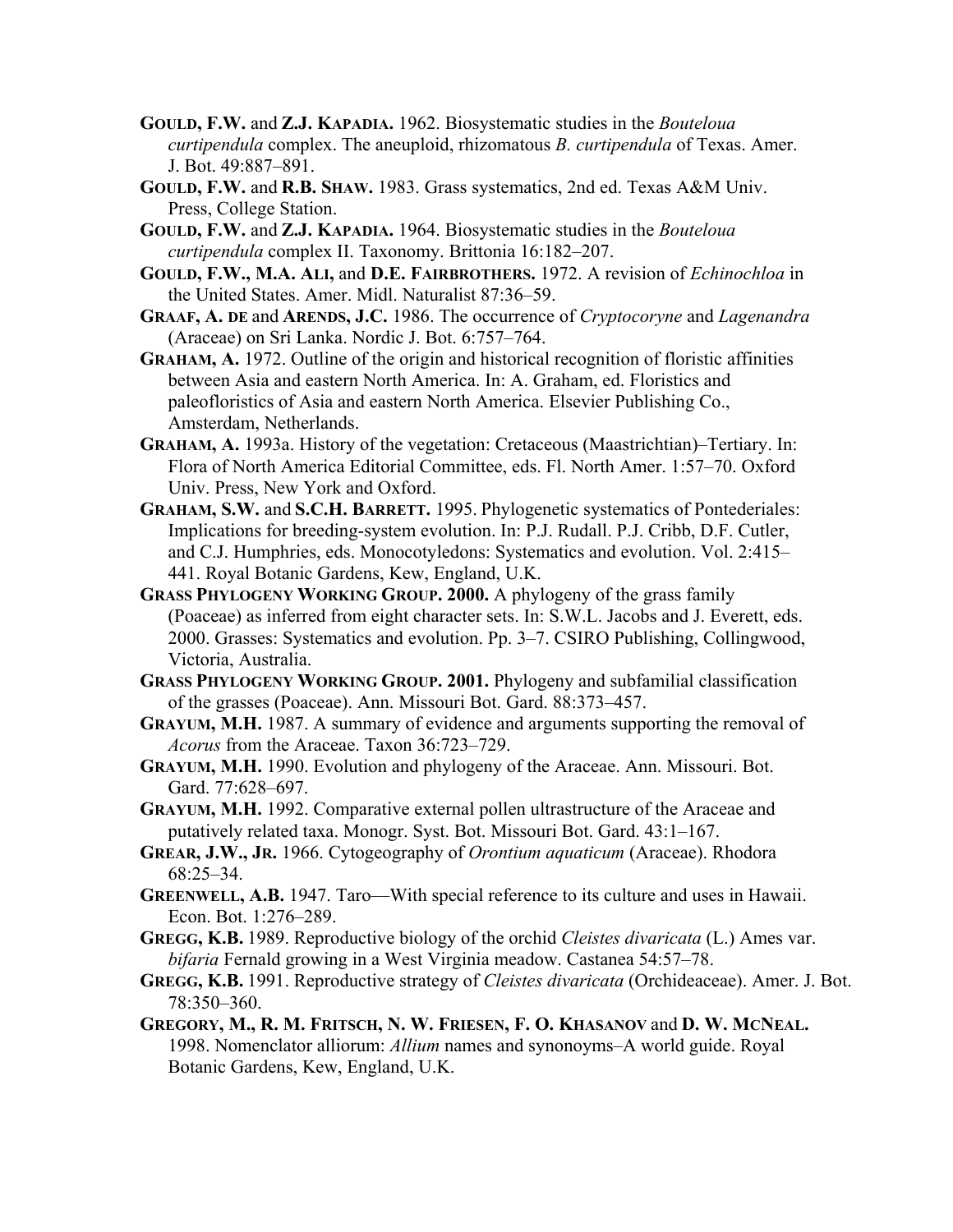- **GREUTER, W.** and **H. SCHOLZ.** 1996. *Phragmites* in Crete, *Cenchrus frutescens*, and the nomenclature of the common reed (Gramineae). Taxon 45:521–523.
- **GRIFFITHS, D.** 1912. The grama grasses, *Bouteloua* and related genera. Contr. U.S. Natl. Herb. 14:343–428.
- **GROOTJEN, C.J.** 1983. Development of ovule and seed in Marantaceae. Acta Bot. Neerl. 205:1–25.
- **GUO, Y.H., R. SPERRY, C.D.K. COOK,** and **P.A. COX.** 1990. The pollination ecology of *Zannichellia palustris* L. (Zannichelliaceae). Aquatic Bot. 38:341–356.
- **GUPTA, K.M.** 1957. Some American species of *Marsilea* with special reference to their epidermal and soral characters. Madroño 14:113–127.
- **GUPTA, P.K.** and **B.R. BAUM.** 1986. Nomenclature and related taxonomic issues in wheats, triticales, and some of their wild relatives. Taxon 35:144–149.
- **GUPTA, P.K.** and **B.R. BAUM.** 1989. Stable classification and nomenclature in the Triticeae: Desirability, limitations, and prospects. Euphytica 41:191–197.
- **GUPTA, S.C., J.M.J. DE WET,** and **J.R. HARLAN.** 1978. Morphology of *Saccharum Sorghum* hybrid derivatives. Amer. J. Bot. 65:936 - 942.
- **GUSTAFSON, D.J., D.J. GIBSON,** and **D.L. NICKRENT.** 1999. Random amplified polymorphic DNA variation among remnant big bluestem (*Andropogon gerardii* Vitman) populations from Arkansas' Grand Prairie. Molecular Ecol. 8:1693–1701.
- **HACKETT, M.R. (MARCIA).** Personal communication. Environmental Resource Specialist; formerly of the Botanical Research Institute of Texas, currently U.S. Army Corps of Engineers, Fort Worth District.
- **HAHN, W.J., T.J. GIVNISH,** and **K.J. SYTSMA.** 1995. Evolution of the monocot chloroplast inverted repeat: I. Evolution and phylogenetic implications of the ORF 2280 deletion. In: P.J. Rudall. P.J. Cribb, D.F. Cutler, and C.J. Humphries, eds. Monocotyledons: Systematics and evolution. Vol. 2:579–587. Royal Botanic Gardens, Kew, England, U.K.
- **HALL, G.W., G.M. DIGGS, JR., D.E. SOLTIS,** and **P.S. SOLTIS.** 1990. Genetic uniformity of El Arbol del Tule. Madroño 37:1–5.
- **HALL, M.T.** 1952. Variation and hybridization in *Juniperus*. Ann. Missouri Bot. Gard. 39:1–64.
- **HAMBY, R.K.** and **E. A. ZIMMER.** 1992. Ribosomal Rna as a phylogenetic tool in plant systematics. In: P.S. Soltis, D.E. Soltis, and J.J. Doyle, eds. Molecular systematics of plants. Pp. 50–91. Chapman and Hall, New York.
- **HÄMET-AHTI, L.** 1980. The *Juncus effusus* aggregate in eastern North America. Ann. Bot. Fenn. 17:183–191.
- **HAMILTON, W.** 1983. Cretaceous and Cenozoic history of the northern continents. Ann. Missouri Bot. Gard. 70:440–458.
- **HANDEL, S.N., S.B. FISCH,** and **G.E. SCHATZ.** 1981. Ants disperse a majority of herbs in a mesic forest community in New York state. Bull. Torrey Bot. Club 108:430–437.
- **HANNEN, H.H.** 1969. The introduction and establishment of *Ceratopteris* in Texas. Amer. Fern J. 59:122.
- **HANNIBAL, L.S.** 1972. Garden crinums. An identification and checklist of crinums found in the United States. Bull. Louisiana Soc. Hort. Res. 13:220–322.
- **HANSEN, B.F.** and **R.P. WUNDERLIN.** 1988. Synopsis of *Dichanthelium* (Poaceae) in Florida. Ann. Missouri Bot. Gard. 75:1637–1657.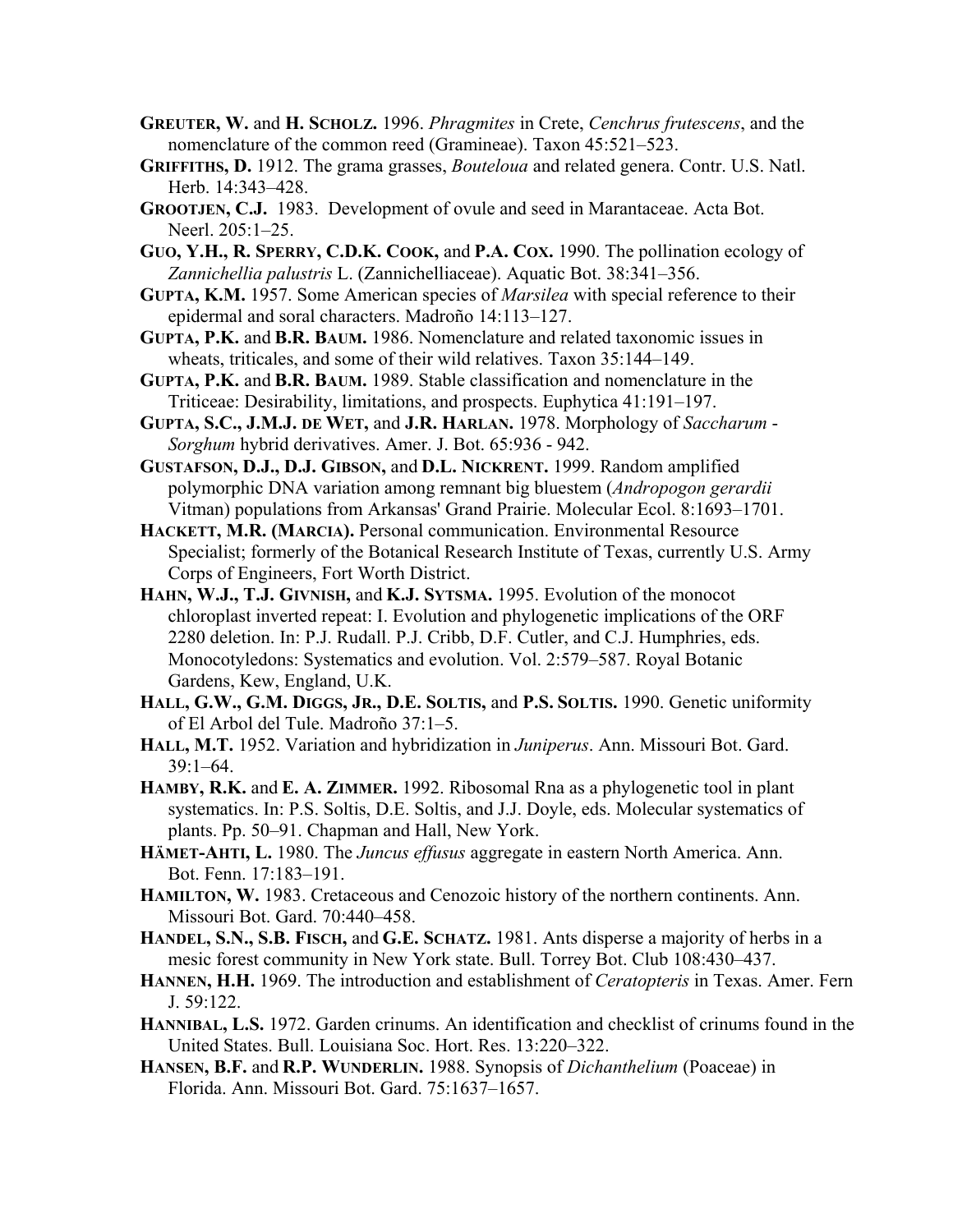- **HANSEN, B.F.** and **R.P. WUNDERLIN.** 1998. Two new combinations in Florida Selaginellas. Phytologia 85:300–302.
- **HANZAWA, F.M.** and **S. KALISZ.** 1993. The relationship between age, size, and reproduction in *Trillium grandiflorum* (Liliaceae). Amer. J. Bot. 80:405–410.
- **HARDER, L.D.** and **R.M.R. BARCLAY.** 1994. The functional significance of poricidal anthers and buzz pollination: Controlled pollen removal from *Dodecatheon*. Funct. Ecol. 8:509–517.
- **HARDIN, J.W.** 1971. Studies of the southeastern United States flora. II. The gymnosperms. J. Elisha Mitchell Sci. Soc. 87:43–50.
- **HARDIN, J.W.** and **C.F. BROWNIE.** 1993. Plants poisonous to livestock and pets in North Carolina. North Carolina Agricultural Research Service, North Carolina State Univ., Raleigh. Bull. No. 414 (revised).
- **HARMS, L.J.** 1972. Cytotaxonomy of the *Eleocharis tenuis* complex. Amer. J. Bot. 59:483–487.
- **HARMS, V.L.** 1968. Nomenclatural changes and taxonomic notes on *Heterotheca*, including *Chrysopsis*, in Texas and adjacent states. Wrightia 4:8–20.
- **HARPER, R.M.** 1936. Is *Acorus calamus* native in the United States? Torreya 36:143– 147.
- **HARPER, R.M.** 1945. *Erythronium albidum* in Alabama, and some of its relatives. Castanea 10:1–7.
- **HARRISON, D.E.** and **E.O. BEAL.** 1964. The Lemnaceae (duckweeds) of North Carolina. J. Elisha Mitchell Sci. Soc. 80:13–18.
- **HART, C.R., T. GARLAND, A.C. BARR, B.C. CARPENTER,** and **J.C. REAGOR.** 2001. Toxic plants of Texas: Integrated management strategies to prevent livestock losses. Texas Agricultural Extension Service, Texas A&M University System, College Station.
- **HART, J.A.** 1987. A cladistic analysis of conifers: Preliminary results. J. Arnold Arbor. 68:269–307.
- **HART, J.A.** and **R.A. PRICE.** 1990. The genera of Cupressaceae (including Taxodiaceae) in the southeastern United States. J. Arnold Arbor. 71:275–322.
- **HARTMAN, L. (LARRY).** Personal communication. Conservation scientist. Texas Parks and Wildlife Department, Jasper.
- **HARTZELL, H.R., JR.** 1991. Yew tree: A thousand whispers: Biography of a species. Hulogois, Eugene, OR.
- **HARTZELL, H.R., JR.** 1995. Yew and us: A brief history of the yew tree. In: M. Suffness, ed. Taxol®: Science and applications. Pp. 27–34. CRC Press, Boca Raton, FL.
- **HARVEY, W.D.** 1998. Harmful or potentially harmful fish, shellfish, and aquatic plants. In: Texas Administrative Code. Title 31, Part 2 (Texas Parks and Wildlife Department regulations). Chapter 57, subchapter A, section 57.111–112.
- **HASEBE, M. ET AL.** (multiple authors). 1995. Fern phylogeny based on rbcL nucleotide sequences. Amer. Fern J. 85:134–181.
- **HASEBE, M. ET AL.** 1999. Evolution of reproductive organs in land plants. J. Plant Res. 112:463–474.
- **HATCH, S.L. (STEPHAN).** Personal communication. Specialist in Poaceae. Tracy Herbarium, Texas A&M Univ., College Station.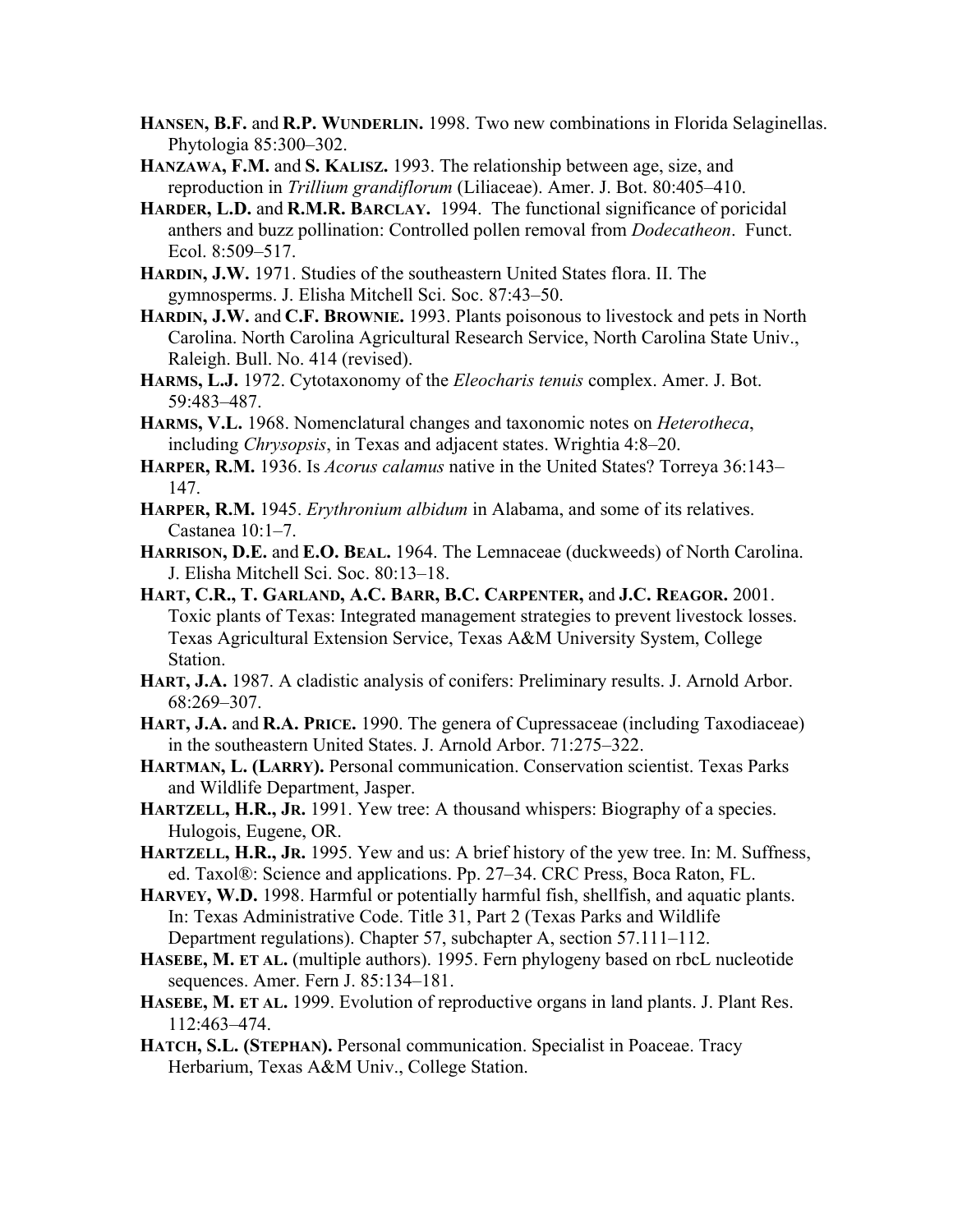- **HATCH, S.L., K.N. GANDHI,** and **L.E. BROWN.** 1990. Checklist of the vascular plants of Texas. Texas Agric. Exp. Sta. Misc. Publ. 1655:1–158**.**
- **HATCH, S.L., D.J. ROSEN, J.A. THOMAS,** and **J.E. DAWSON.** 1998. *Luziola peruviana (Poaceae: Oryzeae)* previously unreported from Texas and a key to Texas species. Sida 18:611–614.
- **HATCH, S.L., J.L. SCHUSTER** and **D. LYNN DRAWE.** 1999. Grasses of the Texas gulf prairies and marshes. Texas A&M Univ. Press, College Station.
- **HAUBER, D.P.** and **L. LEGE.** 1999. A survey of allozymic variation among three members of the *Sagittaria graminea* complex (Alismataceae) from the southeastern United States. J. Torrey Bot. Soc. 126:181–187.
- **HAUFLER, C.H., R.C. MORAN,** and **M.D. WINDHAM.** 1993. *Cystopteris*. In: Flora of North America Editorial Committee, eds. Fl. North Amer. 2:263–270. Oxford Univ. Press, New York and Oxford.
- **HAUFLER, C.H., M.D. WINDHAM, D.M. BRITTON,** and **S.J. ROBINSON.** 1985. Triploidy and its evolutionary significance in *Cystopteris protrusa*. Canad. J. Bot. 63:1855–1863.
- HAUK, W.D. 1995. A molecular assessment of relationships among cryptic species of *Botrychium* subgenus *Botrychium* (Ophioglossaceae). Amer. Fern J. 85:375–394.
- **HAUKE, R.L.** 1990. Equisetaceae. In: K.U. Kramer and P.S. Green. The families and genera of vascular plants, Vol. I. Pteridophytes and gymnosperms. Pp. 46–48. Springer-Verlag, Berlin.
- **HAUKE, R.L.** 1993. Equisetaceae. In: Flora of North America Editorial Committee, eds. Fl. North Amer. 2:76–84. Oxford Univ. Press, New York and Oxford.
- **HAVARD, V.** 1896. Drink plants of the North American Indians. Bull. Torrey Bot. Club 23:33–46.
- **HAYNES, R.R. (ROBERT).** Personal communication. Specialist in Alismataceae and Potamogetonaceae and flora of Alabama; Univ. of Alabama, Tuscaloosa.
- **HAYNES, R.R.** 1968. *Potamogeton* in Louisiana. Proc. Louisiana Acad. Sci. 31:82–90.
- **HAYNES, R.R.** 1974. A revision of North American *Potamogeton* subsection *Pusilli* (Potamogetonaceae). Rhodora 76:564–649.
- **HAYNES, R.R.** 1977. The Najadaceae in the southeastern United States. J. Arnold Arbor. 58:161–170.
- **HAYNES, R.R.** 1978. The Potamogetonaceae in the southeastern United States. J. Arnold Arbor. 59:170–191.
- **HAYNES, R.R.** 1979. Revision of North and Central American *Najas* (Najadaceae). Sida 8:34–56.
- **HAYNES, R.R.** 1984. Flora de Veracruz. Fasciculo 37: Alismataceae. Instituto Nacional de Investigaciones sobre Recursos Bióticos, Xalapa, Veracruz, Mexico.
- **HAYNES, R.R.** 1986. Typification of Linnaean species of *Potamogeton* (Potamogetonaceae). Taxon 35:563–573.
- **HAYNES, R.R.** 1988. Reproductive biology of selected aquatic plants. Ann. Missouri Bot. Gard. 75:805–810.
- **HAYNES, R.R.** 2000a. Limnocharitaceae. In: Flora of North America Editorial Committee, eds. Fl. North Amer. 22:5–6. Oxford Univ. Press, New York and Oxford.
- **HAYNES, R.R.** 2000b. Hydrocharitaceae. In: Flora of North America Editorial Committee, eds. Fl. North Amer. 22:25–38. Oxford Univ. Press, New York and Oxford.
- **HAYNES, R.R.** 2000c. Ruppiaceae. In: Flora of North America Editorial Committee, eds. Fl. North Amer. 22:75–76. Oxford Univ. Press, New York and Oxford.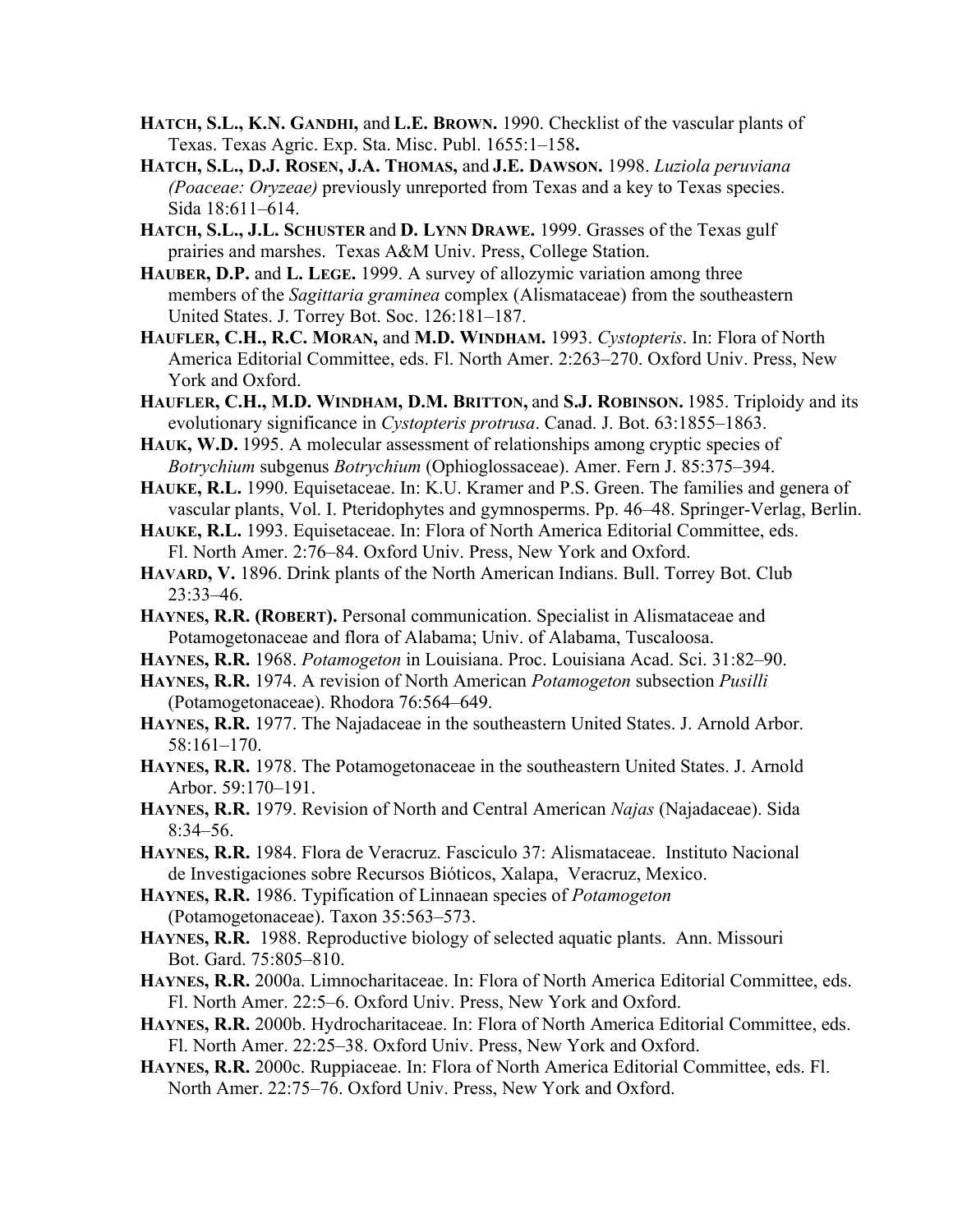- **HAYNES, R.R.** 2000d. Najadaceae. In: Flora of North America Editorial Committee, eds. Fl. North Amer. 22:77–83. Oxford Univ. Press, New York and Oxford.
- **HAYNES, R. R.** and **J.R. BURKHALTER.** 1998. A new species of *Echinodorus* (Alismataceae) from the United States of America. Castanea 63:180–182.
- **HAYNES, R.R.** and **C.B. HELLQUIST.** 1996. New combinations in North American Alismatidae. Novon 6:370–371.
- **HAYNES, R.R.** and **C.B. HELLQUIST.** 2000a. Alismataceae. In: Flora of North America Editorial Committee, eds. Fl. North Amer. 22:7–25. Oxford Univ. Press, New York and Oxford.
- **HAYNES, R.R.** and **C.B. HELLQUIST.** 2000b. Potamogetonaceae. In: Flora of North America Editorial Committee, eds. Fl. North Amer. 22:47–74. Oxford Univ. Press, New York and Oxford.
- **HAYNES, R.R.** and **C.B. HELLQUIST.** 2000c. Zannichelliaceae. In: Flora of North America Editorial Committee, eds. Fl. North Amer. 22:84–85. Oxford Univ. Press, New York and Oxford.
- **HAYNES, R.R.** and **L.B. HOLM-NIELSEN.** 1986. Notes on *Echinodorus* (Alismataceae). Brittonia 38:325–332.
- **HAYNES, R.R.** and **L.B. HOLM-NIELSEN.** 1987. The Zannichelliaceae in the southeastern United States. J. Arnold Arbor. 68:259–268.
- **HAYNES, R.R.** and **L.B. HOLM-NIELSEN.** 1992. The Limnocharitaceae. Fl. Neotrop. Monogr. 56:1–34.
- **HAYNES, R.R.** and **L.B. HOLM-NIELSEN.** 1994. The Alismataceae. Fl. Neotrop. Monogr. 64:1–112.
- **HAYNES, R.R.** and **L.B. HOLM-NIELSEN.** 2001. The genera of Hydrocharitaceae in the southeastern United States. Harvard Pap. Bot. 5:201–275.
- **HAYNES, R.R.** and **W.A. WENTZ.** 1974. Notes on the genus *Najas* (Najadaceae). Sida 5:259–264.
- **HAYNES, R.R., L.B. HOLM-NIELSEN,** and **D.H. LES.** 1998a. Najadaceae. In: K. Kubitzki.The families and genera of vascular plants, Vol. IV. Flowering plants. Monocotyledons: Alismatanae and Commelinanae (except Gramineae). Pp. 301–306. Springer-Verlag, Berlin.
- **HAYNES, R.R., L.B. HOLM-NIELSEN,** and **D.H. LES.** 1998b. Ruppiaceae. In: K. Kubitzki. The families and genera of vascular plants, Vol. IV. Flowering plants. Monocotyledons: Alismatanae and Commelinanae (except Gramineae). Pp. 445–448. Springer-Verlag, Berlin.
- **HAYNES, R.R., D.H. LES,** and **L.B. HOLM-NIELSEN.** 1998c. Potamogetonaceae. In: K. Kubitzki. The families and genera of vascular plants, Vol. IV. Flowering plants. Monocotyledons: Alismatanae and Commelinanae (except Gramineae). Pp. 408–415. Springer-Verlag, Berlin.
- **HAYNES, R.R., D.H. LES,** and **M KRÁL.** 1998d. Two new combinations in *Stuckenia*, the correct name for *Coleogeton* (Potamogetonaceae). Novon 8:241.
- **HEISER, C.B., JR.** 1978. The totora (*Scirpus californicus*) in Ecuador and Peru. Econ. Bot. 32:222–236.
- **HEISER, C.B., JR.** 1990a. Seed to civilization, the story of food, new ed. Harvard Univ. Press, Cambridge, MA.
- **HELLQUIST, C.B.** 1980. Correlation of alkalinity and the distribution of *Potamogeton* in New England. Rhodora 82:331–344.
- **HELTON, R. (RANDY).** 1999. Personal communication. Conservation Scientist, Texas Parks and Wildlife, Inland Fisheries Division, Jasper, TX.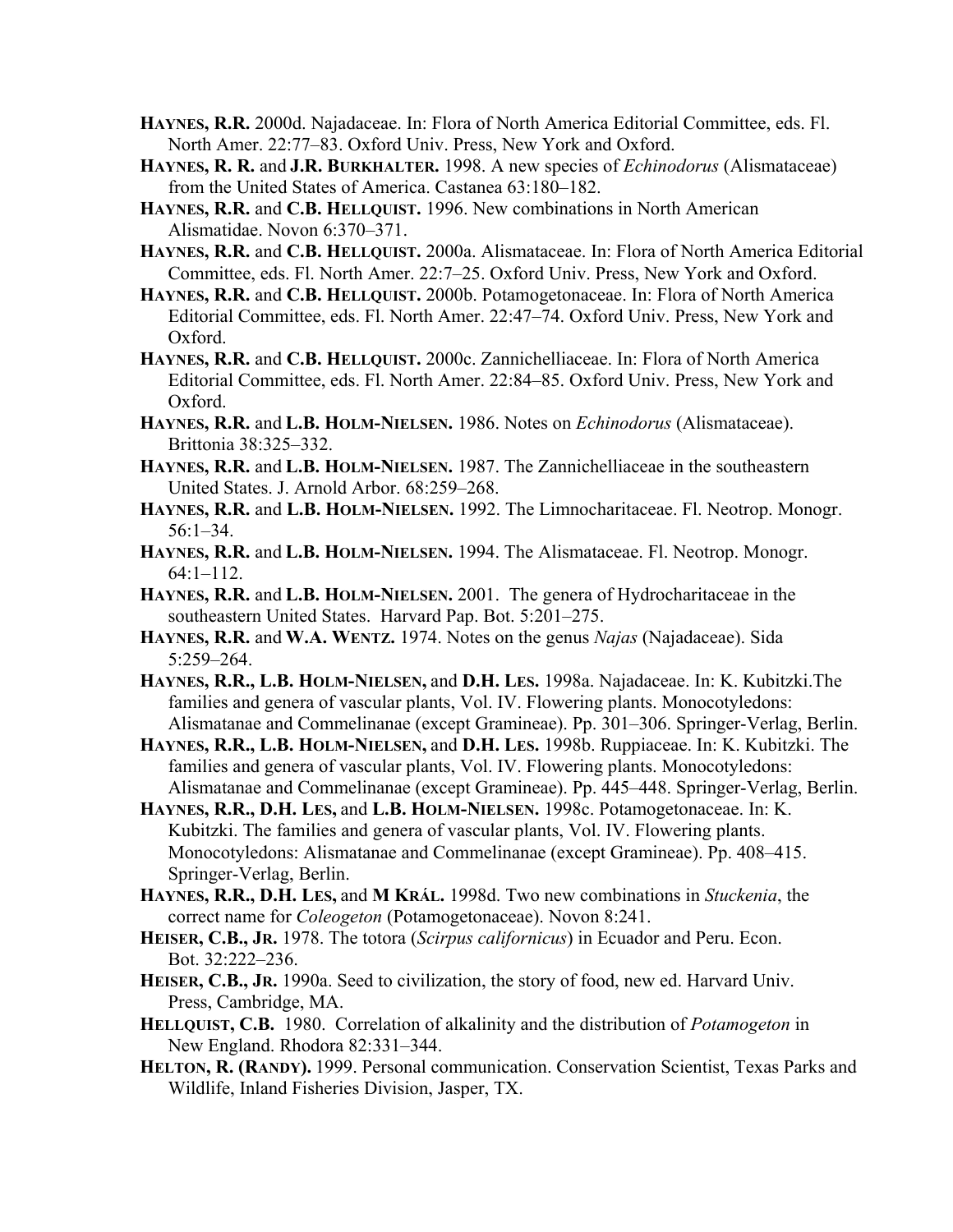- **HENDERSON, A.** 1986. A review of pollination studies in the Palmae. Bot. Rev. (Lancaster) 52:221–259.
- **HENDERSON, A.** and **F. BORCHSENIUS,** eds. 1999. Evolution, variation, and classification of palms. Mem. New York Bot. Garden. Vol 83:1–324.
- **HENDERSON, A., G. GALEANO,** and **R. BERNAL.** 1995. Field guide to the palms of the Americas. Princeton Univ. Press, Princeton, NJ.
- **HENDRICK, A.J.** 1957 [1958]. A revision of the genus *Alisma* (Dill.) L. Amer. Midl. Naturalist 58:470–493.
- **HENNEN, J.F. (JOE).** Personal communication. Mycologist specializing in rusts; retired from career at Purdue, currently Research Associate at Botanical Research Institute of Texas, Fort Worth.
- **HENNIPMAN, E. P. VELDHOEN, K.U. KRAMER,** and **M.G. PRICE.** 1990. Polypodiaceae. In: K.U. Kramer and P.S. Green. The families and genera of vascular plants, Vol. I. Pteridophytes and gymnosperms. Pp. 203–230. Springer-Verlag, Berlin.
- **HENRARD, J. T.** 1950. Monograph of the genus *Digitaria*. Universitaire Pers Leiden, Leiden, The Netherlands.
- **HEPPER, F.N.** 1992. Illustrated encyclopedia of Bible plants. Inter Varsity Press, Leicester, England, U.K.
- **HERENDEEN, P.S.** and **P.R. CRANE.** 1995. In: P.J. Rudall, P.J. Cribb, D.F. Cutler, and C. J. Humphries, eds. Monocotyledons: Systematics and evolution. Vol. 1:1–21. Royal Botanic Gardens, Kew, England, U.K.
- **HERMANN, F.J.** 1954a. Addenda to North American carices. Amer. Midl. Naturalist 51:265–286. **HERMANN, F.J.** 1970. Manual of the carices of the Rocky Mountains and Colorado Basin. U.S.D.A. Handb. No. 374.
- **HERMANN, F.J.** 1975. Manual of the rushes (*Juncus* spp.) of the Rocky Mountains and Colorado Basin. U.S.D.A forest Serv., Gen. Techn. Rep. RM-18. Fort Collins, CO.
- **HERNÁNDEZ, S.L.** 1995. Taxonomic study of the Mexican genus *Hemiphylacus* (Hyacinthaceae). Syst. Bot. 20:546–554.
- **HERNDON, A.** 1988. Ecology and systematics of *Hypoxis sessilis* and *H. wrightii* (Hypoxidaceae) in southern Florida. Amer. J. Bot. 75:1803–1812.
- **HERNDON, A.** 1992a. The genus *Hypoxis* (Hypoxidaceae) in Florida. Florida Scientist 55:45–55.
- **HERNDON, A.** 1992b. Nomenclatural notes on North American *Hypoxis* (Hypoxidaceae). Rhodora 94:43–47.
- **HESS, W.J. (WILLIAM).** Personal communication. Specialist in Rosaceae, Cornaceae, and Tiliaceae; Morton Arboretum, Lisle, IL.
- **HEWITSON, W.** 1962. Comparative morphology of the Osmundaceae. Ann. Missouri Bot. Gard. 49:57–93.
- **HEYWOOD, V.H.,** ed. 1993. Flowering plants of the world. Oxford Univ. Press, New York.
- **HICKENBICK, M.C.M., J.F.M. VALLS, F.M. SALZANO, MORAES FERNANDES,** and **M.I.B. DE.** 1975. Cytogenetic and evolutionary relationships in the genus *Axonopus* (Gramineae). Cytologia 40:185–204.
- **HICKS, L.E.** 1937. The Lemnaceae of Indiana. Amer. Midl. Naturalist 18:774–789.
- **HIGNIGHT, K.W., J.K. WIPFF,** and **S.L. HATCH.** 1988. Grasses (Poaceae) of the Texas Cross Timbers and Prairies. Texas Agric. Exp. Sta. Misc. Publ. No. 1657.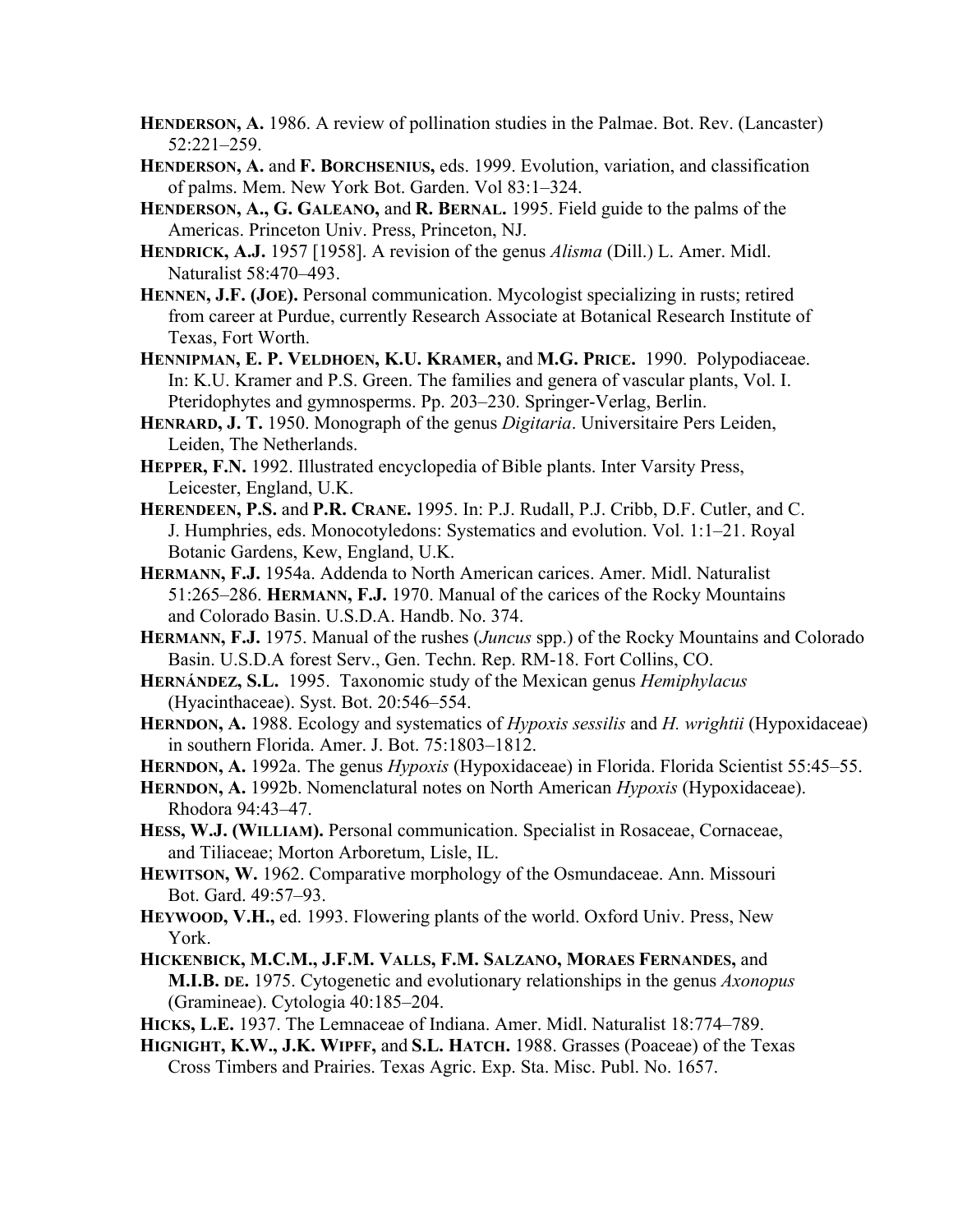- **HILL, S.R.** 1980. A new country record for *Pilularia americana* in Texas. Amer. Fern. J. 70:28.
- **HILL, S.R.** 1982. Vegetative apomixis ("vivipary') in *Bouteloua hirsuta* Lag. (Poaceae). Sida 9:355–357.
- **HILU, K.W.** 1980. *Eleusine tristachya* (Lam.) Lam. (Poaceae). Madroño 27:177–178.
- **HILU, K.W.** 1988. Identification of the "A" genome of finger millet using chloroplast DNA. Genetics 118:163–167.
- **HILU, K.W.** 1994. Evidence from RAPD markers in the evolution of *Echinochloa* millets (Poaceae). Pl. Syst. Evol. 189:247–257.
- **HILU, K.W.** 2000. Contributions of prolamin size diversity and structure to the systematics of the Poaceae. In: S.W.L. Jacobs and Joy Everett, eds. Grasses: Systematics and Evolution. Pp. 241–247. CSIRO Publishing, Collingwood, Victoria, Australia.
- **HILU, K.W.** and **L.A. ALICE.** 2000. Phylogenetic Relationships in Subfamily Cloridoideae (Poaceae) Based on *mat*K Sequences: A Preliminary Assessment. In: S.W.L. Jacobs and Joy Everett, eds. Grasses: Systematics and Evolution. Pp. 173– 179. CSIRO Publishing, Collingwood, Victoria, Australia.
- **HILU, K.W.** and **J.L. JOHNSON.** 1997. Systematics of *Eleusine* Gaertn. (Poaceae: Chloridoideae): Chloroplast DNA and total evidence. Ann. Missouri Bot. Gard. 84:841–847.
- **HILU, K.W., J.M.J. DE WET,** and **J.R. HARLAN.** 1979. Archaeobotanical studies of *Eleusine coracana* ssp. *coracana* (finger millet). Amer. J. Bot. 66:33–333.
- **HITCHCOCK, A.S.** 1903. Notes on North American grasses III. New species of *Willkommia*. Bot. Gaz. (Crawfordsville) 35:283–285.
- **HITCHCOCK, A.S.** 1905. North American species of *Agrostis*. U.S.D.A. Bull. 68:5–64.
- **HITCHCOCK, A.S.** 1920a. The North American species of *Oplismenus*. Contr. U.S. Natl. Herb. 22:123–132.
- **HITCHCOCK, A.S.** 1920b. The North American species of *Echinochloa*. Contr. U.S. Natl. Herb. 22:133–153.
- **HITCHCOCK, A.S.** 1924. The North American species of *Aristida*. Contr. U.S. Natl. Herb. 22:517–586.
- **HITCHCOCK, A.S.** 1925. The North American species of *Stipa*. Contr. U.S. Natl. Herb. 24:215–262.
- **HITCHCOCK, A.S.** 1931–1939. Poaceae (in part). N. Amer. Fl. 17:289–638.
- **HITCHCOCK, A.S.** 1935. Manual of the grasses of the United States. U.S.D.A. Misc. Publ. No. 200.
- **HITCHCOCK, A.S.** 1951. Manual of the grasses of the United States, 2nd ed. revised by A. Chase. Reprinted in 1971 by Dover Publications, Inc., New York.
- **HITCHCOCK, A.S.** and **A. CHASE.** 1910. The North American species of *Panicum*. Contr. U.S. Natl. Herb. 15:1–396.
- **HOCHSTÄTTER, F.** 2000. *Yucca* I (Agavaceae): (Dehiscent-fruited species) in the Southwest and Midwest of the USA and Canada. Published by the author, Mannheim, Germany.
- **HOLLINGSWORTH, P.M., C.D. PRESTON,** and **R.J. GORNALL.** 1998. Euploid and aneuploid evolution in *Potamogeton* (Potamogetonaceae): A factual basis for interpretation. Aquatic Bot. 60: 337–358.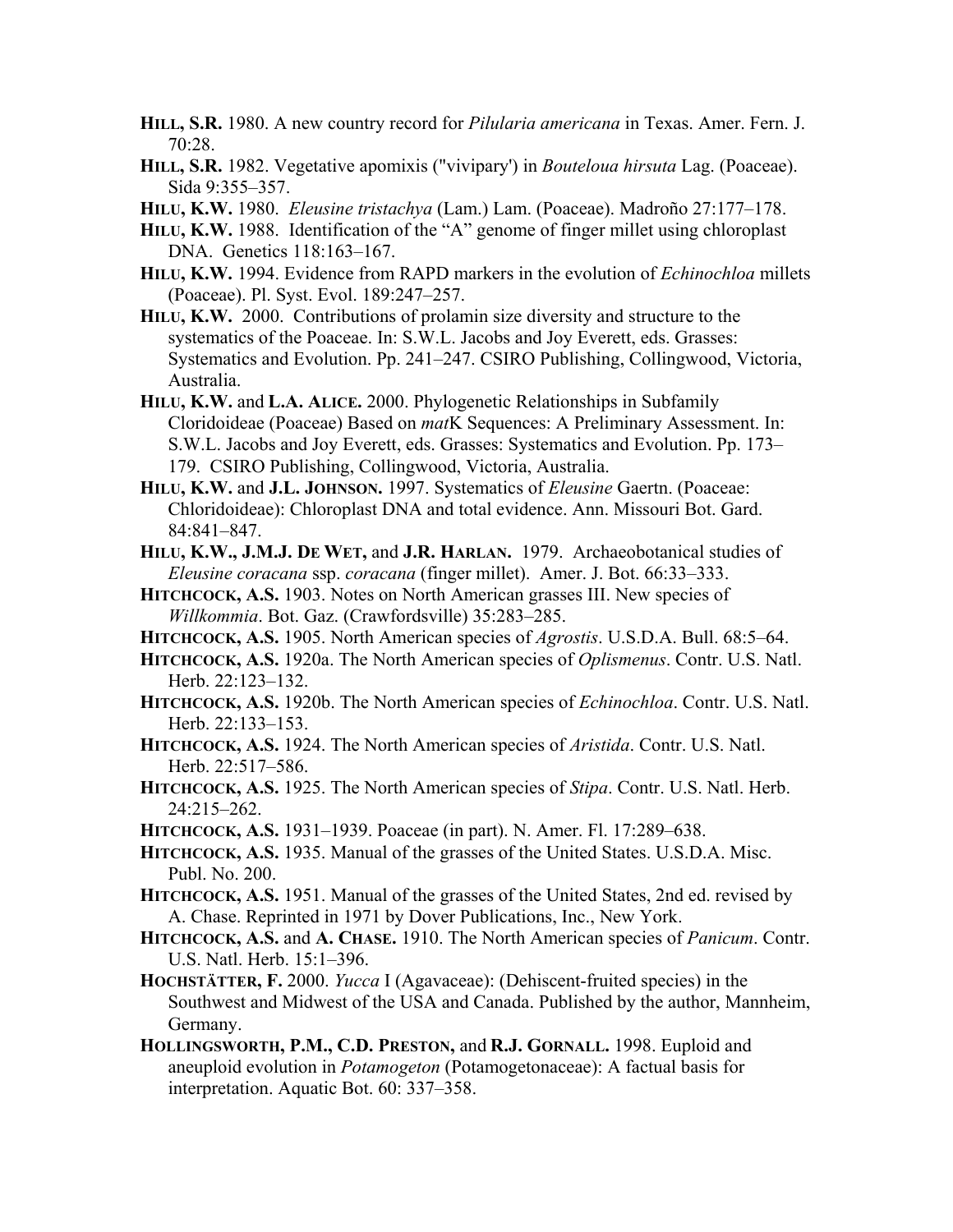- **HOLM, L.G., D.L. PLUCKNETT, J.V. PANCHO,** and **J.P. HERBERGER.** 1977. The world's worst weeds: Distribution and biology. Published for the East-West Center by the Univ. of Hawaii Press, Honolulu.
- **HOLMES, W.C.** 1978. Range extension for *Ottelia alismoides* (L.) Pers. (Hydrocharitaceae). Castanea 43:193–194.
- **HOLMES, W.C.** 1983. The distribution of *Habenaria integra* (Nutt.) Spreng. (Orchidaceae) in Mississippi, Louisiana, and Texas. SouthW. Nat. 28:451–456.
- **HOLMES, W.C.** 1992. The status of *Crinum strictum* (Amaryllidaceae). Sida 15:139–144.
- **HOLMES, W.C.** and **C.J. WELLS.** 1980. The distribution of *Habranthus tubispathus* (L'Her.) Traub in South America and North America—Texas and Louisiana. Sida 8:328–333.
- **HOLMES, W.C.** and **D.T. STALLING.** 1990. Studies on the reproductive strategy of *Zizaniopsis miliacea* (Michx.) Doell. and Asch. (Gramineae: tribe Oryzeae). Castanea 55:113–121.
- **HOLMES, W.C., T.L. MORGAN, J.R. STEVENS,** and **R.D. GOOCH.** 1996. Comments on the distribution of *Botrychium lunarioides* (Ophioglossaceae) in Texas. Phytologia 80:280–283.
- **HOLMGREN, A.H.** and **N.H. HOLMGREN.** 1977. *Aristida*. In: A. Cronquist, A.H. Holmgren, N.H. Holmgren, J.L. Reveal, and P.K. Holmgren. Intermountain Flora, Vol. 6. Pp. 457–465. Columbia Univ. Press, New York.
- **HOLTTUM, R.E.** 1969. Studies in the family Thelypteridaceae. The genera *Phegopteris*, *Pseudophegoteris*, and *Macrothelypteris*. Blumea 17:5–32.
- **HOLUB, J.** 1983. Validation of generic names in Lycopodiaceae: With a description of a new genus *Pseudolycopodiella*. Folia Geobot. Phytotax. 18:439–442.
- **HOLUB, J.** 1997. *Stuckenia* Börner 1912—The correct name for *Coleogeton* (Potamogetonaceae). Preslia 69:361–366.
- **HOMOYA, M.A.** 1993 Orchids of Indiana. Published by Indiana Academy of Science. Distributed by Indiana Univ. Press, Bloomington.
- **HORNBERGER, K.L.** 1991. The blue-eyed grasses (*Sisyrinchium*: Iridaceae) of Arkansas. Sida 14:597–604.
- **HORNE, F.** and **A. KAHN.** 1997. Phylogeny of North American wild rice, a theory. SouthW. Naturalist 42:423–434.
- **HOSHIZAKI, B.J.** and **R.C. MORAN.** 2001. Fern grower's manual (revised and expanded ed.). Timber Press, Portland, OR.
- **HOSHIZAKI, B.J.** and **K.A. WILSON.** 1999. The cultivated species of the fern genus *Dryopteris* in the United States. Amer. Fern J. 89:1–98.
- **HOTCHKISS, N.** and **H.L. DOZIER.** 1949. Taxonomy and distribution of North American cat-tails. Amer. Midl. Naturalist 41:237–254.
- **HOWARD, T.** 1993. The genus *Nothoscordum* in cultivation. Herbertia 49:6–19.
- **HOWARD, T.M.** 1990. *Allium texanum* [Amaryllidaceae (Alliaceae)]. A new species from central Texas and adjacent Oklahoma. Herbertia 46:125–127.
- **HOWARD, T.M.** 1996. Two new Mexican *Habranthus* species and a review of the Mexican *Habranthus*. Herbertia 51:42–47.
- **HSÜ, J.** 1983. Late Cretaceious and Cenozoic vegetation in China, emphasizing their connections with North America. Ann. Missouri Bot. Gard. 70:490–508.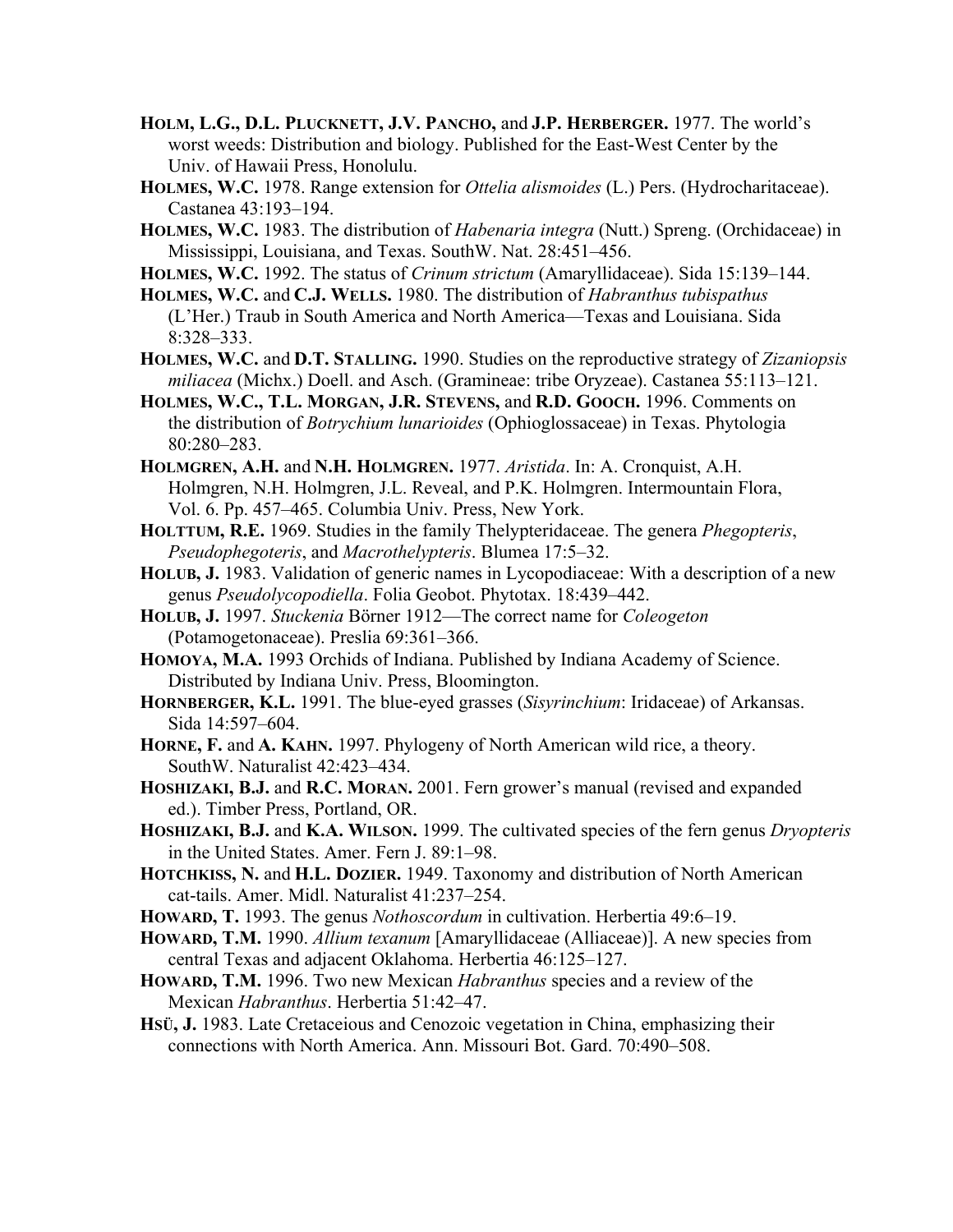- **HUMPHRIES, C.J.** 1980. *Lolium*. In: Tutin, T.G., V.H. Heywood, N.A. Burges, D.M. Moore, D.H. Valentine, S.M. Walters, and D.A. Webb, eds. Flora Europaea 5:153– 154. Cambridge Univ. Press, Cambridge, England, U.K.
- **HUNT, D.M.** and **R.E. ZAREMBA.** 1992. The northeastward spread of *Microstegium vimineum* (Poaceae) into New York and adjacent states. Rhodora 94:167–170.
- **HUNT, D.R.** 1980. Sections and series in *Tradescantia*. American Commelinaceae: IX. Kew Bull. 35:437–442.
- **HUNT, D.R.** 1986. *Campelia*, *Rhoeo* and *Zebrina* united with *Tradescantia*. American Commelinaceae: XIII. Kew Bull. 41:401–405.
- **HUNZIKER, A.T.** 1981. *Hydromystria laevigata* (Hydrocharitaceae) en el centro de Argentina. Lorentzia 4:5–8.
- **HUTCHINSON, J.** 1934. The famuilies of flowering plants, Vol. 2. Monocotyledons. Oxford Univ. Press, Oxford
- **HUTH, C.J.** and **O. PELLMYR.** 2000. Pollen-mediated selective abortion in yuccas and its consequences for the plant-pollinator mutualism. Ecology 8:1100–1107.
- **HUTTLESTON, D.C.** 1949. The three subspecies of *Arisaema triphyllum*. Bull. Torrey Bot. Club 76:407–413.
- **HUTTLESTON, D.C.** 1981. The four subspecies of *Arisaema triphyllum*. Bull. Torrey Bot. Club 108:479–481.
- **HUTTLESTON, D.C.** 1984. The North American species of *Arisaema* (Araceae)- "Jack-in-the-Pulpit." Aroideana 7:14–18.
- **HUXLEY, A., M. GRIFFITHS,** and **M. LEVY,** eds. 1992. The new Royal Horticultural Society dictionary of gardening, 4 vols. MacMillan Press Limited, London, and Stockton Press, New York.
- **HYAM, R.** and **R. PANKHURST.** 1995. Plants and their names: A concise dictionary. Oxford Univ. Press, New York.
- **ILTIS, H.H.** 1972. The taxonomy of *Zea mays* (Gramineae). Phytologia 23:248–249.
- **ILTIS, H.H.** 1983. From teosinte to maize: The catastrophic sexual transmutation. Science 222:886–894.
- **ILTIS, H.H.** 1987. Maize evolution and agricultural origins. In: T.R. Soderstrom, K.W. Hilu, C.S. Campbell, and M.E. Barkworth, eds. Grass systematics and evolution. Pp. 195–213. Smithsonian Institution Press, Washington, D.C.
- **ILTIS, H.H.** and **J.F. DOEBLEY.** 1980. Taxonomy of *Zea* (Gramineae). ii. Sub-specific categories in the *Zea mays* complex and a generic synopsis. Amer. J. Bot. 67:994– 1004.
- **IRELAND, R.R.** 1957. Biosystematics of *Erythronium albidum* and *E. mesochorum*. M.A. Thesis, Univ. Kansas, Manhattan.
- **IRISH, M.** and **IRISH, G.** 2000. Agaves, yuccas, and related plants: A gardener's guide. Timber Press, Portland, OR.
- **IRWIN, R.E.** 2000. Morphological variation and female reproductive success in two sympatric *Trillium* species: Evidence for phenotypic selection in *Trillium grandiflorum* (Liliaceae). Amer. J. Bot. 87: 205–214.
- **ITO, M., A. KAWAMOTO, Y. KITA, T. YUKAWA,** and **S. KURITA.** 1999. Phylogenetic relationships of Amaryllidaceae based on matK sequence data. J. Pl. Res. 112:207– 216.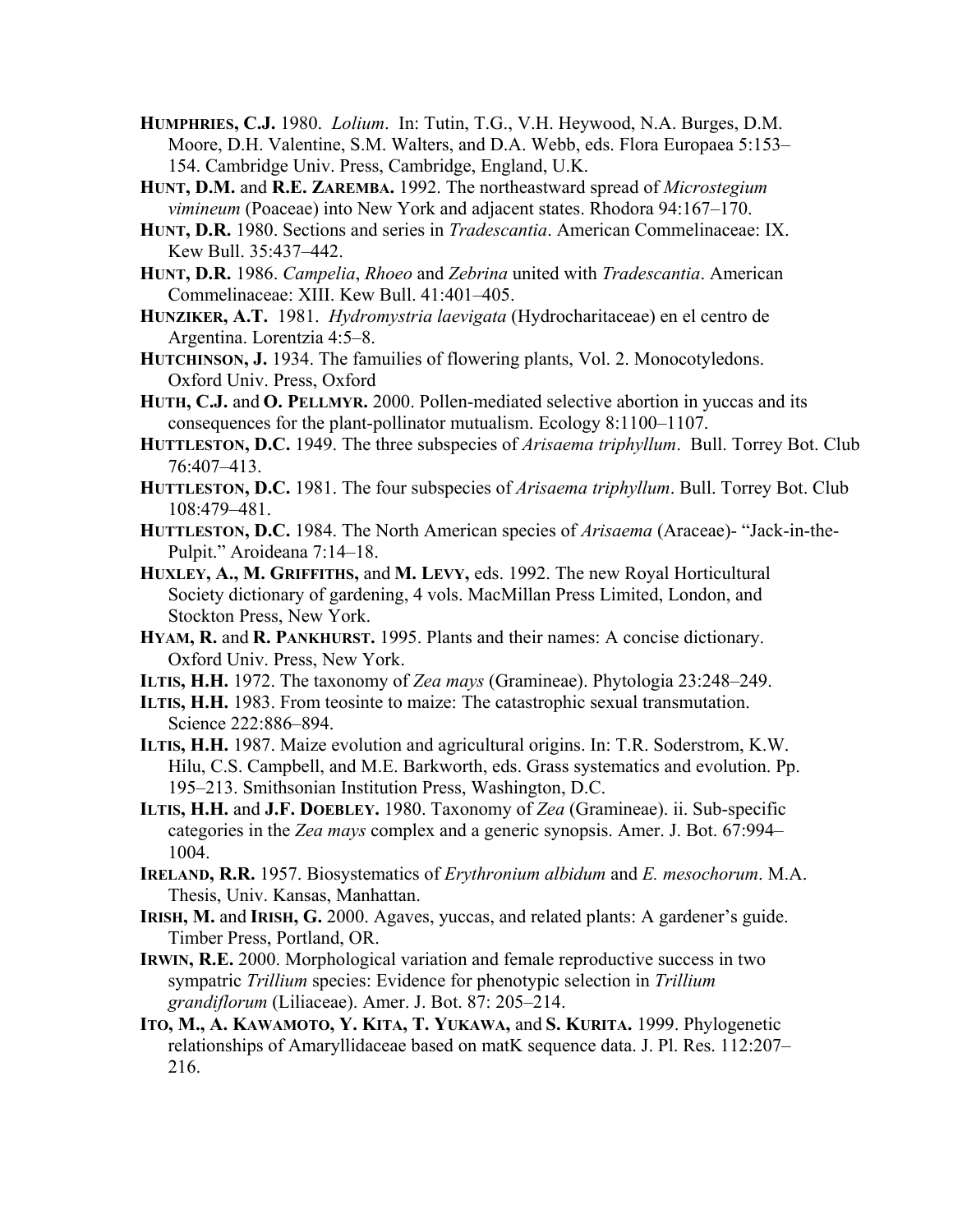- **IVANCIC, A.** and **V. LEBOT.** 1999. Botany and genetics of New Caledonian wild taro, *Colocasia esculenta.* Pac. Sci. 53:273–285.
- **JACOBS, C.A.** and **J.H. PECK.** 1993. *Pteridium*. In: Flora of North America Editorial Committee, eds. Fl. North Amer. 2:201–204. Oxford Univ. Press, New York and Oxford.
- **JACOBS, S.W.L.** and **M.A. BROCK.** 1982. A revision of the genus *Ruppia* (Potamogetonaceae) in Australia. Aquatic Botany 14:325–337.
- **JACOBS, S.W.L.** and **J. EVERETT,** eds**.** 2000. Grasses: Systematics and evolution. CSIRO Publishing, Collingwood, Victoria, Australia.
- **JACOBS, S.W.L.** and **J. HIGHET.** 1988. Re-evaluation of the characters used to distinguish *Enteropogon* from *Chloris* (Poaceae). Telopea 3:217–221.
- **JACOBS, S.W.L., J. EVERETT, M.E. BARKWORTH,** and **C. HSIAO.** 2000. Relationships within the stipoid grasses (Gramineae). In: S.W.L. Jacobs and Joy Everett, eds. Grasses: Systematics and Evolution. Pp. 75–82. CSIRO Publishing, Collingwood, Victoria, Australia.
- **JACOBSEN, N.** 1977. Chromosome numbers and taxonomy in *Cryptocoryne* (Araceae). Bot. Notiser 130:71–87.
- **JACOBSEN, N.** 1985. Order Arales. In: R.M.T. Dahlgren, H.T. Clifford, and P.F. Yeo. The families of the monocotyledons. Pp. 278–289. Springer-Verlag, Berlin, Heidelberg.
- **JACOBSEN, W.B.G.** 1983. The ferns and fern allies of southern Africa. Butterworths, Durban/Pretoria, South Africa.
- **JACONO, C.** 1998. Have you seen this plant? Texas Parks and Wildlife information sheet. This is the best I can do for a citation; there's nothing else on the sheet.
- **JACONO, C.** 1999a. Have you seen this plant? Texas Parks and Wildlife information sheet. This is the best I can do for a citation; there's nothing else on the sheet; date from Randy Helton, TX Parks and Wildlife.
- **JACONO, C.** 1999b. *Salvinia molesta* (Salviniaceae), new to Texas and Louisiana. Sida 18:927– 928.
- **JACONO, C.** 1999c. *Salvinia molesta* (D. S. Mitchell) invades the United States! Aquatics 21:4– 9.
- **JANZEN, D.H.** 1976. Why bamboos wait so long to flower. Ann. Rev. Ecol. Syst. 7:347–391.
- **JERMY, A.C.** 1990a. Isoetaceae. In: K.U. Kramer and P.S. Green. The families and genera of vascular plants, Vol. I. Pteridophytes and gymnosperms. Pp. 26–31. Springer-Verlag, Berlin.
- **JERMY, A.C.** 1990b. Selaginellaceae. In: K.U. Kramer and P.S. Green. The families and genera of vascular plants, Vol. I. Pteridophytes and gymnosperms. Pp. 39–45. Springer-Verlag, Berlin.
- **JOHNSON, D.M.** 1985. New records for longevity of *Marsilea* sporocarps. Amer. Fern J.  $75:30-31$ .
- **JOHNSON, D.M.** 1986. Systematics of the New World species of *Marsilea* (Marsileaceae). Syst. Bot. Monogr. 11:1–87.
- **JOHNSON, D.M.** 1988. Proposal to conserve *Marsilea* L. (Pteridophyta: Marsileaceae) with *Marsilea quadrifolia* as *typ*. *conserv*. Taxon 37:483–486.
- **JOHNSON, D.M.** 1993a. Marsileaceae. In: Flora of North America Editorial Committee, eds. Fl. North Amer. 2:331–335. Oxford Univ. Press, New York and Oxford.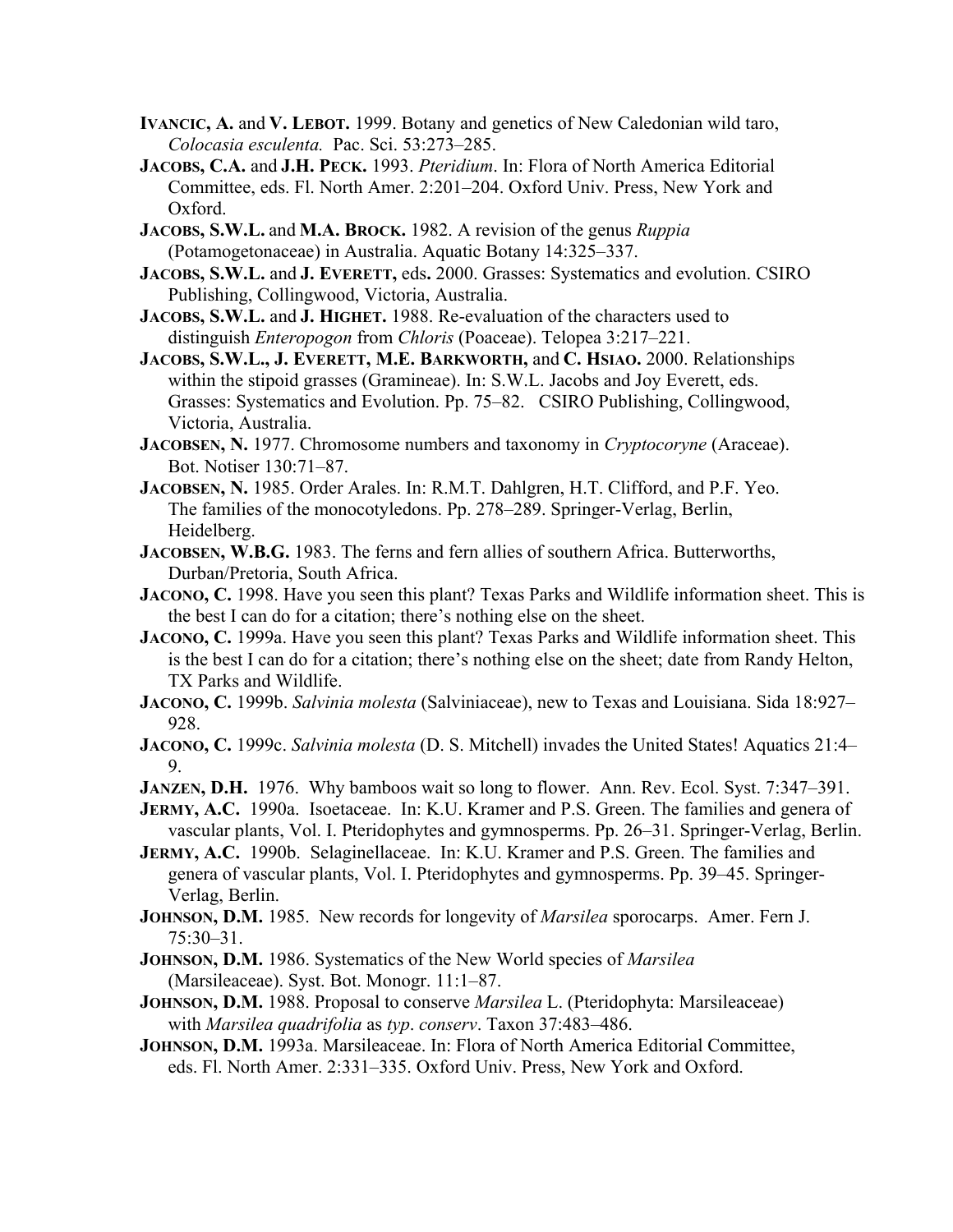- **JOHNSON, D.M.** 1993b. *Onoclea*. In: Flora of North America Editorial Committee, eds. Fl. North Amer. 2:251. Oxford Univ. Press, New York and Oxford.
- **JOHNSON, E.** 1969. Archeological evidence for utilization of wild rice. Science 163:276– 277.
- **JOHNSON, R.G.** 1969. A taxonomic and floristic study of the Liliaceae and allied families in the southeastern United States. Ph.D. dissertation, West Virginia Univ., Morgantown.
- **JOHNSTON, M.C.** 1964. *Scirpus molestus* M.C. Johnston (Cyperaceae), sp. nov. from Arkansas, Louisiana, and Texas. SouthW. Naturalist 9:310–312.
- **JOHNSTON, M.C.** 1966. The Texas species of *Cyperus* subgenus *Kyllinga* (Cyperaceae). SouthW. Naturalist 11:123–124.
- **JOHNSTON, M.C.** 1990. The vascular plants of Texas: A list, up-dating the manual of the vascular plants of Texas, 2nd ed. Published by the author, Austin. TX.
- **JONES, S.B.** and **A.E. LUCHSINGER.** 1986. Plant systematics, 2nd ed. McGraw-Hill Book Co., New York.
- **JONES, S.D. (STANLEY).** Personal communication. Specialist in *Carex* and other Cyperaceae; botanical consultant at Botanical Research Center Herbarium, Bryan, TX.
- **JONES, S.D.** 1994a. A taxonomic study of the *Carex muhlenbergii* and *C. cephalophora* complexes (Cyperaceae: *Phaestoglochin*). Ph.D. dissertation, Texas A&M Univ., College Station.
- **JONES, S.D.** 1994b. A new species of *Carex* (Cyperaceae: *Phaestoglochin*) from Oklahoma and Texas; typification of section *Phaestoglochin*, and notes on sections *Bracteosae* and *Phaestoglochin*. Sida 16:341–353.
- **JONES, S.D.** and **S.L. HATCH.** 1990. Synopsis of *Carex* section Lupulinae (Cyperaceae) in Texas. Sida 14:87–99.
- **JONES, S.D.** and **G.D. JONES.** 1992. *Cynodon nlemfuensis* (Poaceae : Chlorideae) previously unreported in Texas. Phytologia 72: 93-95.
- **JONES, S.D.** and **A.A. REZNICEK.** 1991. *Carex bicknellii*, "Bicknell's sedge" (Cyperaceae): New to Texas, with a key to Texas species of section Ovales. Phytologia 70:115–118.
- **JONES, S.D.** and **J.K. WIPFF.** 1992a. *Bulbostylis barbata*, (Cyperaceae), previously unreported for Texas. Phytologia 73:381–383.
- **JONES, S.D.** and **J.K. WIPFF.** 1992b. *Eustachys retusa* (Poaceae), the first report in Florida and a key to *Eustachys* in Florida. Phytologia 73:274–276.
- **JONES, S.D., J.K. WIPFF,** and **R. CARTER.** 1996. Nomenclatural combinations in *Cyperus* (Cyperaceae). Phytologia 80:288–290.
- **JONES, S.D., J.K. WIPFF,** and **P.M. MONTGOMERY.** 1997. Vascular plants of Texas: A comprehensive checklist including synonymy, bibliography, and index. Univ. of Texas Press, Austin.
- **JONSELL, B.** 1980. *Lophochloa* Reichenb. In: Tutin, T.G., V.H. Heywood, N.A. Burges, D.M. Moore, D.H. Valentine, S.M. Walters, and D.A. Webb, eds. Flora Europaea 5:220. Cambridge Univ. Press, Cambridge, England, U.K.
- **JORDAN, W.C., M.W. COURTNEY** and **J.E. NEIGEL.** 1996. Low levels of intraspecific genetic variation at a rapidly evolving chloroplast DNA locus in North American duckweeds (Lemnaceae). Amer. J. Bot. 83:430–439.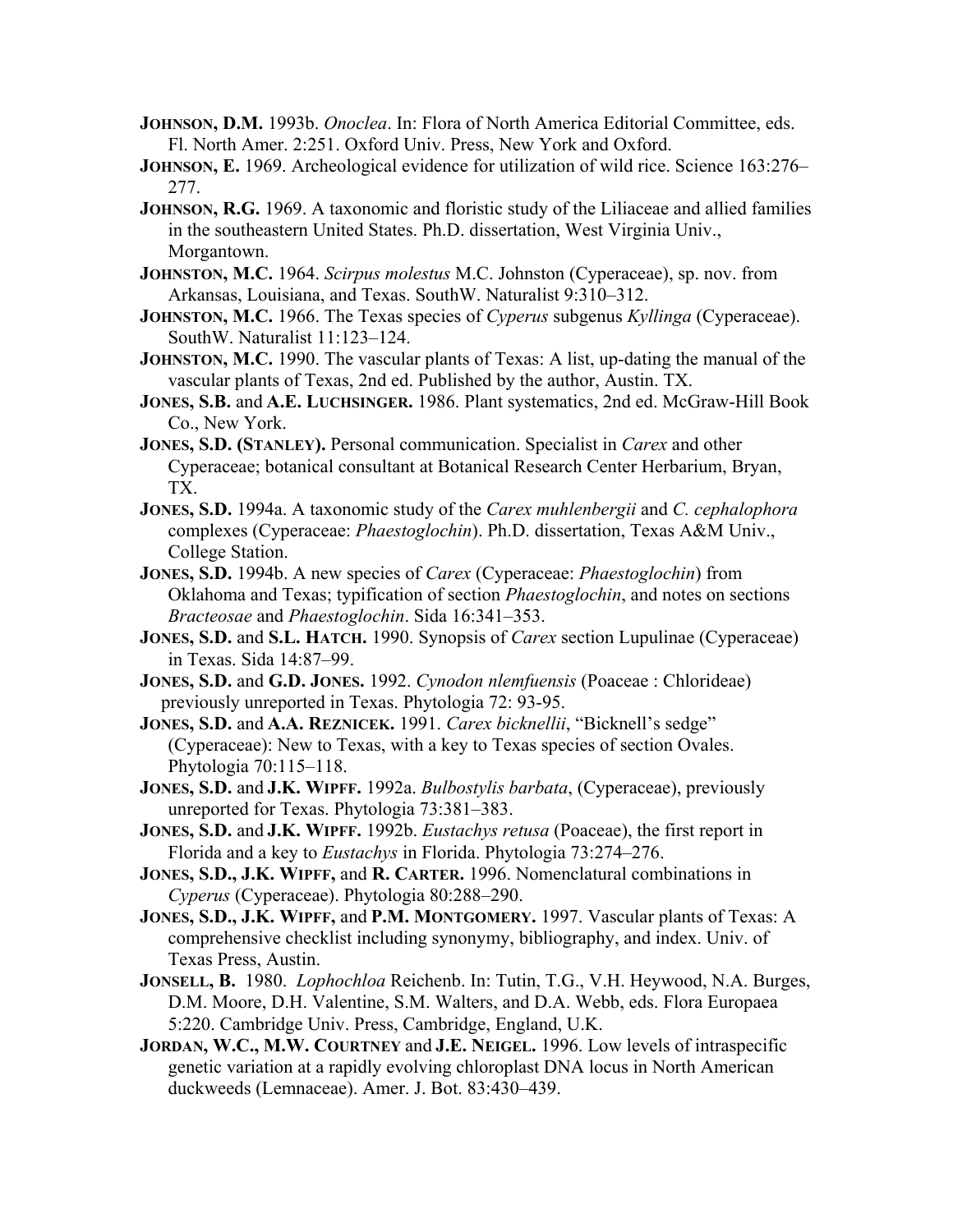- **JUDD, W.S.** 1997. The Asphodelaceae in the southeastern United States. Harvard Pap. Bot. No. 11:109–123.
- **JUDD, W.S.** 1998. The *Smilacaceae* in the southeastern United States. Harvard Pap. Bot. 3: 147–169.
- **JUDD, W.S.** 2000. The Hypoxidaceae in the southeastern United States. Harvard Pap. Bot. 5:79–98.
- **JUDD, W.S.** 2001. The Asparagaceae in the southeastern United States. Harvard Pap. Bot. 6:223–244.
- **JUDD, W.S., C.S. CAMPBELL, E.A. KELLOGG,** and **P.F. STEVENS.** 1999. Plant systematics: A phylogenetic approach. Sinauer Associates, Inc., Sunderland Massachusetts.
- **JUDZIEWICZ, E.J.** 1990. A new South American species of *Sacciolepis* (Poaceae: Panicoideae: Paniceae), with a summary of the genus in the New World. Syst. Bot. 15:415–420.
- **JUDZIEWICZ E.J., L.G. CLARK, X. LONDOÑO,** and **M.J. STERN.** 1999. American Bamboos. Smithsonian Institution Press, Washington, D.C.
- **JUDZIEWICZ, E.J., R.J. SORENG, G. DAVIDSE, P.M. PETERSON, T.S. FILGUEIRAS,** and **F.O. ZULOAGA.** 2000. Catalogue of New World grasses (Poaceae): I. Subfamilies Anamochlooideae, Bambusoideae, Ehrhartoideae, and Pharoideae. Contr. U.S. Natl. Herb. 39:1–128.
- **JULES, E.S.** 1998. Habitat fragmentation and demographic change for a common plant: *Trillium* in old-growth forest. Ecology 79:1645-.1656.
- **JULES, E.S.** and **B.J. RATHCKE.** 1999. Mechanisms of reduced *Trillium* recruitment along edges of old-growth forest fragments. Conserv. Biol. 13:784–793.
- **KALISZ, S., F.M. HANZAWA, S.J. TONSOR, D.A. THIEDE** and **S. VOIGT.** 1999. Antmediated seed dispersal alters pattern of relatedness in a population of *Trillium grandiflorum*. Ecology 80:2620–2634.
- **KAPADIA, Z.J.** and **F.W. GOULD.** 1964a. Biosystematic studies in the *Bouteloua curtipendula* complex. III. Pollen size as related to chromosome numbers. Amer. J. Bot. 51:166–172.
- **KAPADIA, Z.J.** and **F.W. GOULD.** 1964b. Biosystematic studies in the *Bouteloua curtipendula* complex IV. Dynamics of variation in *B. curtipendula* var. *caespitosa*. Bull. Torrey Bot. Club 91:465–478.
- **KAPLAN, D.R.** 1977. Morphological status of the shoot systems of Psilotaceae. Brittonia 29:30– 53.
- **KARTESZ, J.T. (JOHN).** Personal communication. Specialist in nomenclature of North American plants. Biota of North America Program, Univ. of North Carolina, Chapel Hill.
- **KARTESZ, J.T.** 1994. A synonymized checklist of the vascular flora of the United States, Canada, and Greenland, 2nd ed. (2 vols.). Timber Press, Portland, OR.
- **KARTESZ, J.T. (JOHN).** Personal communication. Specialist in nomenclature of North American plants. Biota of North America Program, Univ. of North Carolina, Chapel Hill.
- **KARTESZ, J.T.** 1999. A Synonymized Checklist and Atlas with Biological Attributes for the Vascular Flora of the United States, Canada, and Greenland. First Edition. In: Kartesz, J.T.,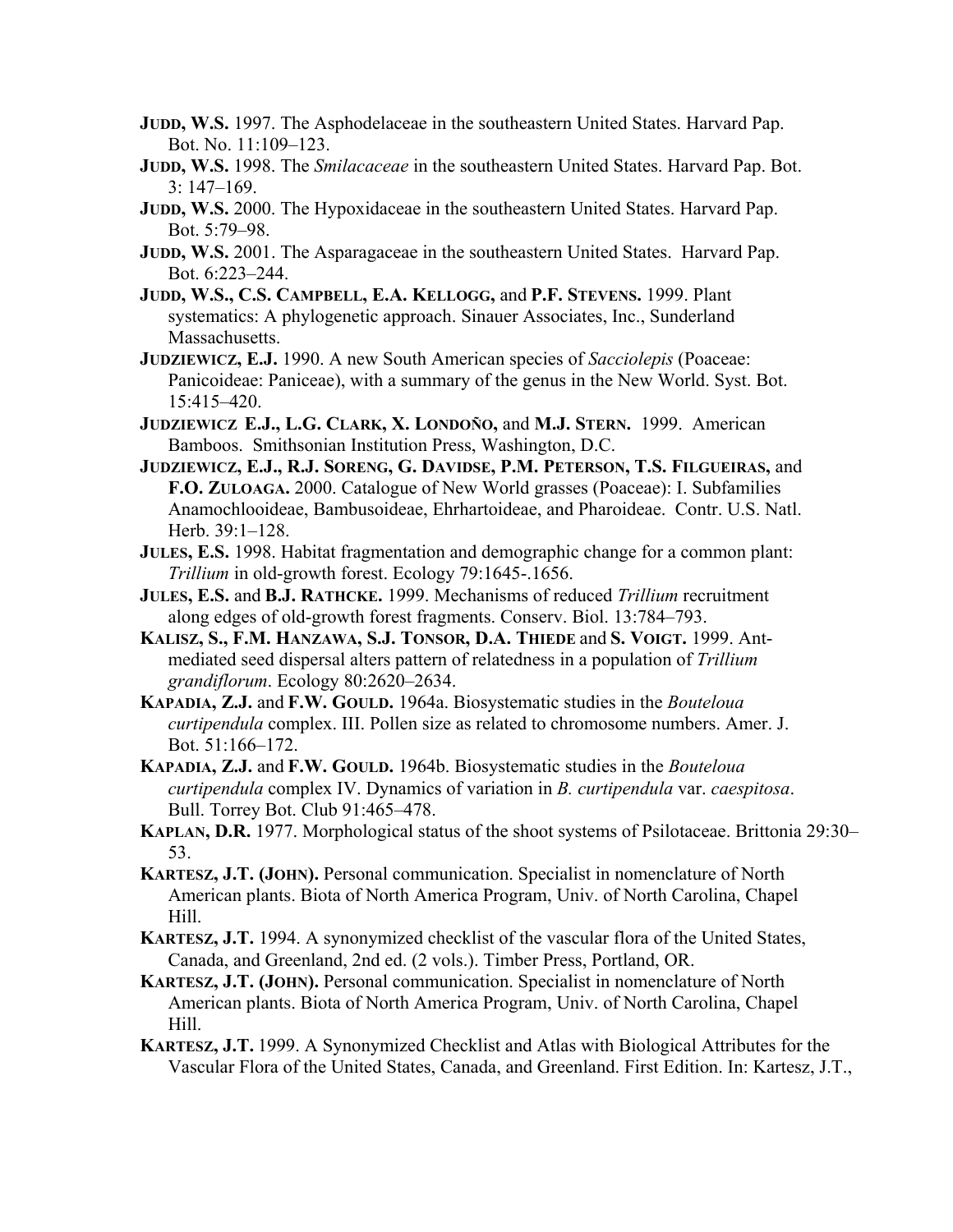and C.A. Meacham. Synthesis of the North American Flora, Version 1.0. North Carolina Botanical Garden, Chapel Hill, NC.

- **KARTESZ, J.T.** and **K.N. GANDHI.** 1995. Nomenclatural notes for the North American flora. XIV. Phytologia 78:1–17.
- **KATO, H., S. KAWANO, R. TERAUCHI, F.H. UTECH,** and **S. KAWANO.** 1995b. Molecular systematics of the Trilliaceae sensu lato as inferred from *rbc*L sequence data. Mol. Phylog. Evol. 4:184–193.
- **KATO, M.** 1988. The phylogenetic relationship of Ophioglossaceae. Taxon 37:381–386.
- **KATO, M.** 1993. *Athyrium*. In: Flora of North America Editorial Committee, eds. Fl. North Amer. 2:255–258. Oxford Univ. Press, New York and Oxford.
- **KAUL, R.B.** 1968. Floral development and vasculature in *Hydrocleis nymphoides* (Butomacaeae). Amer. J. Bot. 55:236–242.
- **KAUL, R.B.** 1970. Evolution and adaptation of the inflorescences in the Hydrocharitaceae. Amer. J. Bot. 57:708–715.
- **KAUL, R.B.** 1976. Conduplicate and specialised carpels in the Alismataceae. Amer. J. Bot. 63:175–182.
- **KAUL, R.B.** 1985. Reproductive phenology and biology in annual and perennial Alismataceae. Aquatic Bot. 22:153–164.
- **KAUL, R.B.** 1986e. Zannichelliaceae. In: Great Plains Flora Assoc. Flora of the Great Plains. Pp. 1041–1042. Univ. Press of Kansas, Lawrence.
- **KAUL, R.B.** 2000. Sparganiaceae. In: Flora of North America Editorial Committee, eds. Fl. North Amer. 22:270–277. Oxford Univ. Press, New York and Oxford.
- **KAZEMPOUR OSALOO, S, F.H. UTECH, M. OHARA,** and **S. KAWANO.** 1999. Molecular systematics of Trilliaceae: I. Phylogenetic analysis of *Trillium* using matK gene sequences. J. Pl. Res. 112:35–49.
- **KEELAND, B.D.** and **P.J. YOUNG.** 1997. Long-term growth trends of baldcypress (*Taxodium distichum* (L.) Rich.) at Caddo Lake, Texas. Wetlands 17:559–566.
- **KEENAN, P.E.** 1988. Three birds orchids at Golden Pond. Amer. Orchid Soc. Bull. 57:24–27.
- **KEENAN, P.E.** 1992. A new form of *Triphora trianthophora* (Swartz) Rydberg, and part 3 of observations on the ecology of *Triphora trianthophora* (Orchidaceae) in New Hampshire. Rhodora 94:38–42.
- **KEENEY, T.M.** and **B.L. LIPSCOMB.** 1985. Notes on two Texas plants. Sida 11:102–103.
- **KELCH, D.** 2000. What happened to the *Liliaceae?* Pac. Hort. 61(4): 19-22 (2000) col. illus.
- **KELLOGG, E.A.** 2000a. Molecular and Morphological Evolution in the Andropogoneae. In: S.W.L. Jacobs and Joy Everett, eds. Grasses: Systematics and Evolution. Pp. 149– 158. CSIRO Publishing, Collingwood, Victoria, Australia.
- **KELLOGG, E.A.** 2000b. The grasses: A case study in macroevolution. Ann. Rev. Ecol. Syst. 31:217–238.
- **KELLOG, E.A.** and **H.P. LINDER.** 1995. Phylogeny of the Poales. In: P.J. Rudall. P.J. Cribb, D.F. Cutler, and C.J. Humphries, eds. Monocotyledons: Systematics and evolution. Vol. 2:511–542. Royal Botanic Gardens, Kew, England, U.K.
- **KELLOGG, E.A., R. APPELS,** and **R.J. MASON-GAMER.** 1996. When genes tell different stories: The diploid genera of Triticeae (Gramineae). Syst. Bot. 21:321–347.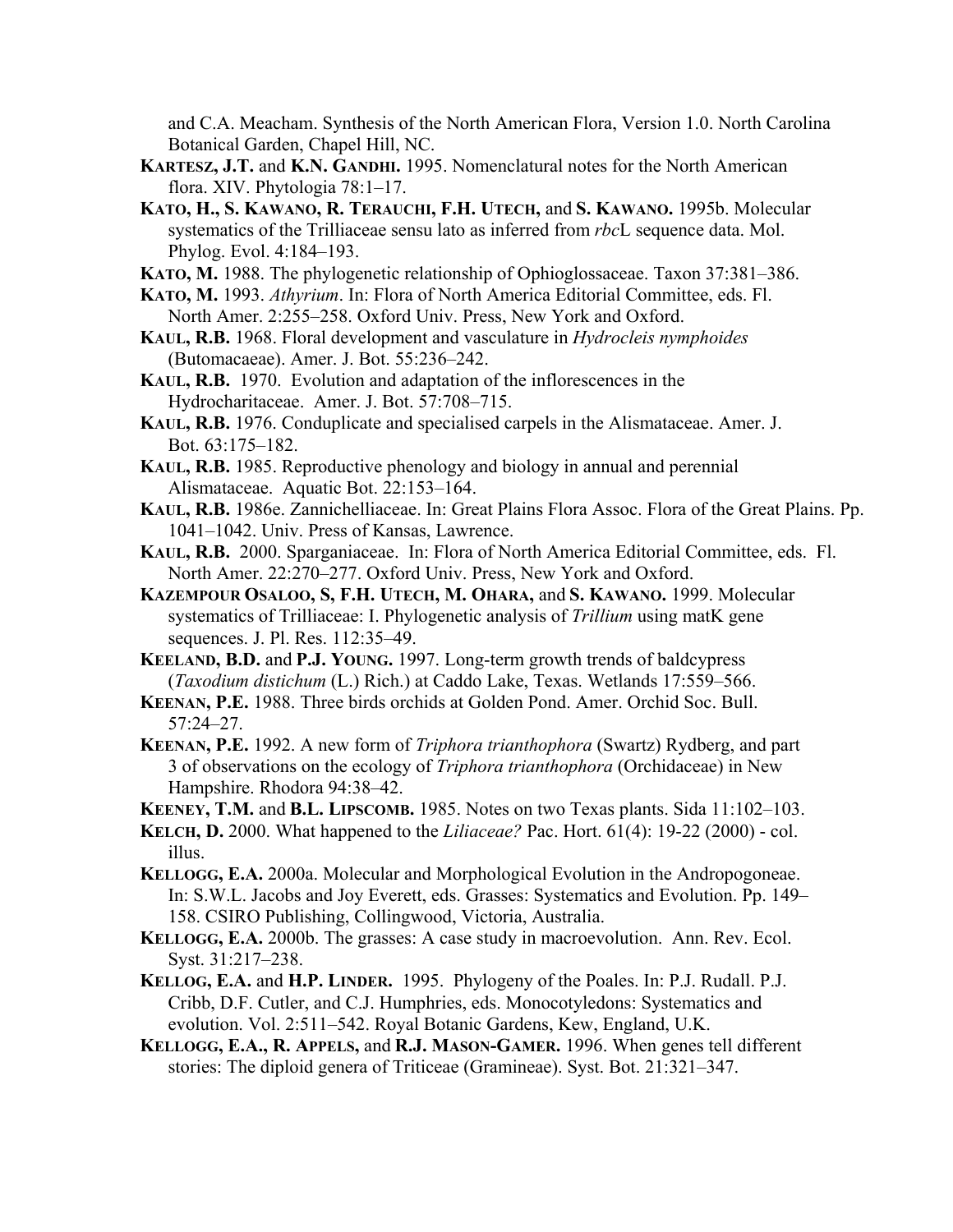- **KENNEDY, H.** 2000a. Marantaceae. In: Flora of North America Editorial Committee, eds. Fl. North Amer. 22:315–319. Oxford Univ. Press, New York and Oxford.
- **KENNEDY, H.** 2000b. Diversification in pollination mechanisms in the Marantaceae. In: K.L. Wilson and D.A. Morrison, eds. Monocots: Systematics and Evolution. Pp. 335– 343. CSIRO Publishing, Collingwood, Victoria, Australia.
- **KENRICK, P.** and **P.R. CRANE.** 1997. The origin and early diversification of land plants: A cladistic study. Smithsonian Institution, Washington, D.C.
- **KESSLER, J.W.** 1987. A treatment of *Scleria* (Cyperaceae) for North America north of Mexico. Sida 12:391–407.
- **KEVAN, P.G., J.D. AMBROSE,** and **J.R. KEMP.** 1991. Pollination in an understorey vine, *Smilax rotundifolia*, a threatened plant of the Carolinian forests in Canada. Canad. J. Bot. 69:2555–2559.
- **KIGER, R.W.** 1971. *Arthraxon hispidus* (Gramineae) in the United States: Taxonomic and floristic status. Rhodora 73:39–46.
- **KINDSCHER, K.** 1987. Edible wild plants of the prairie. Univ. Press of Kansas, Lawrence.
- **KINDSCHER, K.** 1992. Medicinal wild plants of the prairie. Univ. Press of Kansas, Lawrence.
- **KING, M.J.** and **S.L. BUCHMANN.** 1996. Sonication dispensing of pollen from *Solanum laciniatum* flowers. Funct. Ecol. 10:449–456.
- **KINGSBURY, J.M.** 1964. Poisonous plants of the United States and Canada. Prentice-Hall, Englewood Cliffs, NJ.
- **KINGSBURY, J.M.** 1965. Deadly harvest: A guide to common poisonous plants. Holt, Rinehart and Winston, New York.
- **KIPHART, T. (TIM).** Personal communication. Plant collector and expert on native TX plants. Brenham, TX.
- **KIRKPATRICK, Z.M.** 1992. Wildflowers of the western plains. Univ. of Texas Press, Austin.
- **KIRSCHNER, J, L.J. NOVARA, V.S. NOVIKOV, S. SNOGERUP,** and **Z. KAPLAN.** 1999. Supraspecific division of the genus *Juncus* (Juncaceae*).* Folia Geobot. 34:377–390.
- **KLEKOWSKI, E.J., JR.** and **E.O. BEAL.** 1965. A study of variation in the *Potamogeton capillaceus-diversifolius* complex (Potamogetonaceae). Brittonia 17:175–181.
- **KLEMMEDSON, J.** and **J.G. SMITH. 1964.** Cheatgrass (*Bromus tectorum* L.). Bot. Rev. (Lancaster) 226–262.
- **KLOTZ, L.H.** 1992. On the biology of *Orontium aquaticum* L. (Araceae), golden club or floating arum. Aroideana 15:25–33.
- **KOCH, S.D.** 1974. The *Eragrostis pectinacea*–*pilosa* complex in North and Central America. Illinois Biol. Monogr. 48:1–75.
- **KOCH, S.D.** 1978. Notes on the genus *Eragrostis* (Gramineae) in the southeastern United States. Rhodora 80:390–403.
- **KORALL, P., P. KENRICK,** and **J.P. THERRIEN.** 1999. Phylogeny of Selaginellaceae: Evaluation of generic/subgeneric relationships based on *rbc*L gene sequences. Internatl. J. Pl. Sci. 160:585–594.
- **KORES, P.J., CAMERON, K.M., MOLVRAY, M.,** and **CHASE, M.W.** 1997. The phylogenetic relationships of Orchidoideae and Spiranthoideae (Orchidaceae) as inferred from *rbc*L plastid sequences. Lindleyana 12:1–11.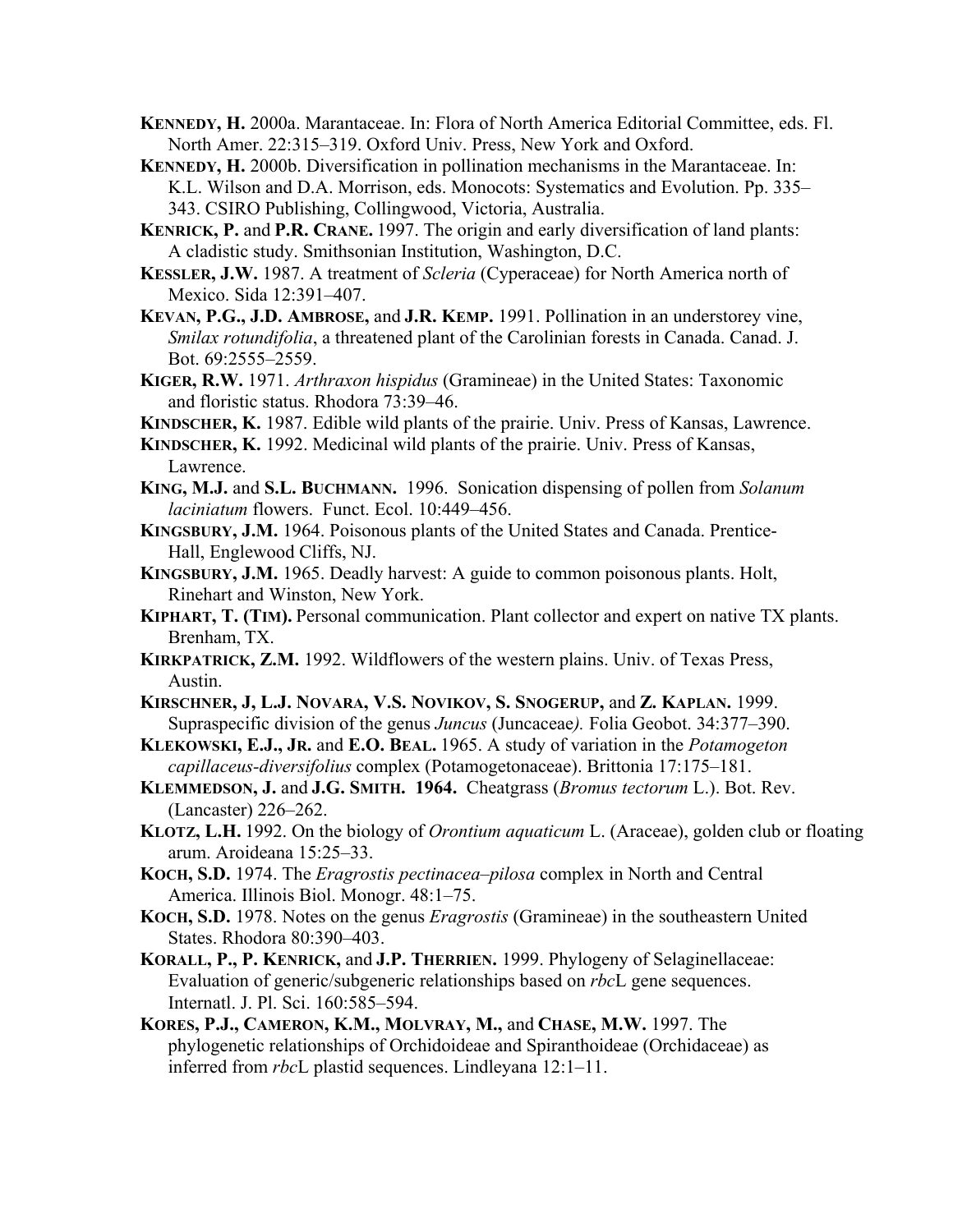- **KORTIGHT, R.M.** 1998. The aquatic plant genus *Sagittaria* (Alismataceae): Phylogeny based on morphology. M.S. thesis. Univ. of Alabama.
- **KOSENKO, V.N.** 1999. Contributions to the pollen morphology and taxonomy of the Liliaceae*.* Grana 38:20–30.
- **KOYAMA, T.** 1962. The genus *Scirpus* L.: Some North American aphylloid species. Canad. J. Bot. 40:913–937.
- **KOYAMA, T.** 1963. The genus *Scirpus* L.: Critical species of the section *Pterolepis*. Canad. J. Bot. 41:1107–1131.
- **KOYAMA, T.** and **S. KAWANO.** 1964. Critical taxa of grasses with North American and eastern Asiatic distribution. Canad. Jour. Bot. 42:859–884.
- **KRAJNCIC, B.** and **Z. DEVIDÉ.** 1979. Flower development in *Spirodela polyrrhiza* (Lemnaceae). Pl. Syst. Evol. 132:305–312.
- **KRAL, R. (ROBERT).** Personal communication. Specialist in Cyperaceae, Eriocaulaceae, Melastomataceae, Pinaceae, and Xyridaceae; developed Vanderbilt Univ. herbarium; retired from career at Vanderbilt, currently Research Associate at Botanical Research Institute of Texas, Fort Worth.
- **KRAL, R.** 1960b. The genus *Xyris* in Florida. Rhodora 62:295–319.
- **KRAL, R.** 1966a. *Xyris* (Xyridaceae) of the continental United States and Canada. Sida 2:177–260.
- **KRAL, R.** 1966b. Eriocaulaceae of continental North America north of Mexico. Sida 2:285–332.
- **KRAL, R.** 1971. A treatment of *Abildgaardia*, *Bulbostylis* and *Fimbristylis* (Cyperaceae) for North America. Sida 4:57–227.
- **KRAL, R.** 1978. A synopsis of *Fuirena* (Cyperaceae) for the Americas north of South America. Sida 7:309–354.
- **KRAL, R.** 1979a. Xyridaceae. IN: R.K. Godfrey and J.W. Wooten. 1979. Aquatic and wetland plants of southeastern United States, monocotyledons. Vol. 1. Pp. 479–502. Univ. of Georgia Press, Athens.
- **KRAL, R.** 1979b. Eriocaulaceae. IN: R.K. Godfrey and J.W. Wooten. 1979. Aquatic and wetland plants of southeastern United States, monocotyledons. Vol. 1. Pp. 503–530. Univ. of Georgia Press, Athens.
- **KRAL, R.** 1983. The genera of Xyridaceae in the southeastern United States. J. Arnold Arbor. 64:421–429.
- **KRAL, R.** 1989. The genera of Eriocaulaceae in the southeastern United States. J. Arnold Arbor. 70:131–142.
- **KRAL, R.** 1992. A treatment of American Xyridaceae exclusive of *Xyris*. Ann. Missouri Bot. Gard. 79:819–885.
- **KRAL, R.** 1993. *Pinus*. In: Flora of North America Editorial Committee, eds. Fl. North Amer. 2:373–398. Oxford Univ. Press, New York and Oxford.
- **KRAL, R.** 1998. Xyridaceae. In: K. Kubitzki. The families and genera of vascular plants, Vol. IV. Flowering plants. Monocotyledons: Alismatanae and Commelinanae (except Gramineae). Pp. 461–469. Springer-Verlag, Berlin.
- **KRAL, R.** 1999. A revised taxonomy for two North American *Rhynchospora* (Cyperaceae) and for two North American *Xyris* (Xyridaceae). Novon 9:205–219.
- **KRAL, R.** 2000a. Xyridaceae. In: Flora of North America Editorial Committee, eds. Fl. North Amer. 22:154–167. Oxford Univ. Press, New York and Oxford.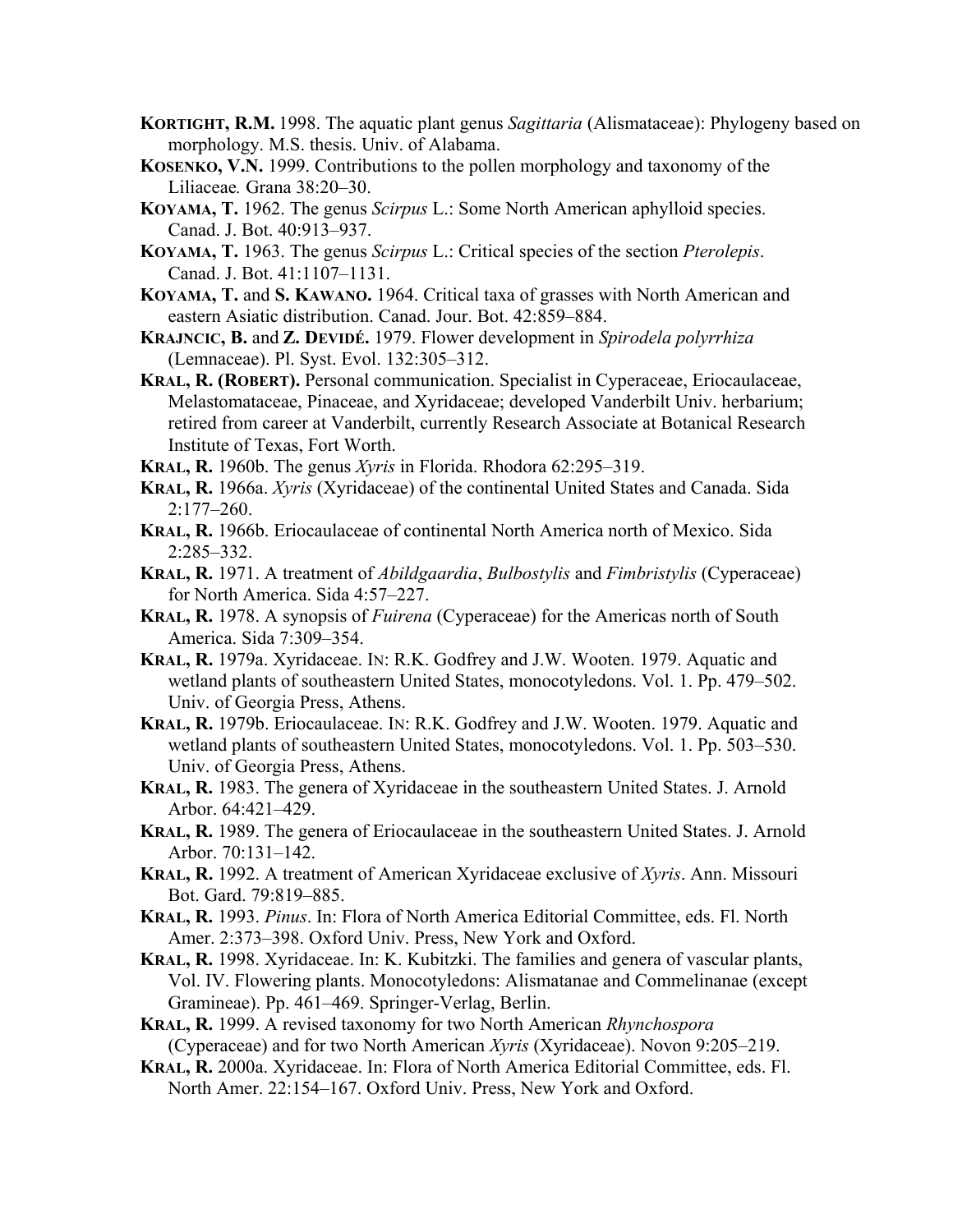- **KRAL, R.** 2000b. Eriocaulaceae. In: Flora of North America Editorial Committee, eds. Fl. North Amer. 22:198–210. Oxford Univ. Press, New York and Oxford.
- **KRAMER, K.U.** 1990a. Psilotaceae. In: K.U. Kramer and P.S. Green. The families and genera of vascular plants, Vol. I. Pteridophytes and gymnosperms. Pp. 22–25. Springer-Verlag, Berlin.
- **KRAMER, K.U.** 1990b. Dennstaedtiaceae. In: K.U. Kramer and P.S. Green. The families and genera of vascular plants, Vol. I. Pteridophytes and gymnosperms. Pp. 81–94. Springer-Verlag, Berlin.
- **KRAMER, K.U.** 1990c. Marsileacae. In: K.U. Kramer and P.S. Green. The families and genera of vascular plants, Vol. I. Pteridophytes and gymnosperms. Pp. 180–183. Springer-Verlag, Berlin.
- **KRAMER, K.U.** 1990d. Nephrolepidaceae. In: K.U. Kramer and P.S. Green. The families and genera of vascular plants, Vol. I. Pteridophytes and gymnosperms. Pp. 188–190. Springer-Verlag, Berlin.
- **KRAMER, K.U.** 1990e. Osmundaceae. In: K.U. Kramer and P.S. Green. The families and genera of vascular plants, Vol. I. Pteridophytes and gymnosperms. Pp. 197–200. Springer-Verlag, Berlin.
- **KRAMER, K.U.** 1990f. Schizaeaceae. In: K.U. Kramer and P.S. Green. The families and genera of vascular plants, Vol. I. Pteridophytes and gymnosperms. Pp. 258–263. Springer-Verlag, Berlin.
- **KRAMER, K.U.** and **P.S. GREEN.**, eds. 1990. The families and genera of vascular plants, Vol. I. Pteridophytes and gymnosperms. Springer-Verlag, Berlin.
- **KRAMER, K.U.** and **R. VIANE.** 1990. Aspleniaceae. In: K.U. Kramer and P.S. Green. The families and genera of vascular plants, Vol. I. Pteridophytes and gymnosperms. Pp. 52–57. Springer-Verlag, Berlin.
- **KRAMER, K.U., T.C. CHAMBERS,** and **E. HENNIPMAN.** 1990a. Blechnaceae. In: K.U. Kramer and P.S. Green. The families and genera of vascular plants, Vol. I. Pteridophytes and gymnosperms. Pp. 60–68. Springer-Verlag, Berlin.
- **KRAMER, K.U., R.E. HOLTTUM, R.C. MORAN,** and **A.R. SMITH.** 1990b. In: K.U. Kramer and P.S. Green. The families and genera of vascular plants, Vol. I. Pteridophytes and gymnosperms. Pp. 101–144. Springer-Verlag, Berlin.
- **KRESS, W.J.** and **L.M. PRINCE.** 2000. Cannaceae. In: Flora of North America Editorial Committee, eds. Fl. North Amer. 22:310–314. Oxford Univ. Press, New York and Oxford.
- **KRUPKIN, A.B., A. LISTON** and **S.H. STRAUSS.** 1996. Phylogenetic analysis of the hard pines (*Pinus* subgenus *Pinus*, Pinaceae) from chloroplast DNA restriction site analysis. Amer. J. Bot. 83:489–498.
- **KRZAKOWA, M.** and **A. KRAUPE. 1981.** Isozyme investigation of natural populations of the cheatgrass (*Bromus tectorum* L.) Bot. Jahrb. Syst. 102:393–399.
- **KUBITZKI, K.** 1990. Ephedraceae. In: K. Kubitzki et al., eds. The familes and genera of vascular plants, Vol. I. Pteridophytes and gymnosperms. Pp. 379–382. Springer-Verlag, Berlin.
- **KUBITZKI, K.** 1998. Cannaceae. In: K. Kubitzki, ed. The families and genera of vascular plants, Vol. IV. Flowering plants. Monocotyledons: Alismatanae and Commelinanae (except Gramineae). Pp. 103–106. Springer-Verlag, Berlin.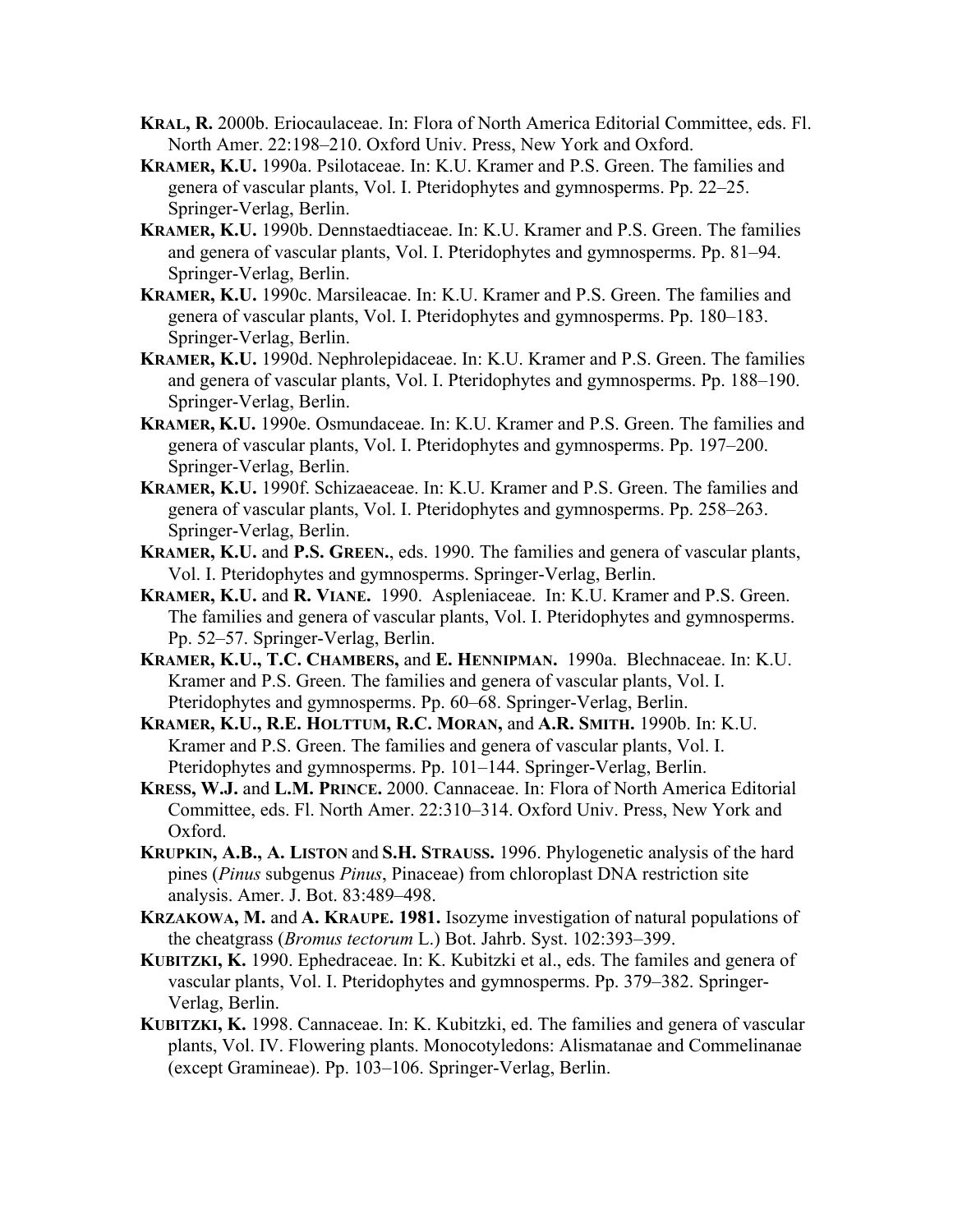- **KUBITZKI, K.** 1998. Typhaceae. In: K. Kubitzki, ed. The families and genera of vascular plants, Vol. IV. Flowering plants. Monocotyledons: Alismatanae and Commelinanae (except Gramineae). Pp. 457–461. Springer-Verlag, Berlin.
- **KUBITZKI, K.** and **P.J. RUDALL** 1998. Asparagaceae. In: K. Kubitzki, ed. The families and genera of vascular plants, Vol. III. Flowering plants. Monocotyledons: Lilianae (except Orchidaceae). Pp. 125–129. Springer-Verlag, Berlin.
- **KUBITZKI, K., P.J. RUDALL,** and **M.C. CHASE.** 1998. Systematics and Evolution. In: K. Kubitzki, ed. The families and genera of vascular plants, Vol. III. Flowering plants. Monocotyledons: Lilianae (except Orchidaceae). Pp. 23–33. Springer-Verlag, Berlin.
- **KUCERA, C.L.** 1998. The grasses of Missouri, revised ed. Univ. Missouri Press, Columbia.
- **KUPCHAN, S.M., J.H. ZIMMERMAN,** and **A. AFONSO.** 1961. The alkaloids and taxonomy of *Veratrum* and related genera. Lloydia 24:1–26.
- **KURTZ, J.** and **D.M. SUTHERLAND.** 1977. A taxonomic investigation of some rhizomatous species of the genus *Muhlenbergia* (Gramineae). Trans. Nebraska Acad. Sci. 4:69–72.
- **KVACEK, Z.** 1995. *Limnobiophyllum* Krassilov—A fossil link between the Araceae and the Lemnaceae. Aquatic Botany 50:49–61.
- **LAMOTTE, C.** 1940. *Pilularia* in Texas. Amer. Fern J. 30:99–101.
- **LAMPE, K.E.** and **M.A. MCCANN.** 1985. AMA handbook of poisonous and injurious plants. American Medical Association, Chicago.
- **LAMSON-SCRIBNER, F.** 1906. The genus *Sphenopolis*. Rhodora 8:137–146.
- **LANDOLT, E.** 1975. Morphological differentiation and geographical distribution of the *Lemma gibba*–*Lemna minor* group. Aquatic Bot. 1:345–363.
- **LANDOLT, E.** 1980. Biosystematic investigation of the family of duckweeds (Lemnaceae) (Vol. 1). Veröff. Geobot. Inst. ETH Stiftung Rübel, Zürich 70:1–247.
- **LANDOLT, E.** 1986. Biosystematic investigations in the family of duckweeds (Lemnaceae) (Vol. 2). Veröff. Geobot. Inst. ETH Stiftung Rübel, Zürich 71:1–566.
- **LANDOLT, E.** 1994. Taxonomy and ecology of the section *Wolffia* of the genus *Wolffia* (Lemnaceae). Geobot. Inst. ETH Stiftung Rübel 60:137–151.
- **LANDOLT, E.** 1997. How do Lemnaceae (duckweed family) survive dry conditions? Bull. Geobot. Inst. ETH Stiftung Rübel, Zürich 63:25–31.
- **LANDOLT, E**. 1998. Anatomy of the Lemnaceae (duckweeds). In: E. Landolt, I. Jager-Zurn, and R.A.A. Schnell, eds. Handbuch der Pflanzenanatomie, Band 13, Teil 4: Extreme adaptations in angiospermous hydrophytes. Pp. 1–122. G. Borntraeger, Berlin, Germany.
- **LANDOLT, E.** 2000. Lemnaceae. In: Flora of North America Editorial Committee, eds. Fl. North Amer. 22:143–153. Oxford Univ. Press, New York and Oxford.
- **LANDOLT, E. and R. KANDELER.** 1987. Biosystematic investigations in the family of duckweeds (Lemnaceae) (Vol. 4). Veröff. Geobot. Inst. ETH Stiftung Rübel, Zürich 95:1–638.
- **LANGELAND, K.A.** 1996. *Hydrilla verticillata* (L.F.) Royle (Hydrocharitaceae),"The perfect aquatic weed." Castanea 61:293–304.
- **LARSON, G.E.** and **W.T. BARKER.** 1986. Potamogetonaceae. In: Great Plains Flora Association. Flora of the Great Plains. Pp. 1032–1039. Univ. Press of Kansas, Lawrence.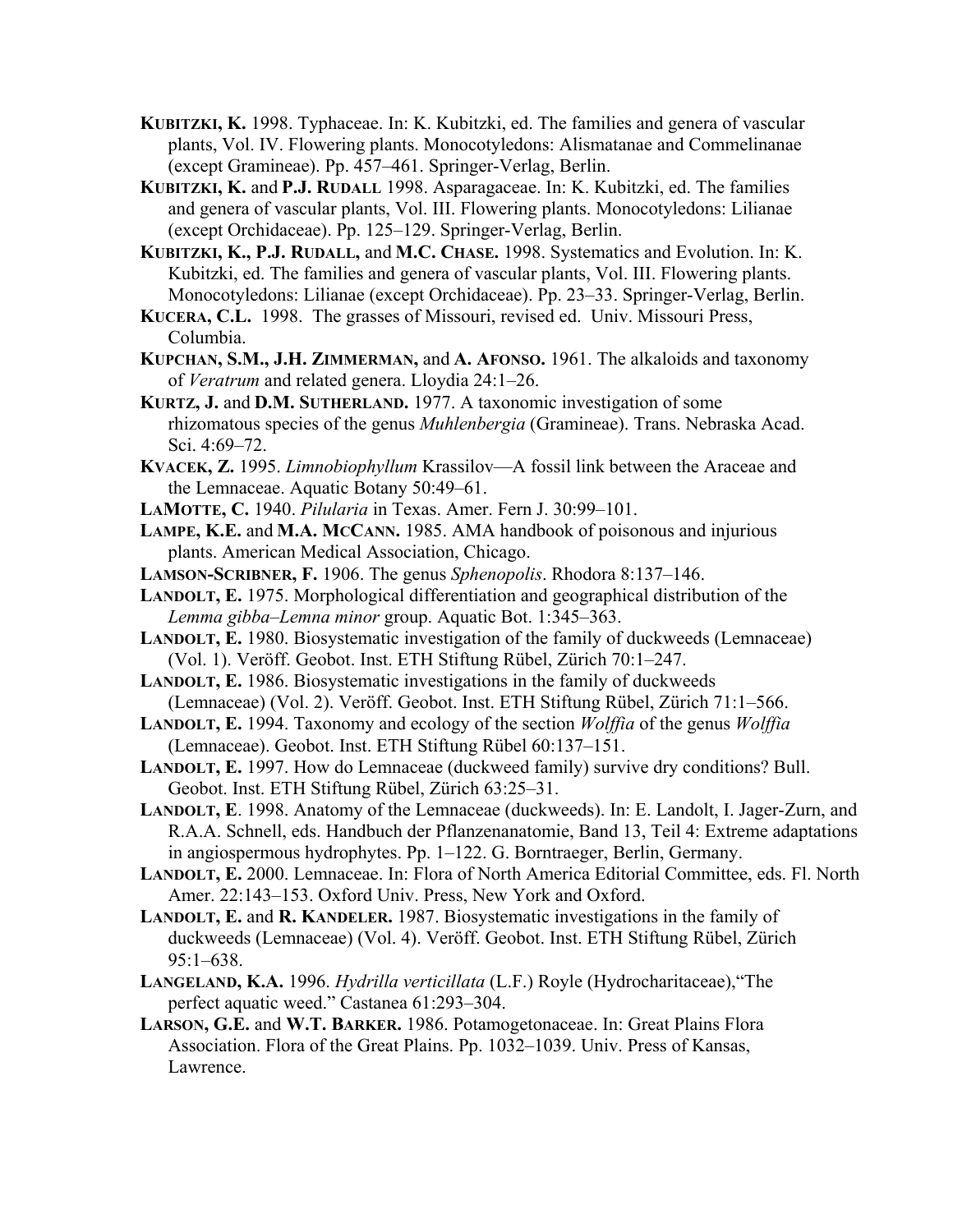- **LARSON, S.R.** and **J. DOEBLEY.** 1994. Restriction site variation in the chloroplast genome of *Tripsacum* (Poaceae): Phylogeny and rates of sequence evolution. Syst. Bot. 19:21–34.
- **LAWRENCE, K. (KEN), D.V.M.** Personal communication. Veterinarian, Sherman, TX.
- **LAZARIDES, M.** 1972. A revision of Australian Chlorideae (Gramineae). Austral. J. Bot., Suppl. Series No. 5:1–51.
- **LAZOR, R.L.** 1975. The ecology, nomenclature and distribution of Hydrilla (*Hydrilla verticillata* Casp.) and Brazilian Elodea (*Egeria* densa *Planch*.). In: Southern Weed Science Society. Proceedings 28th Annual Meeting Southern Weed Science Society. Pp. 269–273. Southern Weed Science Society, Raleigh, N.C.
- **LEE, D.** 1975. Population variation and introgression in North American *Typha*. Taxon 24:633–641.
- **LEE, D.** and **D.E. FAIRBROTHERS.** 1969. A serological and disk electrophoretic study of North American Typha. Brittonia 21:227–243.
- **LEHMILLER, D.J.** 1987. Observations of *Crinum americanum* L.; the Neches River revisited. Herbertia 43: 22–32.
- **LEHMILLER, D.J.** 1993. The identify of *Crinum americanum* L. (Amaryllidaceae). Herbertia 49:58–66.
- **LELLINGER, D.B.** 1985. A field manual of the ferns & fern allies of the United States & Canada. Smithsonian Institution Press, Washington, D.C.
- **LELONG, M.G.** 1984. New combinations for *Panicum* subgenus *Panicum* and subgenus *Dichanthelium* (Poaceae) of the United States. Brittonia 36:262–273.
- **LELONG, M.G.** 1986. A taxonomic treatment of the genus *Panicum* (Poaceae) in Mississippi. Phytologia 61:251–269.
- **LEMKE, D.E. (DAVID).** (Personal Communication). Specialist in the flora of Texas and aquatic plants. Professor of Biology at Southwest Texas State University, San Marcos.
- **LEMKE, D.E.** 1994. New collection records for the aquatic macrophytes *Ceratopteris thalictroides* (Parkeriaceae) and *Limnophila sessiliflora* (Scrophulariaceae) in Texas. Sida 16):379–380
- **LEMKE, D.E.** and **E.L. SCHNEIDER.** 1988. *Xanthosoma sagittifolium* (Araceae): New to Texas. SouthW. Naturalist 33:498–499.
- **LEONARD, S.W.** 1972. The distribution of *Thelypteris torresiana* in the southeastern United States. Amer. Fern J. 62:97–99.
- **LES, H.D.** and **D.J. CRAWFORD.** 1999. *Landoltia* (Lemnaceae), a new genus of duckweeds. Novon 9:530–533.
- **LES, D.H.** and **R.R. HAYNES.** 1995. Systematics of subclass Alismatidae: A synthesis of approaches. In: P.J. Rudall, P.J. Cribb, D.F. Cutler, and C. J. Humphries, eds. Monocotyledons: Systematics and evolution. Vol. 2:353-377. Royal Botanic Gardens, Kew, England, U.K.**LES, D.H.** and **R.R. HAYNES**. 1996. *Coleogeton* (Potamogetonaceae), a new genus of pondweeds. Novon 6:389–391.
- **LES, D.H.** and **E.L. SCHNEIDER.** 1995. The Nymphaeales, Alismatidae, and the theory of an aquatic monocotyledon origin. In: P.J. Rudall, P.J. Cribb, D.F. Cutler and C.J. Humphries, eds. Monocotyledons: Systematics and evolution. Vol 1:23-42. Royal Botanic Gardens, Kew, England, U.K.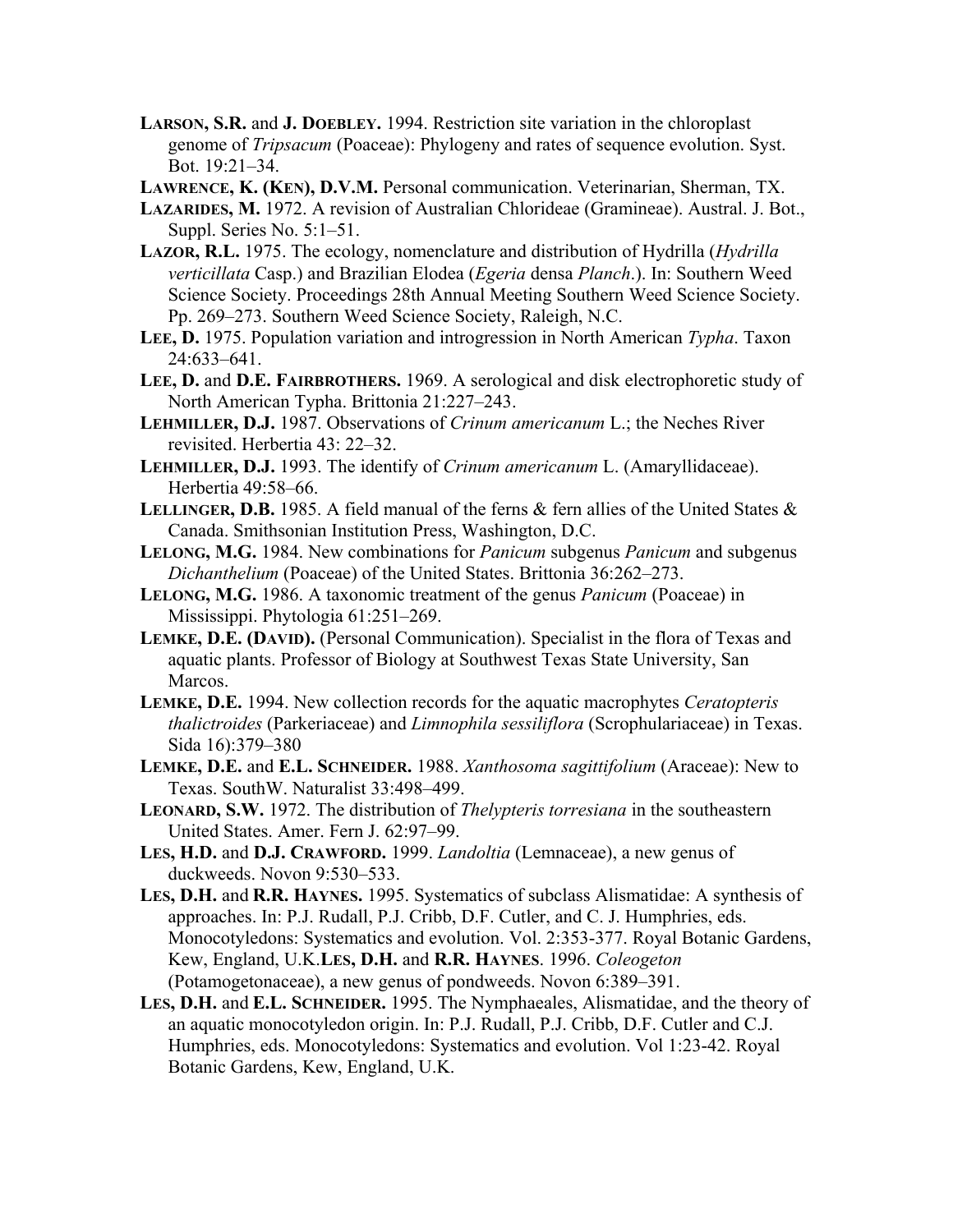- **LES, D.H.** and **D.J. SHERIDAN.** 1990a. Hagstrom's concept of phylogenetic relationships in *Potamogeton* L. (Potamogetonaceae). Taxon 39:41–58.
- **LES, D.H.** and **D.J. SHERIDAN.** 1990b. Biochemical heterophylly and flavonoid evolution in north American *Potamogeton* (Potamogetonaceae). Amer. J. Bot. 77:453–465.
- **LES, D.H., D.K. GARVIN,** and **C.F. WIMPEE.** 1993. Phylogenetic studies in the monocot subclass Alismatidae: Evidence for a reappraisal of the aquatic order Najadales. Mol. Phylogenet. Evol. 2:304–314.
- **LES, D.H., E. LANDOLT** and **D.J. CRAWFORD.** 1997. Systematics of the *Lemnaceae* (duckweeds): Inferences from micromolecular and morphological data. Pl. Syst. Evol. 204:161–177.
- **LES, D.H., R. WHITKUS, F.A. BRYAN,** and **L.E. TYRELL.** 1989. Biochemical basis of floral color polymorphism in a heterocyanic population of *Trillium sessile* (Liliaceae). Amer. J. Bot. 76: 23–29.
- **LES, K.H.** 1983. Taxonomic implications of aneuploidy and polyploidy in *Potamogeton* (Potamogetonaceae). Rhodora 85:301–323.
- **LEWIS, W.H.** and **M.P.F. ELVIN-LEWIS**. 1977. Medical botany: Plants affecting man's health. John Wiley & Sons, New York.
- **LI, H.-L.** 1952b. Floristic relationships between eastern Asia and eastern North America. Trans. Amer. Philos. Soc. 42:371–409.
- **LI, J.** and **C.H. HAUFLER.** 1994. Phylogeny, biogeography, and population biology of *Osmunda* species: Insights from isozymes. Amer. Fern J. 84:105–114.
- **LI, Y.G., C.L. DEWALD,** and **P.L. SIMS.** 1999. Genetic relationships within *Tripsacum* as detected by RAPD variation. Ann. Bot. 84:695–702.
- **LIEW, F.S.** 1972. Numerical taxonomic studies on North American lady ferns and their allies. Taiwaniana 17:190–221.
- **LIGGIO, J. (JOE).** Personal communication. Nature photographer and expert on Orchidaceae. Author of *Wild orchids of Texas*.
- **LIGGIO, J**. and **A.O. LIGGIO.** 1999. Wild orchids of Texas. Univ. of Texas Press, Austin.
- **LINDER, H.P.** and **N.P. BARKER.** 2000. Biogeography of the Danthonieae. In: S.W.L. Jacobs and Joy Everett, eds. Grasses: Systematics and Evolution. Pp. 231–238. CSIRO Publishing, Collingwood, Victoria, Australia.
- **LINDER, H.P.** and **E.A. KELLOGG.** 1995. Phylogenetic patterns in the Commelinid clade. In: P.J. Rudall. P.J. Cribb, D.F. Cutler, and C.J. Humphries, eds. Monocotyledons: Systematics and evolution. Vol. 2:473–496. Royal Botanic Gardens, Kew, England, U.K.
- **LINNE VON BERG, G., A. SAMOYLOV, M. KLAAS** and **P. HANELT.** 1996 Chloroplast DNA restriction analysis and the infrageneric grouping of *Allium* (Alliaceae). Pl. Syst. Evol. 200:253–261.
- **LIPSCOMB, B.L.** 1978a. *Cyperus surinamensis* (Cyperaceae): New to Arkansas, Kansas, and Oklahoma. Sida 7:307.
- **LIPSCOMB, B.L.** 1980. *Cyperus difformis* L. (Cyperaceae) in North America. Sida 8:320– 327.
- **LIPSCOMB, B.L.** 1993. *Pseudotsuga*. In: Flora of North America Editorial Committee, eds. Fl. North Amer. 2:365–366. Oxford Univ. Press, New York and Oxford.
- **LIPSCOMB, B.L.** and **G.M. DIGGS, JR.** 1998. The use of animal-dispersed seeds and fruits in forensic botany. Sida 18:335–346.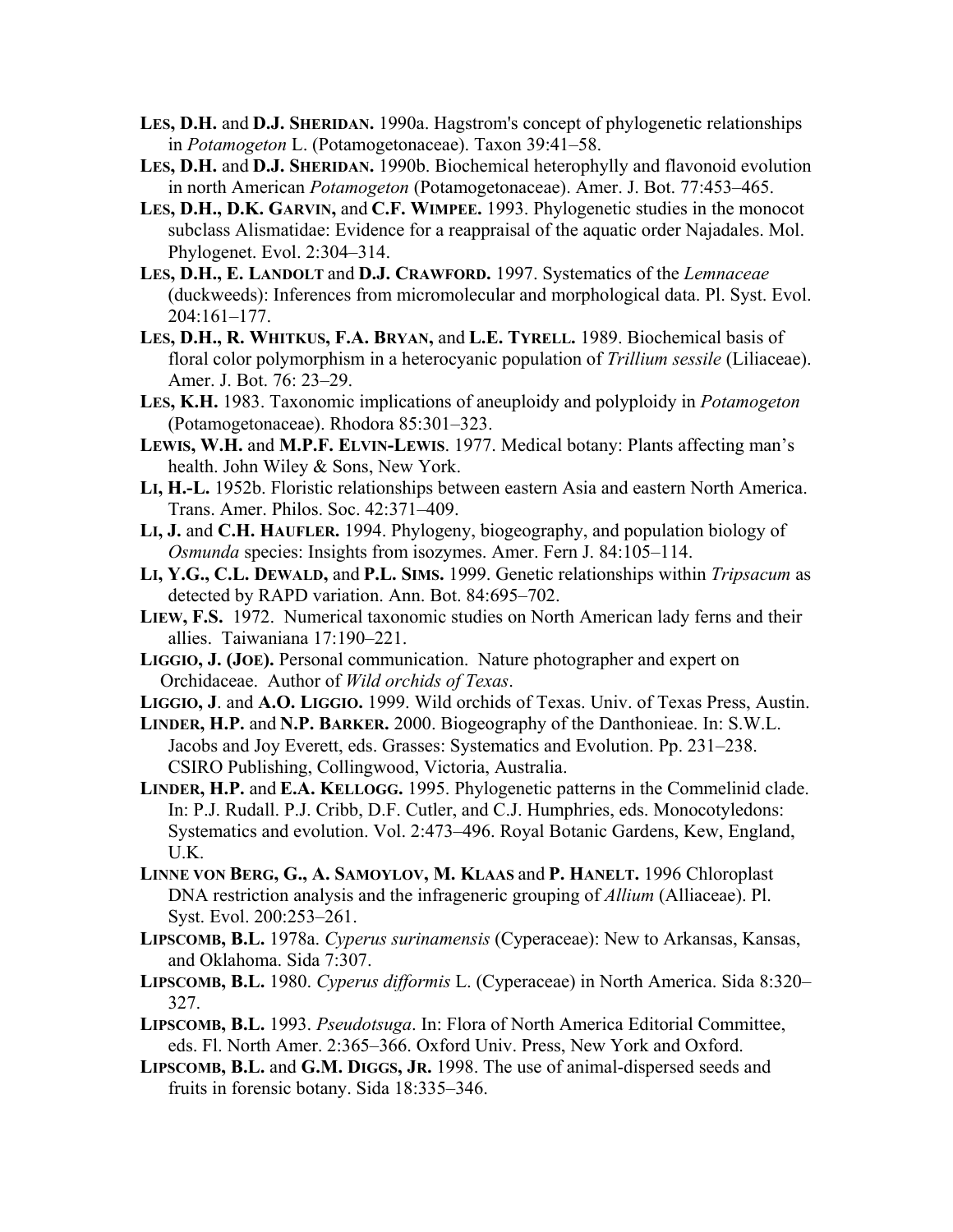**LISTON, A., W.A. ROBINSON, D. PIÑERO** and **E.R. ALVAREZ-BUYLLA.** 1999. Phylogenetics of *Pinus* (Pinaceae) based on nuclear ribosomal DNA internal transcribed spacer region sequences. Molecular Phylogenet. & Evol. 11:95–109.

**LITTLE, E.L.** 1970. Endemic, disjunct and northern trees in the southern Appalachians. In: P.C. Holt and R.A. Paterson, eds. The distributional history of the biota of the southern Appalachians, Part II: Flora. Pp. 249–290. Research Division Monog. 2, Virginia Polytechnic Institute and State Univ., Blacksburg, VA.

**LITTLE, E.L.** 1971. Atlas of United States trees, Vol. 1, Conifers and important hardwoods. U.S.D.A. Forest Serv. Misc. Publ. No. 1146.

**LITTLE, E.L.** 1980. The Audubon Society field guide to North American trees: Eastern region. Alfred A. Knopf, New York.

**LITTLE, E.L.** 1983. North American trees with relationships in eastern Asia. Ann. Missouri Bot. Gard. 70:605–615.

**LLOYD, R.M.** 1971 . Systematics of the onocleoid ferns. Univ. Calif. Pub. Bot. 61:1–86.

**LLOYD, R.M.** 1974 . Systematics of the genus *Ceratopteris* Brongn. (Parkeriaceae) II. Taxonomy. Brittonia 26:139–160.

**LLOYD, R.M.** 1993 . Parkeriaceae. In: Flora of North America Editorial Committee, eds. Fl. North Amer. 2:11900121. Oxford Univ. Press, New York and Oxford.

**LOCKETT, L.** 1991. Native Texas palms north of the lower Rio Grande Valley. Principes 35:64–71.

- **LOCKETT, L.** 1995. Historical evidence of the native presence of *Sabal mexicana* (Palmae) north of the lower Rio Grande Valley. Sida 16:711–719.
- **LOCKETT, L.** and **R.W. READ.** 1990. Extension of the native range of Sabal mexicana (Palmae) in Texas to include the central coast. Sida 14:79–85.
- **LOCONTE, H.** and **D.W. STEVENSON.** 1991. Cladistics of the Magnoliidae. Cladistics 7:267–296.

**LODWICK, L.N.** 1975. A second collection of *Psilotum nudum* from Texas. Amer. Fern J. 65:62.

**LONARD, R.I.** and **F.W. GOULD.** 1974. The North American species of *Vulpia* (Gramineae). Madroño 22:217–280.

**LÓPEZ-FERRARI, A.R.** and **A. ESPEJO SERNA.** 2000. Nuevas combinaciones en monocotiledoneas Mexicanas: III. *(Orchidaceae, Poaceae)*. Acta Bot. Mex. 51:61– 70.

**LOTT, E.J., B.M. BOOM,** and **F. CHIANG.** 1982. *Isoetes butleri* (Isoetaceae) in Texas. Sida 9:264–266.

**LÖVE, Á.** 1980. IOPB chromosome number reports LXVI, reports by Áskell Löve. Taxon 29:166–173.

**LÖVE, Á.** 1984. Conspectus of the Triticeae. Feddes Rep. 95:425–521.

**LOVE, G.** 1994. The A–Z of cut flowers. Penguin Books USA, New York.

**LOWDEN, R.M.** 1973. Revision of the genus *Pontederia* L. Rhodora 75:426–487.

**LOWDEN, R.M.** 1982. An approach to the taxonomy of *Vallisneria* L. (Hydrocharitaceae). Aquatic Bot. 13:269–298.

**LOWDEN, R.M.** 1986. Taxonomy of the genus *Najas* L. (Najadaceae) in the Neotropics. Aquatic Bot. 24:147–184.

**LOWDEN, R.M.** 1992. Floral variation and taxonomy of *Limnobium* L.C. Richard (Hydrocharitaceae). Rhodora 94:111-134.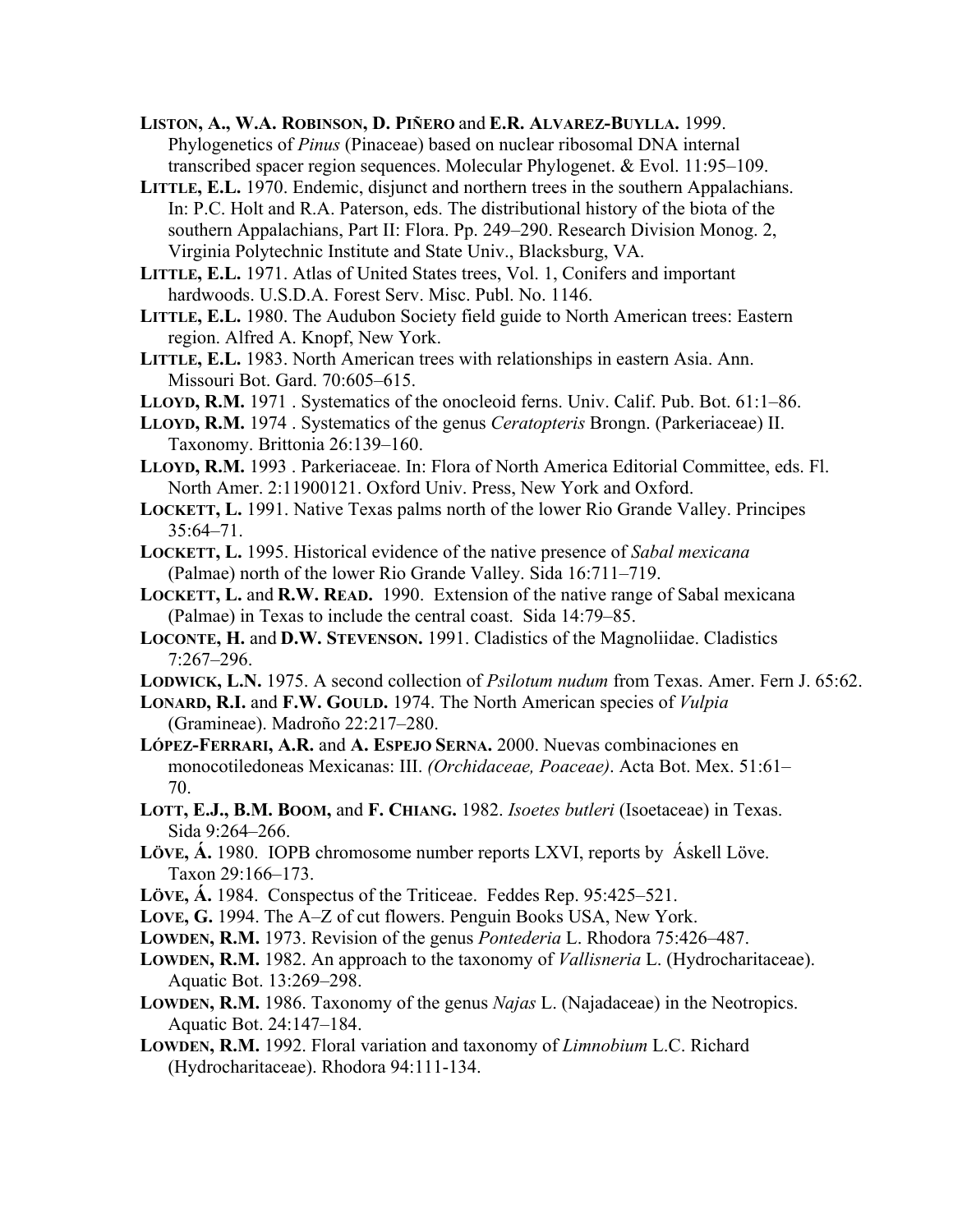- **LU, B.R.** and **R. VON BOTHMER.** 1990. Intergeneric hybridization between *Hordeum* and Asiatic *Elymus*. Hereditas 112:109–116.
- **LU, B.-R., E.B. NAREDO, A.B. JULIANO,** and **M.T. JACKSON.** 2000. Preliminary studies on taxonomy and biosystematics of the AA genome *Oryza* species (Poaceae). In: S.W.L. Jacobs and Joy Everett, eds. Grasses: Systematics and Evolution. Pp. 51–58. CSIRO Publishing, Collingwood, Victoria, Australia.
- **LUER, C.A.** 1972. The native orchids of Florida. New York Botanical Garden, Bronx, NY.
- **LUER, C.A.** 1975. The native orchids of the United States and Canada. New York Bot. Gard., Bronx.
- **LUMPKIN, T.A.** 1993. Azollaceae. In: Flora of North America Editorial Committee, eds. Fl. North Amer. 2:338–342. Oxford Univ. Press, New York and Oxford.
- **LUMPKIN, T.A.** and **D.L. PLUCKNETT.** 1980. *Azolla*: Botany, physiology, and use as a green manure. Econ. Bot. 34:111–153.
- **LUTHER, H.E.** and **G.K. BROWN.** 2000. Bromeliaceae (except *Hechtia*). In: Flora of North America Editorial Committee, eds. Fl. North Amer. 22:286–287. Oxford Univ. Press, New York and Oxford.
- **MAAS-VAN DE KAMER, H.** 1998. Burmanniaceae. In: K. Kubitzki. The families and genera of vascular plants, Vol. III. Flowering plants. Monocotyledons: Lilianae (except Orchidaceae). Pp. 154–164. Springer-Verlag, Berlin.
- **MAAS, P.J.M., H. MAAS-VAN DE KAMER, J. VAN BENTHEM, H.C.M SNELDERS,** and **T. RÜBSAMEN.** 1986. Burmaniaceae. Flora Neotropica 42:1–189.
- **MABBERLEY, D.J.** 1987. The plant book, a portable dictionary of the higher plants. Reprinted with corrections in 1989. Cambridge Univ. Press, Cambridge, England, U.K.
- **MABBERLEY, D.J.** 1997. The plant book, a portable dictionary of the higher plants, 2nd ed. Cambridge Univ. Press, Cambridge, England, U.K.
- **MACKENZIE, K.K.** 1931–1935. *Carex*. N. Amer. Fl. 18:9–478.
- **MACKENZIE, K.K.** 1940. North American Cariaceae, 2 vols. New York Bot. Garden, Bronx.
- **MACROBERTS, B.R.** and **M.H. MACROBERTS.** 1995b. *Palhinhaea cernua* (L.) Vasconcellos et Franco (Lycopodiaceae) new to Texas. Phytologia 78:402–403.
- **MACROBERTS, B.R.** and **M.H. MACROBERTS.** 1997. Floristics of beech-hardwood forests in East Texas. Phytologia 82:20–29.
- **MACROBERTS, B.R.** and **M.H. MACROBERTS.** 1998. Floristics of muck bogs in east central Texas. Phytologia 85:61–73.
- **MACROBERTS, B.R., M.H. MACROBERTS,** and **R.E. Evans.** 1997. Notes on *Spiranthes parksii* Correll (Orchidaceae) in deep East Texas. Phytologia 83:133–137.
- **MACROBERTS, D.T.** 1977a. New combinations in *Tradescantia*. Phytologia 37:451– 452,
- **MACROBERTS, D.T.** 1977b. Notes on *Tradescantia*: *T. diffusa* Bush and *T. pedicillata* Celarier. Phytologia 38:227–228.
- **MACROBERTS, D.T.** 1979. *Tradescantia ohiensis* Rafinesque var. *paludosa* (Anderson & Woodson) MacRoberts, comb. Nov. Phytologia 42:380–382.
- **MACROBERTS, D.T.** 1980. Notes on *Tradescantia* IV (Commelinaceae): The distinction between *T. virginiana* and *T. hirsutiflora*. Phytologia 46:409–416.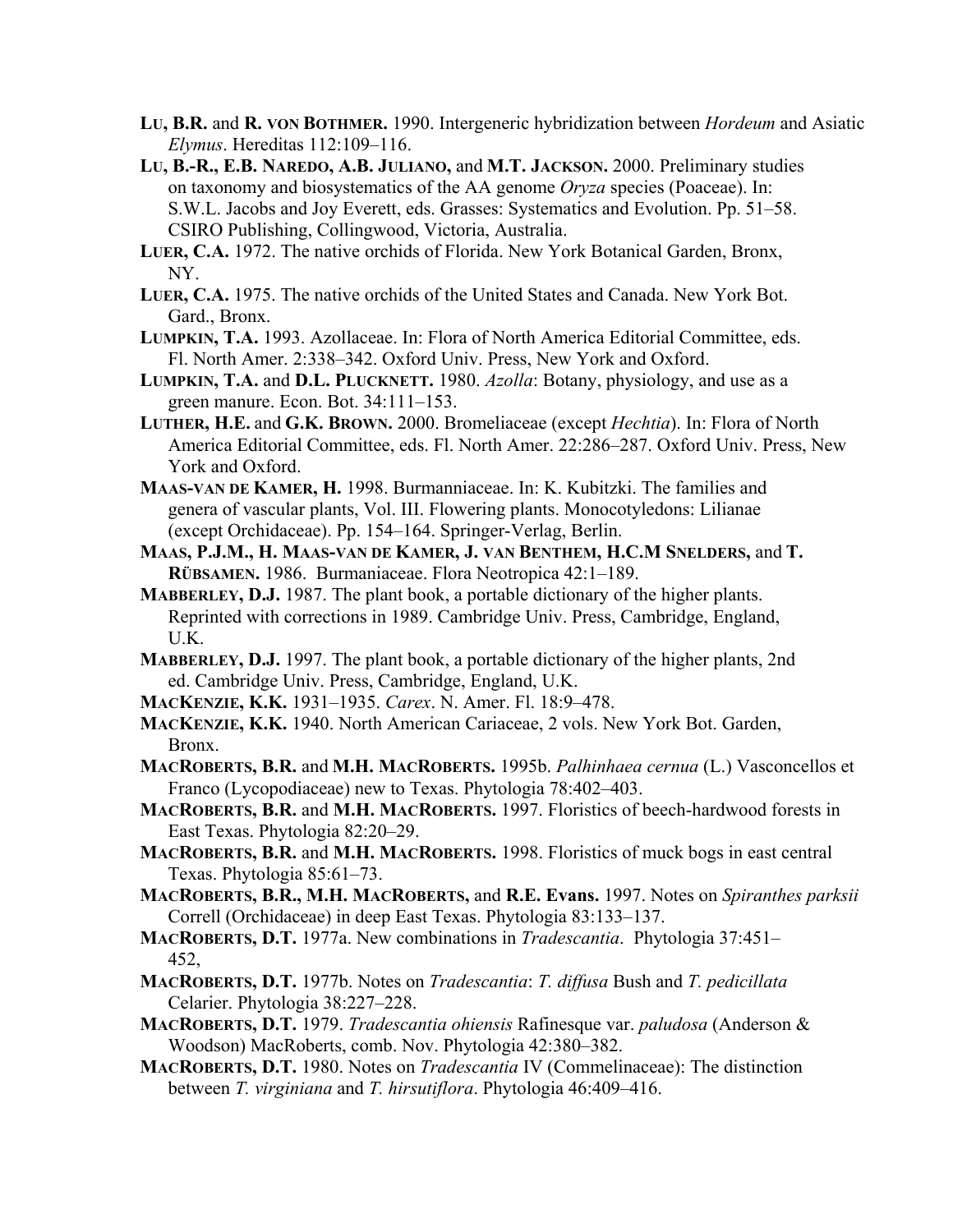- **MACROBERTS, M.H.** and **B.R. MACROBERTS.** 1995a. Noteworthy vascular plant collections on the Kisatchie National Forest, Louisiana. Phytologia 78:291–313.
- **MACROBERTS, M.H.** and **B.R. MACROBERTS.** 1999. Status report on *Eriocaulon kornickianum* (dwarf pipewort) in Texas (to U.S. Fish and Wildlife Service, 30 June 1999).
- **MAGRATH, L.K. (LAWRENCE).** Personal communication. Specialist in North American Orchidaceae; member of Oklahoma Flora Editorial Committee; Univ. of Science and Arts of Oklahoma, Chickasha.
- **MAGRATH, L.K.** 1973. The native orchids of the prairies and plains region of North America. Ph.D. dissertation, Univ. of Kansas, Lawrence.
- **MAGRATH, L.K.** 1989. Nomenclatural notes on *Calopogon*, *Corallorhiza*, and *Cypripedium* (Orchidaceae) in the Great Plains region. Sida 13:371–372.
- **MAGRATH, L.K.** 2001. Native orchids of Oklahoma. Crosstimbers Spring 2001:18–25.
- **MAHLER, W.F.** 1988. Shinners' manual of the North Central Texas flora. Sida, Bot. Misc. 3:1–313.
- **MANHART, J.R.** 1990. Chemotaxonomy of the genus *Carex* (Cyperaceae). Canad. J. Bot. 68:1457–1461.
- **MANHART, J.R.** 1995. Chloroplast 16S rDNA sequences and phylogenetic relationships of fern allies and ferns. Amer. Fern J. 85:182–192.
- **MANN, J.** 1992. Murder, magic, and medicine. Oxford Univ. Press, New York.
- **MARCINKO KUEHN, M.** and **B. N. WHITE.** 1999. Morphological analysis of genetically identified cattails *Typha latifolia*, *Typha angustifolia*, and *Typha* [X]*glauca*. Canad. J. Bot. 77:906–912.
- **MARCKS, B.G.** 1972. Population studies in North American *Cyperus* section *Laxiglumi* (Cyperaceae). Ph.D. dissertation, Univ. of Wisconsin-Madison.
- **MARCKS, B.G.** 1974. Preliminary reports on the flora of Wisconsin No. 66. Cyperaceae II—Sedge family II. The genus *Cyperus*—The umbrella sedges. Trans. Wisconsin Acad. Sci. 62:261–284.
- **MARR, D.L., J. LEEBENS-MACK, L. ELMS** and **O. PELLMYR.** 2000. Pollen dispersal in *Yucca filamentosa* (Agavaceae): The paradox of self-pollination behavior by *Tegeticula yuccasella* (Prodoxidae). Amer. J. Bot. 87:670–677.
- **MARSH, C.D., A.B. CLAWSON**, and **H. MARSH**. 1915. *Zygadenus*, or death camas. U.S.D.A. Bull. 125:1–44.
- **MARSH, V.L.** 1952. A taxonomic revision of the genus *Poa* of the United States and southern Canada. Amer. Midl. Naturalist 47:202–250.
- **MARTIN, C.E.** 1994. Physiological ecology of the Bromeliaceae. Bot. Rev. (Lancaster) 60:1–82.
- **MARTIN, P.S.** and **B.E. HARRELL.** 1957. The Pleistocene history of temperate biotas in Mexico and eastern United States. Ecology 38:488–479.
- **MASON-GAMER, R.J.** and **E.A. KELLOGG.** 2000. Phylogenetic Analysis of the Triticeae Using the Starch Synthase Gene, and a Preliminary Analysis of some North American *Elymus* species. In: W.L. Jacobs and J. Everett (eds.). Grasses: Systematics and evolution. Pp. 102–109. CSIRO Publishing, Collingwood, Victoria, Australia.
- **MATHEW, B.** 1992. A taxonomic and horticultural review of *Erythronium* L. (Liliaceae). Bot. J. Linn. Soc. 109.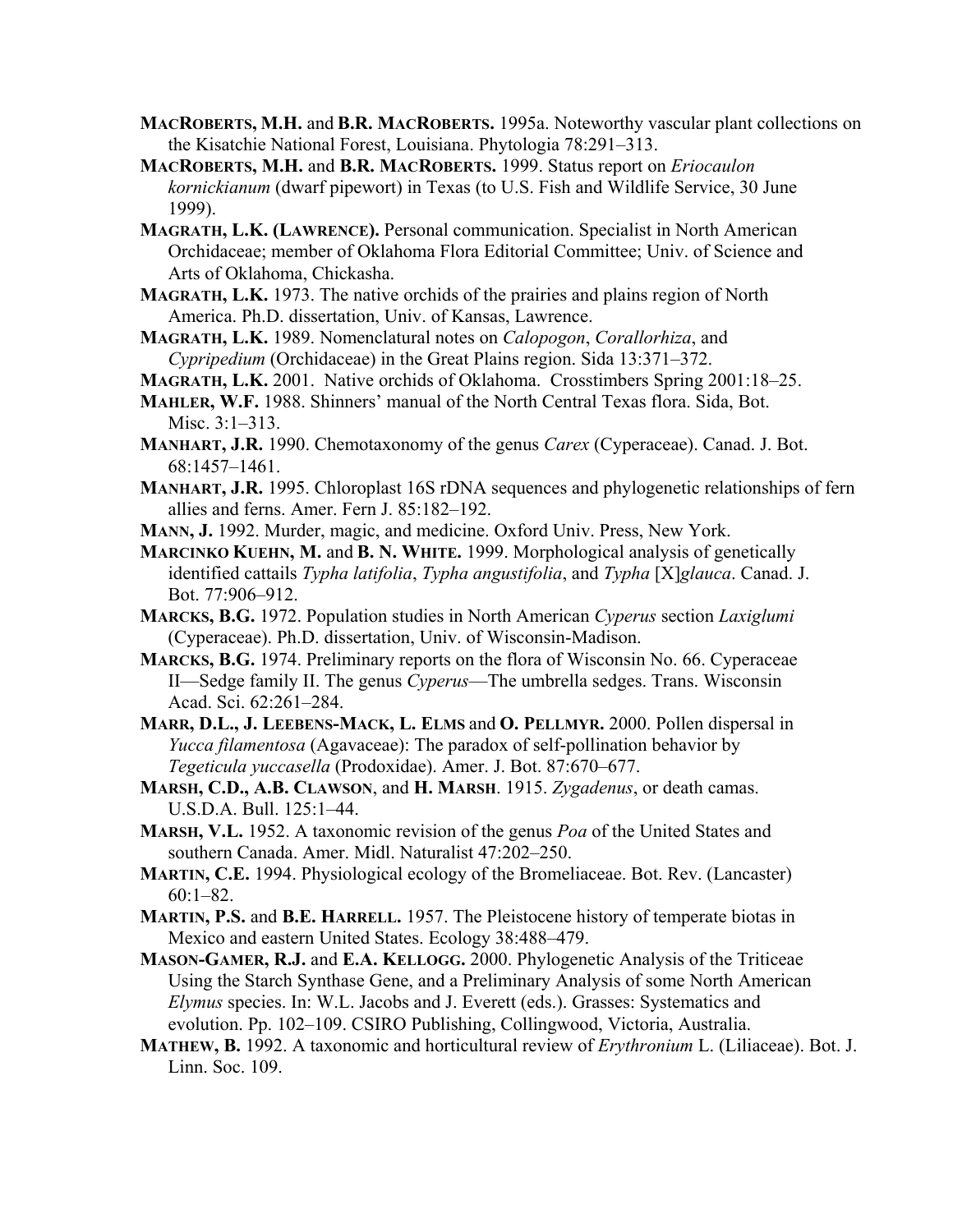- **MATHEW, B.** 1996. A review of *Allium* section *Allium*. Royal Botanic Gardens, Kew, England, U.K.
- **MATHEWS, S.** and **M.J. DONOGHUE.** 1999. The root of angiosperm phylogeny inferred from duplicate phytochrome genes. Science 286:947–950.
- **MATOSSIAN, M.K.** 1989. Poisons of the past: Molds, epidemics and history. Yale Univ. Press, New Haven, CT.
- **MAUSETH, J.D.** 1998. Botany: An introduction to plant biology. Jones and Bartlett Publishers, Sudbury, MA.
- **MAYO, S.J., J. BOGNER,** and **P.C. BOYCE.** 1995. The Arales. In: P.J. Rudall. P.J. Cribb, D.F. Cutler, and C.J. Humphries, eds. Monocotyledons: Systematics and evolution. Vol. 1:277– 286. Royal Botanic Gardens, Kew, England, U.K.
- **MAYO, S.J., J. BOGNER,** and **P.C. BOYCE.** 1997. The genera of Araceae. Royal Botanic Gardens, Kew, England, U.K.
- **MAYO, S.J., J. BOGNER,** and **P.C. BOYCE.** 1998. Araceae. In: K. Kubitzki. The families and genera of vascular plants, Vol. IV. Flowering plants. Monocotyledons: Alismatanae and Commelinanae (except Gramineae). Pp. 26–74. Springer-Verlag, Berlin.
- **MCCARLEY, H. (HOWARD).** Personal communication. Behavioral ecologist and mammalogist at Austin College, Sherman, TX; also taught at Univ. of Oklahoma Biological Station. Deceased 1999.
- **MCCLAIN, W.E., J.E. EBINGER,** and **A.C. KOELLING.** 1999 [2000]. Status and distribution of *Erythronium mesochoreum* Knerr *(Liliaceae)* in Illinois. Castanea 64:346–349.
- **MCCLURE, J.W.** and **R.E. ALSTON.** 1966. A chemotaxonomic study of the Lemnaceae. Amer. J. Bot. 53:849–860.
- **MCGIVNEY, SISTER M.V.** 1938. A revision of the subgenus *Eucyperus* found in the United States. Catholic Univ. Amer., Biol. Ser. 26:1–74.
- **MCGIVNEY, SISTER M.V.** 1941a. A revision of the subgenus *Mariscus* found in the United States. Catholic Univ. Amer., Biol. Ser. 33:1–147.
- **MCGIVNEY, SISTER M.V.** 1941b. A revision of the subgenus *Pycreus* found in the United States. Catholic Univ. Amer., Biol. Ser. 37:1–68.
- **MCGREGOR, R.L.** 1985a. *Panicum hillmanii* Chase (Poaceae): Validity and distribution. Contr. Univ. Kansas Herb. 13:1–9.
- **MCGUFFIN, M., C. HOBBS, R. UPTON,** and **A. GOLDBERG,** eds. 1997. American Herbal Products Association's botanical safety handbook: Guidelines for the safe use and labeling for herbs in commerce. CRC Press, Boca Raton, FL.
- **MCINTIRE, M.S., J.R. GUEST,** and **J.F. PORTERFIELD.** 1992. *Philodendron* poisoning a delayed death. In: L.F. James, R.F. Keeler, E.M. Bailey, Jr., P.R. Cheeke, and M.P. Hegarty, eds. Poisonous plants: Proceedings of the third international symposium. Pp. 515–520. Iowa State Univ. Press, Ames.
- **MCKELVEY, S.D.** 1938. Yuccas of the southwestern United States, part 1. Arnold Arboretum of Harvard Univ., Jamaica Plain, MA.
- **MCKELVEY, S.D.** 1947. Yuccas of the southwestern United States, part 2. Arnold Arboretum of Harvard Univ., Jamaica Plain, MA.
- **MCKELVEY, S.D.** and **K. SAX.** 1933. Taxonomic and cytological relationships of *Yucca* and *Agave*. J. Arnold Arbor. 14:76–81.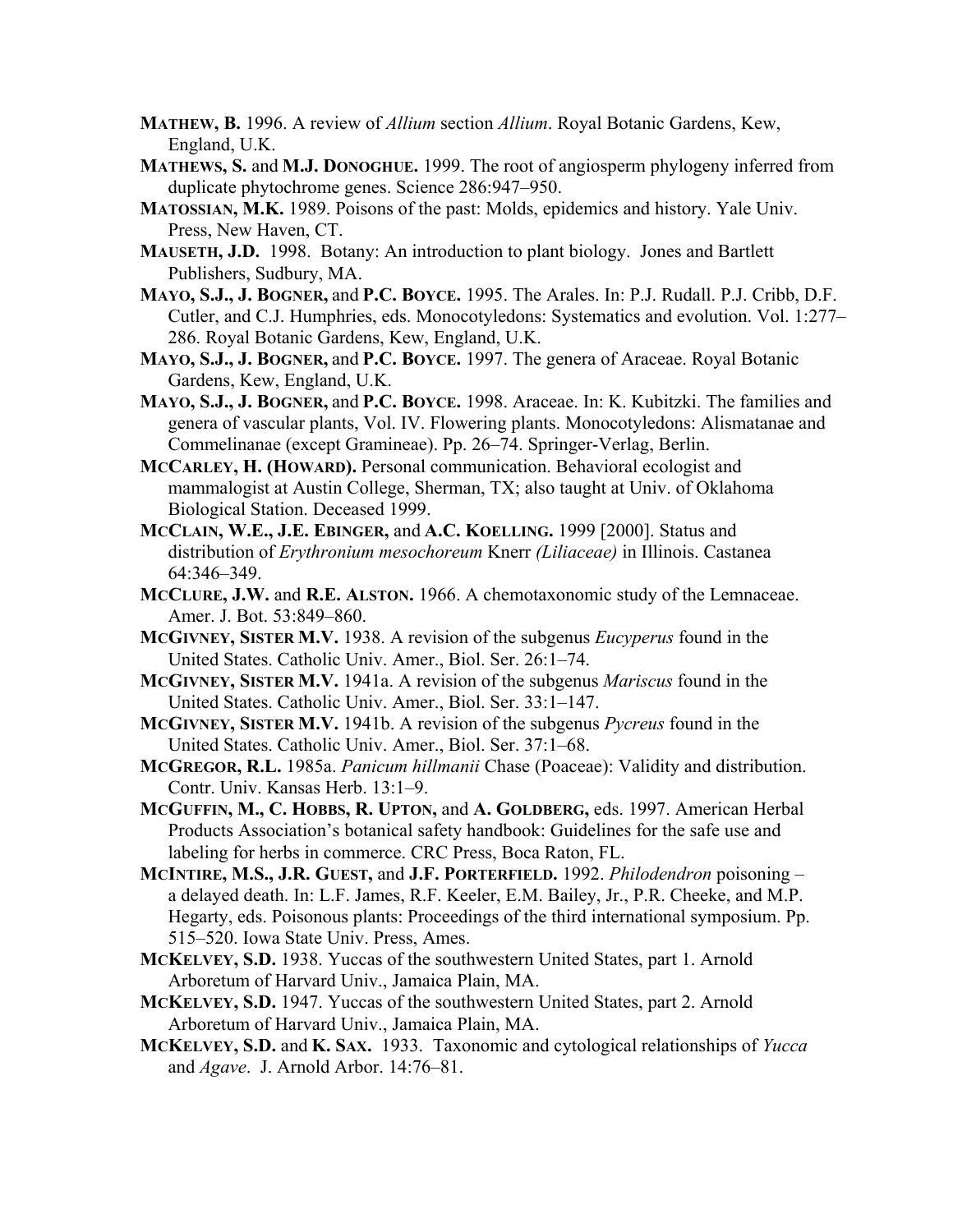- **MCKENZIE, P.M., L.E. URBATSCH,** and **C. AULBACH-SMITH.** 1987a. *Eustachys caribaea* (Poaceae), a species new to the United States and a key to *Eustachys* in the United States. Sida 12:227–232.
- **MCKENZIE, P.M, L.E. URBATSCH,** and **D.E. WAITT.** 1987b. *Tridens* X *oklahomensis* (*T. flavus* x *T. strictus*) (Poaceae) new to Louisiana: *Tridens oklahomensis* (Feath.). Sida 12:424–425.
- **MCKENZIE, P.M., L.E. URBATSCH,** and **L. SMITH.** 1988. *Dichanthium annulatum* and *Bothriochloa pertusa*, (Poaceae), new to Louisiana. Sida 13:117–118.
- **MCKONE, M.J., C.P. LUND,** and **J.M. O'BRIEN.** 1998. Reproductive biology of two dominant prairie grasses *(Andropogon gerardii* and *Sorghastrum nutans*, Poaceae)*:* Male-biased sex allocation in wind-pollinated plants? Amer. J. Bot. 85:776–783.
- **MCNEILL, J.** 1976. Nomenclature of four perennial species of *Bromus* in eastern North America, with a proposal for the listing of *B. purgans* L. as a rejected name under Article 69. Taxon 25:611–616.
- **MCVAUGH, R.** 1983. Gramineae. Flora Novo-Galiciana 14:1–436.
- **MCWILLIAMS, E. (EDWARD).** Personal communication. Horticulturist and specialist in Bromeliaceae; Texas A&M Univ., College Station.
- **MCWILLIAMS, E.** 1992. Chronology of the natural range expansion of *Tillandsia recurvata* (Bromeliaceae) in Texas. Sida 15:343–346.
- **MCWILLIAMS, E.** 1995. Phytogeographical implications of long term winter precipitation patterns in central Texas. In: J. Norwine, J.R. Giardino, G.R. North, and J.B. Valdés, eds. The changing climate of Texas: Predictability and implications for the future. Chapter 21. Pp. 294–299. GeoBooks, Texas A&M Univ., College Station.
- **MEDLEY, M.E.** 1979. Some Aspects of the Life History of *Triphora trianthophora* (Sw.) Rydb. (Three Birds Orchid) with Special Reference to Its Pollination. M.A. thesis. Andrews Univ., Berrien Springs, MI.
- **MEEROW, A.W.** 1995. Towards a phylogeny of Amaryllidaceae. In: P.J. Rudall. P.J. Cribb, D.F. Cutler, and C.J. Humphries, eds. Monocotyledons: systematics and evolution. Vol. 1:169– 179. Royal Botanic Gardens, Kew, England, U.K.
- **MEEROW, A.W.** 2000. Book review of Henderson A. and F. Borchsenius, eds. 1999. Evolution, variation, and classification of palms. Mem. New York Bot. Gard. Vol. 83. Syst. Bot. 25:152–153.
- **MEEROW, A.W.** and **D.A. SNIJMAN.** 1998. Amaryllidaceae. In: K. Kubitzki, ed. The families and genera of vascular plants, Vol. III. Flowering plants. Monocotyledons: Lilianae (except Orchidaceae). Pp. 286–295. Springer-Verlag, Berlin.
- **MEEROW, A.W., M.F. FAY, M.W. CHASE, C.L. GUY,** and **Q-B. LI.** 1999 [2000]. The new phylogeny of the Amaryllidaceae. Herbertia 54:180–203.
- **MEEROW, A.W., M.F. FAY, M.W. CHASE, C.L. GUY, Q.-B. LI, D. SNIJMAN,** and **S.-L. YANG.** 2000b. Phylogeny of Amaryllidaceae: molecules and morphology. In: K.L. Wilson and D.A. Morrison, eds. Monocots: Systematics and Evolution. Pp. 372–386. CSIRO Publishing, Collingwood, Victoria, Australia.
- **MEEROW, A.W., M.F. FAY, G.L. GUY., Q.-B. LI,** and **F. Q. ZAMAN** and **M.W. CHASE.** 1999. Systematics of Amaryllidaceae based on cladistic analysis of plastid *rbcL* and *trnL-F*  sequence data. Amer. J. Bot. 86:1325–1345.
- **MEEROW, A.W., G.L. GUY., Q.-B. LI,** and **S.-L. YANG.** 2000a. Phylogeny of the American Amaryllidaceae based on nrDNA ITS sequences. Syst. Bot. 25:708–726.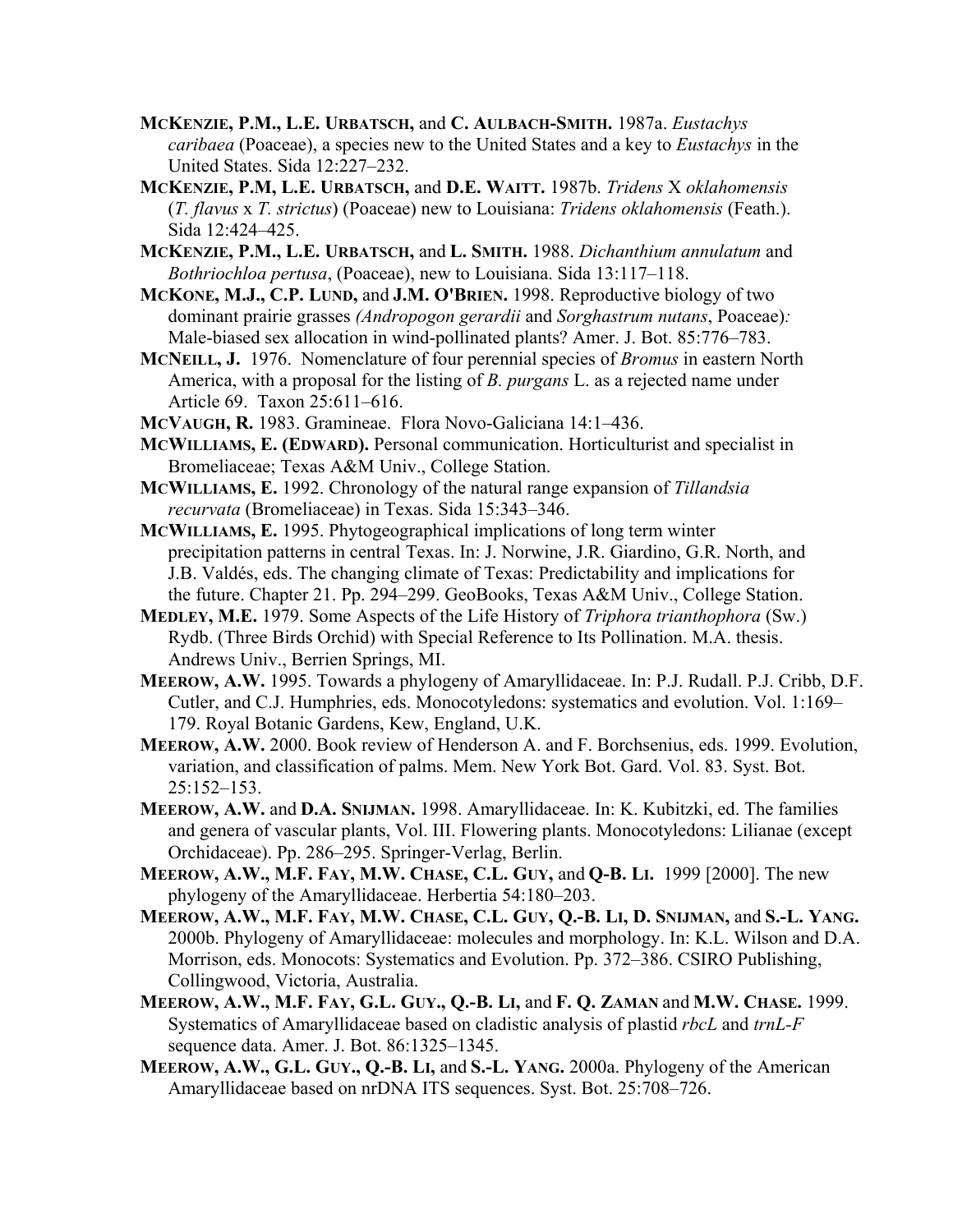- **MEHRHOFF, L.A.** 1983. Pollination in the genus *Isotria* (Orchidaceae). Amer. J. Bot. 70: 1444– 1453.
- **MEHRHOFF, L.J.** 2000 Perennial *Microstegium vimineum* (Poaceae): An apparent misidentification. J. Torrey Bot. Soc. 127:251-254
- **MEJIA-SAULÉS, T.** and **F.A. BISBY.** 2000. Preliminary views on the tribe Meliceae (Gramineae: Pooideae). In: S.W.L. Jacobs and Joy Everett, eds. Grasses: Systematics and Evolution. Pp. 83–88. CSIRO Publishing, Collingwood, Victoria, Australia.
- **MENAPACE, F.J., D.E. WUJEK,** and **A.A. REZNICEK.** 1986. A systematic revision of the genus *Carex* (Cyperaceae) with respect to the section *Lupulinae*. Canad. J. Bot. 64:2785–2788.
- **MES, T.H.M, N. FRIESEN, R.M. FRITSCH, M. KLAAS,** and **K. BACHMANN.** 1997 [1998]. Criteria for sampling in *Allium* based on chloroplast DNA PCR-RFLP'S. Syst. Bot. 22:701–712.
- **MESLER, M.R.** and **K.L. LU.** 1983. Seed dispersal of *Trillium ovatum* (Liliaceae) in second-growth redwood forests. Amer. J. Bot. 70:1460–1467.
- **MICKEL, J.T.** 1973. Position and classification within the Dennstaedtiaceae. In: A.C. Jermy et al., eds. The phylogeny and classification of the ferns. P.p. 135–144. [Bot. J. Linn. Soc., Suppl. 1.]
- **MICKEL, J.T.** 1979. The fern genus *Cheilanthes* in the continental United States. Phytologia 41:431–437.
- **MICKEL, J.T.** 1981. Revision of *Anemia* subgenus *Anemiorrhiza* (Schizaeaceae). Brittonia 33:413–429.
- **MICKEL, J.T.** 1982. The genus *Anemia* (Schizaeaceae) in Mexico. Brittonia 34:388– 413.
- **MICKEL, J.T.** 1993. Anemiaceae. In: Flora of North America Editorial Committee, eds. Fl. North Amer. 2:117–118. Oxford Univ. Press, New York and Oxford.
- **MICKEL, J.T.** and **J.M. BEITEL.** 1988. Pteridophyte flora of Oaxaca, Mexico. Mem. New York Bot. Gard. 46:1–568.
- **MILLAR, C.I.** 1993. Impact of the Eocene on the evolution of *Pinus* L. Ann. Missouri Bot. Gard. 80:471–498.
- **MILLER, C.N., JR.** 1967. Evolution of the fern genus *Osmunda*. Contrib. Mus. Paleontol. Univ. Mich. 21:139–203.
- **MILLER, C.N., JR.** 1988. The origin of modern conifer families. In: C.E. Beck, ed. Origin and evolution of gymnosperms. Columbia Univ. Press, New York.
- **MILLER, R.E.** and **N.L. FOWLER.** 1994. Life history variation and local adaption within two populations of *Bouteloua rigidiseta* (Texas grama). J. Ecol. 82:855–864.
- **MILLER, R.E., J.M. VER HOEF,** and **N.L. FOWLER.** 1995. Spatial heterogeneity in eight central Texas grasslands. J. Ecol. 83:919–928.
- **MITCHELL, D.S.** and **N.M. TUR.** 1975. The rate of growth of *Salvinia molesta (S. auriculata* Auc*t.)* in laboratory and natural conditions. J. Applied Ecol. 2:213–225.
- **MITCHELL, R.J.** 1989. *Trillium*: Part 3—The eastern sessiles. Plantsman 11:132–151.
- **MITCHELL, R.J.** 1990. *Trillium*: Part 4—The pedicellate species of eastern North America. Plantsman 12:44–60.
- **MOBBERLEY, D.G.** 1956. Taxonomy and distribution of the genus *Spartina*. Iowa State Coll. J. Sci. 30:471–574.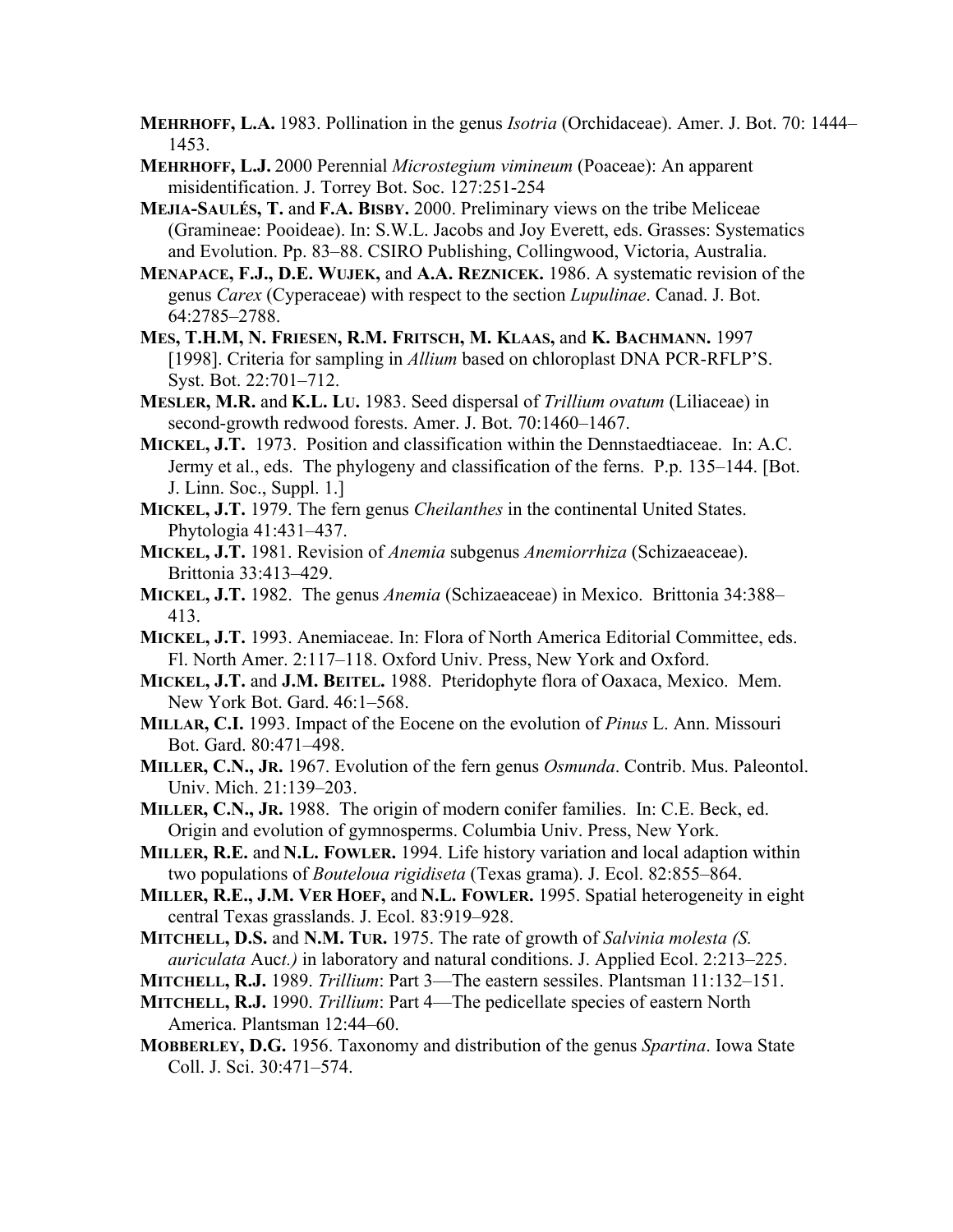**MOHLENBROCK, R.H.** 2001. The illustrated flora of Illinois: Grasses: *Panicum* to *Danthonia*, 2<sup>nd</sup> ed. Southern Illinois Univ. Press, Carbondale and Edwardsville.

- **MOLDENKE, H.N.** 1961a. Eriocaulaceae. In: C.L. Lundell, ed. Flora of Texas 3:3–9. Texas Research Foundation, Renner.
- **MOLDENKE, H.N.** 1962. Amaryllid genera and species. Plant Life (Herbertia) 18:48–50.
- **MOLINA, A.M.** 1996 Revisión taxonómica del género *Eustachys* Desv. (Poaceae: Chloridoideae, Cynodonteae) de Sudamérica. Candollea 51:225–272.
- **MOLVRAY, M., P.J. KORES,** and **M.W. CHASE.** 2000. Polyphyly of mycoheterotrophic orchids and functional influences on floral and molecular characters. In: K.L. Wilson and D.A. Morrison, eds. Monocots: Systematics and Evolution. Pp. 441–448. CSIRO Publishing, Collingwood, Victoria, Australia.
- **MONTGOMERY, J.D.** 1982. *Dryopteris* in North America. Part II. The hybrids. Fiddlehead Forum 8:23–30.
- **MONTGOMERY, J.D.** and **E.M. PAULTON.** 1981. *Dryopteris* in North America. Fiddlehead Forum 8:25–31.
- **MONTGOMERY, J.D.** and **W.H. WAGNER, JR.** 1993. *Dryopteris*. In: Flora of North America Editorial Committee, eds. Fl. North Amer. 2:280–288. Oxford Univ. Press, New York and Oxford.
- **MOORE, A.W.** 1969. *Azolla*: Biology and agronomic significance. Bot. Rev. 35:17–34.
- **MOORE, E.** 1913. The potamogetons in relation to pond culture. Bull. U.S. Bur. Fish. 33:251– 291.
- **MOORE, H.E., JR.** 1973. The major groups of palms and their distribution. Gentes Herb. 11:27– 41.
- **MOORE, H.E., JR.** and **N.W. UHL.** 1982. Major trends of evolution in palms. Bot. Rev. (Lancaster) 48:1–69.
- **MOORE, R., W.D. CLARK,** and **D.S. BODOPICH.** 1998. Botany, 2nd ed. WCB/McGraw-Hill.
- **MORAN, R.C. (ROBBIN).** Personal communication. Pteridologist at the New York Botanical Garden and editor of the pteridophyte volume for Flora Mesoamericana.
- **MORAN, R.C.** 1992. The story of the molesting *Salvinia*. Fiddlehead forum 19:26–28.
- **MORAN, R.C.** 1993a. Bracken, the poisoner. Fiddlehead Forum 20:18–19, 22.
- **MORAN, R.C.** 1993b. *Tectaria*. In: Flora of North America Editorial Committee, eds. Fl. North Amer. 2:302–304. Oxford Univ. Press, New York and Oxford.
- **MORAN, R.C.** 1995. Nardoo. Fiddlehead Forum 22:20–22.
- **MORAN, R.C.** 1997. The little nitrogen factories. Fiddlehead Forum 24:9, 12–14.
- **MORDEN, C.W.** and **S.L. HATCH.** 1987. Anatomical study of the *Muhlenbergia repens* complex (Poaceae: Chloridoideae: Eragrostideae). Sida 12:347–359.
- **MORDEN, C.W.** and **S.L. HATCH.** 1989. An analysis of morphological variation in *Muhlenbergia capillaris* (Poaceae) and its allies in the southeastern United States. Sida 13:303–314.
- **MORDEN, C.W.** and **S.L. HATCH.** 1996. Morphological variation and synopsis of the *Muhlenbergia repens* complex (Poaceae). Sida 17:349–365.
- **MOREIRA, I.** 1984. Biology of bermudagrass [(*Cynodon dactylon* (L.) Pers.] Rev. Biol. 12:519–528.
- **MORONG, T.** 1893. The Naiadaceae of North America. Mem. Torrey Bot. Club 3:1–65.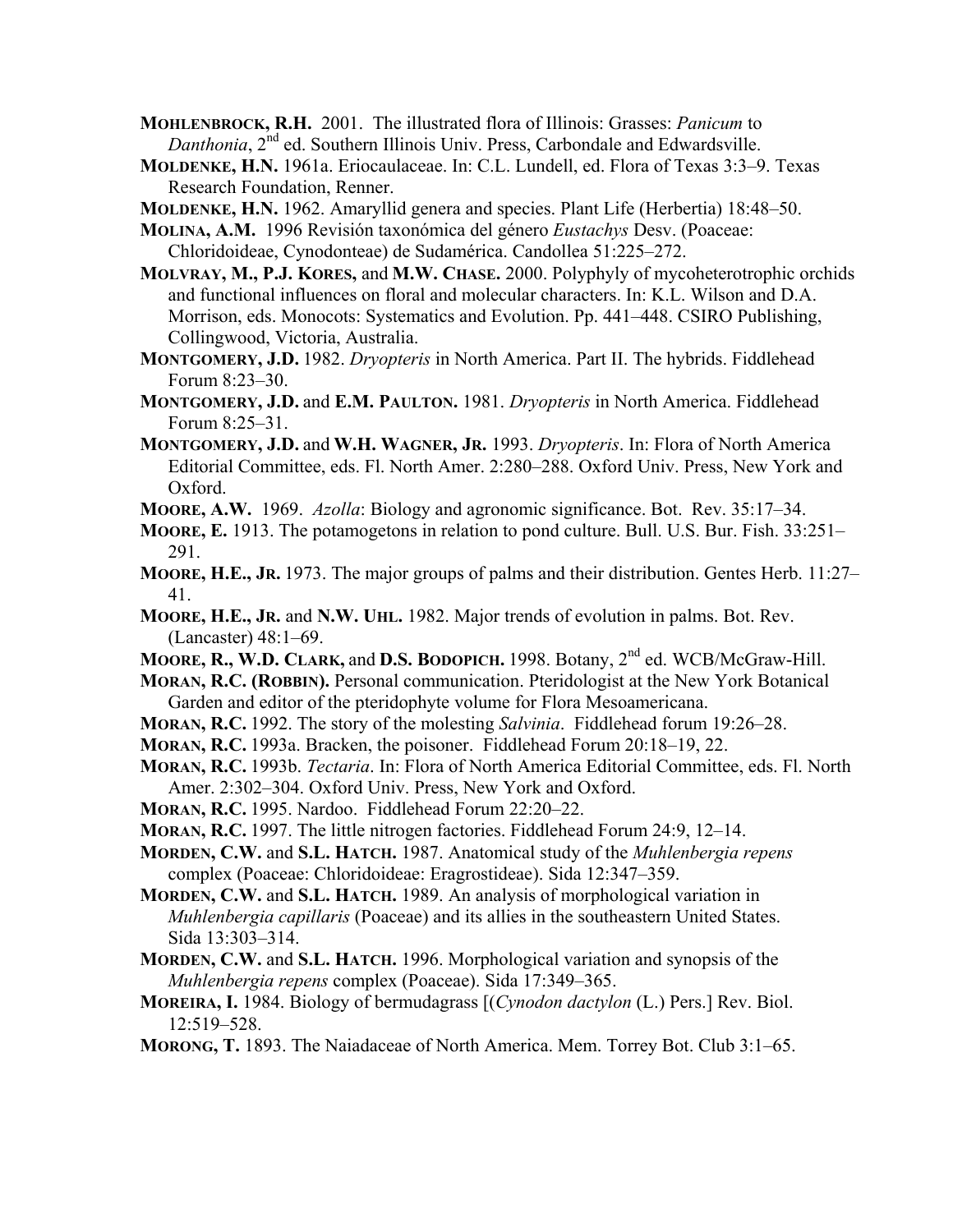- **MORRONE, O.** and **F.O. ZULOAGA.** 1992. Revisión de las especies sudamericanas nativas e introducidas de los géneros *Brachiaria* y *Urochloa* (Poaceae: Panicoideae: Paniceae). Darwiniana 31:43–109.
- **MORRONE, O.** and **F.O. ZULOAGA.** 1993. Sinopsis del genero *Urochloa* (Poaceae: Panicoideae: Paniceae) para Mexico y America central. Darwiniana 32:59–75.
- **MORRONE, O., F.O. ZULOAGA,** and **E. CARBONÓ.** 1995. Revisión del grupo *Racemosa* del género *Paspalum* (Poaceae: Panicoideae: Paniceae). Ann. Missouri Bot. Gard. 82:82–116
- **MORRONE, O., A.S. VEGA,** and **F.O. ZULOAGA.** 1996. Revisión de las especies del género *Paspalum* L. (Poaceae: Panicoideae: Paniceae), grupo *Dissecta* (s. str.). Candollea 51:103–138.
- **MORRONE, O, S.S. DENHAM, S.S. ALISCIONI,** and **F.O. ZULOAGA.** 2000. Revisión de las especies de *Paspalum (Panicoideae: Paniceae),* subgenero *Anachyris*. Candollea 55:105–135.

**MORTON, C.V.** 1966. The Mexican species of *Tectaria*. Amer. Fern J. 56:120–137.

- **MORTON, C.V.** 1967. *Ceratopteris thalictroides*, a fern new to Texas. Amer. Fern J. 57:13–14.
- **MORTON, J.F.** 1975. Cattails (*Typha* spp.)—Weed problem or potential crop. Econ. Bot. 29:7–29.
- **MORTON, J.F.** 1982. Plants poisonous to people in Florida and other warm areas, 2nd ed. Southeastern Printing Co., Stuart, FL.
- **MOSQUIN, T.** 1970. Chromosome numbers and a proposal for classification in *Sisyrinchium* (Iridaceae). Madroño 20:269–275.
- **MOTLEY, T.J.** 1994. The ethnobotany of sweet flag, *Acorus calamus* (Araceae). Econ. Bot. 48:397–412.
- **MUASYA, A.M., D.A. SIMPSON, M.W. CHASE,** and **A. CULHAM.** 2000b. Phylogenetic relationships within the heterogeneous *Scirpus s. lat*. (Cyperaceae) inferred from rbcL and trnL-F sequence data. In: K.L. Wilson and D.A. Morrison, eds. Monocots: Systematics and Evolution. Pp. 610–614. CSIRO Publishing, Collingwood, Victoria, Australia.
- **MUASYA, A.M., J.J. BRUHL, D.A. SIMPSON, A. CULHAM,** and **M.W. CHASE.** 2000a. Suprageneric phylogeny of Cyperaceae: a combined analysis. In: K.L. Wilson and D.A. Morrison, eds. Monocots: Systematics and Evolution. Pp. 593–601. CSIRO Publishing, Collingwood, Victoria, Australia.
- **MUENSCHER, W.C.** 1951. Poisonous plants of the United States. Macmillan Co., New York.
- **MUKHERJEE, S.K.** 1958. Revision of the genus *Erianthus* Michx. (Gramineae). Lloydia 21:157–188.
- **MULCAHY, D.L.** 1975. The reproductive biology of *Eichhornia crassipes* (Pontederiaceae).Bull. Torrey Bot. Club 102:18–21.
- **MÜLLER-DOBLIES, D.** 1970. Über die Verwandschaft von *Typha* und *Sparganium* im Infloresczenz- und Blütenbau. Bot. Jahrb. Syst. 89:451–562.
- **MÜLLER-DOBLIES, D.** 1977. Über den geometrischen Zusammenhang der monochasialen Verzweigungen am Beispiel einiger Liliifloren. Ber. Dtsch. Bot. Ges. 90:351–362.
- **MURAKAMI, N., S. NOGAMI, M. WATANABE,** and **K. IWATSUKI.** 1999. Phylogeny of Aspleniaceae inferred from *rbcL* nucleotide sequences. Amer. Fern. J. 89:232–243.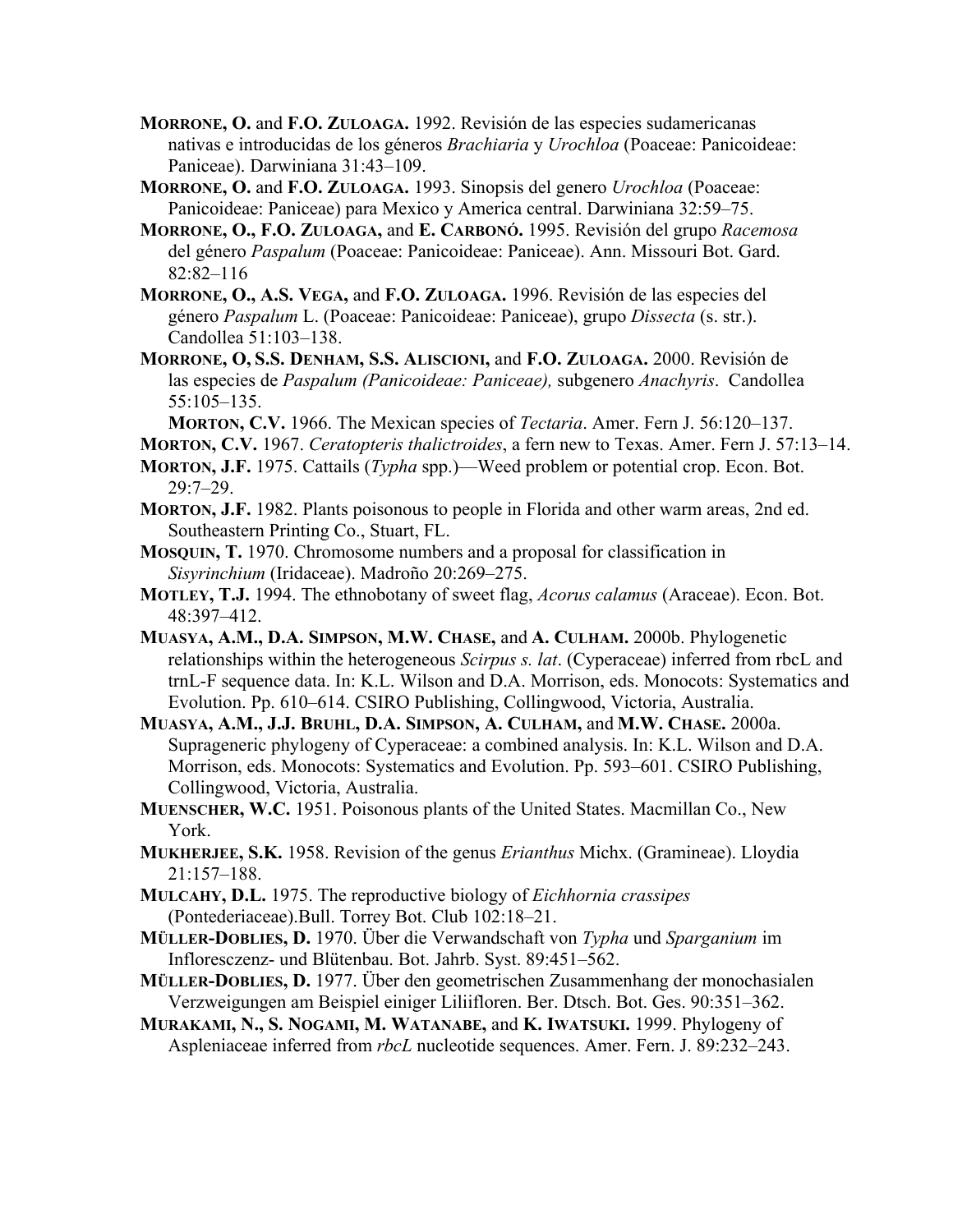- **MURATA, J.** 1990. Present status of *Arisaema* systematics. Bot. Mag. 103:371– 382.**NACZI, R.F.C.** 1992. Systematics of *Carex* section *Griseae* (Cyperaceae). Ph.D. dissertation, Univ. of Michigan, Ann Arbor.
- **NACZI, R.F.C.** and **C.T. BRYSON.** 1990. Noteworthy records of *Carex* (Cyperaceae) from the southeastern United States. Bartonia 56:49–58.
- **NAIR, K.K.N., S.K. JAIN,** and **M.P. NAYAR.** 1977. A review of the genus *Enteropogon* Nees (Gramineae). Proc. Indian Acad. Sci. 86 B:81–85.
- **NASH, G.V.** 1898. A revision of the genera *Chloris* and *Eustachys* in North America. Bull. Torrey Bot. Club 25:432–450.
- **NASH, G.V.** 1909. Poaceae. N. Amer. Fl. 17:77–98.
- **NASH, G.V.** 1912. Poaceae (cont.). N. Amer. Fl. 17:99–196.
- **NASH, G.V.** and **A.S. HITCHCOCK.** 1915. Poaceae (cont.). N. Amer. Fl. 17:197–288.
- **NATIONAL PARK SERVICE.** 1995. Memorandum and database of Geraldine Watson herbarium specimens developed with Dr. Larry Brown through W.K. Berg and Associates. National Park Service memorandum and associated electronic database, Big Thicket National Preserve Headquaters, Beaumont, TX.
- **NAUMAN, C.E.** 1981. The genus *Nephrolepis* in Florida. Amer. Fern J. 71:35–40.
- **NAUMAN, C.E.** 1987. Schizaeaceae in Florida. Sida 12:69–74.
- **NAUMAN, C.E.** 1993a. . Lygodiaceae. In: Flora of North America Editorial Committee, eds. Fl. North Amer. 2:114–116. Oxford Univ. Press, New York and Oxford.
- **NAUMAN, C.E.** 1993b. *Pteris*. In: Flora of North America Editorial Committee, eds. Fl. North Amer. 2:132–135. Oxford Univ. Press, New York and Oxford.
- **NAUMAN, C.E.** 1993c. . *Nephrolepis*. In: Flora of North America Editorial Committee, eds. Fl. North Amer. 2:305–308. Oxford Univ. Press, New York and Oxford.
- **NAUMAN, C.E.** 1993d. Salviniaceae. In: Flora of North America Editorial Committee, eds. Fl. North Amer. 2:336–337. Oxford Univ. Press, New York and Oxford.
- **NAUMAN C.E., R.P. WUNDERLIN,** and **B.F. HANSEN.** 2000. In: R.P. Wunderlin. and B.F. Hansen. Flora of Florida 1(Pteridophytes and gymnosperms):101–300. Univ. Press of Florida, Gainesville.
- **NAYLOR, R.L.** 1972. Biological Flora of the British Isles: *Alopecurus myosuroides* Huds. (*A. agrestis* L.). J. Ecol. 60:611–622.
- **NEILAND, M.R.M** and **C.C. WILCOCK.** 2000. Effects of pollinator behaviour on pollination of nectarless orchids: floral mimicry and interspecific hybridisation. In: K.L. Wilson and D.A. Morrison, eds. Monocots: Systematics and Evolution. Pp. 318–325. CSIRO Publishing, Collingwood, Victoria, Australia.
- **NELSON, G.** 2000. The ferns of Florida: A reference and field guide. Pineapple Press, Inc., Sarasota, FL.
- **NICOLSON, D.H.** 1987a. *Cryptocoryne*. In: M.D. Sassanayke and F.R. Fosberg, eds. Flora of Ceylon 6:85–99. Published for Smithsonian Institite and the National Science Foundation, Washington, D.C. by Amerind Publishing Co. Pvt. Ltd., New Delhi, India.
- **NICOLSON, D.H.** 1987b. History of aroid systematics. Aroideana 10(4):22–30.
- **NICOLSON, D.H.** 1999. Report of the general committee: 8. 14. Report of the Committee for Spermatophyta: 48 (in Taxon 48: 359–371. 1999). Taxon 48:377.
- **NICORA, E.G.** and **Z.E. RÚGOLO DE AGRASAR.** 1981. Los géneros sudamericanos afines a *Briza* L. (Gramineae). Darwiniana 23:279–309.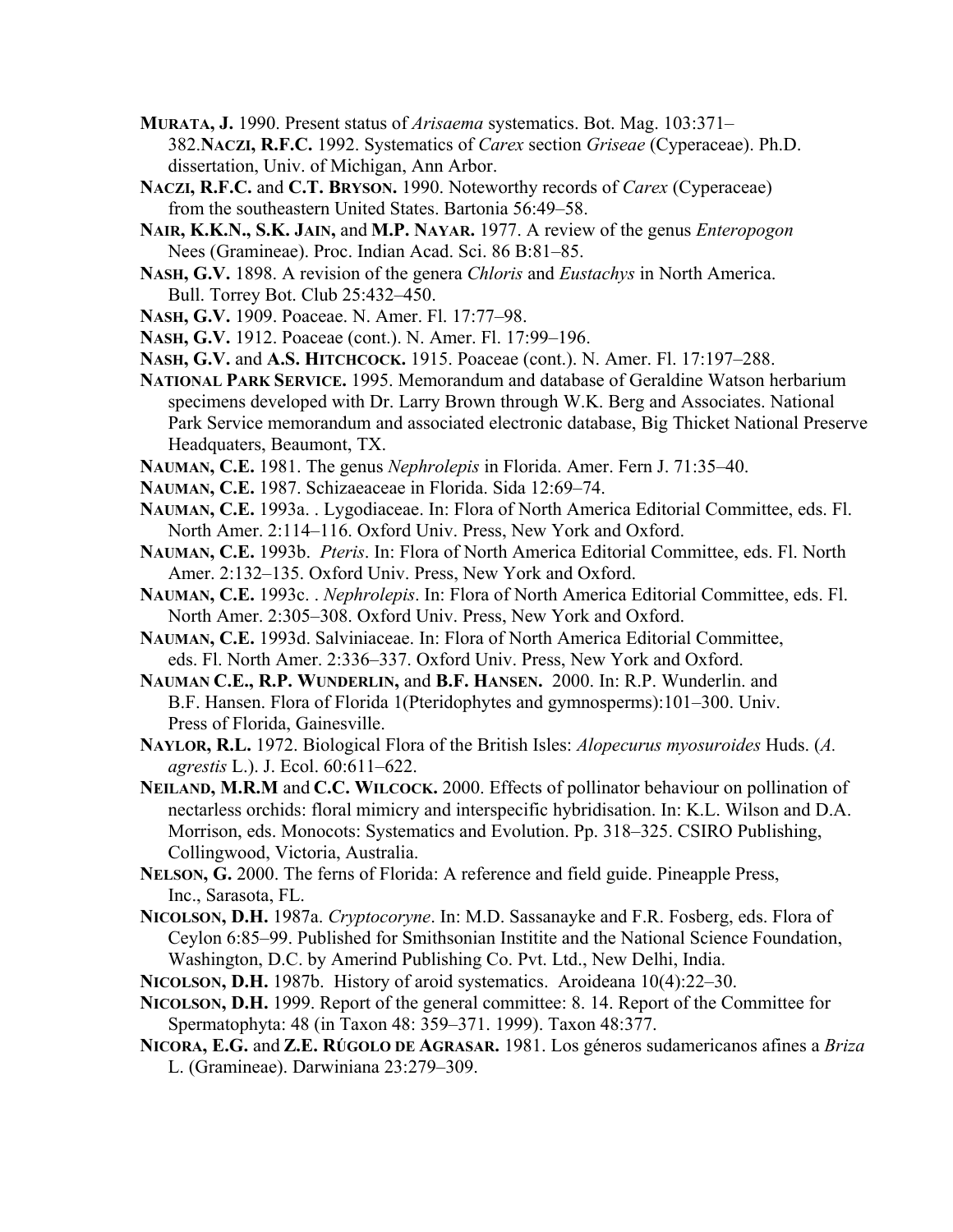- **NIXON, E.S.** and **J.G. Kell.** 1993. Ferns and herbaceous flowering plants of East Texas. Published by the authors. Nacogdoches, TX.
- **NIXON, E.S.** and **J.R. WARD.** 1981. Distribution of *Schoenolirion wrightii* (Liliaceae) and Bartonia texana (Gentianaceae). Sida 9:64–69.
- **NIXON, E.S.** and **J.R. WARD.** 1982. *Rhynchospora miliacea* and *Scirpus divaricatus* new to Texas. Sida 9:367.
- **NIXON, E.S., L.F. CHAMBLESS,** and **J.L. MALLOY.** 1973. Woody vegetation of a palmetto {*Sabal minor* (Jacq.) Pers.} area in east Texas. Texas J. Sci. 24:535-541.
- **NIXON, E.S., S.C. DAMUTH,** and **M. MCCRARY.** 1987. Five additions to the Texas flora. Sida 12:421–422.
- **NIXON, E.S., K.L. MARIETTA,** and **M. MCCRARY.** 1980. *Brachyeletrum erectum* and *Talinum rugospermum*, new to Texas and notes on *Schoenolirion wrightii*. Sida 8:355–356.
- **NOODÉN, L.D.** and **WAGNER 1997.** Photosynthetic capacity and leaf reorientation in two wintergreen ferns, *Polystichum acrostichoides* and *Dryopteris intermedia*. Amer. Fern. J. 87:143–149.
- **NORDAL, I.** 1998. Hypoxidaceae. In: K. Kubitzki, ed. The families and genera of vascular plants, Vol. III. Flowering plants. Monocotyledons: Lilianae (except Orchidaceae). Pp. 286–295. Springer-Verlag, Berlin.
- **NORDENSTAM, B.** 1998. Colchicaceae. In: K. Kubitzki, ed. The families and genera of vascular plants, Vol. III. Flowering plants. Monocotyledons: Lilianae (except Orchidaceae). Pp. 175–185. Springer-Verlag, Berlin.
- **NORRMANN, G.A., C.L. QUARIN,** and **K.H. KEELER.** 1997. Evolutionary implications of meiotic chromosome behavior, reproductive biology, and hybridization in 6X and 9X cytotypes of *Andropogon gerardii (Poaceae).* Amer. J. Bot. 84:201–207.
- **NOVAK, S.J., R.N. MACK,** and **D.E. SOLTIS.** 1991. Genetic variation in *Bromus tectorum* (Poaceae): population differentiation in its North American range. Amer. J. Bot. 78:1150–1161.
- **NOWACK, R.** 1995. *Eustachys caribaea* and *E. paspaloides* (Gramineae). Bull. Mus. Nation. Hist. Nat., B, Adansonia 17:53–57.
- **OCHIAI, T., M. TAHARA,** and **H. YOSHINO.** 2000. Phylogenetic relationships of taro and allied species based on restriction fragment length polymorphisms (RFLPs) of chloroplast DNA. Sci. Rep. Fac. Agric. Okayama Univ. 89:15–21.
- **OGDEN, E.C.** 1943. The broad-leaved species of *Potamogeton* of North America north of Mexico. Rhodora 45:57–105, 119–163,171–214.
- **OGDEN, E.C.** 1966. Potamogetonaceae. In: C.L. Lundell, ed. Flora of Texas 1:369–382. Texas Research Foundation, Renner.
- **OHRI, D., R.M. FRITSCH,** and **P. HANELT.** 1998. Evolution of genome size in *Allium* (Alliaceae). Pl. Syst. Evol. 210:57–86.
- **OJA, T.** 1998. Isoenzyme diversity and phylogenetic affinities in the section *Bromus* of the grass genus *Bromus (Poaceae).* Biochem. Syst. Ecol. 26:403–413.
- **OJA, T.** and **V. JAASKA.** 1998. Allozyme diversity and phylogenetic relationships among diploid annual bromes (*Bromus*, Poaceae)*.* Ann. Bot. Fenn. 35:123–130.
- **O'KENNON, R.J., T.M. BARKLEY, G.M. DIGGS, JR.,** and **B. LIPSCOMB.** 1999. *Lapsana communis* (Asteraceae) new for Texas and notes on invasive exotics. Sida 18:1277– 1283.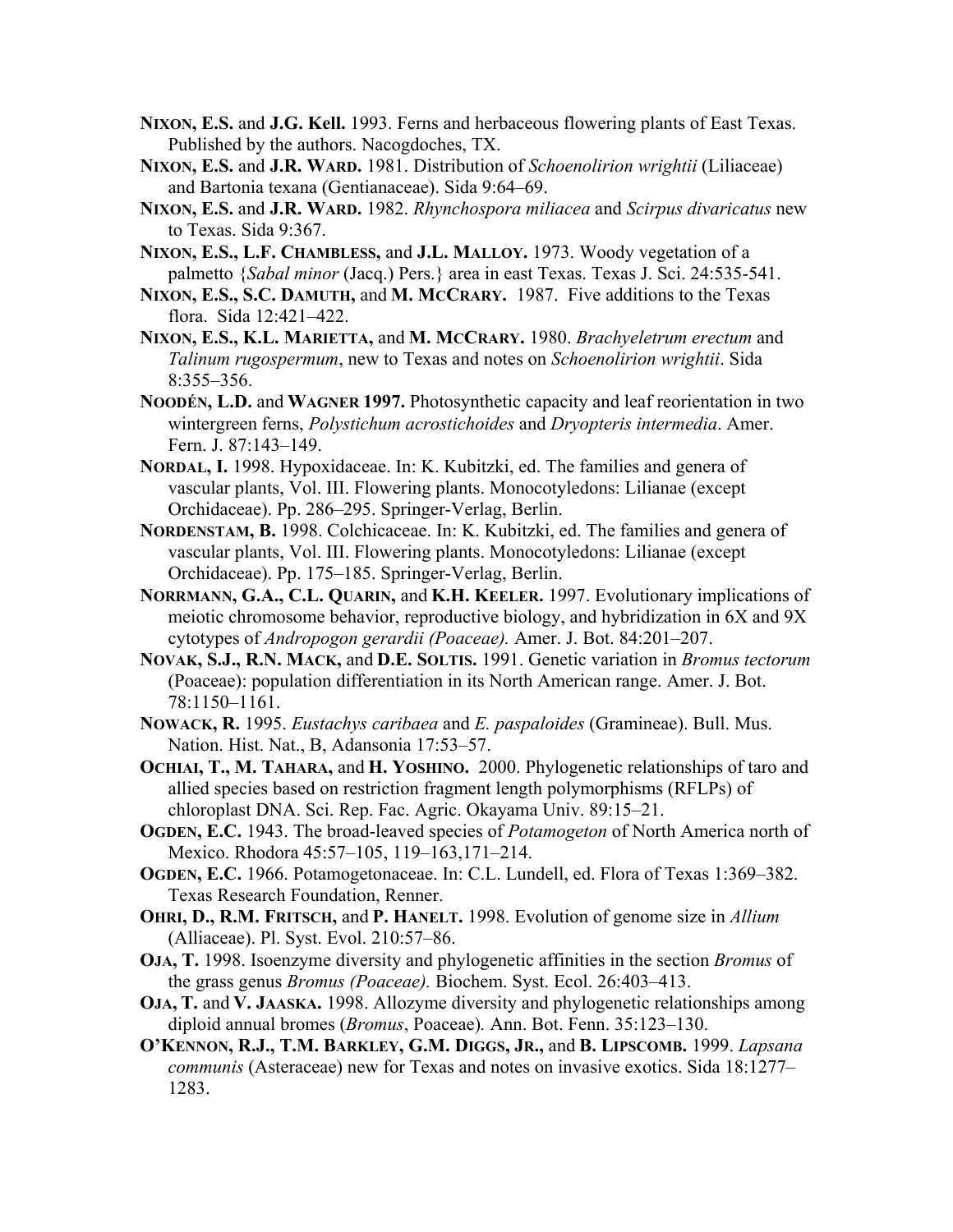- **ØLLGAARD, B.** 1987. A revised classification of the Lycopodiaceae s. lat. Opera Bot. 92:153– 178.
- **ØLLGAARD, B.** 1990. Lycopodiaceae. In: K.U. Kramer and P.S. Green. The families and genera of vascular plants, Vol. I. Pteridophytes and gymnosperms. Pp. 31–39. Springer-Verlag, Berlin.
- **ØLLGAARD, B.** 1992. Neotropical Lycopodiaceae—An overview. Ann. Missouri Bot. Gard. 79:687-717.
- **O'NEILL, H.T.** 1940. Botany of the Maya area: The sedges of the Yucatan Peninsula. Carnegie Inst. Wash. Publ. No. 19.
- **ØRGAARD, M.** and **N. JACOBSEN.** 1998. SEM study of surface structures of the spathe in *Cryptocoryne* and *Lagenandra* (Araceae: Aroideae: Cryptocoryneae). Bot. J. Linn. Soc. 126:261-289.
- **OROSS, J,W.** and **THOMSON, W.W.** 1982. The ultrastructure of the salt glands of *Cynodon* and *Distichlis* (Poaceae). Amer.J.Bot. 69:939–949.
- **ORTIZ-DIAZ, J.J.** and **A. CULHAM.** 2000. Phylogenetic relationships of the genus *Sporobolus* (Poaceae: Eragrostideae) based on nuclear ribosomal DNA ITS sequences. *In* S.W.L. Jacobs and J. Everett, eds. Grasses: systematics and evolution. Pp. 184–188. CSIRO Publishing, Collingwood, Victoria, Australia.
- **OWENS, M.K. 1996.** The role of leaf and canopy-level gas exchange in the replacement of Quercus virginiana (Fagaceae) by *Juniperus ashei* (Cupressaceae) in semiarid savannas. Amer. J. Bot. 83:617–623.
- **OWENS, W.A.** 1973. Text. In: M. Frary and W.A. Owens. Impressions of the Big Thicket. Univ. Texas Press, Austin.
- **OWNBEY, M.** 1951. The genus *Allium* in Texas. Res. Stud. State Coll. Wash. 18:181– 222.
- **OWNBEY, M.** and **H.C. AASE**. 1955. Cytotaxonomic studies in *Allium* I. The *Allium canadense* alliance. Res. Stud. State Coll. Wash., Monogr. Suppl. 1–106.
- **OWNBEY, R.P.** 1944. The liliaceous genus *Polygonatum* in North America. Ann. Missouri Bot. Gard. 31:373–413.
- **PACKER, J.G.** and **G.S. RINGIUS.** 1984. The distribution and status of *Acorus* (Araceae) in Canada. Canad. J. Bot. 62:2248–2252.
- **PAGE, C.N.** 1976. The taxonomy and phytogeography of bracken–A review. J. Linn. Soc., Bot. 73:1–34.
- PAGE, C.N. 1990a. Ginkgoaceae. In: K. Kubitzki et al., eds. The familes and genera of vascular plants, Vol. I. Pteridophytes and gymnosperms. Pp. 284–289. Springer-Verlag, Berlin.
- PAGE, C.N. 1990b. Cupressaceae. In: K. Kubitzki et al., eds. The familes and genera of vascular plants, Vol. I. Pteridophytes and gymnosperms. Pp. 302–316. Springer-Verlag, Berlin.
- PAGE, C.N. 1990c. Pinaceae. In: K. Kubitzki et al., eds. The familes and genera of vascular plants, Vol. I. Pteridophytes and gymnosperms. Pp. 319–331. Springer-Verlag, Berlin.
- **PAGE, C.N.** 1990d. Taxodiaceae. In: K. Kubitzki et al., eds. The familes and genera of vascular plants, Vol. I. Pteridophytes and gymnosperms. Pp. 353–361. Springer-Verlag, Berlin.
- **PAMMEL, L.H.** 1911. A manual of poisonous plants. The Torch Press, Cedar Rapids, IA.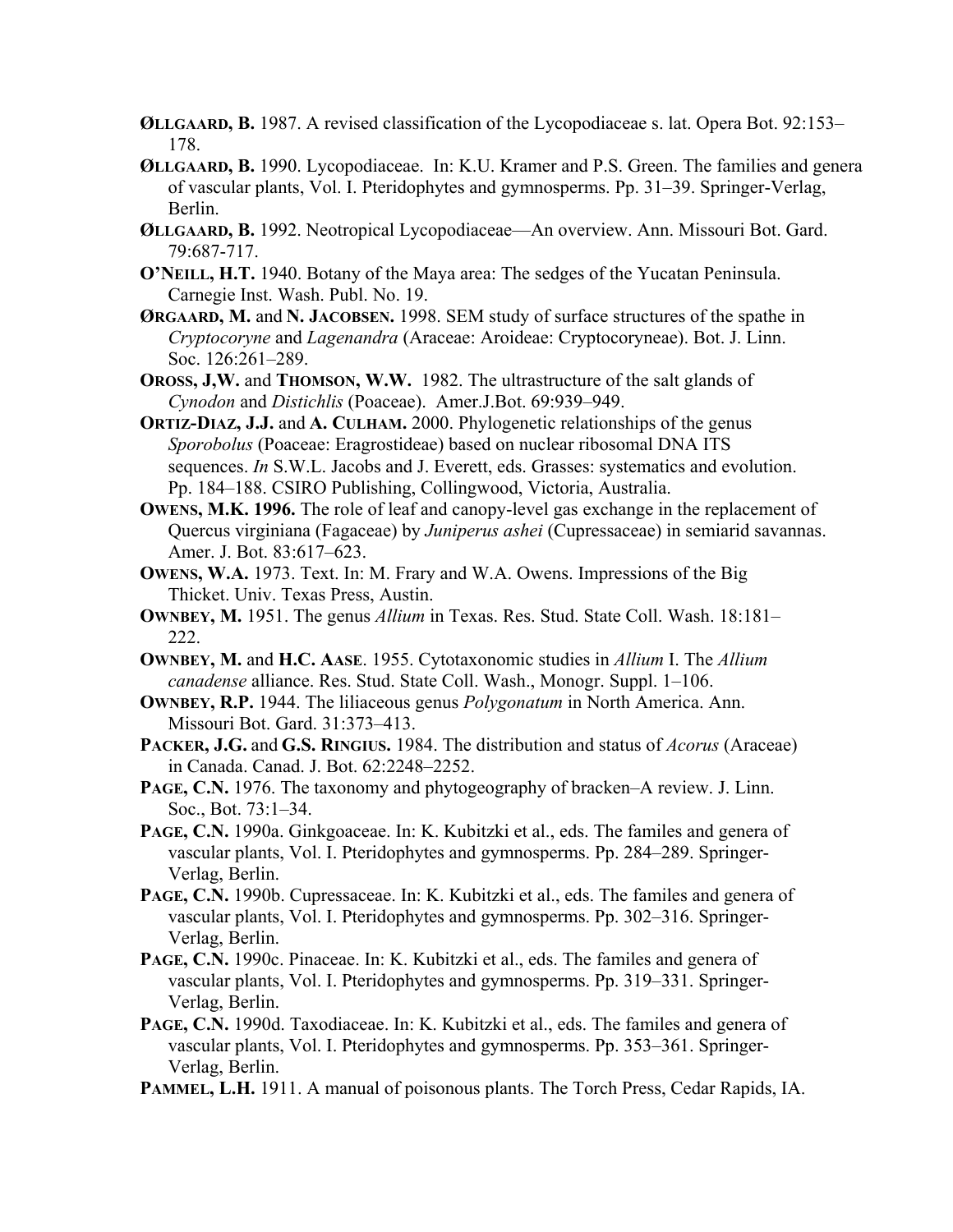- **PARIS, C.A.** 1993. *Adiantum*. In: Flora of North America Editorial Committee, eds. Fl. North Amer. 2:125–130. Oxford Univ. Press, New York and Oxford.
- PARK, R. 1976. A handbook of the world's gladioli. De Be Miniglads, Shepperton, England, U.K.
- **PARKS, C.R.** and **J.W. HARDIN.** 1963. Yellow erythroniums of the eastern United States. Brittonia 15:245–259.
- **PARODI, L.R.** 1947. Las especdies de gramíneas del género *Nassella* de la Argentina y Chile. Darwinia 7:369–395.
- **PASAKINSKIENE, I, K. ANAMTHAWAT-JÓNSSON, M.W. HUMPHREYS, V. PAPLAUSKIENE,** and **R.N. JONES.** 1998. New molecular evidence on genome relationships and chromosome identification in fescue *(Festuca)* and ryegrass *(Lolium).* Heredity 81:659–665.
- **PATT, J.M., J.C. FRENCH, C. SCHAL, J. LECH,** and **T.G. HARTMAN.** 1995. The pollination biology of tuckahoe, *Peltandra virginica* (Araceae). Amer. J. Bot. 82:1230–1240.
- **PAVLICK, L.** 1995. *Bromus* L. of North America. Royal British Columbia Museum, Victoria, Canada.
- PEACOCK, H. 1994. Nature lover's guide to the Big Thicket. Texas A&M Univ. Press, College Station.
- **PEATTIE, D.C.** 1927. *Trillium* in North and South Carolina. J. Elisha Mitchell Sci. Soc. 42:193–206.
- **PELLMYR, O.** 1997. Pollinating seed eaters: Why is active pollination so rare? Ecology 78:1655–1660.
- **PELLMYR, O.** and **E.J. AUGENSTEIN.** 1997. Pollination biology of *Hesperaloe parviflora*. SouthW. Naturalist 42:182–187.
- **PELLMYR, O., J.N. THOMPSON, J.M. BROWN,** and **R.G. HARRISON.** 1996. Evolution of pollination and mutualism in the yucca moth lineage. Amer. Naturalist 148:827–847.
- **PELLMYR, O., L.K. MASSEY, J.L. HAMRICK,** and **M.A. FEIST.** 1997*.* Genetic consequences of specialization: Yucca moth behavior and self-pollination in yuccas. Oecologia 109: 273–278.
- **PEMBERTON, R.W.** 1998. The potential of biological control to manage Old World climbing fern (*Lygodium microphyllum*), an invasive weed in Florida. Amer. Fern J. 88:176–182
- **PEMBERTON, R.W.** and **A.P. FERRITER.** 1998. Old World climbing fern (*Lygodium microphyllum*), a dangerous invasive weed in Florida. Amer. Fern J. 88:165–175.
- **PENNELL, F.W.** 1916. *Commelina* in the United States. Bull. Torrey Bot. Club 43:96– 111.
- PENNELL, F.W. 1937. "Commelina communis" in the eastern United States. Bartonia 19:19–22.
- **PENNELL, F.W.** 1938. What is *Commelina communis*? Proc. Acad. Nat. Sci. Philadelphia 90:31–39.
- **PERRY, G.** and **J. MCNEILL.** 1986. The nomenclature of *Eragrostis cilianensis* (Poaceae) and the contribution of Bellardi to Allioni's *Flora pedemontana*. Taxon 35:696–701.
- **PERRY, J.P., JR.** 1991. The pines of Mexico and Central America. Timber Press, Portland, OR.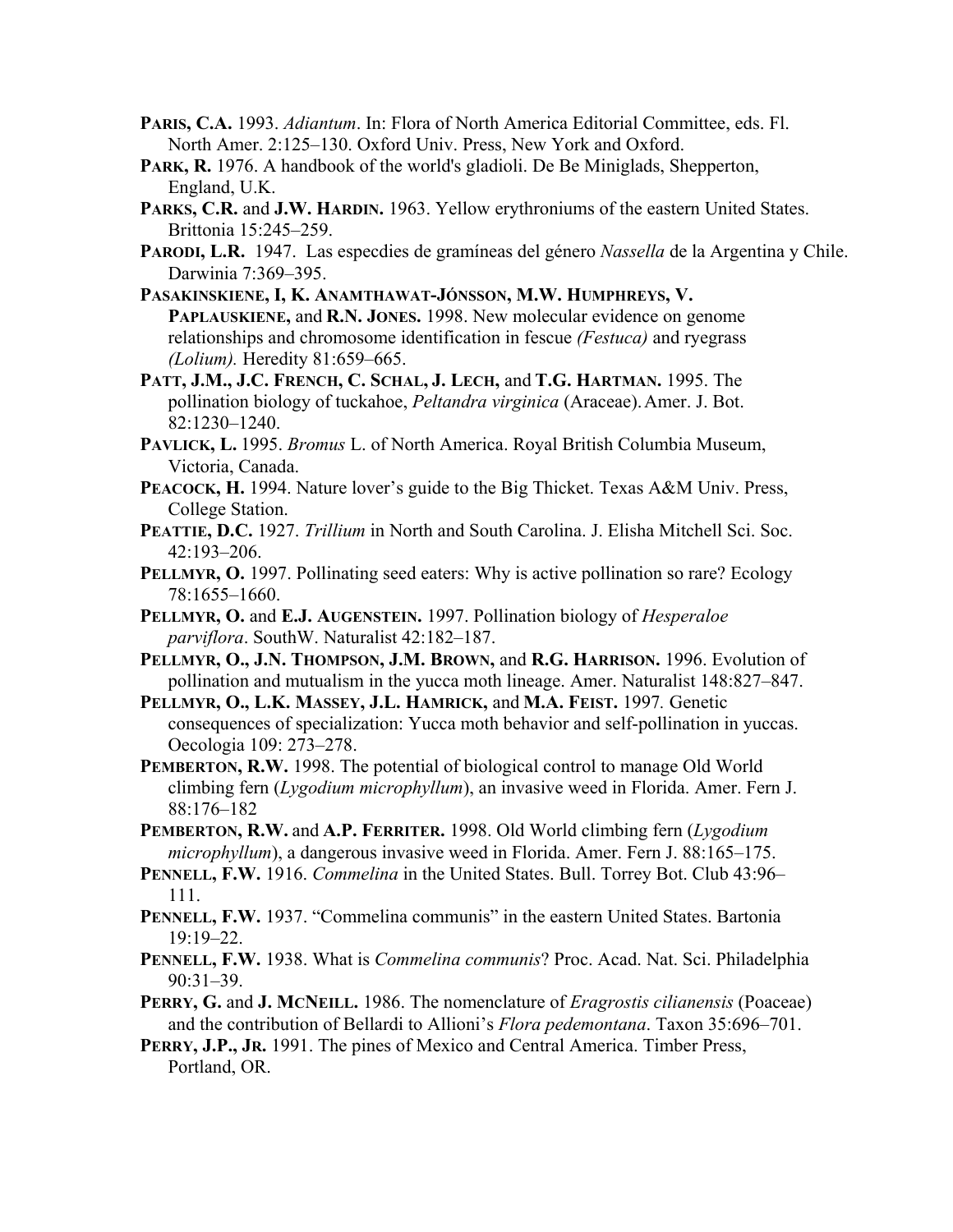**PETERSON, P.M.** 2000. Systematics of the Muhlenbergiinae (Chloridoideae: Eragrostideae). In: S.W.L. Jacobs and Joy Everett, eds. Grasses: Systematics and Evolution. Pp. 195–212. CSIRO Publishing, Collingwood, Victoria, Australia.

**PETERSON, P.M.**, **R.D. WEBSTER,** and **J. VALDES-REYNA.** 1995. Subtribal classification of the New World Eragrostideae (Poaceae: Chloridoideae). Sida 16:529–544.

**PETERSON, P.M.**, **R.D. WEBSTER,** and **J. VALDES-REYNA.** 1997. Genera of New World Eragrostideae (Poaceae: Chloridoideae). Smithsonian Institution Press, Washington, D.C.

**PETERSON, P.M., R.J. SORENG,** and **G. DAVIDSE**. 1998. (1365) Proposal to conserve the name *Elionurus* (Poaceae, Andropogoneae) with that spelling. Taxon 47:737–738.

**PETERSON, P.M, E.E. TERRELL, E.C. UEBEL, C.A. DAVIS, H. SCHOLZ,** and **R.J. SORENG.** 1999 *Oplismenus hirtellus* subspecies *undulatifolius*, a new record for North America. Castanea 64:201–202.

**PETRIK-OTT, A.J.** and **F.D. Ott.** 1976. Two new sites for *Ceratopteris thalictroides* in Texas. Amer. Fern. J. 66:111.

- **PETTIT, G.R., G.R. PETTIT III, R.A. BACKHAUS, M.R. BOYD,** and **A.W. MEEROW.** 1993. Antineoplastic agents, 256. Cell growth-inhibitory isocarbostrrils from *Hymenocallis*. J. Nat. Prod. 56:1682–1687.
- **PETTIT, G.R., G.R. PETTIT III, G. GROSZEK, R.A. BACKHAUS, D.L. DOUBEK,** and **A.W. MEEROW.** 1995. Antineoplastic agents, 301. An investigation of the genus *Hymenocallis* Salisbury (Amaryllidaceae). J. Nat. Prod. 58:756–759.

**PFEIFFER, N.E.** 1922. Monograph of the Isoëtaceae. Ann. Missouri Bot. Gard. 9:79–233.

**PHILBRICK, C.T.** 1983[1984]. Aspects of floral biology in three species of *Potamogeton* (pondweeds). Mich. Bot. 23:35–38.

PHILBRICK, C.T. 1991. Hydrophily: Phylogenetic and evolutionary considerations. Rhodora 93:36–50.

**PHILBRICK, C.T.** 1993. Underwater cross-pollination in *Callitriche hermaphroditica* (Callitrichaceae): Evidence from randomly amplified polymorphic DNA markers. Amer. J. Bot. 80:391–394.

**PHILBRICK, C.T.** and **G.J. ANDERSON.** 1987. Implications of pollen/ovule ratios and pollen size for the reproductive biology of *Potamogeton* and autogamy in aquatic angiosperms. Syst. Bot. 12:98–105.

**PHILLIPS, S.M.** 1972. A survey of the genus *Eleusine* Gaertn. (Gramineae) in Africa. Kew. Bull. 27:251–270.

**PHILLIPS, S.M.** and **E. LANERT.** 1971. A revision of the African species of *Tripogon* Roem. & Schult. Kew Bull. 25:301–322.

- **PHIPPS, C.J., T.N. TAYLOR, E.L. TAYLOR, N.R. CÚNEO, L.D. BOUCHER,** and **X. YAO.** 1998. *Osmunda* (Osmundaceae) from the Triassic of Antarctica: An example of evolutionary statis. Amer. J. Bot. 85:888-895
- PIELOU, E.C. 1988. The world of northern evergreens. Comstock Publishing Associates, a division of Cornell Univ. Press, Ithaca, NY.

**PIETERSE, A.H.** 1983. *Hydrilla verticillata* (L. f.) Royle. Aquatic Bot. 16:313.

- **PILLAY, M., K.W. HILU.** 1995. Chloroplast-DNA restriction site analysis in the genus *Bromus* (Poaceae). Amer. J. Bot. 82:239–249.
- **PING-SHEN, H., S. KURITA, Y. ZHI-ZHOU,** and **L. JIN-ZHEN.** 1994. Synopsis of the genus *Lycoris* (Amaryllidaceae). Sida 16:301–331.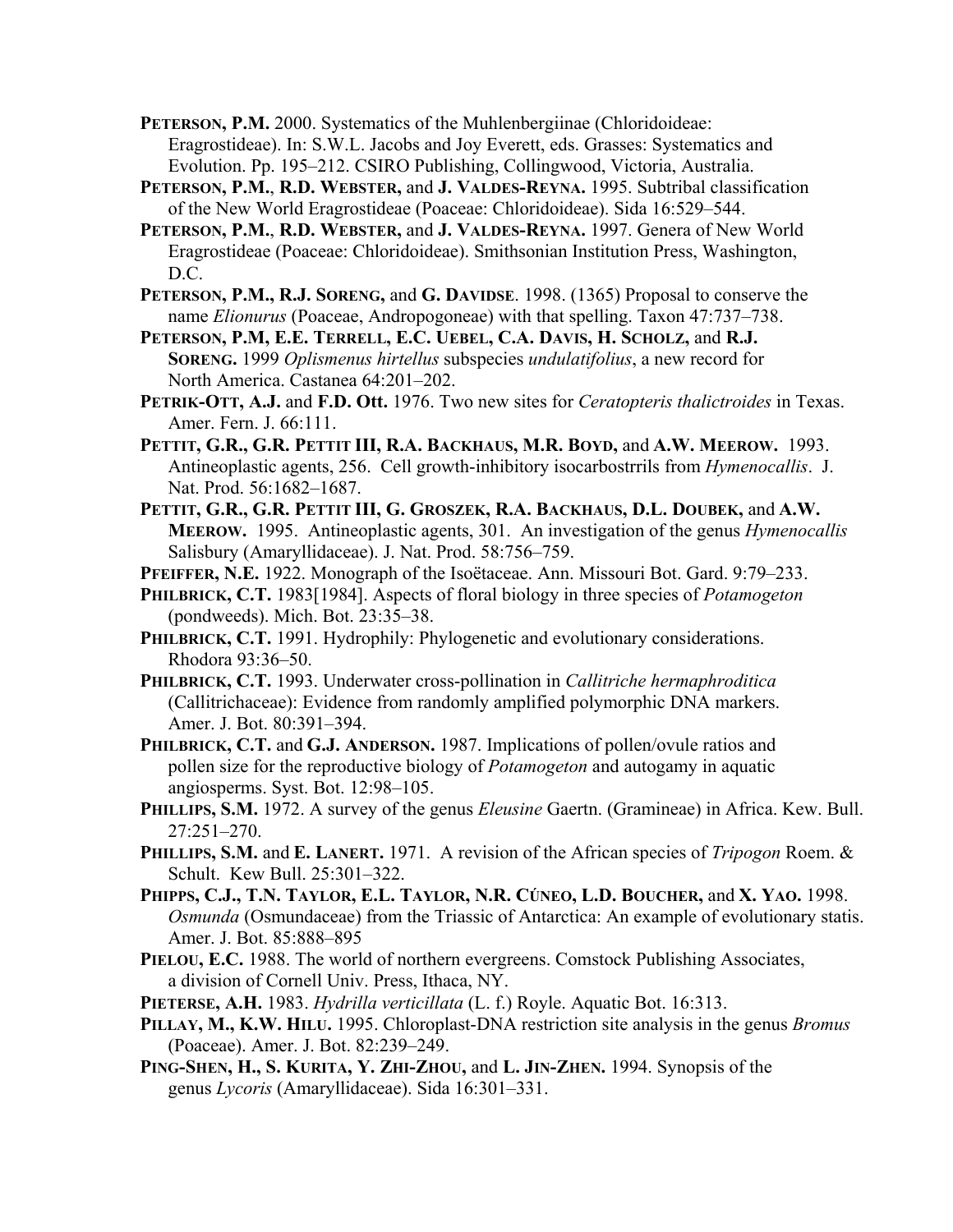**PINTO-ESCOBAR, P**. 1981. The genus *Bromus* in northern South America. Bot. Jahrb. Syst. 102:445–457.

**PIPER, C.V.** 1906. North American species of *Festuca*. Contr. U.S. Natl. Herb. 10:1–48.

- **PIPER, C.V.** and **K.S. BORT.** 1915. The early agricultural history of timothy. J. Amer. Soc. Agron. 7:1–14.
- **PLANCHUELO, A.M.** and **P.M. PETERSON.** 2000. The species of *Bromus* (Poaceae: Bromeae) in South America. In: S.W.L. Jacobs and Joy Everett, eds. Grasses: Systematics and Evolution. Pp. 89–101. CSIRO Publishing, Collingwood, Victoria, Australia.
- **PLATT, S.G.** and **C.G. BRANTLEY.** 1997. Canebrakes: An ecological and historical perspective. Castanea 62:8–21
- **PLOWMAN, T.** 1969. Folk uses of New World aroids. Econ. Bot. 23:97–122.
- **POGAN, E.** 1963. Taxonomical value of *Alisma trivale* Pursh and *Alisma* subcordatum Raf. Canad. J. Bot. 41:1011-1013.
- **POHL, R.W.** 1951. The genus *Setaria* in Iowa. Iowa State Coll. J. Sci. 25:501–508.
- **POHL, R.W.** 1959. Morphology and cytology of some hybrids between *Elymus canadensis* and *E. virginicus*. Proc. Iowa Acad. Sci. 66:155–159.
- **POHL, R.W.** 1962. Notes of *Setaria viridis* and *S. faberi* (Gramineae). Brittonia 14:210– 213.
- **POHL, R.W.** 1969. *Muhlenbergia*, subgenus *Muhlenbergia* (Gramineae) in North America. Amer. Midl. Naturalist 82:512–542.
- **POHL, R.W.** 1994a. 53. *Nassella* Desv. In: G. Davidse, M. Sousa S., and A.O. Chater, eds. Flora Mesoamericana. Vol. 6. Alismataceae a Cyperaceae. Pp. 243–244.
- **POHL, R.W.** 1994b. 99. *Chondrosum* Desv., 100. *Bouteloua* Lagasca, nom. cons. In: G. Davidse, M. Sousa S., and A.O. Chater, eds. Flora Mesoamericana. Vol. 6. Alismataceae a Cyperaceae. Pp. 292-295.
- **POHL, R.W.** 1994c. 166. *Heteropogon*. In: G. Davidse, M. Sousa S. and A. Chater, eds. Flora Mesoamericana, Vol. 6, Alimataceae a Cyperaceae. Pp. 395. Universidad Nacional Autónoma de México, México City, México.
- **POHL, R.W.** and **G. DAVIDSE.** 1994a. 110. *Oplismenus*. In: G. Davidse, M. Sousa S. and A. Chater, eds. Flora Mesoamericana, Vol. 6, Alimataceae a Cyperaceae. Pp. 299. Universidad Nacional Autónoma de México, México City, México.
- **POHL, R.W.** and **G. DAVIDSE.** 1994b. 125. *Paspalum*. In: G. Davidse, M. Sousa S. and A. Chater, eds. Flora Mesoamericana, Vol. 6, Alimataceae a Cyperaceae. Pp. 335– 352. Universidad Nacional Autónoma de México, México City, México.
- **POHL, R.W.** and **G. DAVIDSE.** 1994c. 129. *Axonopus*. In: G. Davidse, M. Sousa S. and A. Chater, eds. Flora Mesoamericana, Vol. 6, Alimataceae a Cyperaceae. Pp. 356– 359. Universidad Nacional Autónoma de México, México City, México.
- **POHL, R.W.** and **N.R. LERSTEN.** 1975. Stem aerenchyma as a character separating *Hymenachne* and *Sacciolepis* (Gramineae, Panicoideae). Brittonia 27:223–227.
- **POOLE, J.M.** and **D.H. RISKIND.** 1987. Endangered, threatened, or protected native plants of Texas. Texas Parks and Wildlife Dept., Austin.
- **POOLE, M.M.** and **D.R. HUNT.** 1980. Pollen morphology and the taxonomy of the Commelinaceae: An exploratory survey. American Commelinaceae: VIII. Kew Bull. 34:639–660.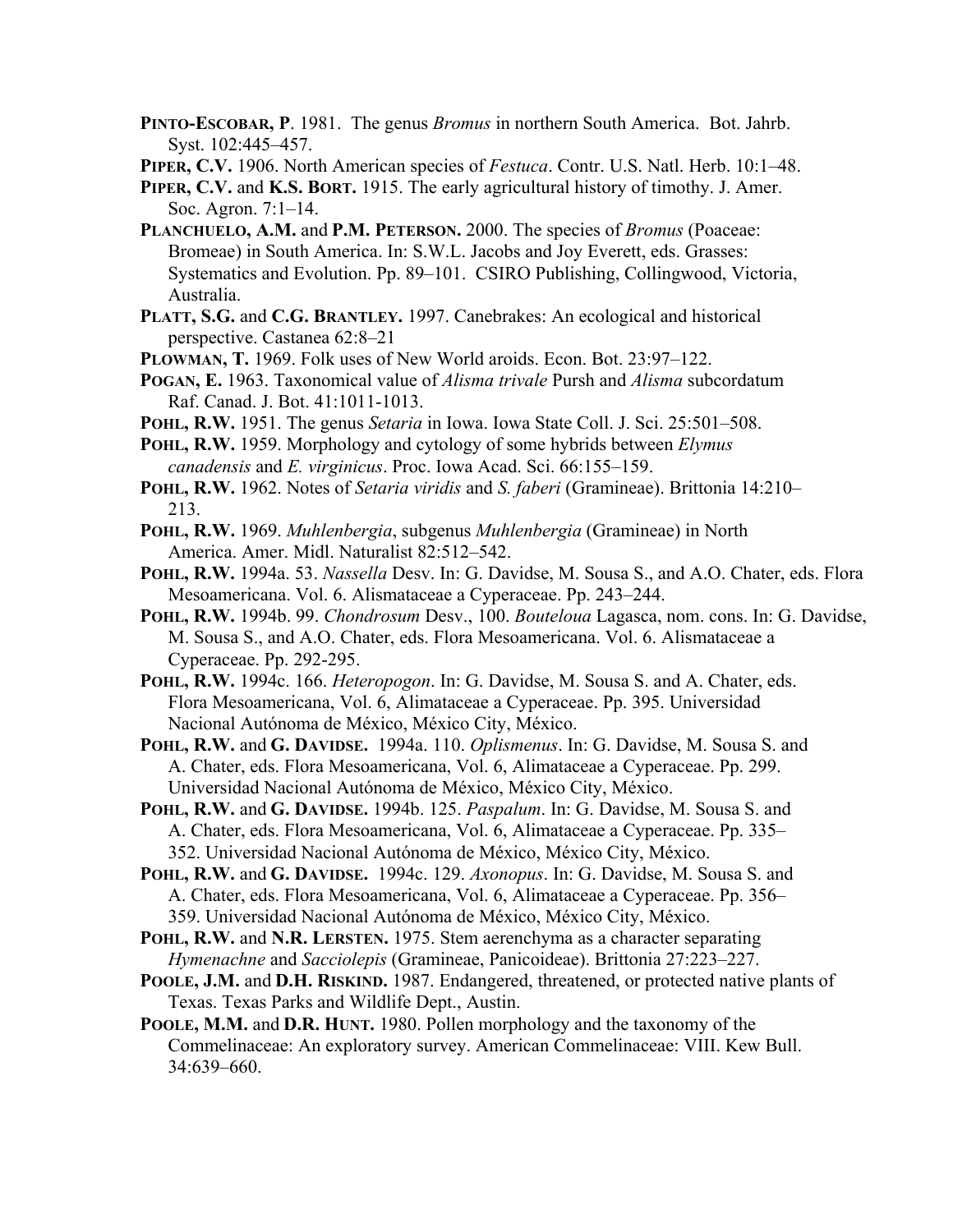- **POSLUSZNY, U.** and **P.B. TOMLINSON.** 1977. Morphology and development of floral shoots and organs in Zannichelliaceae. Bot. J. Linn. Soc. 75:21–46.
- **POVERENE, M.M.** and **P.W. VOIGT.** 1997. Isozyme variation and germplasm relationships in the *Eragrostis curvula* complex. Biochem. Syst. Ecol. 25:21–32.
- **POWELL, A.M.** 1988. Trees and shrubs of Trans-Pecos Texas including Big Bend and Guadalupe Mountains National Parks. Big Bend Natural History Association, Inc., Big Bend National Park, TX.
- **POWELL, A.M.** 1994. Grasses of the Trans-Pecos and adjacent areas. Univ. of Texas Press, Austin.
- **PRASADA RAO, K.E., M.J. DE WET, D.E. BRINK,** and **M.H. MENGESHA.** 1987. Intraspecific variation and systematics of cultivated *Setaria italica*, foxtail millet (Poaceae). Econ. Bot. 41:108–116.
- **PREECE, S.J.** A cytotaxonomic study of the genus *Zigadenus*. Ph.D. dissertation, State College of Washington, Pullman.
- PRICE, R.A. 1989. The genera of Pinaceae in the southeastern United States. J. Arnold Arbor. 70:247–305.
- PRICE, R.A. 1996. Systematics of the Gnetales: A review of morphological and molecular evidence. In: W.E. Friedman (symposium organizer). Biology and evolution of the Gnetales. Int. J. Pl. Sci. 157 (Nov. 1966 suppl.):S40–S49.
- **PRICE, R.A.** and **J.M. LOWENSTEIN.** 1989. An immunological comparison of the Sciadopityaceae, Taxodiaceae, and Cupressaceae. Syst. Bot. 14:141–149.
- **PRICE, R.A., A. LISTON,** and **S.H. STRAUSS.** 1998. Phylogeny and systematics of *Pinus*. In: D.M. Richardson, ed. Ecology and biogeography of *Pinus*. Pp. 49–68. Cambridge Univ. Press, Cambridge, England, U.K.
- **PRIDGEON, A.M., P.J. CRIBB, M.W. CHASE,** and **F.N. RASMUSSEN.** 1999. Genera Orchidacearum, Vol. 1: General Introduction, Apostasioideae, Cypripedioideae. Oxford Univ. Press, New York and Oxford.
- **PRIDGEON, A.M., P.J. CRIBB, M.W. CHASE,** and **F.N. RASMUSSEN.** 2001. Genera Orchidacearum, Vol. 2: Orchidoideae (Part 1). Oxford Univ. Press, New York and Oxford.
- **PROENCA, C.E.B.** 1992. Buzz pollination—Older and more widespread than we think? J. Trop. Ecol. 8:115–120.
- **PROVAN, J., P. LAWRENCE, G. YOUNG, F. WRIGHT, R. BIRD, G.P. PAGLIA, F. CATTONARO, M. MORGANTE,** and **W. POWELL.** 1999. Analysis of the genus *Zea (Poaceae)* using polymorphic chloroplast simple sequence repeats Pl. Syst. Evol. 218:245–256.
- **PRYCHID, C.J.** and **P.J. RUDALL.** 2000. Distribution of calcium oxalate crystals in monocotyledons. In: K.L. Wilson and D.A. Morrison, eds. Monocots: Systematics and Evolution. Pp. 159–162. CSIRO Publishing, Collingwood, Victoria, Australia.
- **PRYER, K.M.** 1999. Phylogeny of marsileaceous ferns and relationships of the fossil *Hydropteris pinnata* reconsidered. Internatl. J. Pl. Sci. 160:931–954.
- **PRYER, K.M., A.R. SMITH,** and **J.E. SKOG.** 1995. Phylogenetic relationships of extant ferns based on evidence from morphology and rbcL sequences. Amer. Fern J.85(4):205-282.
- **PYRAH, G.L.** 1969. Taxonomic and distributional studies in *Leersia* (Gramineae). Iowa State J. Sci. 44:215–270.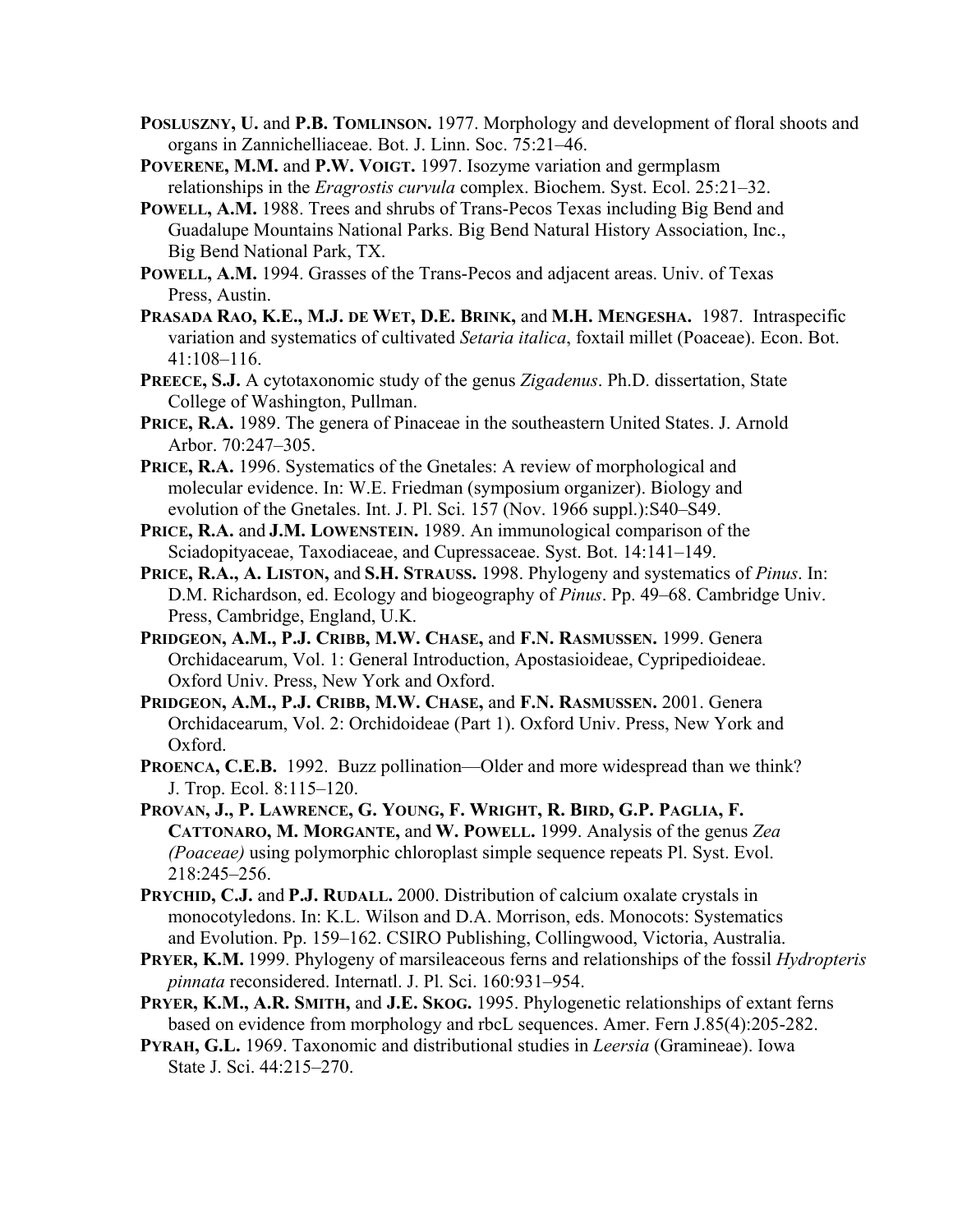- **QIU, Y.-L., J. LEE, F. BERNASCONI-QUADRONI, D.E. SOLTIS, P.S. SOLTIS, M. ZANIS, E.A. ZIMMER, Z. CHEN, V. SAVOLAINEN,** and **M.W. CHASE.** 1999. The earliest angiosperms: Evidence from mitochondrial, plastid and nuclear genes. Nature 402:404–407.
- **QIU, Y-L., M.W. CHASE, D.L. LES,** and **C.R. PARKS.** 1993. Molecular phylogenetics of the Magnoliidae: Cladistic analyses of nucleotide sequences of the plastid gene *rbc*L. Ann. Missouri Bot. Gard. 80:587–606.
- **QUINN, J.A.** 2000. Adaptive plasticity in reproduction and reproductive systems of grasses. In: S.W.L. Jacobs and Joy Everett, eds. Grasses: Systematics and Evolution. Pp. 281–286. CSIRO Publishing, Collingwood, Victoria, Australia.
- **RABINOWITZ, D.** and **J.K. RAPP.** 1979. Dual dispersal modes in hairgrass, *Agrostis hiemalis* (Walt.) B.S.P. (Gramineae). Bull. Torrey Bot. Club 106:32–36.
- **RADFORD, A.E., H.E. AHLES,** and **C.R. BELL.** 1968. Manual of the vascular flora of the Carolinas. The Univ. of North Carolina Press, Chapel Hill.
- **RAHN, K.** 1998a. Alliaceae. In: K. Kubitzki, ed. The families and genera of vascular plants, Vol. III. Flowering plants. Monocotyledons: Lilianae (except Orchidaceae). Pp. 70–78. Springer-Verlag, Berlin.
- **RAHN, K.** 1998b. Themidaceae. In: K. Kubitzki, ed. The families and genera of vascular plants, Vol. III. Flowering plants. Monocotyledons: Lilianae (except Orchidaceae). Pp. 436–441. Springer-Verlag, Berlin.
- **RAMP, P.F.** 1989. Natural history of *Sabal minor*: Demography, population genetics ad reproductive ecology. Ph.D. dissertation. Tulane University.
- **RAMP, P.F.** and **L.B. THIEN.** 1995. A taxonomic history and reexamination of *Sabal minor* in the Mississippi Valley. Principes 39:77–83.
- **RAMU, J, S.L. HATCH, M.A. HUSSEY,** and **E.C. BASHAW.** 1996. Morphology of *Pennisetum orientale* (Poaceae: Paniceae). Sida 17:163–171.
- **RANKER, T.A.** and **A.F. SCHNABEL.** 1986. Allozymic and morphological evidence for a progenitor-derivative species pair in *Camassia* (Liliaceae). Syst. Bot. 11:433–445.
- **RANKER, T.A., D.E. SOLTIS, P.S. SOLTIS,** and **A.J. GILMARTIN.** 1990. Subfamilial phylogenetic relationships of the Bromeliaceae: Evidence from chloroplast DNA restriction site variations. Syst. Bot. 15:425–434.
- **RASMUSSEN, F.N.** 1985. Orchids. In: R.M.T. Dahlgren, H.T. Clifford, and P.F. Yeo. The families of the monocotyledons. Pp. 249–274. Springer-Verlag, Berlin.
- **RASMUSSEN, F.N.** 1995. Relationships of Burmanniales and Orchidales. In: P.J. Rudall. P.J. Cribb, D.F. Cutler, and C.J. Humphries, eds. Monocotyledons: Systematics and evolution. Vol. 1:227–241. Royal Botanic Gardens, Kew, England, U.K.
- **RASMUSSEN, F.N.** 1999. The development of orchid classification. In: A.M. Pridgeon, A.M., P.J. Cribb, M.W. Chase, and F.N. Rasmussen. Genera Orchidacearum, Vol. 1: General Introduction, Apostasioideae, Cypripedioideae, pp. 3–12. Oxford Univ. Press, New York and Oxford.
- **RASMUSSEN, F.N.** 2000. Ins and outs of orchid phylogeny. In: K.L. Wilson and D.A. Morrison, eds. Monocots: Systematics and Evolution. Pp. 430–435. CSIRO Publishing, Collingwood, Victoria, Australia.
- **RATAJ, K.** 1972. Revizion [sic] of the genus *Sagittaria.* Part II. (The species of West Indies, Central and South America). Annot. Zool. Bot. 78.
- **RATAJ, K.** 1975. Revizion [sic] of the genus *Echinodorus* Rich. Prague.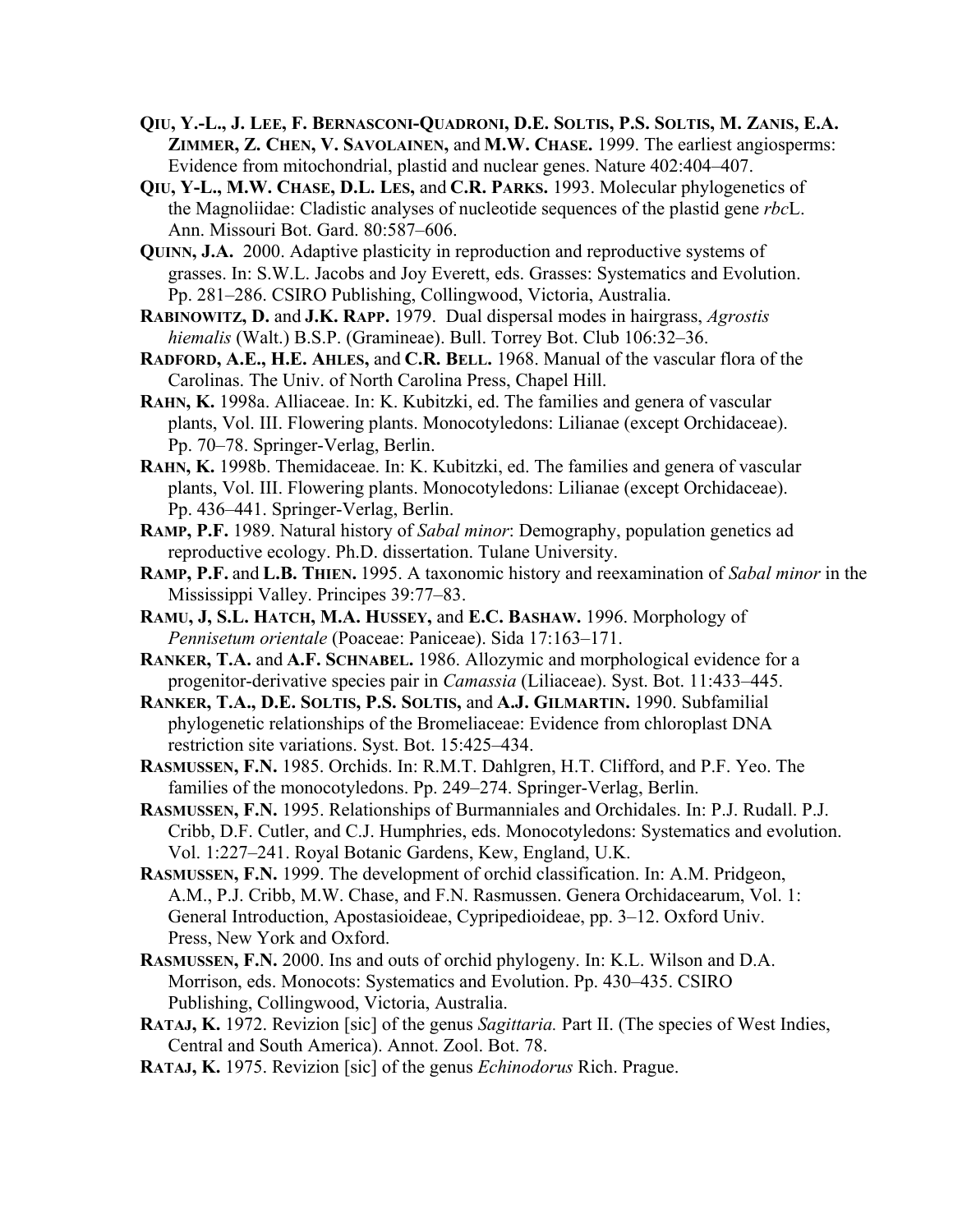- **RAUBESON, L.A.** and **D.B. STEIN.** 1995. Insights into fern evolution from mapping chloroplast genomes. Amer. Fern J. 85:193–204.
- **RAUBESON, L.A.** and **R.K. JANSEN.** 1992. Chloroplast DNA evidence on the ancient evolutionary split in vascular land plants. Science 255:1697–1699.
- **RAVEN, P.H.** 1960. The correct name for rescue grass. Brittonia 12:21–221.
- **RAVEN, P.H.** and **D.I. AXELROD.** 1974. Angiosperm phylogeny and past continental movements. Ann. Missouri Bot. Gard. 61:539–673.
- **RAVEN, P.H., R.F. EVERT,** and **S.E. EICHHORN.** 1986. Biology of plants, 4th ed. Worth Publishers, Inc., New York.
- **RAVEN, P.H., R.F. EVERT,** and **S.E. EICHHORN.** 1999. Biology of Plants, 6th ed. W.H. Freeman and Co., New York.
- **RAY, T.S.** 1987. Leaf types in the Araceae. Amer. J. Bot. 74:1359–1372.
- **RAY, T.S.** 1988. Survey of shoot organization in the Araceae. Amer. J. Bot. 74:75:56–84**.**
- **RAYNAL, J.** 1976. Notes cypérologiques: 26. Le genere *Schoenoplectus* II.

L'amphicarpie et al sect. *Supini*. Adansonia 16:119–155.

- **READ, D.J.** 1998. Fire and pine ecosystems. In: D.M. Richardson, ed. Ecology and biogeography of *Pinus*. Pp. 324–340. Cambridge Univ. Press, Cambridge, England, U.K.
- **REDMANN, R.E.** 1985. Adaptation of grasses to water stress—Leaf rolling and stomate distribution. Ann. Missouri Bot. Gard. 72:833–842.
- **REED, C.F.** 1981. *Cypripedium kentuckiense* Reed, a new species of orchid in Kentucky. Phytologia 48:426–428.
- **REED, C.F.** 1982. Additional notes on *Cypripedium kentuckiense* Reed. Phytologia 50:286–288.
- **REED, R.W.** and **M.L. SOLT.** 1986. Bibliography of the living cycads. Lyonia 2:33–200.
- **REEDER, C.G.** and **J.R. REEDER**. 1986. *Agrostis elliottiana* (Gramineae) new to Arizona and New Mexico. Phytologia 60:453–458.
- **REESE, G.** 1967. Cytologische and taxonomische Untersuchungen an *Zannichellia palustris* L. Biol. Zentralbl. 86(Suppl.):277–306.
- **RENDLE, A.B.** 1930. The classification of flowering plants. Vol. 1. Gymnosperms and monocotyledons, ed. 2. Cambridge.
- **RENVOIZE, S.A.** 1978. Studies in *Elionurus* (Gramineae). Kew Bull. 32:665–672.
- **RENVOIZE, S.A.** 1984. The grasses of Bahia. Royal Botanic Gardens, Kew, England, U.K.
- **REUMER, J.W.F.** 1984. Cytotaxonomy and evolution in *Cryptocoryne* (Araceae). Genetica 65:149–158.
- **REVEAL, J.L.** 1990a. The neotypification of *Lemna minuta* Humb., Bonpl. & Dunth, an earlier name for *Lemna minuscula* Herter (Lemnaceae). Taxon 39:328–330.
- **REVEAL, J.L.** 1993a. A splitter's guide to the higher taxa of the flowering plants (Magnoliophyta) generally arranged to follow the sequence proposed by Thorne (1992) with certain modifications. Phytologia 74:203–263.
- **REVEAL, J.L.** 1993b. Flowering plant families: An overview. In: Flora of North America Editorial Committee, eds. Fl. North Amer. 1:294–298. Oxford Univ. Press, New York and Oxford.
- **REVEAL, J.L.** and **W.B. ZOMLEFER.** 1998. Two new orders for monocotyledonous plants. Novon 8:176–177.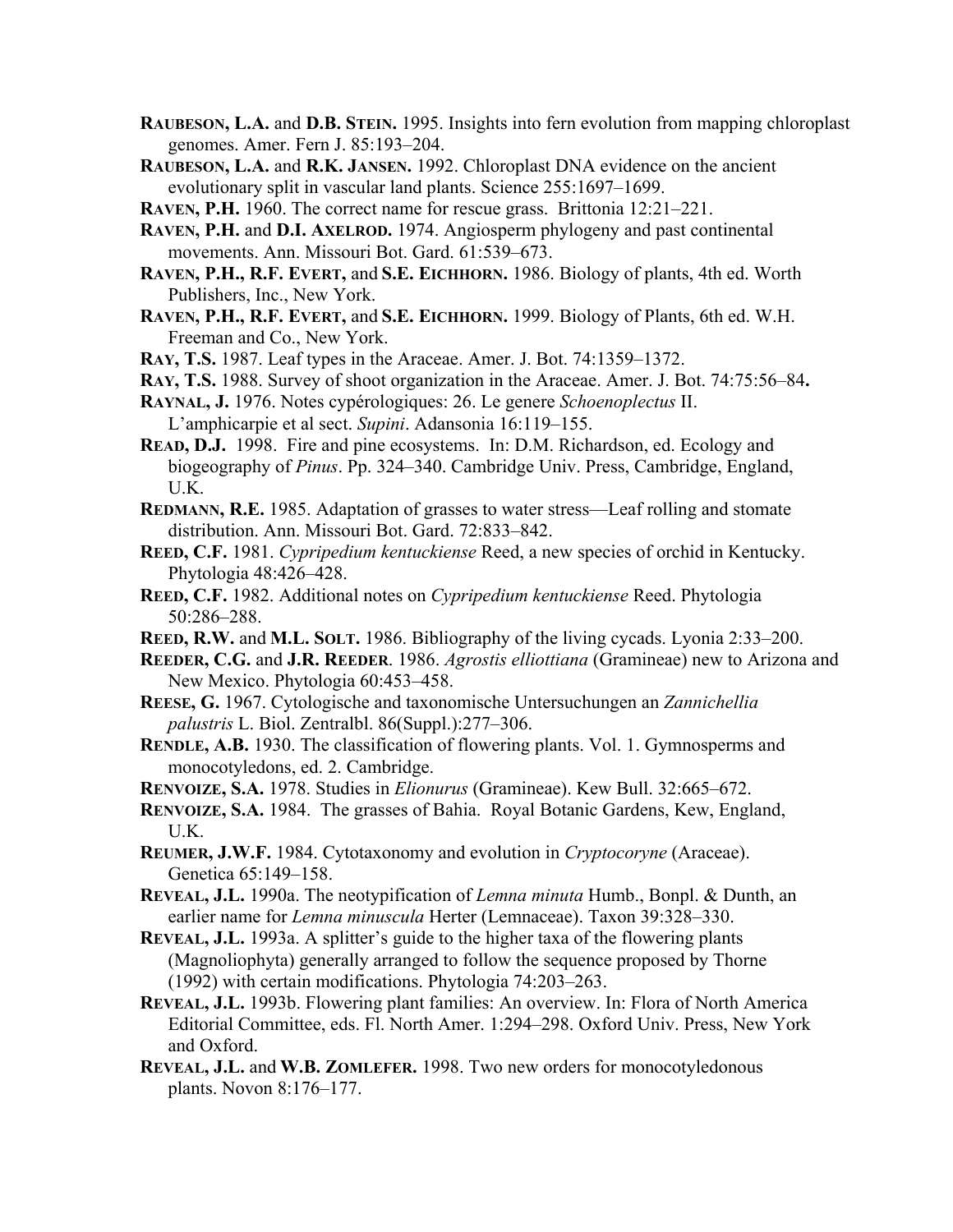- **REVEAL, J.L., C.E. JARVIS,** and **E.E. TERRELL.** 1989. Typification of sugarcane, *Saccharum officinarum* L. (Poaceae). Taxon 38:95–97.
- **REVERCHON, J.** 1903. The fern flora of Texas. Fern Bull. 11:33–38.
- **REZNICEK, A.A**. 1990. Evolution in sedges (*Carex*, Cyperaceae). Canad. J. Bot. 68:1409–1432.
- **REZNICEK, A.A.** and **P.W. BALL.** 1980. The taxonomy of *Carex* section *Stellulatae* in North America north of Mexico. Contr. Univ. Michigan Herb. 14:153–203.
- **REZNICEK, A.A.** and **R.F.C. NACZI.** 1993. Taxonomic status, ecology, and distribution of *Carex hyalina* (Cyperaceae). Contr. Univ. Michigan Herb. 19:141–147.
- **REZNICEK, A.A.** and **R.S.W. BOBBETTE.** 1976. The taxonomy of *Potamogeton* subsection *Hybridi* in North America. Rhodora 78:650–673.
- **RICE, E.L.** 1972. Allelopathic effects of *Andropogon virginicus* and its persistence in old fields. Amer. J. Bot. 59:752–755.
- **RICHARDSON, C.R.** and **K. CLAY.** 2001. Sex-ratio variation among *Arisaema* species with different patterns of gender diphasy. Pl. Species Bio. 16:139–149.
- **RICHARDSON, D.M.** 1998. Ecology and biogeography of *Pinus*. Cambridge Univ. Press, Cambridge, England, U.K.
- **RICHARDSON, F.D.** 1980. Ecology of *Ruppia maritima* L. in New Hampshire (U.S.A.) tidal marshes. Rhodora 82:403–439.
- **RIGGINS, R.L.** 1969. The annual cleistogamous species of *Sporobolous*. M.S. thesis, Iowa State Univ., Ames.
- **RIGGINS, R.L.** 1977. A biosystematic study of the *Sporobolus asper* complex (Gramineae). Iowa State J. Res. 51:287–321.
- **ROALSON, E.H.** and **K.W. ALLRED.** 1997. Vegetative proliferation in *Polypogon monspeliensis* (Gramineae). Aliso 16:81.
- **ROBERTSON, K.R.** 1966. The genus *Erythronium* (Liliaceae) in Kansas. Ann. Missouri Bot. Gard. 53:197–204.
- **ROGERS, G.K.** 1983. The genera of Alismataceae in the southeastern United States. J. Arnold Arbor. 62:383–420.
- **ROGERS, G.K.** 1984. The Zingiberales (Cannaceae, Marantaceae, and Zingiberaceae) in the southeastern United States. J. Arnold Arbor. 65:5–55.
- **ROLFSMEIER, S.B.** 1995. Keys and distributional maps for Nebraska Cyperaceae, Part 1: *Bulbostylis*, *Cyperus*, *Dulichium*, *Eleocharis*, *Eriophorum*, *Fimbristylis*, *Fuirena*, *Lipocarpha*, and *Scirpus*. Trans. Nebraska Acad. Sci. 22:27–42.
- **ROMINGER, J.M.** 1962. Taxonomy of *Setaria* (Gramineae) in North America. Illinois Biol. Monogr. 29:1–132.
- **ROSATTI, T.J.** 1987. The genera of Pontederiaceae in the southeastern United States. J. Arnold Arbor. 68:35–71.
- **ROSE, F.L.** and **R.W. STRANDTMANN.** 1986. Wildflowers of the Llano Estacado. Taylor Publishing Co., Dallas, TX.

**ROSEN, D.J.** 2000. *Cryptocoryne beckettii* (Araceae), a new aquatic plant in Texas. Sida 19:399–401.

- **ROTHROCK, P.E.** 1991. The identity of *Carex albolutescens*, *C. festucacea*, and *C. longii* (Cyperaceae). Rhodora 93:51–66.
- **ROTHWELL, G.W.** 1999. Fossils and ferns in the resolution of land plant phylogeny. Bot. Rev. (Lancaster) 65:188–218.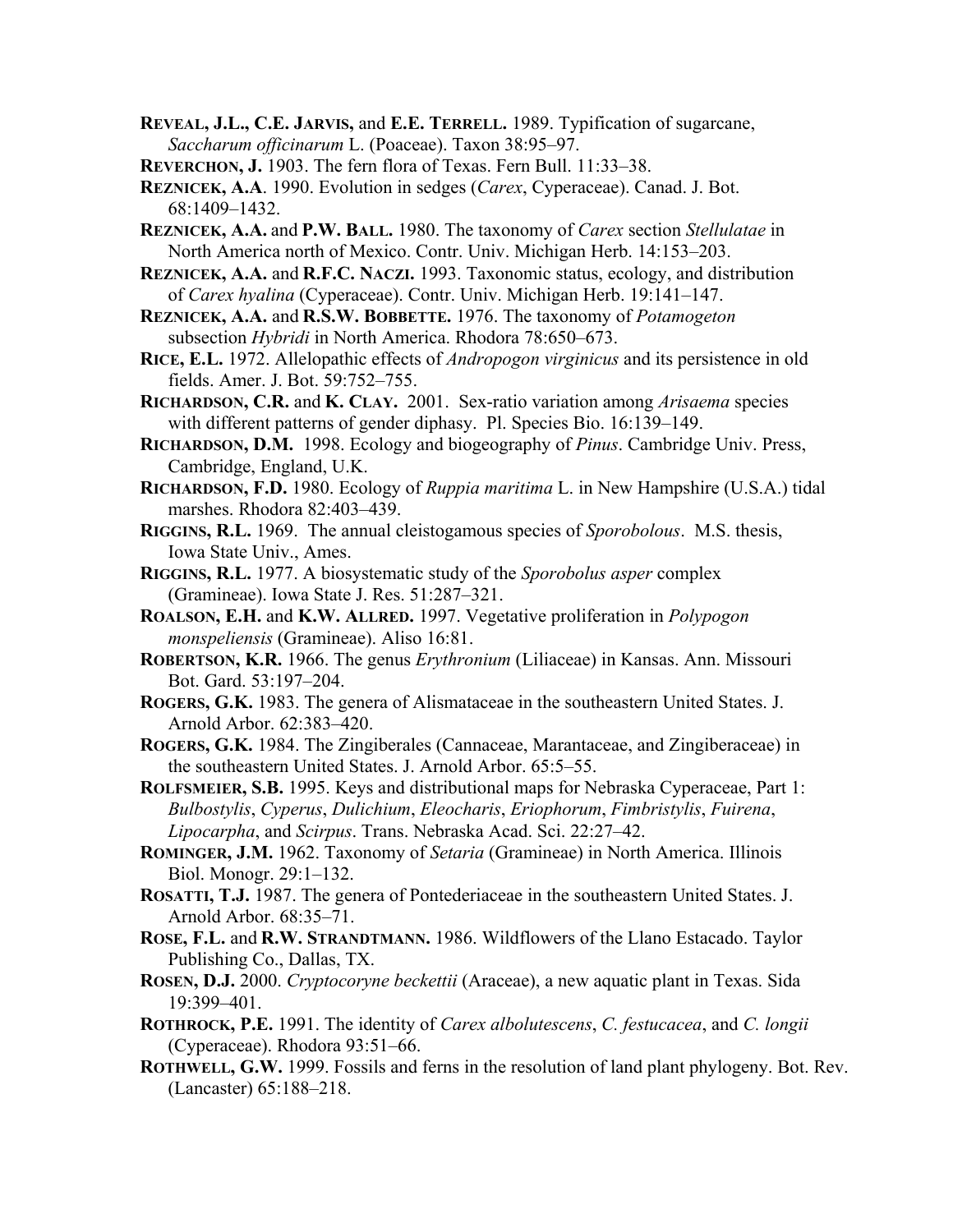- **ROTHWELL, G.W.** and **R.A. STOCKEY.** 1991. *Onoclea sensibilis* in the Paleocene of North America: A dramatic example of structural and ecological stasis. Rev. Palaeobot. Palynol. 70:113–124.
- **ROTHWELL, G.W.** and **R.A. STOCKEY.** 1994. The role of *Hydropteris pinnata* gen. et sp. nov. in reconstructing the cladistics of heterosporous ferns. Amer. J. Bot. 81:479–492.
- **ROUX, J.P.** 1995. Systematic studies in the genus *Mohria* (Pteridophyta: Anemiaceae): 6. Taxonomic review. Bothalia 25:1–12.
- **ROY, G.P.** 1968. A systematic study of the *Bouteloua hirsuta*-*Bouteloua pectinata* complex. Ph.D. dissertation, Texas A&M Univ., College Station.
- **ROY, G.P.** and **F.W. GOULD.** 1971. Biosystematic investigations of *Bouteloua hirsuta* and *B. pectinata*. I. Gross morphology. SouthW. Naturalist 15:377–387.
- **RUBTZOFF, P.** 1964. Notes on the genus *Alisma*. Leafl. W. Bot. 10:90–95.
- **RUDALL, P.J.** and **D.F. CUTLER.** 1995. Asparagales: A reappraisal. In: P.J. Rudall. P.J. Cribb, D.F. Cutler, and C.J. Humphries, eds. Monocotyledons: Systematics and evolution. Vol. 1:157–168. Royal Botanic Gardens, Kew, England, U.K.
- **RUDALL, P.J.** and **M.G. SAJO.** 1999. Systematic position of *Xyris:* Flower and seed anatomy. Int. J. Pl. Sci. 160:795–808.
- **RUDALL, P.J., M.W. CHASE, D.F. CUTLER, J. RUSBY,** and **A.Y. DE BRUIJN.** 1998a. Anatomical and molecular systematics of Asteliaceae and Hypoxidaceae. Bot. J. Linnean Soc. 127:1–42.
- **RUDALL, P.J., E.M. ENGLEMAN, L. HANSON,** and **M.W. CHASE.** 1998b. Embryology, cytology and systematics of *Hemiphylacus, Asparagus* and *Anemarrhena* (Asparagales). Pl. Syst. Evol. 211:181–199.
- **RUDALL, P.J., P.J. CRIBB, D.F. CUTLER,** and **C.J. HUMPHRIES,** eds. 1995. Monocotyledons: Systematics and evolution. 2 Vols. Royal Botanic Gardens, Kew, England, U.K.
- **RUDALL, P.J., C.A. FURNESS, M.W. CHASE,** and **M.F. FAY.** 1997. Microsporogenesis and pollen sulcus type in Asparagales (Lilianae). Canad. J. Bot. 75.408–430.
- **RUDALL, P.J., K.L. STOBART, W.-P. HONG, J.G. CONRAN, C.A. FURNESS, G.C. KITE,**  and **M.W. CHASE.** 2000. Consider the lilies: Systematics of Lilailes. In: K.L. Wilson and D.A. Morrison, eds. Monocots: Systematics and Evolution. Pp. 347–359. CSIRO Publishing, Collingwood, Victoria, Australia.
- **RUNEMARK, H.** and **W.K. HENEEN.** 1968. *Elymus* and *Agropyron*, a problem of generic delimitation. Bot. Not. 121:51–79.
- **RUPP, R.** 1987. Blue corn & square tomatoes: unusual facts about common vegetables. Storey Communications, Inc., Pownal, VT.
- **RUST, R.W.** 1980. Pollen movement and reproduction in *Arisaema triphyllum*. Bull. Torrey Bot. Club 107:539–542.
- **RYDBERG, P.A.** 1909. Elodeaceae. N. Amer. Fl. 17:67–71.
- **SAEGER, A.** 1934. *Spirodela oligorrhiza* collected in Missouri. Bull. Torrey Bot. Club. 61:233–236.
- **SAGE, L.W., S.G. LLOYD,** and **J.P. PIGOTT.** 2000. *Sagittaria platyphylla* (Alismataceae), a new aquatic weed threat in Western Australia. Nuytsia 13:403–405.
- **SAICHUK, J.K., C.M. ALLEN,** and **W.D. REESE.** 2000. *Alopecurus myosuroides* and *Sclerochloa dura* (Poaceae) new to Louisiana. Sida 19:411–412.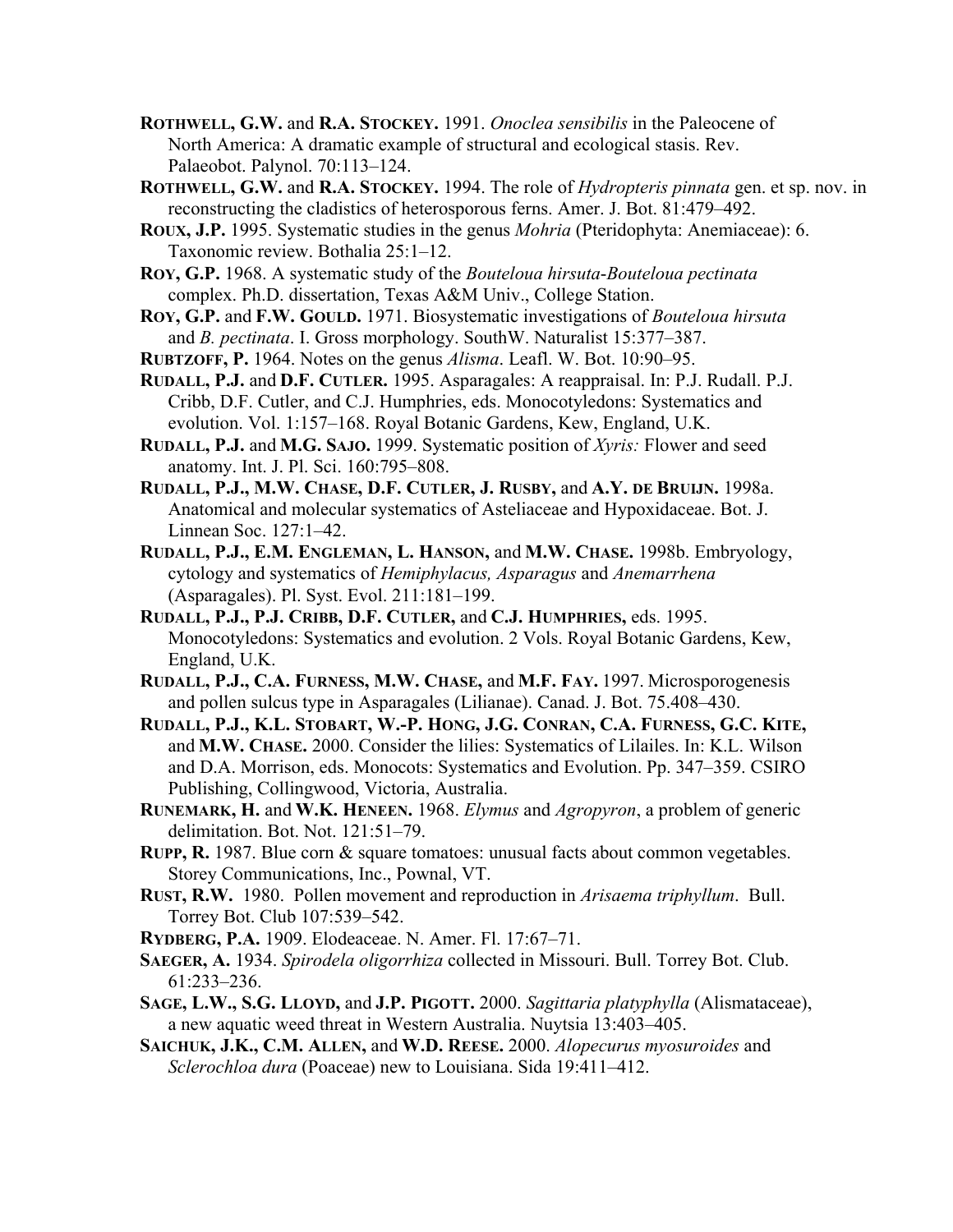- **SANCHEZ, L.L.** 1997. Vascular plant list of Fort Hood Military Reservation, Bell and Coryell counties, Texas. The Nature Conservancy, Unpublished March 1997 update, copy in the library of the Botanical Research Institute of Texas.
- **SANO, R., M. TAKAMIYA, M. ITO, S. KURITA,** and **M. HASEBE.** 2000. Phylogeny of the lady fern group, tribe Physematieae (Dryopteridaceae), based on chloroplast *rbcL* gene sequences. Molecular Phylogenet. & Evol. 15(3): 403–413.
- **SATTLER, R.** and **V. SINGH.** 1973. Floral development of *Hydrocleis nymphoides*. Canad. J. Bot. 51:2455–2458.
- **SAUER, J.** 1972. Revision of *Stenotaphrum* (Gramineae: Paniceae) with attention to its historical geography. Brittonia 24:202–222.
- **SAUNDERS, R.M.K.** and **K. FOWLER.** 1992. A morphological taxonomic revision of *Azolla* Lam. section *Rhizosperma* (Mey.) Mett. (Azollaceae). Bot. J. Linn. Soc. 109:329–357.
- **SAVOLAINEN, V., M.W. CHASE, S.B. HOOT, C.M. MORTON, D.E. SOLTIS, C. BAYER, M.F. FAY, A.T. DE BRUIJN, S. SULLIVAN,** and **Y.L. QIU.** 2000. Phylogenetics of flowering plants based on combined analysis of plastid atpB and rbcL gene sequences. Syst. Biol. 49:306-362.
- **SAWYER, N.W.** and **G.J. ANDERSON.** 1998. Reproductive biology of the carrion-flower, *Smilax herbacea* (Smilacaceae). Rhodora 100:1–24.
- **SCAGEL, R.F., R.J. BANDONI, J.R. MAZE, G.E. ROUSE, W.B. SCHOFIELD,** and **J.R. STEIN.** 1984. Plants: An evolutionary survey. Wadsworth Publishing Co., Belmont, CA.
- **SCHABELL, J.** 1993. Looking at the species—Part XI. The historical species *H. lilioasphodelus*. Daylily J. 48:174–177.
- **SCHAFFNER, J.H.** 1922. Control of the sexual state in *Arisaema triphyllum* and *Arisaema dracontium*. Amer. J. Bot. 9:72–78.
- **SCHIPPERS, P., S.J. TER BORG,** and **J.J. BOS.** 1995. A revision of the infraspecific taxonomy of *Cyperus esculentus* (yellow nutsedge) with an experimentally evaluated character set. Syst. Bot. 20:461–481.
- **SCHMUTZ, E.M.** and **L.B. HAMILTON.** 1979. Plants that poison. Northland Publishing, Flagstaff, AZ.
- **SCHNEIDER, E.L.** and **S. CARLQUIST.** 1997. SEM studies on vessels in ferns. III. *Phlebodium* and *Polystichum*. Internatl. J. Pl. Sci. 158:343–349.
- **SCHNEIDER, E.L.** and **S. CARLQUIST.** 1999a. SEM studies on vessels in ferns. 11. *Ophioglossum*. Bot. J. Linn. Soc. 129:105–114.
- **SCHNEIDER, E.L.** and **S. CARLQUIST.** 1999b. SEM studies on vessels in ferns. 13. *Nephrolepis*. Amer. Fern J. 89:171–177.
- **SCHNEIDER, E.L.** and **S. CARLQUIST.** 2000a. SEM studies on vessels in ferns. 17. Psilotaceae. Amer. J. Bot. 87:176-181.
- **SCHNEIDER, E.L.** and **S. CARLQUIST.** 2000b. SEM studies on vessels in ferns. 19. *Marsilea*. Amer. Fern J. 90:32-41.
- **SCHNEIDER, H.** 1997. Root anatomy of Aspleniaceae and the implications for systematics of this fern family. Fern. Gaz. 15:160–168.
- **SCHNELLER, J.J.** 1990a. Azollaceae. In: K.U. Kramer and P.S. Green. The families and genera of vascular plants, Vol. I. Pteridophytes and gymnosperms. Pp. 57–60. Springer-Verlag, Berlin.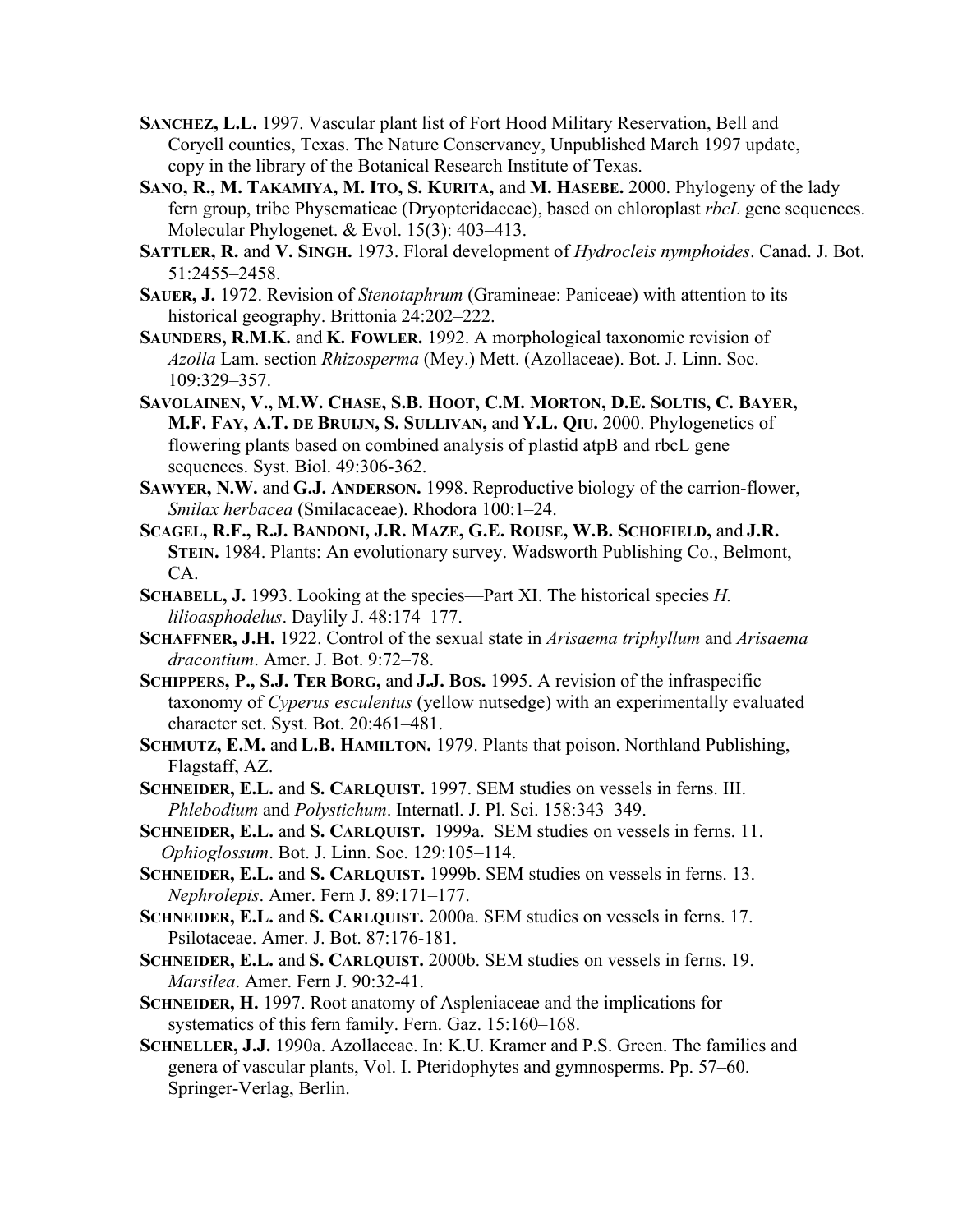- **SCHNELLER, J.J.** 1990b. Salviniaceae. In: K.U. Kramer and P.S. Green. The families and genera of vascular plants, Vol. I. Pteridophytes and gymnosperms. Pp. 256–258. Springer-Verlag, Berlin.
- **SCHOLL, E.L.** and **R.J. KINUCAN.** 1996. Grazing effects on reproductive characteristics of common curlymesquite (*Hilaria belangeri*). SouthW. Naturalist 41:251–256.
- **SCHOLZ, U.** 1981. Monographie der gattung *Oplismenus* (Gramineae). Phanerogamarum Monographiae Tomus 13. Pp. 1–213. J. Cramer, Hirschberg, Germany.
- **SCHULTES, R.E.** and **A.S. PEASE.** 1963. Generic names of orchids: Their origin and meaning. Academic Press, New York.
- **SCHULZ, E.D.** 1922. 500 wild flowers of San Antonio and vicinity. Published by the author, San Antonio, TX.
- **SCHULZ, E.D.** 1928. Texas wild flowers. Laidlaw Brothers, Chicago, IL.
- **SCHUYLER, A.E.** 1966. The taxonomic delineation of *Scirpus lineatus* and *Scirpus pendulus*. Notul. Nat. Acad. Nat. Sci. Philadelphia 390:1–3.
- **SCHUYLER, A.E.** 1967. A taxonomic revision of North American leafy species of *Scirpus*. Proc. Acad. Nat. Sci. Philadelphia 119:295–323.
- **SCHUYLER, A.E.** 1974. Typification and application of the names *Scirpus americana* Pers., *S. olneyi* Gray, and *S. pungens* Vahl. Rhodora 76:51–52.
- **SCOTLAND, R.W.** 2000. Are angiosperms firmly rooted? Taxon 49:529–531.
- **SCRIBNER, F.L.** 1907. Notes on *Muhlenbergia*. Rhodora 9:17–23.
- **SEALY, J.R.** 1954. Review of the genus *Hymenocallis*. Kew Bull. 9:201–240.
- **SEBERG, O.** and **G. PETERSEN.** 1998. A taxonomic revision of the genus *Elymus* L. s.l. (Poaceae, Triticeae) in South America. Bot. Jahrb. 120(4): 503-543 (1998) - illus.
- **SEIBERT, T.F.** and **J.A. SAVIDGE.** 1991. Pollination and breeding biology of largeflowered bellwort, *Uvularia grandiflora*. Canad. Field-Nat. 105:392–394.
- **SENCER, H.A.** and **J.G. HAWKES.** 1980. On the origin of cultivated rye. Biol. J. Linn. Soc. 13:299–313.
- **SEPTA, F.** 1998. Hyacinthaceae. In: K. Kubitzki, ed. The families and genera of vascular plants, Vol. III. Flowering plants. Monocotyledons: Lilianae (except Orchidaceae). Pp. 261–285. Springer-Verlag, Berlin.
- **SERBET, R.** and **G.W. ROTHWELL.** 1999. *Osmunda cinnamomea* (Osmundaceae) in the Upper Cretaceous of western North America: Additional evidence for exceptional species longevity among filicalean ferns. Internatl. J. Pl. Sci. 160:425–433.
- **SERVISS, B.E., S.T. MCDANIEL,** and **C.T. BRYSON.** 2000. Occurrence, distribution, and ecology of *Alocasia*, *Caladium*, *Colocasia*, and *Xanthosoma* (Araceae) in the southeastern United States. Sida 19:149–174.
- **SEXTON, C. (CHUCK).** Personal communication. Wildlife Biologist, Balcones Canyonlands National Wildlife Refuge, U.S. Fish and Wildlife Service, Austin, TX.
- **SHAFFER-FEHRE, M.** 1991a. The enotegmen tuberculae: An account of little-known structures from the seed coat of the Hydrocharitoideae (Hydrocharitaceae) and *Najas* (Najadaceae). J. Linn. Soc., Bot. 107:169–188.
- **SHAFFER-FEHRE, M.** 1991b. The position of *Najas* within the subclass Alismatidae (Monocotyledones) in the light of new evidence from seed coat structures in the Hydrocharitoideae (Hydrocharitales). J. Linn. Soc., Bot. 107:189–209.
- **SHARMA, M.P.** and **W.H. VANDEN BORN.** 1978. The biology of Canadian weeds. 27. *Avena fatua* L. Canad. J. Pl. Sci. 58: 141–157.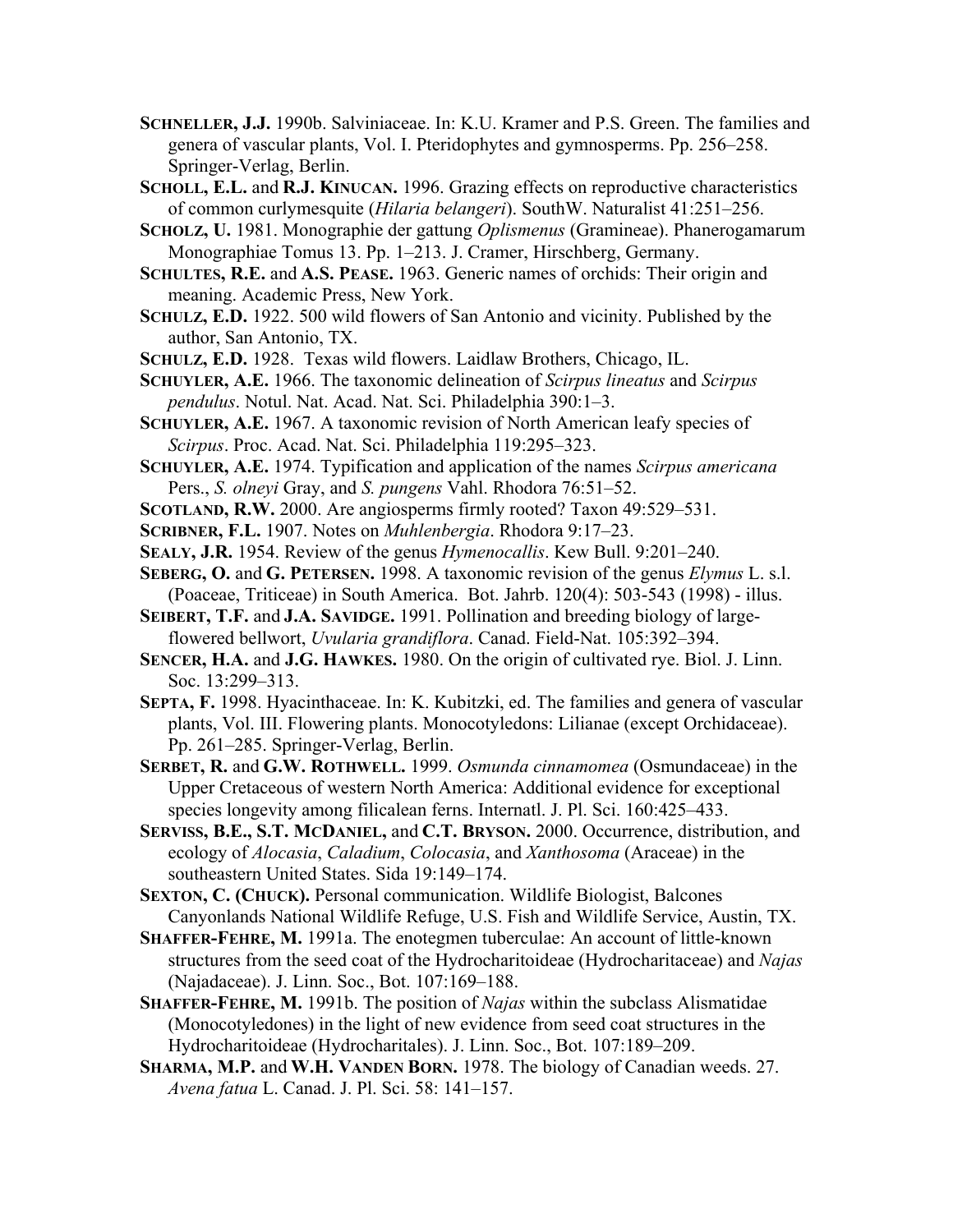- **SHAW, G.R.** 1914. The genus *Pinus*. Arnold Arbor. Publ. No. 5. Riverside Press, Cambridge,
- **SHAW, R.B.** and **F.E. SMEINS.** 1979. Epidermal characteristics of the callus in *Eriochloa* (Poaceae). Amer. J. Bot. 66:907–913.
- **SHAW, R.B.** and **F.E. SMEINS.** 1981. Some anatomical and morphological characteristics of the North American species of *Eriochloa* (Poaceae: Paniceae). Bot. Gaz. (Crawfordsville) 142:534–544.
- **SHAW, R.B.** and **F.E. SMEINS.** 1983. Additional observations of the callus in *Eriochloa* (Poaceae). Iselya 2:15–19.
- **SHAW, R.B.** and **R.D. WEBSTER.** 1987. The genus *Eriochloa* (Poaceae: Paniceae) in North and Central America. Sida 12:165–207.
- **SHERMAN, H**.**L**. 1979. Evidence of misapplication of the name *Schoenolirion texanum* (Scheele) Gray (Liliaceae)**.** SouthW. Naturalist 24:123–126.
- **SHERMAN, H**.**L**. and **R.W. BECKING.** 1991. The generic distinctness of *Schoenolirion* and *Hastingsia*. Madroño 38:130–138.
- **SHEVIAK, C.J.** 1982. Biosystematic study of the *Spiranthes cernua* complex. New York State Mus. Bull. 448:1–73.
- **SHEVIAK, C.J.** 1991. Morphological variation in the compilospecies *Spiranthes cernua* (L.) L.C. Rich.: Ecologically-limited effects on gene flow. Lindleyana 6:228–234.
- **SHEVIAK, C.J.** 1992. Natural hybridization between *Cypripedium montanum* and its yellow-lipped relatives. Amer. Orchid Soc. Bull. 61:546–559.
- **SHEVIAK, C.J.** 1994. *Cypripedium parviflorum* Salisb. I: The small-flowered varieties. Amer. Orchid Soc. Bull. 63:664–669.
- **SHEVIAK, C.J.** 1995. *Cypripedium parviflorum* Salisb. I: The large-flowered plants and patterns of variation. Amer. Orchid Soc. Bull. 64:606–612.
- **SHINNERS, L.H.** 1948b. Geographic limits of some alien weeds in Texas. Texas Geogr. Mag. 12:16–25.
- **SHINNERS, L.H.** 1951d. The north Texas species of *Hymenocallis* (Amaryllidaceae). Field & Lab. 19:102–104.
- **SHINNERS, L.H.** 1951f. *Agave lata*, a new species from north Texas and Oklahoma. Field & Lab. 19:171–173.
- **SHINNERS, L.H.** 1954. Notes on north Texas grasses. Rhodora 56:25–38.
- **SHINNERS, L.H.** 1956a. Illegitimacy of Persoon's species of *Koeleria*. Rhodora 58:93– 96.
- **SHINNERS, L.H.** 1956b. *Andropogon ischaemum* L. var. *songaricus* Ruprecht: Technical name for King Ranch bluestem. Field & Lab. 24:101–103.
- **SHINNERS, L.H.** 1958a. Spring flora of the Dallas–Fort Worth area Texas. Published by author, Dallas, TX.
- **SHINNERS, L.H.** 1962a. Annual Sisyrinchiums (Iridaceae) in the United States. Sida 1:32–42.
- **SHINNERS, L.H.** 1962b. *Aneilema* (Commelinaceae) in the United States. Sida 1:100– 101.
- **SHINNERS, L.H.** 1966a. Texas *Polianthes*, including *Manfreda* (*Agave* subgenus *Manfreda*) and *Runyonia* (*Agavaceae*). Sida 2:333–338.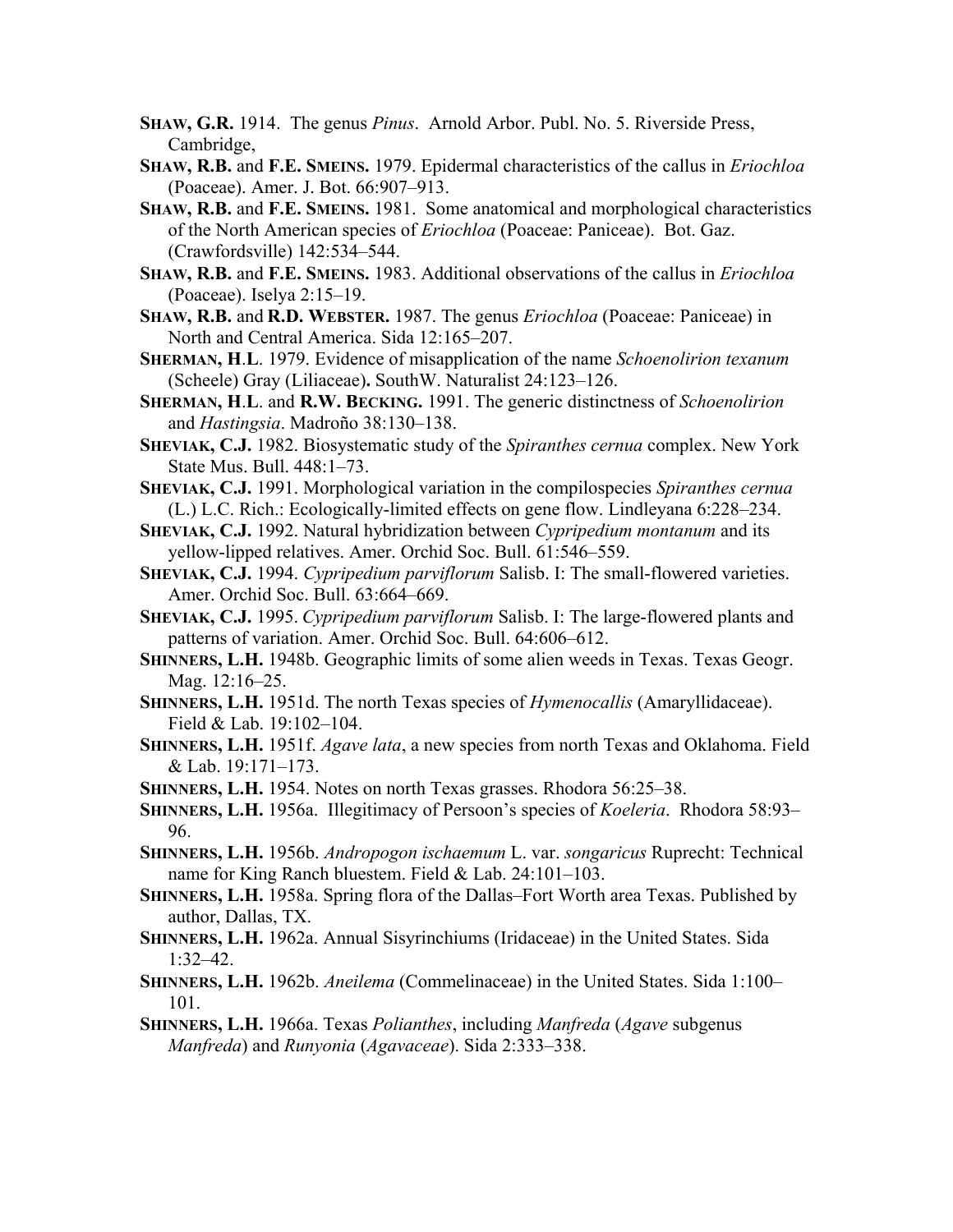- **SHINWARI, Z. K, H. KATO, R. TERAUCHI,** and **S. KAWANO.** 1994. Phylogenetic relationships among genera in the Liliaceae-Asparagoideae-Polygonatae s.l. inferred from rbcL gene sequence data. Pl. Syst. Evol. 192:263–277.
- **SHIRLEY, MRS. C.** 1963. Adventures with native Crinums. Plant Life (Herbertia) 19:43– 45.
- **SILVEUS, W.A.** 1933. Texas grasses. Published by the author, San Antonio, TX.
- **SILVEUS, W.A.** 1942. Grasses: *Paspalum* and *Panicum* of the United States. Published by the author, San Antonio, TX.
- **SIMON, B.K.** 1972. A revision of the genus *Sacciolepis* (Gramineae) in the 'Flora Zambesiaca' area. Kew Bull. 27:367–372.
- **SIMPSON, B.B., J.L. NEFF,** and **G. DIERINGER.** 1986. Reproductive biology of *Tinantia anomala* (Commelinaceae). Bull. Torrey Bot. Club 113:149–158.
- **SIMPSON, B.J.** 1988. A field guide to Texas trees. Texas Monthly Press, Austin.
- **SIMPSON, D.** 1995. Relationships within Cyperales. In: P.J. Rudall. P.J. Cribb, D.F. Cutler, and C.J. Humphries, eds. Monocotyledons: Systematics and evolution. Vol. 2:497–509. Royal Botanic Gardens, Kew, England, U.K.
- **SIGNHURST, J. (JASON).** Specialist in rare and endandered plants of Texas. Wildlife Diversity Program. Texas Parks and Wildlife Department, Austin, TX.
- **SKODA, B.** 1997. Taxonomic comments on the "Flora of North America north of Mexico", vol. 2, with some new nomenclatural combinations for Pteridophyta. Preslia 68:341–359.
- **SMALL, J.K.** 1909. Alismaceae. N. Amer. Fl. 17:43–62.
- **SMALL, J.K.** 1922. The blue-stem *Sabal minor*. J. New York Bot. Gard. 23:161–168.
- **SMALL, J.K.** 1938. Ferns of the southeastern states. The Science Press, Lancaster, PA.
- **SMART, R.M. (MICHAEL).** Personal communication. Aquatic plant ecologist. U.S. Army Corps of Engineers. Lewisville Aquatic Ecosystem Research Facility, Lewisville, TX.
- **SMITH, A.R.** 1971. Systematics of the neotropical species of *Thelpyteris* section *Cyclosorus*. Univ. Calif. Publ. Bot. 59:1–136.
- **SMITH, A.R.** 1971a. Systematics of the neotropical species of *Thelpyteris* section *Cyclosorus*. Univ. Calif. Publ. Bot. 59:1–136.
- **SMITH, A.R.** 1971b. The *Thelypteris normalis* complex in the southeastern United States. Amer. Fern J. 61:21–33.
- **SMITH, A.R.** 1990. Thelypteridaceae. In: K.U. Kramer and P.S. Green. The families and genera of vascular plants, Vol. I. Pteridophytes and gymnosperms. Pp. 263–272. Springer-Verlag, Berlin.
- **SMITH, A.R.** 1993a. Thelypteridaceae. In: Flora of North America Editorial Committee, eds. Fl. North Amer. 2:206–222. Oxford Univ. Press, New York and Oxford.
- **SMITH, A.R.** 1993b. Dryopteridaceae (family description and key to genera). In: Flora of North America Editorial Committee, eds. Fl. North Amer. 2:246–249. Oxford Univ. Press, New York and Oxford.
- **SMITH, A.R.** 1993c. Polypodiaceae (family description and key to genera). In: Flora of North America Editorial Committee, eds. Fl. North Amer. 2:312–313. Oxford Univ. Press, New York and Oxford.
- **SMITH, A.R.** 1995. Non-molecular phylogenetic hypotheses for ferns. Amer. Fern J. 85:104-122.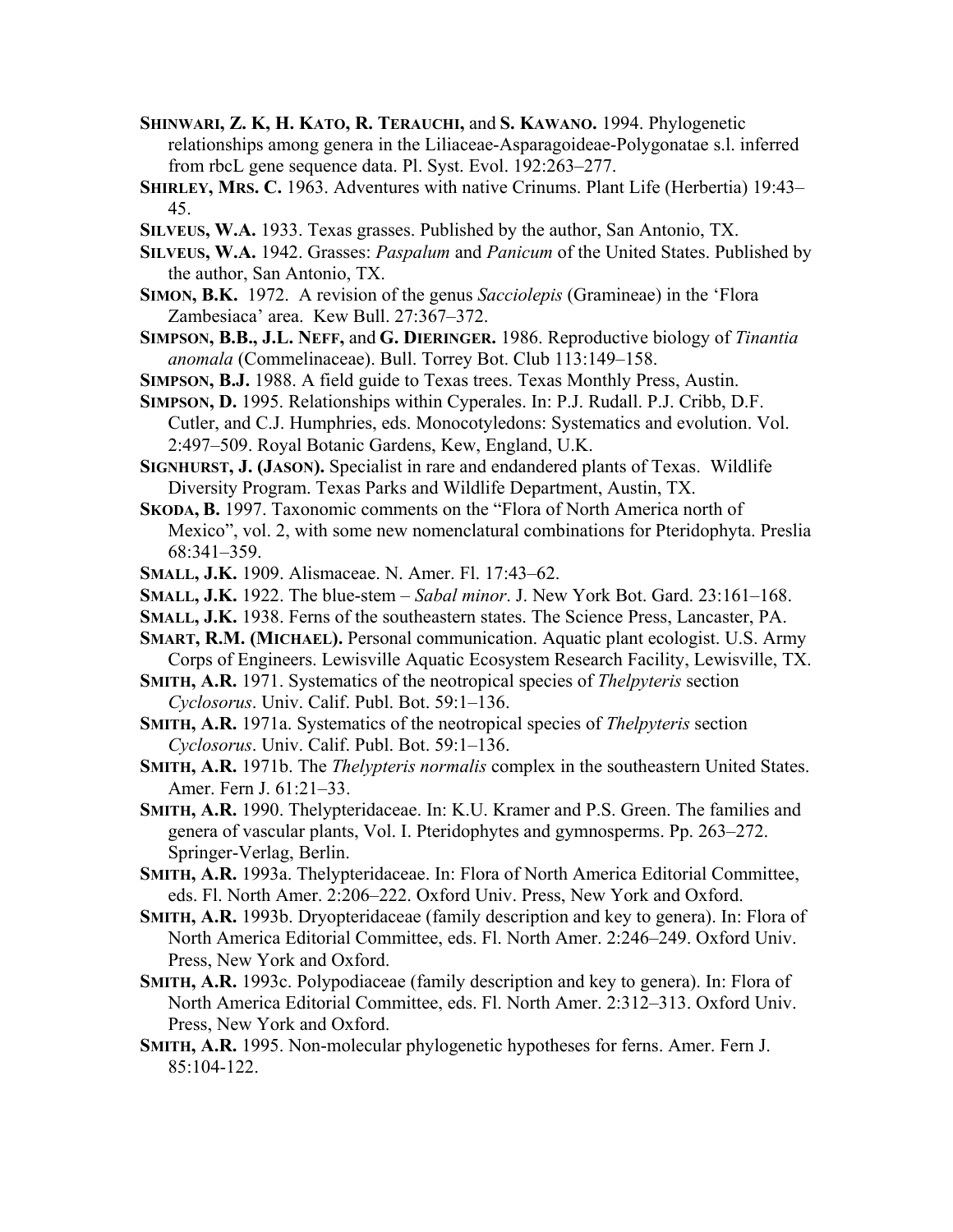- **SMITH, G.L.** 2001. *Hymenocallis* (Amaryllidaceae) in Texas, with a new varietal combination. Novon 11:229–232.
- **SMITH, G.R.** and **G.E. SNOW.** 1976. Pollination ecology of *Platanthera* (*Habenaria*) *ciliaris* and *P. blephariglottis* (Orchidaceae). bot. Gaz. 137:133–140.
- **SMITH, J.G.** 1895. North American species of *Sagittaria* and *Lophotocarpus*. Rep. (Annual) Missouri Bot. Gard. 6:27–64.
- **SMITH, L.B.** 1938. Bromeliaceae. N. Amer. Fl. 19:61–228.
- **SMITH, L.B.** 1961. Bromeliaceae. In: C.L. Lundell, ed. Flora of Texas 3:200–207. Texas Research Foundation, Renner.
- **SMITH, L.B.** and **C.E. WOOD.** 1975. The genera of Bromeliaceae in the southeastern United States. J. Arnold Arbor. 375–397.
- **SMITH, L.B.** and **R.J. DOWNS.** 1977. Tillandsioideae. Fl. Neotrop. Monogr.
- **SMITH, L.B.** and **W. TILL.** 1998. Bromeliaceae. In: K. Kubitzki. The families and genera of vascular plants, Vol. IV. Flowering plants. Monocotyledons: Alismatanae and Commelinanae (except Gramineae). Pp. 74–99. Springer-Verlag, Berlin.
- **SMITH, S.G. (GALEN).** Personal communication. Specialist in Cyperaceae. Univ. of Wisconsin-Whitewater.
- **SMITH, S.G.** 1967. Experimental and natural hybrids in North American *Typha* (Typhaceae). Amer. Midl. Naturalist 78:257–287.
- **SMITH, S.G.** 1987. *Typha*: Its taxonomy and the ecological significance of hybrids. Arch. Hydrobiol. 27:129–138.
- **SMITH, S.G.** 1995. New combinations in North American *Schoenoplectus*, *Bolboschoenus*, *Isolepis*, and *Trichophorum* (Cyperaceae). Novon 5:97–102.
- **SMITH, S.G.** 1996. *Schoenoplectus*. Unpublished manuscript of forthcoming Flora of North America treatment.
- **SMITH, S.G.** 1997a. *Bolboschoenus*. Unpublished manuscript of forthcoming Flora of North America treatment.
- **SMITH, S.G.** 1997b. *Isolepis*. Unpublished manuscript of forthcoming Flora of North America treatment.
- **SMITH, S.G.** 2000a. Typhaceae. In: Flora of North America Editorial Committee, eds. Fl. North Amer. 22:278–285. Oxford Univ. Press, New York and Oxford.
- **SMITH, S.G.** and **G. YATSKIEVYCH.** 1996. Notes on the genus *Scirpus* sensu lato in Missouri. Rhodora 98:168–179.
- **SMITH, S.G.** and **I. KUKKONEN.** 1999. A new lectotype for *Scirpus maritimus* (Cyperaceae). Taxon 48:355–357.
- **SNOGERUP, S.** 1993. A revision of *Juncus* subgen. *Juncus* (Juncaceae). Willdenowia 23:23–73.
- **SNOW, N.W.** 1996. The phylogenetic utility of lemmatal micromorphology in *Leptochloa* s.l. and related genera in subtribe Eleusininae (Poaceae, Chlorioideae, Eragrostideae). Ann. Missouri Bot. Gard. 83:504–529.
- **SNOW, N.W.** 1997. Phylogeny and systematics of *Leptochloa* P. Beauv. sensu lato (Poaceae: Chloridoideae). Ph.D. dissertation. Washington Univ., St. Louis, MO.
- **SNOW, N.W.** 1998a. Nomenclatural changes in *Leptochloa* P. Beauv. sensu lato (Poaceae; Chloridoideae). Novon 8:77-80.
- **SNOW, N.W.** 1998b. Caryopsis morphology of *Leptochloa* sensu lato (Poaceae, Chloridoideae). Sida 18:271–282.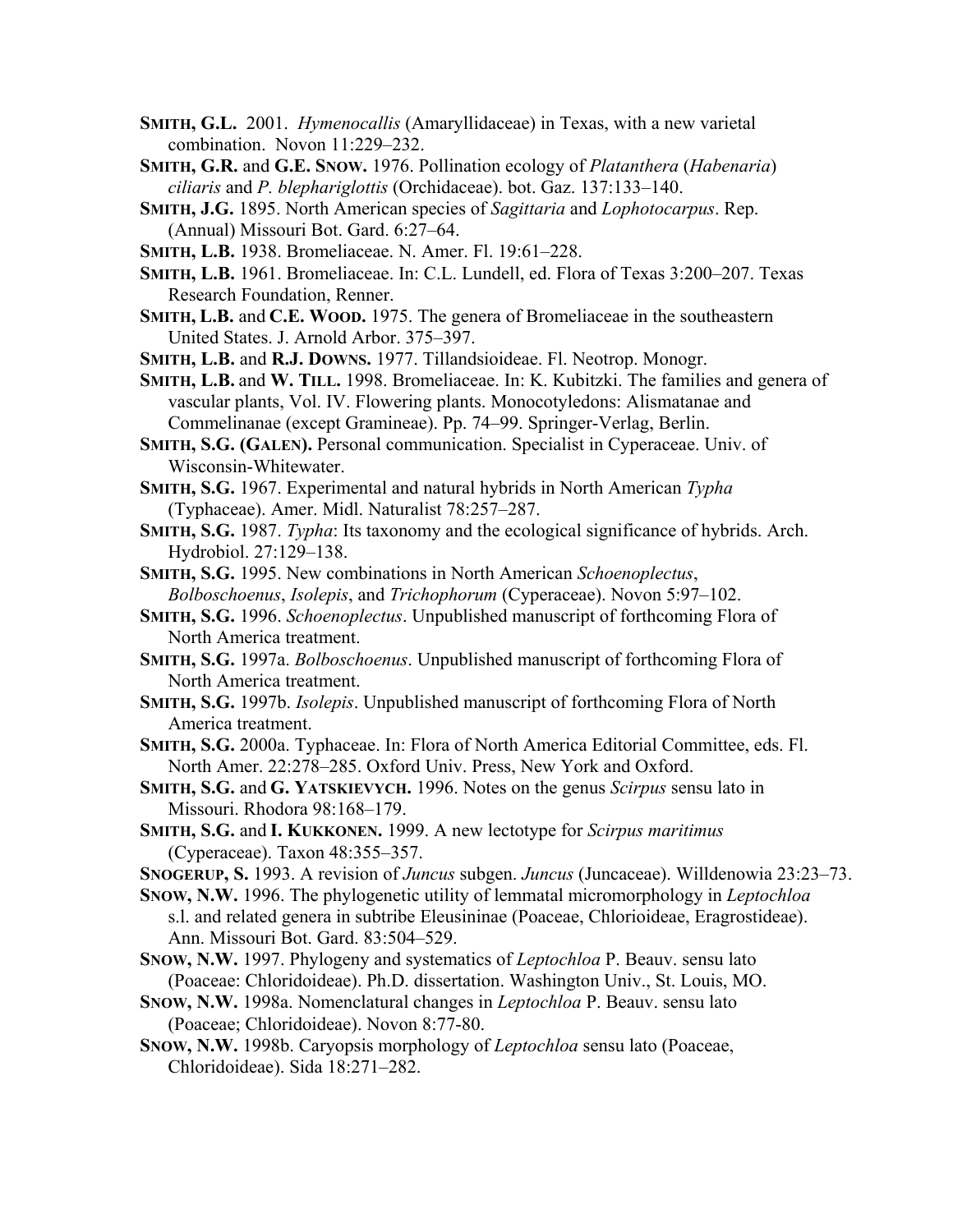- **SNOW, N.** and **G. DAVIDSE.** 1993. *Leptochloa mucronata* (Michx.) Kunth is the correct name for *Leptochloa filiformis* (Poaceae). Taxon 42:413–417.
- **SNOW, N.** and **G. DAVIDSE.** 1998. (1330) Proposal to reject the name *Poa malabarica* (Gramineae). Taxon 47:157–159.
- **SNOWDEN, J.D.** 1936. The cultivated races of *Sorghum*. Adlard & Son, LTD., London, England, U.K.

**SNYDER, L.H., JR.** and **BRUCE, J.G.** 1986. Field guide to the ferns and other pteridophytes of Georgia. Univ. of Georgia Press, Athens.

**SODERSTROM, T.R.** 1967. Taxonomic study of subgenus *Podosemum* and section *Epicampes* of *Muhlenbergia* (Gramineae). Contr. U.S. Natl. Herb. 34:75–189.

**SODERSTROM, T.R.** and **J.H. BEAMAN.** 1968. The genus *Bromus* (Gramineae) in Mexico and Central America. Publ. Mus. Michigan State Univ., Biol. Ser. 3:465–520.

**SODERSTROM, T.R., K.W. HILU, C.S. CAMPBELL,** and **M.E. BARKWORTH,** eds. 1987. Grass systematics and evolution. Smithsonian Institution Press, Washington, D.C.

- **SOLTIS, D.E., P.S. SOLTIS, D.L. NICKRENT, L.A. JOHNSON, W.J. HAHN, S.B. HOOT, J.A. SWEERE, R.K. KUZOFF, K.A. KRON, M.W. CHASE, S.M. SWENSEN, E.A. ZIMMER, S.-M. CHAW, L.J. GILLESPIE, W.J. KRESS,** and **K.J. SYTSMA.** 1997. Angiosperm phylogeny inferred from 18S ribosomal DNA sequences. Ann. Missouri Bot. Gard. 84:1–49.
- **SOLTIS, D.E., P.S. SOLTIS, M.W. CHASE, M.E. MORT, D.C. ALBACH, M. ZANIS, V. SAVOLAINEN, W.H. HAHN, S.B. HOOT, M.F. FAY, M. AXTELL, S.M. SWENSEN, L.M. PRINCE, W.J. KRESS, K.C. NIXON,** and **J.S. FARRIS.** 2000. Angiosperm phylogeny inferred from 18S rDNA, *rbcL*, and *atpB* sequences. Bot. J. Linn. Soc. 133:381–461.
- **SOLTIS, P.S., D.E. SOLTIS,** and **M.W. CHASE.** 1999. Angiosperm phylogeny inferred from multiple genes as a tool for comparative biology. Nature 402:402–404l.
- **SOLYMOSY, S.L.** 1974. *Hydrilla verticillata* (Hydrocharitaceae): New to Louisiana. Sida 5:354.
- **SORENG, R.J.** 1990. Chloroplast-DNA phylogenetics and biogeography in a reticulating group: Study in *Poa* (Poaceae). Amer. J. Bot. 77:1383–1400.
- **SORENG, R.L.** and **J.I. DAVIS.** 2000. Phylogenetic structure in Poaceae subfamily Pooideae as inferred from molecular and morphological characters: Misclassification versus reticulation. In: S.W.L. Jacobs and Joy Everett, eds. Grasses: Systematics and Evolution. Pp. 61–74. CSIRO Publishing, Collingwood, Victoria, Australia.

**SOROS, C.L.** and **J.J. BRUHL.** 2000. Multiple evolutionary origins of C4 photosynthesis in the Cyperaceae. In: K.L. Wilson and D.A. Morrison, eds. Monocots: Systematics and Evolution. Pp. 629–636. CSIRO Publishing, Collingwood, Victoria, Australia.

**SOUKUP, V.** 1977. *Cypripedium daultonii*, Soukup: sp. nov. A new lady's-slipper from northeastern Kentucky. Mid-American 56:9–14.

- **SPANGLER, R.E.** 2000. Andropogoneae Systematics and Generic Limits in *Sorghum*. In: S.W.L. Jacobs and Joy Everett, eds. Grasses: Systematics and Evolution. Pp. 167– 170. CSIRO Publishing, Collingwood, Victoria, Australia.
- **SPANGLER, R., B. ZAITCHIK, E. RUSSO,** and **E. KELLOGG.** 1999. Andropogoneae evolution and generic limits in *Sorghum* (Poaceae) using *ndhF* sequences. Syst. Bot. 24:267–281.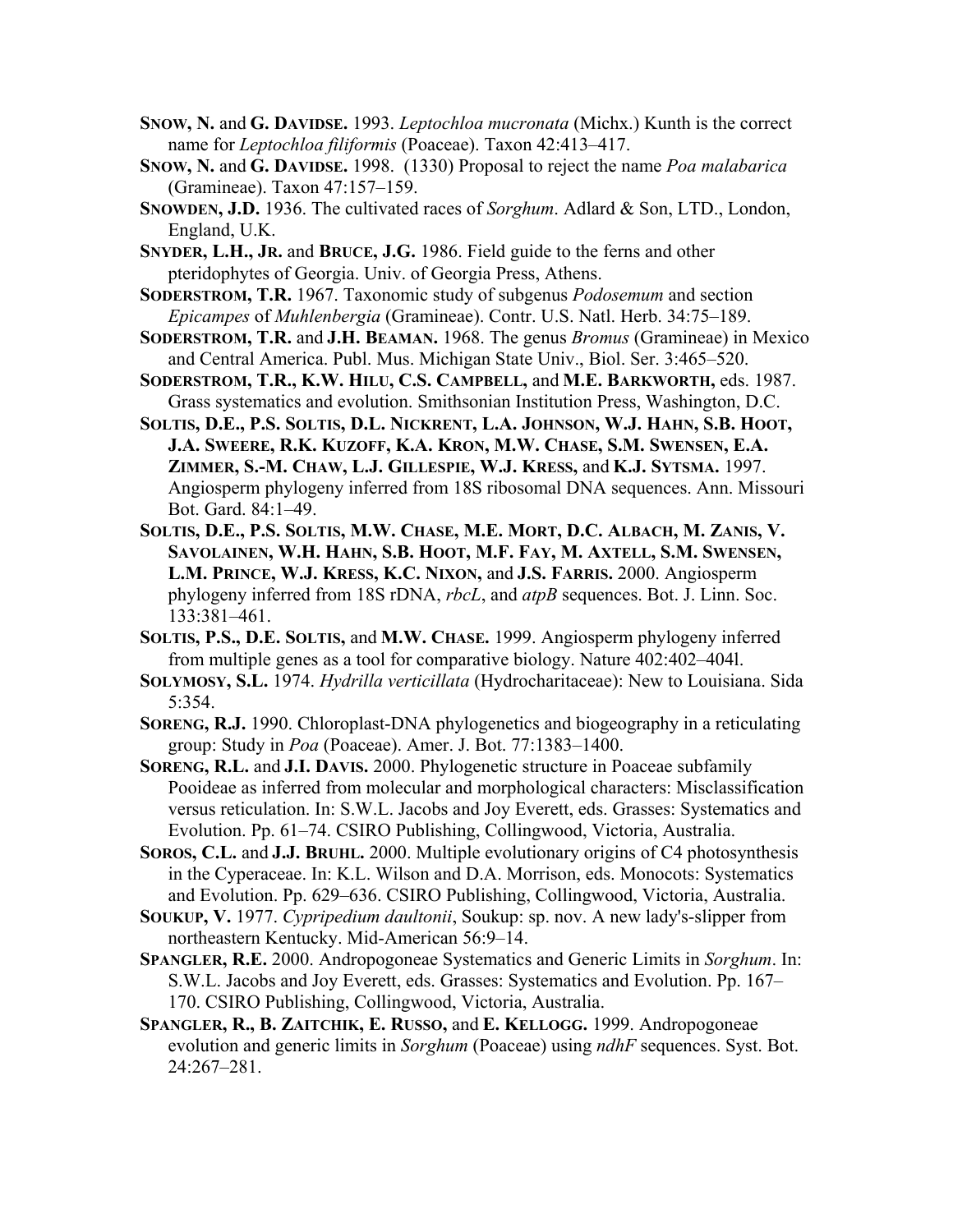- **SPECIES GROUP OF THE BRITISH ORCHID SOCIETY,** eds. 1997. A guide to species Irises: Their identification and cultivation. Cambridge Univ. Press, Cambridge, England, U.K.
- **SPEER, W.D.** and **K.W. HILU.** 1998a [1999a]. Relationships between two *infraspecific taxa of Pteridium aquilinum* (Dennstaedtiaceae). I. Morphological evidence. Syst. Bot. 23:305-312
- **SPEER, W.D., C.R. WERTH,** and **K.W. HILU.** 1998b [1999b]. Relationships between two infraspecific taxa of *Pteridium aquilinum* (Dennstaedtiaceae). II. Isozyme evidence. Syst. Bot. 23:313–325.
- **SPERRY, O.E., J.W. DOLLAHITE, J. MORROW,** and **G.O. HOFFMAN.** 1955. Texas range plants poisonous to livestock. Texas Agric. Exp. Sta. Bull. No. 796.
- **SPOERKE, D.G., JR.** and **S.C. SMOLINSKE.** 1990. Toxicity of houseplants. CRC Press, Boca Raton, FL.
- **STAHLE, D.W.** and **M.K. CLEAVELAND.** 1988. Texas drought history reconstructed and analyzed from 1698 to 1980. J. Climate 1:59–74.
- **STAHLE, D.W.**, **M.K. CLEAVELAND.,** and **J.G. HEHR.** 1988. North Carolina climate changes reconstructed from tree rings: A.D. 372 to 1985. Science 240:1517–1519.
- **STALTER R.** 1981. Some ecological observations of *Taxodium distichum* (L.) Richard in Delaware. Castanea 46:154–161.
- **STANDLEY, L.A.** 1990. Anatomical aspects of the taxonomy of sedges (*Carex*, Cyperaceae). Canad. J. Bot. 68:1449–1456.
- **STANFORD, J.W. (JACK).** Personal communication. Specialist in plants of the Edwards Plateau and Fabaceae, especially *Mimosa*; Howard Payne Univ., Brownwood, TX.
- **STANFORD, J.W.** 1971. Vascular plants of the three central Texas counties of Brown, Comanche, and Hamilton. Ph.D. Dissertation, Oklahoma State Univ., Stillwater.
- **STANFORD, J.W.** and **G.M. DIGGS, JR.** 1998. *Pteris vittata* (Pteridaceae), a new fern for Texas. Sida 18:359–360.
- **STARR, G.** 1995. *Hesperaloe*: Aloes of the west. Desert Pl. 11:3–8.
- **STARR, G.** 1997. A revision of the genus *Hesperaloe* (Agavaceae). Madroño 44:282– 296.
- **STEARN, W.T.** 1980. *Allium*. In: Tutin, T.G., V.H. Heywood, N.A. Burges, D.M. Moore, D.H. Valentine, S.M. Walters, and D.A. Webb, eds. Flora Europaea 5:49–69. Cambridge Univ. Press, Cambridge, England, U.K.
- **STEBBINS, G.L.** 1981. Coevolution of grasses and herbivores. Ann. Missouri Bot. Gard. 68:75–86.
- **STEBBINS, G.L.** 1982. Major trends of evolution in the Poaceae and their possible significance. In: J.R. Estes, R.J. Tyrl, and J.N. Brunken. Grasses and grasslands: Systematics and ecology. Pp. 3–36. Univ. of Oklahoma Press, Norman.
- **STEBBINS, G.L.** 1985. Polyploidy, hybridization, and the invasion of new habitats. Ann. Missouri Bot. Gard. 72:824–832.
- **STEEVES, M.A.** and **E.S. BARGHOORN.** 1959. The pollen of *Ephedra*. J. Arnold Arbor. 40:221–259.
- **STEFANOVIC, S., M. JAGER, J. DEUTSCH, J. BROUTIN,** and **M. MASSELOT.** 1998. Phylogenetic relationships of conifers inferred from partial 28S RRNA gene sequences. Amer. J. Bot. 85:688–697.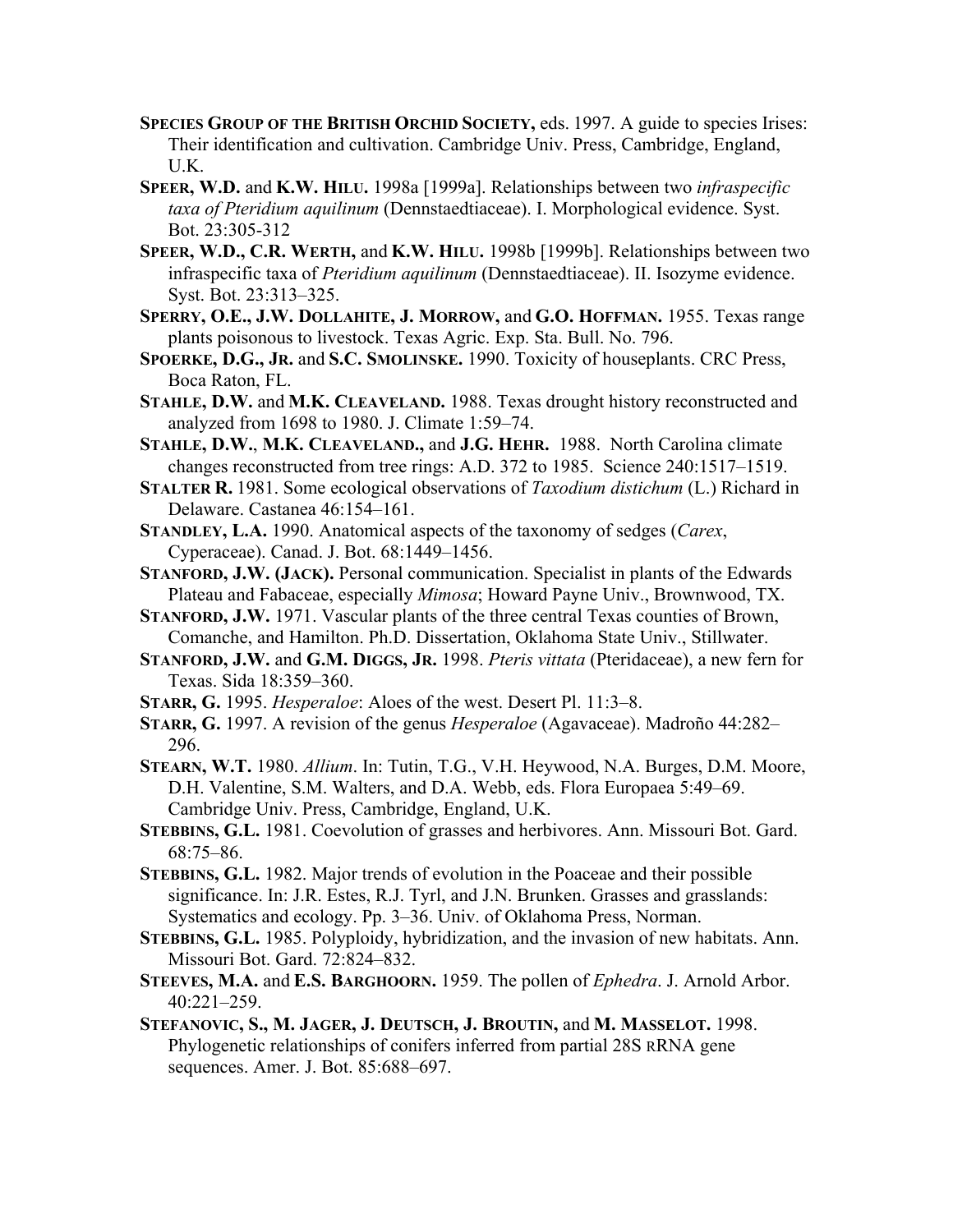- **STEPHENS, H.A.** 1980. Poisonous plants of the central United States. Univ. Press of Kansas, Lawrence.
- **STEPHENSON, S.N.** 1971. The biosystematics and ecology of the genus *Brachyelytrum* (Gramineae) in Michigan. Mich. Bot. 10:9–33.
- **STEVENSON, D.** 1983. Systematic implications of the floral morphology of the Mayacaceae. Amer. J. Bot. 70 (5, pt. 2):32.
- **STEVENSON, D.,** ed. 1990a. The biology, structure, and systematics of the Cycadales. Proceedings of the Symposium CYCAD 87, Beaulieu-sur-Mer, France, April 17–22, 1987. Mem. New York Bot. Garden 57.
- **STEVENSON, D.** 1990b. Morphology and systematics of the Cycadales. Mem. New York Bot. Gard. 57:8–55.
- **STEVENSON, D.** 1992. A formal classification of the extant cycads. Brittonia 44:220–223.
- **STEVENSON, D.** 1998. Mayacaceae. In: K. Kubitzki. The families and genera of vascular plants, Vol. IV. Flowering plants. Monocotyledons: Alismatanae and Commelinanae (except Gramineae). Pp. 294–296. Springer-Verlag, Berlin.
- **STEVENSON, D., R. OSBORNE,** and **J. HENDRICKS.** 1990. A world list of cycads. Mem. New York bot. Gard 57:200–206,
- **STEVENSON, D.W.** 1993. Ephedraceae. In: Flora of North America Editorial Committee, eds. Fl. North Amer. 2:428–434. Oxford Univ. Press, New York and Oxford.
- **STEVENSON, D.W.** and **H. LOCONTE.** 1995. Cladistic analysis of monocot families. In: P.J. Rudall. P.J. Cribb, D.F. Cutler, and C.J. Humphries, eds. Monocotyledons: Systematics and evolution. Vol. 2:543–578. Royal Botanic Gardens, Kew, England, U.K.
- **STEVENSON, D.W., J.I. DAVIS, J.V. FREUDENSTEIN, C.R. HARDY, M.P. SIMMONS,** and **C.D. SPECHT.** 2000. A phylogenetic analysis of the monocotyledons based on morphological and molecular character sets, with comments on the placement of *Acorus* and Hydatellaceae. In: K.L. Wilson and D.A. Morrison, eds. Monocots: Systematics and Evolution. Pp. 17–24. CSIRO Publishing, Collingwood, Victoria, Australia.
- **STEVENSON, M., S.J. ARMSTRONG, G.H. JONES,** and **B.V. FORD-LLOYD.** 1999. Distribution of a 375 bp repeat sequence in *Allium* (Alliaceae) as revealed by FISH. Pl. Syst. Evol. 217:31– 42.
- **STEWARD, K.K., T.K. VAN, V. CARTER,** and **A.H. PIETERSE.** 1984. *Hydrilla* invades Washington, D.C. and the Potomac. Amer. J. Bot. 71:162–163.
- **STEYERMARK, J.A.** 1963. Flora of Missouri. The Iowa State Univ. Press, Ames.
- **ST. JOHN, H.** 1916. A revision of the North American species of *Potamogeton* of the section *Coleophylli*. Rhodora 18:121–138.
- **ST. JOHN, H.** 1965. Monograph of the genus *Elodea*: Part 4 and summary. Rhodora 67:1–35, 155–180.
- **STOCKEY, R.A., G.L. HOFFMAN,** and **G.W. ROTHWELL.** 1997. The fossil monocot *Limnobiophyllum scutatum*: Resolving the phylogeny of Lemnaceae. Amer. J. Bot. 84:355– 368.
- **STONE, B.C.** 1986. Yellow stars: A brief introduction to the Hypoxidaceae. Herbertia 42:51–57.
- S**TOUT, A.B.** 1934. Daylilies: The wild species and garden clones, both old and new, of the genus *Hemerocallis*. New York.
- S**TOUT, A.B.** 1941. The inflorescence in *Hemerocallis*—I. Bull. Torrey Bot. Club 68:305–316.
- **STOUTAMIRE, W. P.** 1978. Pollination of *Tipularia discolor*, an orchid with modified symmetry. Amer. Orchid Soc. Bull. 47:413–415.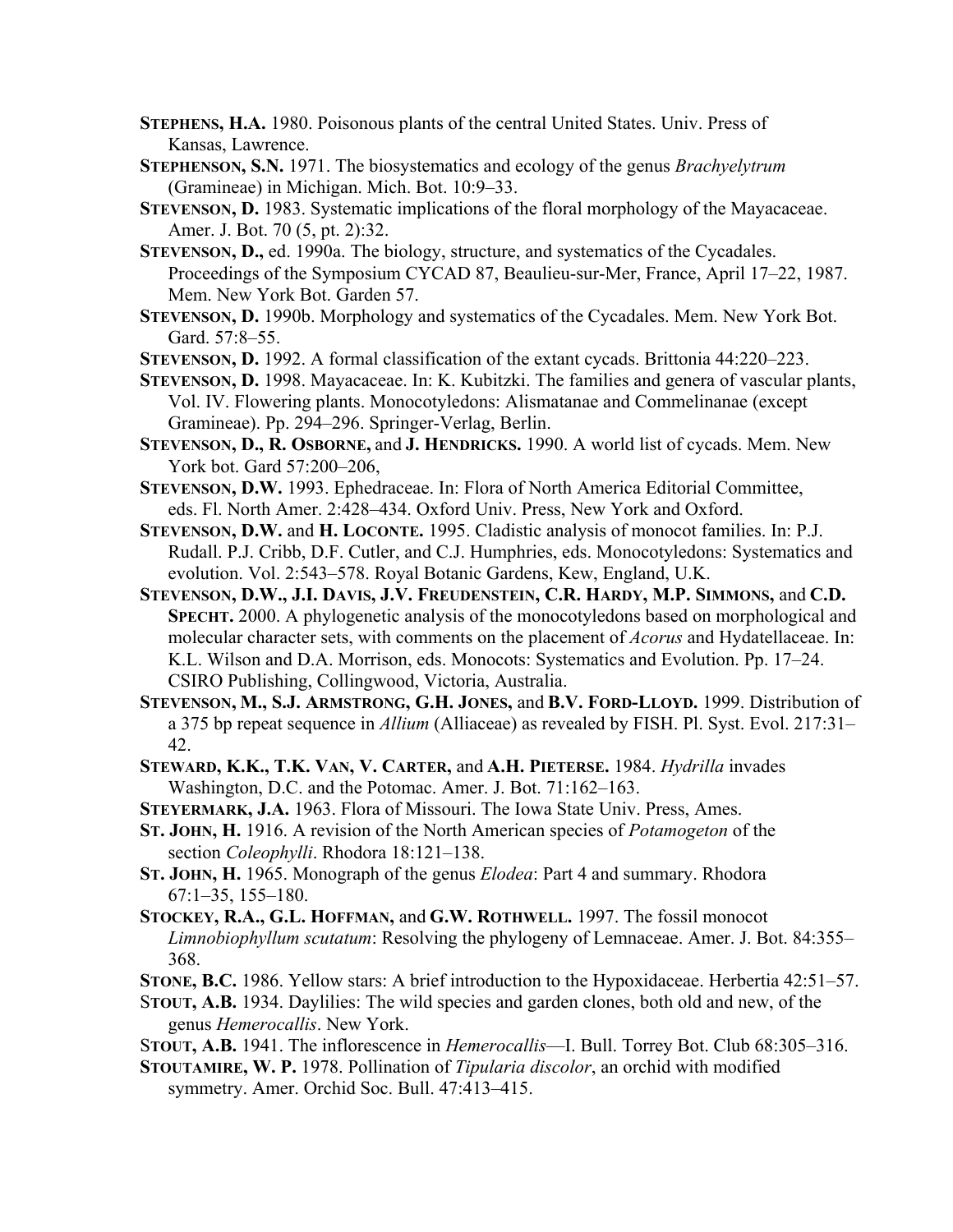- **STRAUSBAUGH, P.D.** and **E.L. CORE.** 1978. Flora of West Virginia, 2nd ed. Seneca Books, Inc., Grantsville, WV.
- **STRONG, M.T.** 1993. New combinations in *Schoenoplectus* (Cyperaceae). Novon 3:202– 203.
- **STRONG, M.T.** 1994. Taxonomy of *Scirpus*, *Trichophorum*, and *Schoenoplectus* (Cyperaceae) in Virginia. Bartonia 58:29–68.
- **STUCKEY, R.L.** 1979. Distributional history of *Potamogeton crispus* L. (curly pondweed) in North America. Bartonia 46:22–42.
- **STUCKEY, R.L.** 1985. Distributional history of *Najas marina* (spiny naiad) in North America. Bartonia 51:2–16.
- **STUCKEY, R.L.** and **D.P. SALAMON.** 1987. *Typha angustifolia* in North America: A foreigner masquerading as a native. Amer. J. Bot. 74:757.
- **STUCKEY, R.L., J.R. WEHRMEISTER,** and **R.J. BARTOLOTTA.** 1978. Submersed aquatic vascular plants in ice-covered ponds of central Ohio. Rhodora 80:575–580.
- **STUTZ, H.C.** 1972. On the origin of cultivated Rye. Amer. J. Bot. 59:59–70.
- **STÜTZEL , D.** 1998. Eriocaulaceae. In: K. Kubitzki. The families and genera of vascular plants, Vol. IV. Flowering plants. Monocotyledons: Alismatanae and Commelinanae (except Gramineae). Pp. 197–207. Springer-Verlag, Berlin.
- **SUFFNESS, M.** and **M.E. WALL.** 1995. Discovery and development of taxol. In: M. Suffness, ed. Taxol®: Science and applications. Pp. 3–25. CRC Press, Boca Raton, FL.
- **SULLIVAN, V.I.** 1981. *Najas minor* (Najadaceae) in Louisiana. Sida 9:88–89.
- **SUMMERS, B.** 1987. Missouri orchids. Missouri Dept. of Conservation, Natural History Ser., No. 1.
- **SUTHERLAND, D.** 1986. Poaceae. In: Great Plains Flora Association. Flora of the Great Plains. Pp. 1113–1235. Univ. Press of Kansas, Lawrence.
- **SVENSON, H.K.** 1929. Contributions from the Gray Herbarium of Harvard University— No. LXXXVI. Monographic studies in the genus *Eleocharis*. Rhodora 31:121–135, 152–163, 167–191, 199–219, 224–242.
- **SVENSON, H.K.** 1939. Monographic studies in the genus *Eleocharis*—V. Rhodora 41:1– 19, 43–77, 90–110.
- **SVENSON, H.K.** 1944. The New World species of *Azolla*. Amer. Fern J. 34:69–84.
- **SVENSON, H.K.** 1953. The *Eleocharis obtusa*-*ovata* complex. Rhodora 55:1–6.
- **SVENSON, H.K.** 1957. Poales: Cyperaceae: Scirpeae (Continuatio) [*Fuirena*, *Hemicarpha*, *Eleocharis*]. N. Amer. Fl. 18:505–540.
- **SWAB, J.C.** 2000. Juncaceae. In: Flora of North America Editorial Committee, eds. Fl. North Amer. 22:255–267. Oxford Univ. Press, New York and Oxford.
- **SWALLEN, J.R.** 1965. The grass genus *Luziola*. Ann. Missouri Bot. Gard. 52:472–475.
- **TAHARA, M, V.X. NGUYEN,** and **H. YOSHINO.** 1999. Isozyme analyses of Asian diploid and triploid taro, Colocasia esculenta (L.) Schott. Aroideana 22:72–78.
- **TAHARA, M, S. SUEFUJI, T. OCHIAI,** and **H. YOSHINO.** 1999. Phylogenetic relationships of taro, *Colocasia esculenta* (L.) Schott and related taxa by non-coding chloroplast DNA sequence analysis. Aroideana 22:79–89.
- **TAKAHASHI, M.** 1982. Pollen morphology in North American species of *Trillium.* Amer. J. Bot. 69:1185–1195.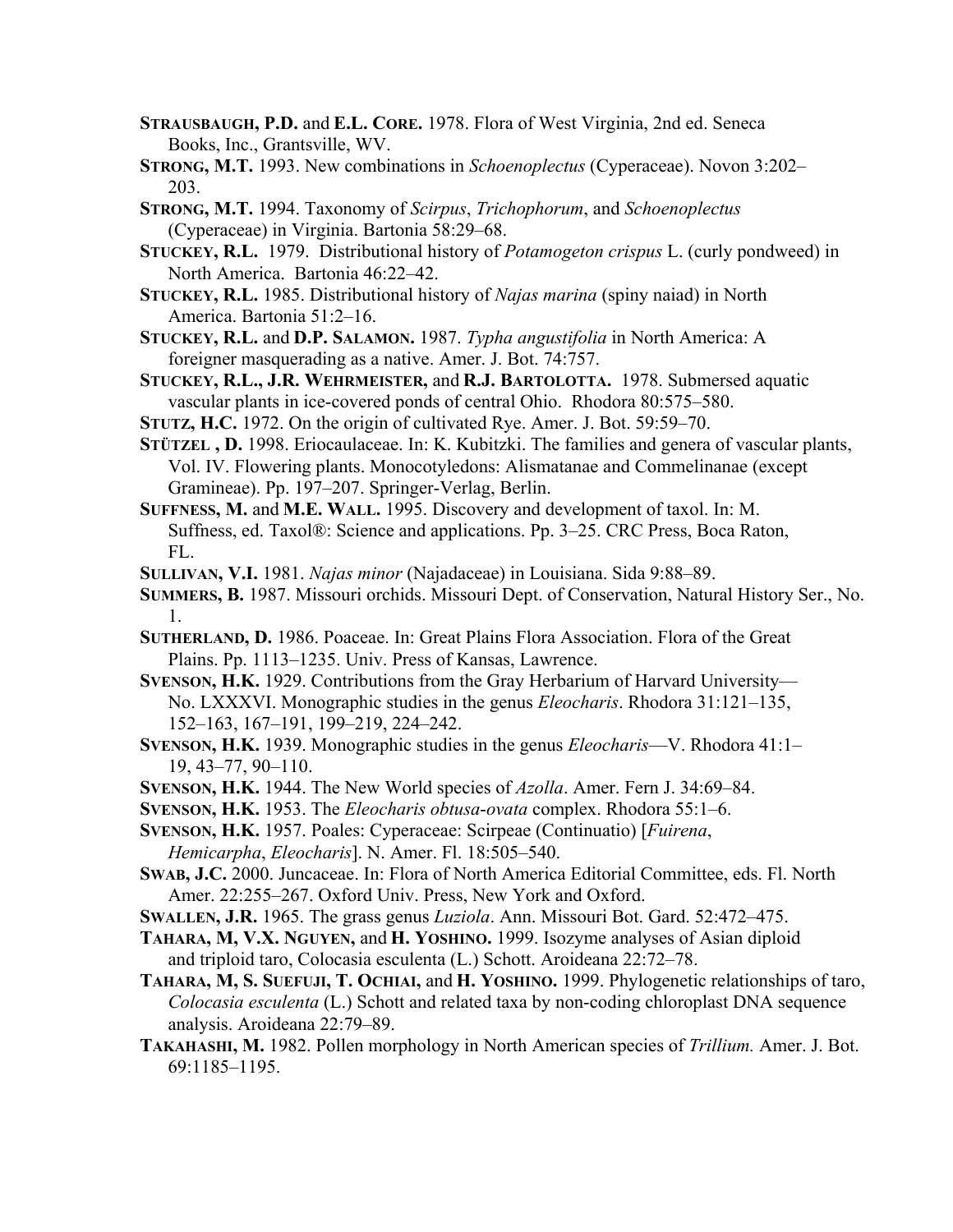- **TAKAHASHI, M.** 1987. Pollen morphology in the genus *Erythronium* (Liliaceae) and its systematic implications. Amer. J. Bot. 74:1254–1262.
- **TAKHTAJAN, A.L.** 1997. Diversity and classification of flowering plants. Columbia Univ. Press, New York.
- **TAMURA, M.N.** 1998a. Liliaceae. In: K. Kubitzki, ed. The families and genera of vascular plants, Vol. III. Flowering plants. Monocotyledons: Lilianae (except Orchidaceae). Pp. 343–353. Springer-Verlag, Berlin.
- **TAMURA, M.N.** 1998b. Melanthiaceae. In: K. Kubitzki, ed. The families and genera of vascular plants, Vol. III. Flowering plants. Monocotyledons: Lilianae (except Orchidaceae). Pp. 369–380. Springer-Verlag, Berlin.
- **TAMURA, M.N.** 1998c. Nartheciaceae. In: K. Kubitzki, ed. The families and genera of vascular plants, Vol. III. Flowering plants. Monocotyledons: Lilianae (except Orchidaceae). Pp. 381–392.
- **TAMURA, M.N.** 1998d. Trilliaceae. In: K. Kubitzki, ed. The families and genera of vascular plants, Vol. III. Flowering plants. Monocotyledons: Lilianae (except Orchidaceae). Pp. 444–452.
- **TAMURA, M.N., A.E. SCHWARZBACH, S. KRUSE,** and **R. RESKI.** 1997. Biosystematic studies on the genus *Polygonatum (Convallariaceae*): IV. Molecular phylogenetic analysis based on restriction site mapping of the chloroplast gene *trn*K. Feddes Repert. 108:159–168.
- **TATEOKA, T.** 1961. A biosystematic study of *Tridens* (Gramineae). Amer. J. Bot. 48:565–573.
- **TATEOKA, T.** 1963. Taxonomic studies of *Oryza* III. Key to the species and their enumeration. Bot. Mag. (Tokyo) 76:165–173.
- **TAYLOR, N.** 1909a. Zannichelliaceae. N. Amer. Fl. 17:13–27.
- **TAYLOR, N.** 1909b. Naiadaceae. N. Amer. Fl. 17:33–35.
- **TAYLOR, R.J.** and **C.E. TAYLOR.** 1981a. Plants new to Arkansas, Oklahoma and Texas. Sida 9:25–28.
- **TAYLOR, R.J.** and **C.E. TAYLOR.** 1981b. The biology and distribution of *Hypoxis longii* Fernald. Bull. Torrey Bot. Club 198:482–484.
- **TAYLOR, R.J.** and **C.E. TAYLOR.** 1994. An annotated list of the ferns, fern allies, gymnosperms and flowering plants of Oklahoma, 3rd ed. Southeastern Oklahoma State Univ. Herbarium, Durant, OK.
- **TAYLOR, W.C.** 1984. Arkansas ferns and fern allies. Milwaukee Public Museum, Milwaukee, WI.
- **TAYLOR, W.C.** and **R.J. HICKEY.** 1992. Habitat, evolution, and speciation of *Isoëtes*. Ann. Missouri Bot. Gard. 79:613–622.
- **TAYLOR, W.C., R.H. MOHLENBROCK,** and **J.A. MURRAY.** 1975. The spores and taxonomy of *Isoëtes butleri* and *I. melanopoda*. Amer. Fern J. 65:33–38.
- **TAYLOR, W.C., N.T. LUEBKE, D.M. BRITTON, R.J. HICKEY,** and **D.F. BRUNTON.** 1993. Isoëtaceae. In: Flora of North America Editorial Committee, eds. Fl. North Amer. 2:64–75. Oxford Univ. Press, New York and Oxford.
- **TELLMAN, B.** 1997. Exotic pest plant introduction in the American southwest. Desert Pl. 13:3–9.
- **TERRELL, E.E**. 1963. Natural hybrids of *Sphenopholis obtusata* [X] *Trisetum pensylvanicum* (Gramineae). Am. Jour. Bot. 50:638.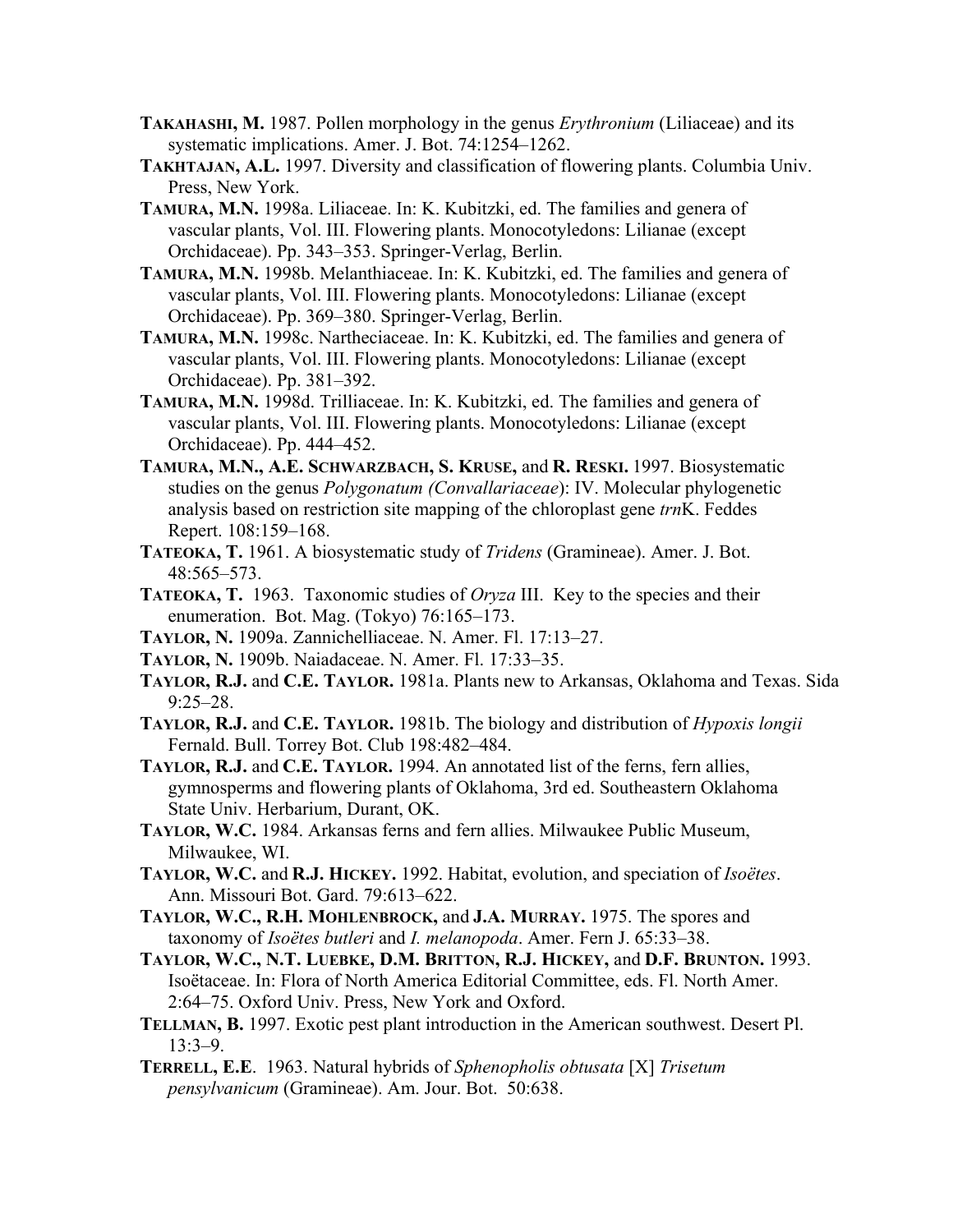- **TERRELL, E.E.** 1968. Notes on *Festuca arundinacaea* and *F. pratenseis* in the United States. Rhodora 70:564–568.
- **TERRELL, E.E.** 1983. Taxonomic implications of spikelet epidermal features in *Leersia* and *Oryza* (Poaceae). Amer. J. Bot. 70(5, pt. 2):133.
- **TERRELL, E.E.** and **H. ROBINSON.** 1974. Luziolinae, a new subtribe of oryzoid grasses. Bull. Torrey Bot. Club 101:235–245.
- **TERRELL, E.E., W.H.P. EMERY,** and **H.E. BEATY.** 1978. Observations on *Zizania texana* (Texas wildrice), an endangered species. Bull. Torrey Bot. Club 105: 50–57.
- **TERRELL, E.E., P.M. PETERSON, J.L. REVEAL** and **M.R. DUVALL.** 1997. Taxonomy of North American species of *Zizania* (Poaceae). Sida 17:533–549.
- **TERRY, R.G., G. BROWN, G.K. OLMSTEAD,** and **R.G. OLMSTEAD.** 1997a. Examination of subfamily phylogeny in Bromeliaceae using comparative sequencing of the plastid locus *ndh*F. Amer. J. Bot. 84:664–670.
- **TERRY, R.G., G. BROWN, G.K. OLMSTEAD,** and **R.G. OLMSTEAD.** 1997b. Phylogenetic relationships in subfamily Tillandsioideae (Bromeliaceae) using *ndh*F sequences. Syst. Bot. 22:333–345.
- **TEUSCHER, H.** 1978. *Pogonia* and *Nervilia* with a discussion of *Cleistes*, *Isotria* and *Triphora*. Amer. Orchid Soc. Bull. 47:16–23.
- **THARP, B.C.** 1922. *Commelinantia*, a new genus of the Commelinaceae. Bull. Torrey Bot. Club 49:269–275.
- **THARP, B.C.** 1932. *Tradescantia edwardsiana*, nov. sp. Rhodora 34:57–59.
- **THARP, B.C.** 1952. Texas range grasses. Univ. of Texas Press, Austin.
- **THARP, B.C.** 1956. *Commelinantia* (Commelineae): An evaluation of its generic status. Bull. Torrey Bot. Club 83:107–112.
- **THIEN, L.B.** and **B.G. MARCKS.** 1972. The floral biology of *Arethusa bulbosa*, *Calopogon tuberosus*, and *Pogonia ophioglossoides* (Orchidaceae). Can. J. Bot. 50:2319–2325.
- **THIERET, J.W.** 1975. The Mayacaceae in the southeastern United States. J. Arnold Arbor. 56:248–255.
- **THIERET, J.W.** 1977. Juvenile leaves in Oklahoma *Marsilea* (Marsileaceae). Sida 7:218.
- **THIERET, J.W.** 1980. Louisiana ferns and fern allies. Lafayette Natural History Museum published in conjunction with the Univ. of Southwestern Louisiana, Lafayette.
- **THIERET, J.W.** 1982. The Sparganiaceae in the southeastern United States. J. Arnold Arbor. 63:341–355.
- **THIERET, J.W.** 1993. Psilotaceae. In: Flora of North America Editorial Committee, eds. Fl. North Amer. 2:16–17. Oxford Univ. Press, New York and Oxford.
- **THIERET, J.W.** and **J.O. LUKEN.** 1996. The Typhaceae in the southeastern United States. Harvard Pap. Bot. 8:27–56.
- **THOMAS, B.A.** 1992. Paleozoic herbaceous lycopsids and the beginnings of extant *Lycopodium* sens. lat. And *Selaginella* sens. lat. Ann. Missouri Bot. Gard. 79:623– 631.
- **THOMAS, H.M., J.A. HARPER, M.R. MEREDITH, W.G. MORGAN,** and **I.P. KING.** 1997. Physical mapping of ribosomal DNA sites in *Festuca arundinacea* and related species by in situ hybridization. Genome 40:406–410.
- **THOMAS, R.D.** 1972. *Botrychium lunarioides*, *Ophioglossum crotalophoroides*, and *Ophioglossum engelmanni* in a Louisiana cemetery. SouthW. Naturalist 16:431–459.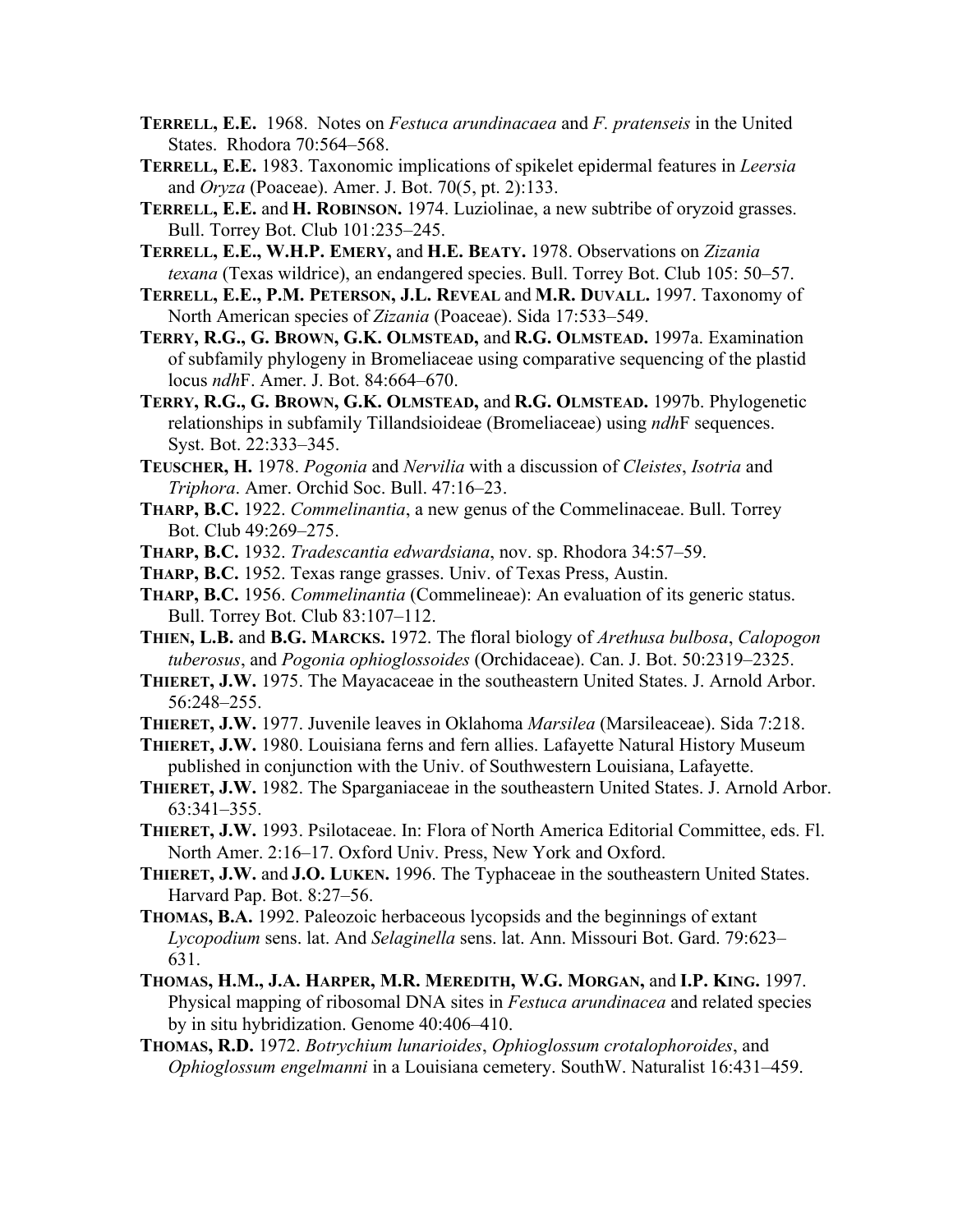- **THOMAS, R.D.** 1979. First record of *Botrychium lunarioides* and *Ophioglossum nudicaule* var. *tenerum* (Ophioglossaceae) from Texas. SouthW. Naturalist 24:395– 396.
- **THOMAS, R.D.** 1980. Ophioglossaceae. In: J.W. Thieret. Louisiana ferns and fern allies. Pp. 47– 54. Lafayette Natural History Museum published in conjunction with the Univ. of Southwestern Louisiana, Lafayette.
- **THOMAS, R.D., P.B. COX,** and **G.P. LANDRY.** 1987. The distribution of *Ophioglossum petiolatum* Hooker in the United States with a report of it from Virginia. Phytologia 62:1–4.
- **THOMAS, R.D., W.H. WAGNER, JR.,** and **M.R. MESLER.** 1973. Log fern (*Dryopteris celsa*) and related species in Louisiana. Castanea 38:269–274.
- **THOMAS, W.W.** 1984. The systematics of *Rhynchospora* section Dichromena. Mem. New York Bot. Gard. 37:1–116.
- **THOMAS, W.W.** 1992. A synopsis of Rhynchospora (Cyperaceae) in Mesoamerica. Brittonia 44:14–44.
- **THOMPSON, C.H.** 1897. North American Lemnaceae. Rep. (Annual) Missouri Bot. Gard.  $9:1-22.$
- **THOMPSON, R.A., R.J. TYRL,** and **J.R. ESTES.** 1990. Comparative anatomy of the spikelet callus of *Eriochloa*, *Brachiaria*, and *Urochloa* (Poaceae : Paniceae : Setariineae). Amer. J. Bot. 77:1463–1468.
- **THOMPSON, S.A.** 1995. Systematics and biology of the Araceae and Acoraceae of Temperate North America. Ph.D. dissertation. Univ. of Illinois.
- **THOMPSON, S.A.** 2000a. Acoraceae. In: Flora of North America Editorial Committee, eds. Fl. North Amer. 22:124–127. Oxford Univ. Press, New York and Oxford.
- **THOMPSON, S.A.** 2000b. Araceae. In: Flora of North America Editorial Committee, eds. Fl. North Amer. 22:128–142. Oxford Univ. Press, New York and Oxford.
- **THORNE, F.M.** 1965. The taxonomy of the genus *Nolina* Michx. (Agavaceae) in the southeastern United States. Ph.D. dissertation, Univ. of Georgia, Athens.
- **THORNE, R.F.** 1992a. An updated classification of the flowering plants. Aliso 13:365– 389.
- **THORNE, R.F.** 1992b. Classification and geography of the flowering plants. Bot. Rev. 58:225–348.
- **THORNE, R.F.** 1993a. Hydrocharitaceae. In: J.C. Hickman, ed. The Jepson manual: Higher plants of California. Pp. 1150-1151. Univ. of California Press, Berkeley.THORNE, R.F. 1993b. Potamogetonaceae. In: J.C. Hickman, ed. The Jepson manual: Higher plants of California. Pp. 1304–1308. Univ. of California Press, Berkeley.
- **THORNE, R.F.** 1993c. *Sparganium*. In: J.C. Hickman, ed. The Jepson manual: Higher plants of California. Pp. 1308–1309. Univ. of California Press, Berkeley.
- **TIFFNEY, B.H.** 1985. Perspectives on the origin of the floristic similarity between eastern Asia and eastern North America. J. Arnold Arbor. 66:73–94.
- **TOES** (Texas Organization for Endangered Species). 1993. Endangered, threatened and watch lists of Texas plants. Publ. No. 9. Texas Organization for Endangered Species, Austin.
- **TOMLINSON, P.B.** 1966. Anatomical data in the classification of Commelinaceae. J. Linn. Soc. Bot. 59:371–395.
- **TOMLINSON, P.B.** 1990. The structural biology of palms. Oxford Univ. Press, Oxford, England, U.K.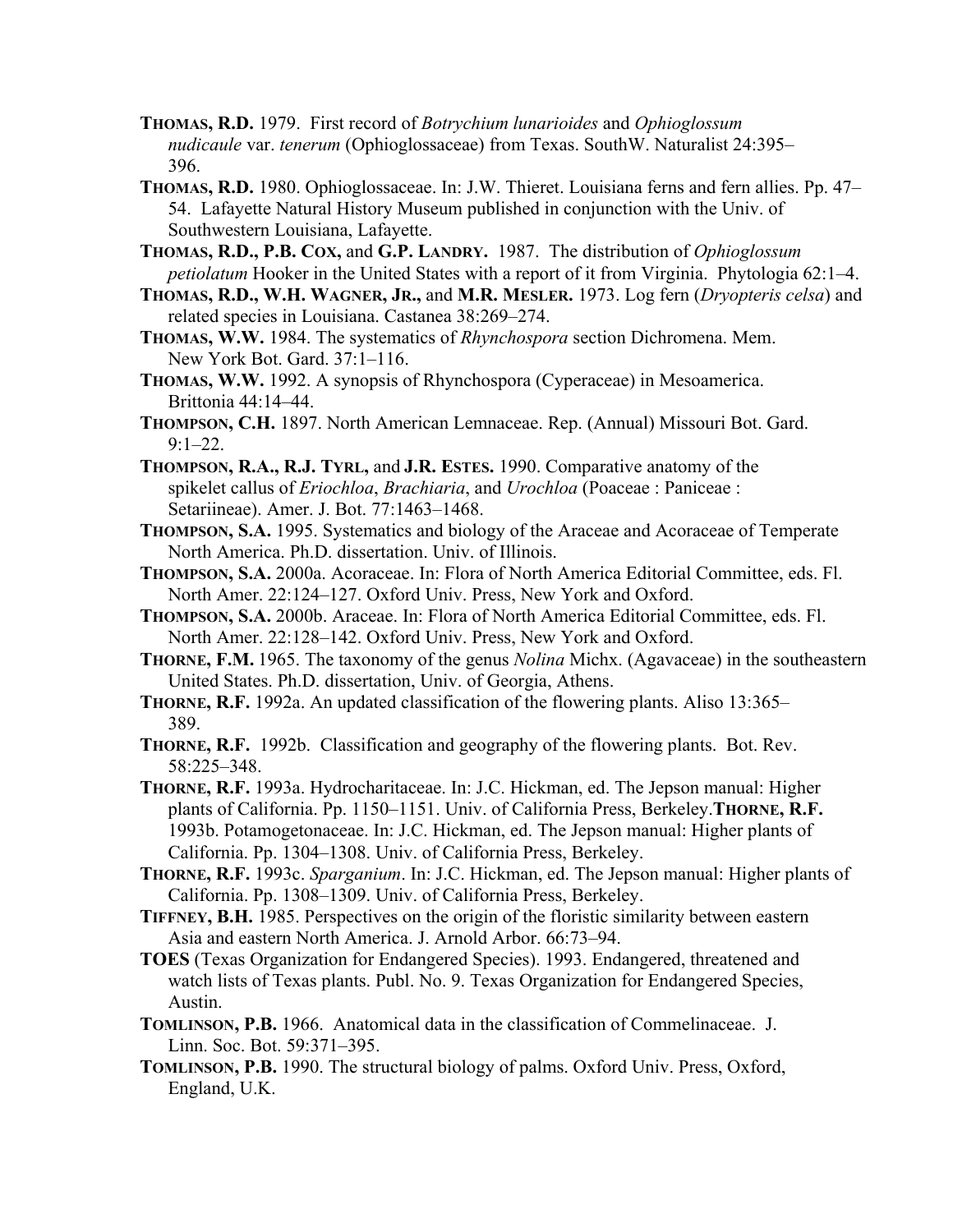- **TOMLINSON, P.B.** 1995. Non-homology of vascular organisation in monocotyledons and dicotyledons. In: P.J. Rudall. P.J. Cribb, D.F. Cutler, and C.J. Humphries, eds. Monocotyledons: Systematics and evolution. Vol. 2:589–622. Royal Botanic Gardens, Kew, England, U.K.
- **TOMLINSON, P.B.** and **U. POSLUSZNY.** 1976. Generic limits in the Zannichelliaceae (*sensu* Dumortier). Taxon 25:273–279.
- **TOOLIN, L.** and **J.R. REEDER.** 2000. The status of *Setaria macrostachya* and its relationship to *S. vulpiseta* (Gramineae). Syst. Bot. 25:26–32.
- **TOTHILL, JC,** and **J.B. HACKER.** 1976. Polyploidy, flowering phenology and climatic adaptation in *Heteropogon contortus* (Gramineae). Austral. J. Ecol. 1: 213-222.
- **TRAUB, H.P.** 1957a. Robust form of *Crinum americanum*? Plant Life (Herbertia) 14:51– 52.
- **TRAUB, H.P.** 1957b. Classification of the Amaryllidaceae: Subfamilies, tribes and genera. Plant Life 13:76–83.
- **TRAUB, H.P.** 1962. Long lost American Crinum found. Plant Life (Herbertia) 18:47–48.
- **TRAUB, H.P.** 1963. Genera of the Amaryllidaceae. American Plant Life Society, La Jolla, CA.
- **TREIBER, M.** 1980. Biosystematics of the *Arisaema triphyllum* complex. Ph.D. dissertation. University of North Carolina.
- **TRELEASE, W.** 1902. The Yucceae. Rep. (Annual) Missouri Bot. Gard. 13:27–133.
- **TRELEASE, W.** 1911. The desert group Nolineae. Proc. Amer. Philos. Soc. 50:404–443.
- **TRYON, R.M., JR.** 1941. A revision of the genus *Pteridium*. Rhodora 43:1–31, 37–67.
- **TRYON, R.M., JR.** 1955. *Selaginella rupestris* and its allies. Ann. Missouri Bot. Gard.  $42:1-99.$
- **TRYON, R.M., JR.** 1956. A revision of the American species of *Notholaena*. Contr. Gray Herb. 179:1–106.
- **TRYON, R.M., JR.** 1957. A revision of the fern genus *Pellaea* section *Pellaea*. Ann. Missouri Bot. Gard. 44:125–193.
- **TRYON, R.M., JR.** 1987. Some new names and combinations in Pteridaceae. Amer. Fern. J. 76:184–186.
- **TRYON, R.M.** and **A.F. TRYON.** 1982. Ferns and allied plants with special reference to tropical America. Springer-Verlag, Berlin.
- **TRYON, R.M., A.F. Tryon,** and **K.U. Kramer.** Pteridaceae. 1990. In: K.U. Kramer and P.S. Green. The families and genera of vascular plants, Vol. I. Pteridophytes and gymnosperms. Pp. 230–256. Springer-Verlag, Berlin.
- **TSUMURA, Y., N. TOMARU, Y. SUYAMA** and **S. BACCHUS.** 1999. Genetic diversity and differentiation of *Taxodium* in the south-eastern United States using cleaved amplified polymorphic sequences. Heredity 83: 229–238.
- **TSVELEV, N.N.** 1989. The system of grasses (Poaceae) and their evolution. Bot. Rev. (Lancaster) 55:141–204.
- **TUCKER, G.C.** 1983. The taxonomy of *Cyperus* (Cyperaceae) in Costa Rica and Panama. Syst. Bot. Monogr. 2:1–85.
- **TUCKER, G.C.** 1984. A revision of the genus *Kyllinga* Rottb. (Cyperaceae) in Mexico and Central America. Rhodora 86:507–538.
- **TUCKER, G.C.** 1987. The genera of Cyperaceae in the southeastern United States. J. Arnold Arbor. 68:361–445.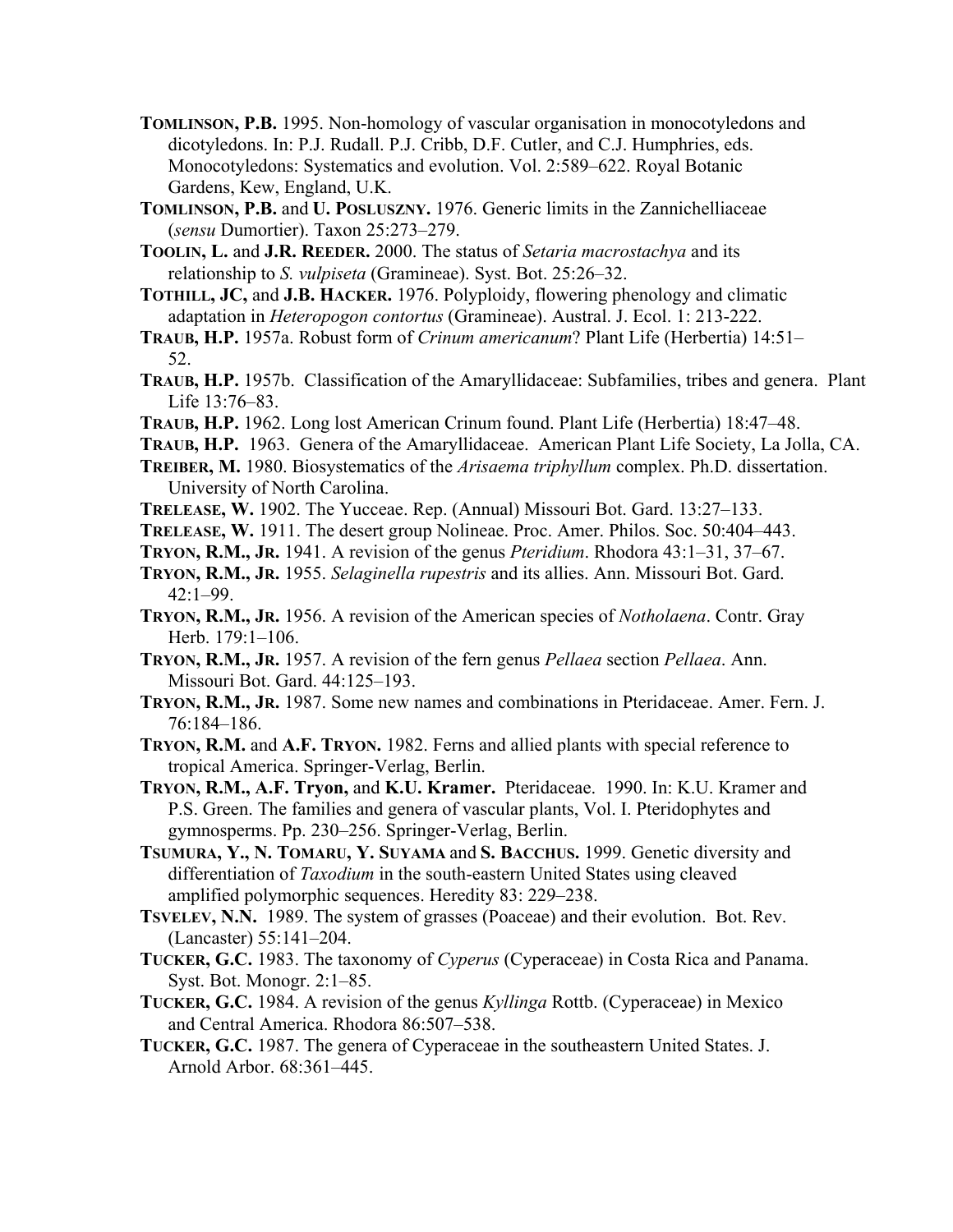- **TUCKER, G.C.** 1988. The genera of Bambusoideae (Gramineae) in the southeastern United States. J. Arnold Arbor. 69:239–273.
- **TUCKER, G.C.** 1989. The genera of Commelinaceae in the southeastern United States. J. Arnold Arbor. 70:97–130.
- **TUCKER, G.C.** 1990. The genera of Arundinoideae (Gramineae) in the southeastern United States. J. Arnold Arbor. 71:145–177.
- **TUCKER, G.C.** 1994. Revision of the Mexican species of *Cyperus* (Cyperaceae). Syst. Bot. Monogr. 43:1–213.
- **TUCKER, G.C.** 1996. The genera of Poöideae (Gramineae) in the southeastern United States. Harvard Pap. Bot. 9:11–90.
- **TURNER, B.L.** and **G.L. NESOM.** 2000. Use of variety and subspecies and new varietal combinations for *Styrax platanifolius* (Styracaceae). Sida 19:257–262.
- **TURNER, B.L.** and **H. NICHOLS.** 2001. Atlas of the Texas flora, Vol. 1. Monocots, pteridophytes, and gymnosperms. Sida, Bot. Misc. 22
- **TURNER, C.E.** 1980. *Ottelia alismoides* (L.) Pers. (Hydrocharitaceae)—U.S.A., California. Madroño 27:177.
- **TURNER, N.W.** and **A.F. SZCZAWINSKI.** 1991. Common poisonous plants and mushrooms of North America. Timber Press, Portland, OR.
- **TÜRPE, A.M.** 1983. Las especies Sudamericanas del genero *Pennisetum* L.C. Richard (Gramineae). Lilloa 36:105–129.
- **TÜRPE, A.M.** 1984. Revision of the South American species of *Schizachyrium* (Gramineae). Kew Bull. 39:169–178.
- **TVETEN, J.L.** and **G.A. TVETEN.** 1993. Wildflowers of Houston and southeast Texas. Univ. Texas Press, Austin.
- **TYRL, R.J., S.C. BARBER, P. BUCK, J.R. ESTES, P. FOLLEY, L.K. MAGRATH, C.E.S. TAYLOR,** and **R.A. THOMPSON** (Oklahoma Flora Editorial Committee). 1994 (revised 1 Sep 1997). Key and descriptions for the vascular plant families of Oklahoma. Flora Oklahoma Incorporated, Noble, OK.
- **UHL, N.W.** and **H.E. MOORE, JR.** 1977. Correlations of inflorescence, floral structure, and floral anatomy with pollination in some palms. Biiotropica 9:170–190.**UHL, N.W.** and **J. DRANSFIELD.** 1987. Genera Palmarum. Lawrence, KS.
- **UHL, N.W.** and **J. DRANSFIELD.** 1999. Genera Palmarum after ten years. Mem. New York Bot. Gard. 83:245–253.
- **UHL, N.W.**, **J. DRANSFIELD, J.L. DAVIS, M.A. LUCKOW, K.S. HANSEN,** and **J.J. DOYLE.** 1995. Phylogenetic relationships among palms: Cladistic analyses of morphological and chloroplast DNA restriction site variation. In: P.J. Rudall. P.J. Cribb, D.F. Cutler, and C.J. Humphries, eds. Monocotyledons: Systematics and evolution. Vol. 2:623–661. Royal Botanic Gardens, Kew, England, U.K.
- **UPHOF, J.C.T.** 1942. A review of the species of *Crinum*. Herbertia 9:63–84.
- **URBANSKA-WORYTKIEWICZ, K.** 1980. Cytological variation within the family of Lemnaceae. Veröff. Geobot. Inst. ETH Stiftung Rübel, Zürich 70:30–101.
- **USDA FOREST SERVICE** (United States Department of Agriculture). 1993. Pacific yew draft environmental impact statement. U.S. Government Printing Office.
- **VALDESPINO, I.A.** 1993. Selaginellaceae. In: Flora of North America Editorial Committee, eds. Fl. North Amer. 2:38–63. Oxford Univ. Press, New York and Oxford.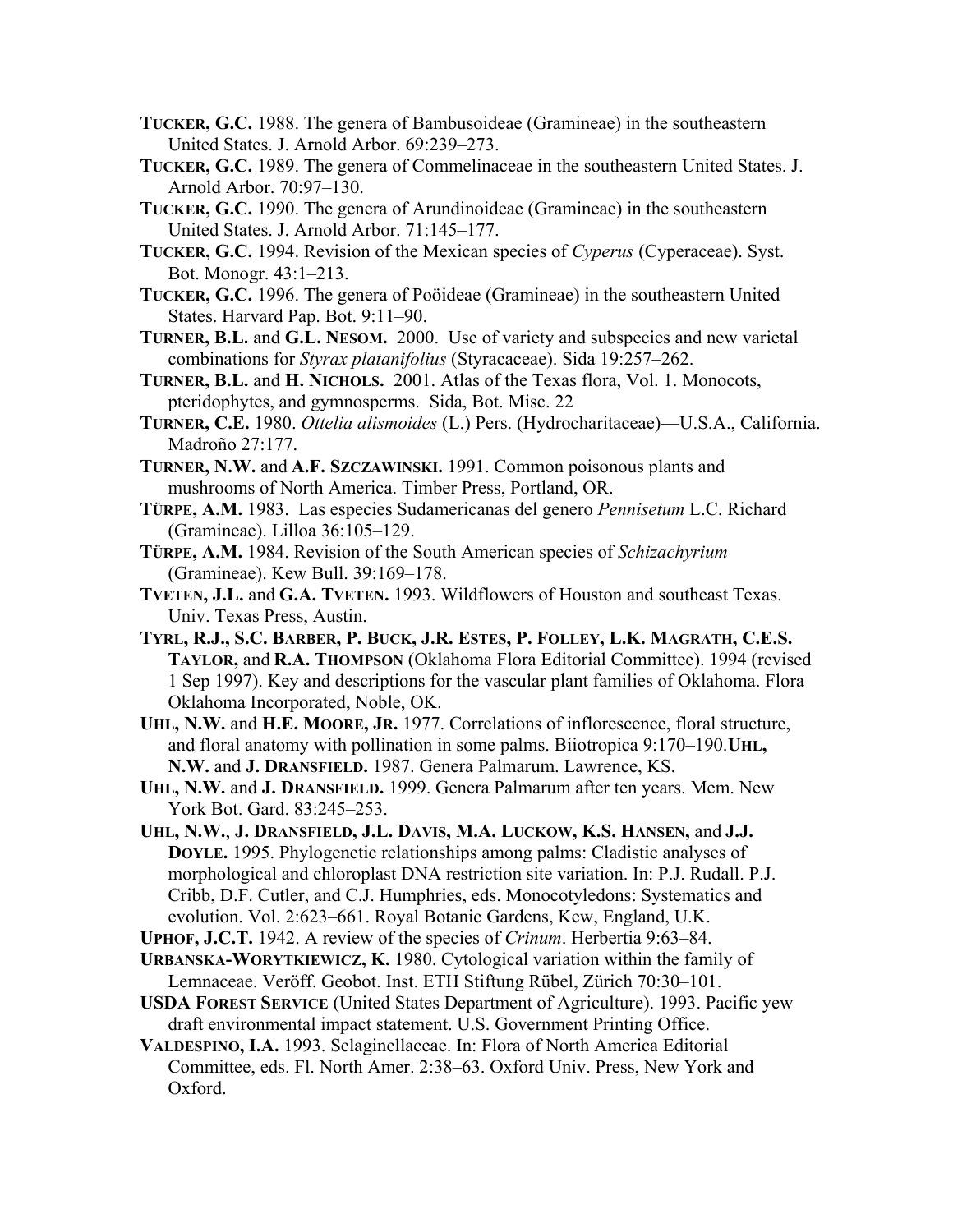- **VALDÉS-REYNA, J.** 1985. A biosystematic study of the genus *Erioneuron* Nash (Poaceae: Eragrostideae). Ph.D. dissertation, Texas A&M Univ., College Station.
- **VALDÉS-REYNA, J.** and **S.L. HATCH.** 1995. Anatomical study of *Erioneuron* and *Dasyochloa* (Poaceae: Chloridoideae: Eragrostideae) in North America. Sida 16:413– 426.
- **VALDÉS-REYNA, J.** and **S.L. HATCH.** 1997. A revision of *Erioneuron* and *Dasyochloa* (Poaceae: Eragrostideae). Sida 17:645–666.
- **VALLS, J.F.M.** 1978. A biosystematic study of *Leptochloa* with special emphasis on *Leptochloa dubia* (Gramineae: Chloridoideae). Ph.D. dissertation, Texas A&M Univ., College Station.
- **VAN DEN BORRE, A.** and **L. WATSON.** 1994. The infrageneric classification of *Eragrostis* (Poaceae). Taxon 43:383–422.
- **VAN DEN BORRE, A.** and **L. WATSON.** 2000. On the Classification of the Chloridoideae: Results from Morphological and Leaf Anatomical Data Analyses. In: S.W.L. Jacobs and Joy Everett, eds. Grasses: Systematics and Evolution. Pp. 180–183. CSIRO Publishing, Collingwood, Victoria, Australia.
- **VAN DER PIJL, L.** and **C.H. DODSON.** 1966. Orchid flowers: Their pollination and evolution. Fairchild Tropical Garden and Univ. Miami Press, Coral Gables, FL.
- **VANGEROW, S., T. TEERKORN,** and **V. KNOOP.** 1999. Phylogenetic information in the mitochondrial nad5 gene of pteridophytes: RNA editing and intro sequences. Pl. Biol. 1:235–243.
- **VAN KLEY, J. (JAMES).** Specialist in Plant Ecology and expert on the Caddo Lake ecosystem. Stephen F. Austin State University, Nacogdoches, TX.
- **VAN SLAGEREN, M.W.** Wild wheats: A monograph of *Aegilops* L. and *Ambylopyrum* (Jaub. & Spach) Eig (Poaceae). Wangeningen Agric. Univ. Pap. 94:1–512.
- **VAN VIERSSEN, W.** 1982. The ecology of communities dominated by *Zannichellia* taxa in western Europe. I. Characterization and autecology of the *Zannichellia* taxa. Aquatic Bot. 12:103–155.
- **VAN WENZEL, P.C.** 1981. A taxonomic revision of the genus *Arthraxon* Beauv. (Gramineae). Blumea 27:255–300.
- **VAN WENZEL, P.C.** 1993. The phylogeny of *Arthraxon* P. Beauv. (Gramineae). Rheedea 3:101–106.
- **VELDKAMP, J.F.** 1973. A revision of *Digitaria* Haller (Gramineae) in Malesia. Notes on Malesian grasses VI. Blumea 21:1–80.
- **VELDKAMP, J.F.** 1976. *Panicum ciliatum* Ell. (Gramineae) has to be called *P. leucoblepharis* Trin. Taxon 25:185–186.
- **VELDKAMP, J.F., R. DE KONING,** and **M.S.M. SOSEF.** 1986. Generic delimitation of *Rottboellia* and related genera (Gramineae). Blumea 31:281–307.
- **VERHOEK, S.** 1978a. Two new species and a new combination in *Manfreda* (Agavaceae). Brittonia 30:165–171.
- **VERHOEK, S.** 1978b. Huaco and amole: A survey of the uses of *Manfreda* and *Prochnyanthes*. Econ. Bot. 32:124–130.
- **VERHOEK, S.E.** 1998. Agavaceae. In: K. Kubitzki, ed. The families and genera of vascular plants, Vol. III. Flowering plants. Monocotyledons: Lilianae (except Orchidaceae). Pp. 60–70. Springer-Verlag, Berlin.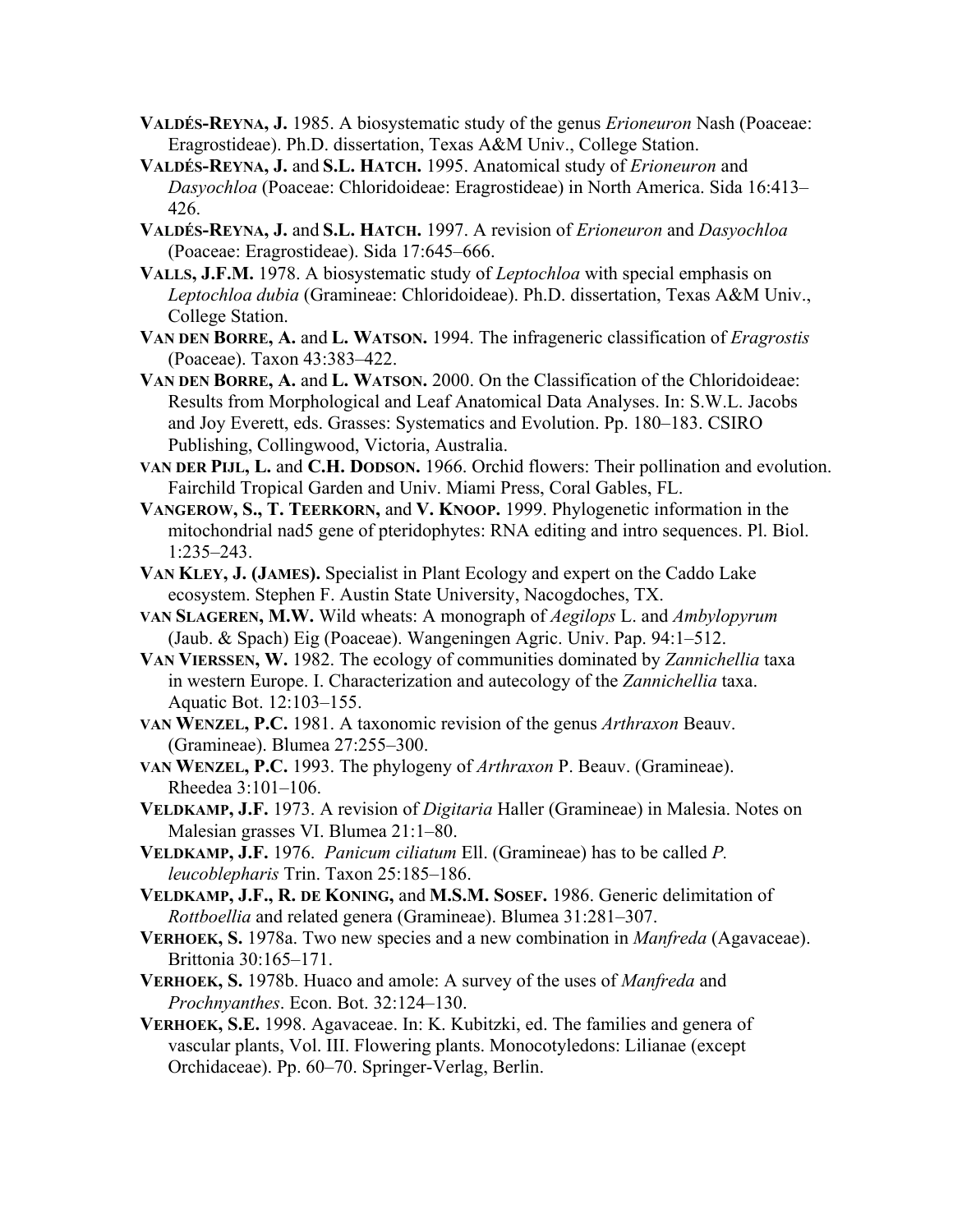- **VERHOEK-WILLIAMS, S.E.** 1975. A study of the tribe Poliantheae (including *Manfreda*) and revisions of *Manfreda* and *Prochyanthes* (Agavaceae). Unpublished doctoral dissertation, Cornell Univ. Diss. Abstr. Int. 36:356.
- **VIEIRA, M.F.** and **N.A. DE SOUZA LIMA.** 1997. Pollination of *Echinodorus grandiflorus* (Alismataceae). Aquatic Bot. 58:89–98.
- **VILLAMIL, C.B.** 1969. El genero *Monanthochloe* (Gramineae). Estudios morfologicos y taxonomicos con especial referencia a la especie Argentina. Kurtziana 5:369–391.
- **VINES, R.A.** 1960. Trees, shrubs and woody vines of the southwest. Univ. of Texas Press, Austin.
- **VINNERSTEN, A.** and **K. BREMER.** 2001. Age and biogeography of major clades in Liliales. Amer. J. Bot. 88:1695–1703.
- **VOSS, E.G.** 1958. Confusion in *Alisma*. Taxon 7:130–133.
- **WAGNER, D.H.** 1993. *Polystichum*. In: Flora of North America Editorial Committee, eds. Fl. North Amer. 2:290–299. Oxford Univ. Press, New York and Oxford.
- **WAGNER, G.M.** 1997. *Azolla*: A review of its biology and utilization. Bot. Rev. (Lancaster) 63:1–26.
- **WAGNER, W.H., JR. (HERB).** Personal communication. Specialist in pteridophytes and evolution of vascular plants; Flora of North America Editorial Committee; retired from a career at the Univ. of Michigan, Ann Arbor.
- **WAGNER, W.H., JR.** 1954. Reticulate evolution in the Appalachian Aspleniums. Evolution 8:103–118.
- **WAGNER, W.H., JR.** 1960. Periodicity and pigmentation in *Botrychium* subg. *Sceptridium* in the northeastern United States. Bull. Torrey Bot. Club 5:303–325.
- **WAGNER, H.W., JR.** 1970. Evolution of *Dryopteris* in relation to the Appalachians. In: P.C. Holt and R.A. Paterson, eds. The distributional history of the biota of the southern Appalachians, Part II: Flora. Pp. 147–192. Research Division Monog. 2, Virginia Polytechnic Institute and State Univ., Blacksburg, VA.
- **WAGNER, W.H., JR.** 1977. Systematic implication of the Psilotaceae. Brittonia 29:54– 63. **WAGNER, W.H., JR.** 1990. Ophioglossaceae. In: K.U. Kramer and P.S. Green. The families and genera of vascular plants, Vol. I. Pteridophytes and gymnosperms. Pp. 193–197. Springer-Verlag, Berlin.
- **WAGNER, W.H., JR.** 1992. *Hiemobotrychium*, a new section of *Botrychium* subgenus *Sceptridium* from the southeastern United States. Novon 2:267–268.
- **WAGNER, W.H.** and **J.M. BEITEL**. 1992. Generic classification of modern North American Lycopodiaceae. Ann. Missouri. Bot. Gard. 79:676–686.
- **WAGNER, W.H., JR.** and **J.M. BEITEL**. 1993. Lycopodiaceae. In: Flora of North America Editorial Committee, eds. Fl. North Amer. 2:18–37. Oxford Univ. Press, New York and Oxford.
- **WAGNER, W.H., JR.** and **A.R. SMITH.** 1993. Pteridophytes. In: Flora of North America Editorial Committee, eds. Fl. North Amer. 1:247–266. Oxford Univ. Press, New York and Oxford.
- **WAGNER, W.H., JR.** and **D.M. JOHNSON.** 1981. Natural history of the ebony spleenwort, *Asplenium platyneuron* (Aspleniaceae) in the Great Lakes area. Canad. Field-Naturalist 95:156–166.
- **WAGNER, W.H., JR.** and **D.M. JOHNSON.** 1983. Trophopod, a commonly overlooked storage structure of potential systematic value in ferns. Taxon 32:268–269.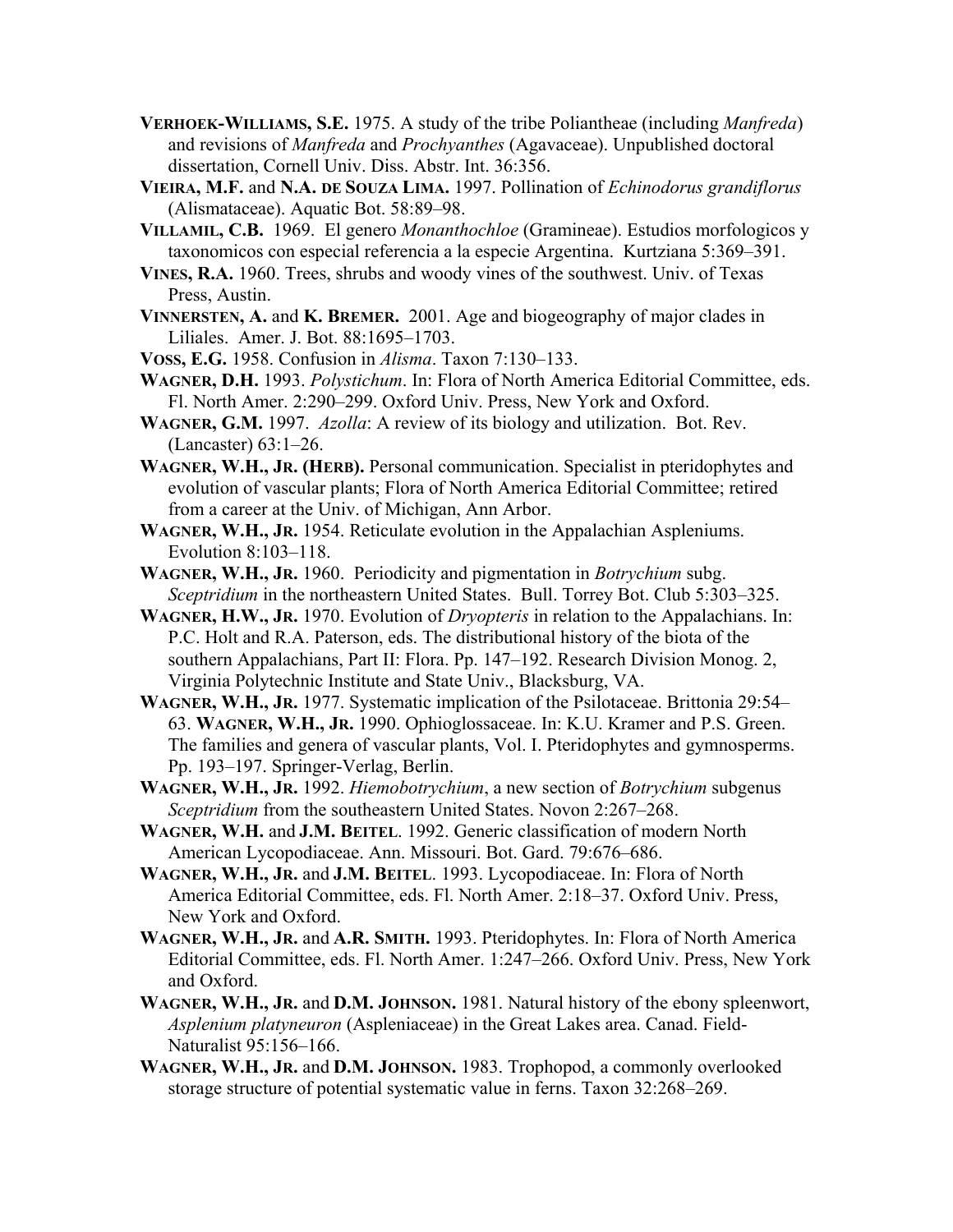- **WAGNER, W.H., JR.** and **F.S. WAGNER.** 1993. Ophioglossaceae. In: Flora of North America Editorial Committee, eds. Fl. North Amer. 2:85–106. Oxford Univ. Press, New York and Oxford.
- **WAGNER, W.H., JR., C.M. ALLEN,** and **G.P. LANDRY.** 1984. *Ophioglossum ellipticum* Hook. & Grev. in Louisiana and the taxonomy of *O. nudicaule* L.f. Castanea 49:99–110.
- **WAGNON, H.K.** 1952. A revision of the genus *Bromus*, section *Bromopsis*, of North America. Brittonia 7:415–480.
- **WAINES, J.G.** and **D. BARNHART.** 1992. Biosystematic research in *Aegilops* and *Triticum*. Hereditas 116:207–212.
- **WAINES, J.G., HILU, K.W.,** and **H.C. SHARMA.** 1982. Species formation in *Aegilops* and *Triticum* In: J.R. Estes, R.J. Tyrl, and J.N. Bunken, eds. Grasses and grasslands: Systematics and ecology. Pp. 89-108. Univ Oklahoma Press, Norman.
- **WALLACE, J.W.** and **K.R. MARKHAM**. 1978. Flavanoids of the primitive ferns: Stromatopteris, Schizaea, Gleichenia, Hymenophyllum, and Cardiomanes. Amer. J. Bot. 65:965–969.
- **WANG, J.K.** and **S. HIGA,** eds. 1983. Taro: A review of *Colocasia esculenta* and its potentials. Univ. of Hawaii Press, Honolulu.
- **WARD, B.J.** 2000. The genus *Zephyranthes*. Rock Gard. Quart. 58:129–135.
- **WARD, D.B.** 1974. On the scientific name of the longleaf pine. Rhodora 76:20–24.
- WARE, D.M.E. (DONNA). Expert on endangered species and Valerianaceae. For many years Curator of the Herbarium, College of William and Mary, Williamsburg, VA.
- **WARWICK, S.I.** and **S.G. AIKEN.** 1986. Electrophoretic evidence for the recognition of two species in annual wild rice (*Zizania*, Poaceae). Syst. Bot. 11:464–473.
- **WATSON, F.D.** 1985. The nomenclature of pondcypress and baldcypress. Taxon 34:506– 509.
- **WATSON, F.D.** 1993. Taxodium. In: Flora of North America Editorial Committee, eds. Fl. North Amer. 2:403–404. Oxford Univ. Press, New York and Oxford.
- **WATSON, F.D.** and **J.E. ECKENWALDER.** 1993. Cupressaceae (family description and key to genera). In: Flora of North America Editorial Committee, eds. Fl. North Amer. 2:399–401. Oxford Univ. Press, New York and Oxford.
- **WATSON, G. (GERALDINE).** Personal communication. Botanist and artist who was instrumental in the formation of the Big Thicket National Preserve. Currently operating the Watson Pinelands Preserve, Warren, TX, in an attampt to preserve a remnant of the Big Thicket ecosystem.
- **WATSON, L.** and **M.J. DALLWITZ.** 1992. The grass genera of the world. CAB International, Wallingford, Oxon, U.K.
- **WEAKLEY, A.S.** 2000. Flora of the Carolinas and Virginia. Xerox copies distributed by the author. Durham, NC.
- **WEAKLEY, A.** and **P.M. PETERSON.** 1998. Taxonomy of the *Sporobolus floridanus* complex (Poaceae: Sporobolinae)*.* Sida 18:247–270.
- **WEATHERBY, C.A.** 1939. The group of *Polypodium polypodioides*. Contr. Gray Herb. 124:22–35.
- **WEATHERS, S.A.** 1998. Field guide to plants poisonous to livestock: Western U.S. Rosebud Press, Fruitland, UT.
- **WEATHERWAX, P.** 1928. Cleistogamy in two species of *Danthonia*. Bot. Gaz. (Crawfordville) 85:104–109.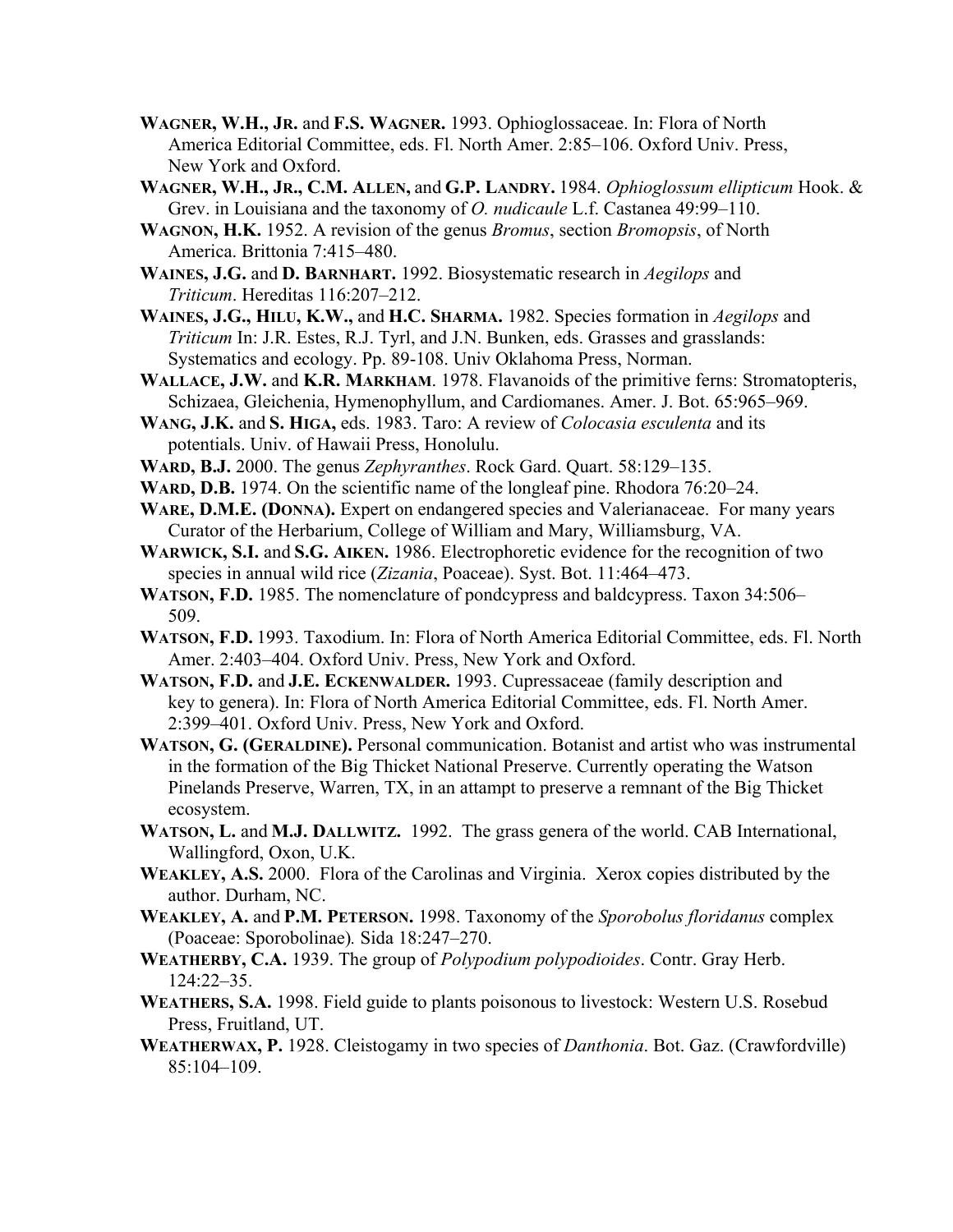- **WEBB, D.A.** 1980. *Leucojum*. In: Tutin, T.G., V.H. Heywood, N.A. Burges, D.M. Moore, D.H. Valentine, S.M. Walters, and D.A. Webb, eds. Flora Europaea 5:76–77. Cambridge Univ. Press, Cambridge, England, U.K.
- **WEBBER, J.M.** 1953. Yuccas of the southwest. Agric. Monogr. U.S.D.A. 17:1–97.
- **WEBSTER, R.D.** 1980. Distribution records for *Digitaria bicornis* in eastern United States. Sida 8:352–353.
- **WEBSTER, R.D.** 1987. Taxonomy of *Digitaria* section *Digitaria* in North America (Poaceae: Paniceae). Sida 12:209–222.
- **WEBSTER, R.D.** 1988. Genera of the North American Paniceae (Poaceae: Panicoideae). Syst. Bot. 13:576–609.
- **WEBSTER, R.D.** 1992. Character significance and generic similarities in the Paniceae (Poaceae: Panicoideae). Sida 15:185–213.
- **WEBSTER, R.D.** 1993a. Nomenclature of *Setaria* (Poaceae: Paniceae). Sida 15:447–489.
- **WEBSTER, R.D.** 1993b. *Stenotaphrum*. In: J.C. Hickman, ed. The Jepson manual: Higher plants of California. Pp. 1298–1299. Univ. of California Press, Berkeley.
- **WEBSTER, R.D.** 1995. Nomenclatural changes in *Setaria* and *Paspalidium* (Poaceae: Paniceae). Sida 16:439–446.
- **WEBSTER, R.D.** and **S.L. HATCH.** 1981a. Taxonomic relationships of Texas specimens of *Digitaria ciliaris* and *Digitaria bicornis* (Poaceae). Sida 9: 34–42.
- **WEBSTER, R.D.** and **S.L. HATCH.** 1981b. Two *Digitaria* species (Poaceae) new to the New World. Sida 9:87–88.
- **WEBSTER, R.D.** and **S.L. HATCH.** 1990. Taxonomy of *Digitaria* section *Aequiglumae* (Poaceae: Paniceae). Sida 14:145–167.
- **WEBSTER, R.D.** and **R.B. SHAW.** 1982. Relationship between *Digitaria milanjiana* (Poaceae: Paniceae) and the annual species of *Digitaria* section *Digitaria* in North America. Sida 9:333–343.
- **WEBSTER, R.D.** and **R.B. SHAW.** 1995. Taxonomy of the native North American species of *Saccharum* (Poaceae: Andropogoneae). Sida 16:551–580.
- **WEBSTER, R.D., J.H. KIRKBRIDE,** and **J.V. REYNA.** 1989. New World genera of the Paniceae (Poaceae: Panicoideae). Sida 13:393–417.
- **WEHRMEISTER, J.R.** and **R.L. STUCKEY.** 1992 Life history of *Potamogeton crispus*. Mich. Bot. 31:3–16.
- **WELDY, T.W., H.T. MLODOZENIEC, L.E. WALLACE,** and **M.A. CASE.** 1996. The current status of *Cypripedium kentuckiense* (Orchidaceae) including a morphological analysis of a newly discovered population in eastern Virginia. Sida 17:423–435.
- **WEN, J.** 1999. Evolution of eastern Asian and eastern North American disjunct distributions in flowering plants. Ann. Rev. Ecol. Syst. 30:421–455.
- **WERTH, C.R., M.L. HASKINS,** and **A. HULBURT.** 1985. *Osmunda cinnamomea* forma *frondosa* at Mountain Lake, Virginia. Amer. Fern J. 75:128–132.
- **WERTH, C.R., K.W. HILU,** and **C.A. LANGER.** 1994. Isozymes of *Eleusine* (Gramineae) and the origin of finger millet. Amer. J. Bot. 81:1186–1198.
- **WHALEN, M.D.** 1991. Taxnomy of *Saccharum* (Poaceae). Baileya 23:109–125.
- **WHANG, S.S., K. KIM,** and **W.M. HESS.** 1998. Variation of silica bodies in leaf epidermal long cells within and among seventeen species of *Oryza* (Poaceae). Amer. J. Bot. 85:461–466.
- **WHETSTONE, R.D.** 1993. Ginkgoaceae. In: Flora of North America Editorial Committee, eds. Fl. North Amer. 2:350-351. Oxford Univ. Press, New York and Oxford.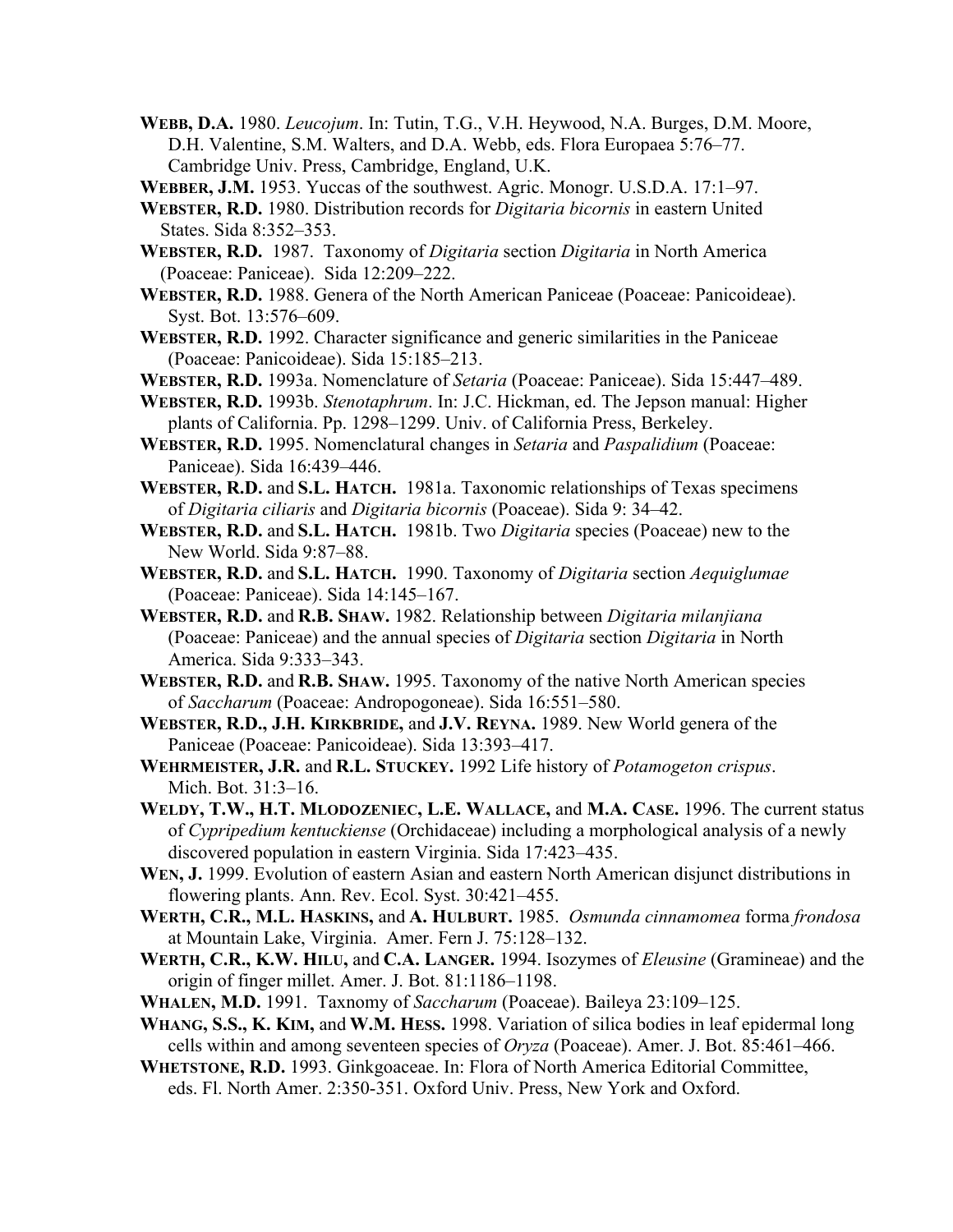- **WHETSTONE, R.D.** and **T.A. ATKINSON.** 1993. Osmundaceae. In: Flora of North America Editorial Committee, eds. Fl. North Amer. 2:107–109. Oxford Univ. Press, New York and Oxford.
- **WHIGHAM, D.** 1974. An ecological life history study of *Uvularia perfoliata* L. Amer. Midl. Nat. 91:343–359.
- **WHITE, H.L., J.R. BRANCH,** and **W.C. HOLMES.** 1998. Comments on the distribution of *Tillandsia recurvata* L. (Bromeliaceae) in Texas. Phytologia 84:93–97.
- **WHITE, R.A.** 1977. Taxonomic and morphological relationships of the Psilotaceae. Brittonia  $29.1 - 2$
- **WHITEBREAD, C.** 1941. Beware of "Lycopodium"! Amer. Fern J. 31:100–102.
- **WHITING, M.G.** 1989. Neurotoxicity of cycads: An annotated bibliography for the years 1829– 1889.
- **WIEGAND, K.M.** 1900. *Juncus tenuis* Willd. and some of its North American allies. Bull. Torrey Bot. Club. 27:511–527.
- **WIEGLEB, G.** 1988. Notes on pondweeds—Outlines for a monographical treatment of the genus *Potamogeton* L. Feddes Repert. 99:249–266.
- **WIKSTRÖM, N.** and **P. KENRICK.** 1997. Phylogeny of Lycopodiaceae (Lycopsida) and the relationships of *Phylloglossum drummondii* Kunze based on *rbc*L sequences. Int. J. Plant Sci. 158:862–871.
- **WIKSTRÖM, N.** and **P. KENRICK.** 2000. Relationships of *Lycopodium* and *Lycopodiella* based on combined plastid rbcL gene and trnL introng sequence data. Syst. Bot. 25:495–510.
- **WILBUR, R.L.** 1963. A revision of the North American genus *Uvularia* (Liliaceae). Rhodora 65:158–188.
- **WILDER, G.J.** 1974a. Symmetry and development of *Limnobium spongia* (Hydrocharitaceae). Amer. J. Bot. 61:624–642.
- **WILDER, G.J.** 1974b. Symmetry and development of pistillate *Vallisneria americana* (Hydrocharitaceae). Amer. J. Bot. 61:846–866.
- **WILKEN, D.H.** 1993a. *Koeleria*. In: J.C. Hickman, ed. The Jepson manual: Higher plants of California. Pp. 1267. Univ. of California Press, Berkeley.
- **WILKEN, D.H.** 1993b. *Lolium*. In: J.C. Hickman, ed. The Jepson manual: Higher plants of California. Pp. 1270. Univ. of California Press, Berkeley.
- **WILKEN, D.H.** and **E.L. PAINTER**. 1993. *Bromus*. In: J.C. Hickman, ed. The Jepson manual: Higher plants of California. Pp. 1239–1243. Univ. of California Press, Berkeley.
- **WILLS, M.M.** and **H.S. IRWIN.** 1961. Roadside flowers of Texas. Univ. of Texas Press, Austin.
- **WILLSON, G.D.** and **J. STUBBENDIECK.** 2000. A provisional model for smooth brome management in degraded tallgrass prairie. Ecol. Restoration 18:34–38.
- **WILSON, K.A.** 1960. The genera of Arales in the southeastern United States. J. Arnold Arbor. 41:47–72.**WILSON, P.** 1909. Typhaceae. N. Amer. Fl. 17:3–4.
- **WINDHAM, M.D.** 1987a. Chromosomal and electrophoretic studies of the genus *Woodsia* in North America. Amer. J. Bot. 74:715.
- **WINDHAM, M.D.** 1987b. *Argyrochosma*, a new genus of cheilanthoid ferns. Amer. Fern J. 77:37–41.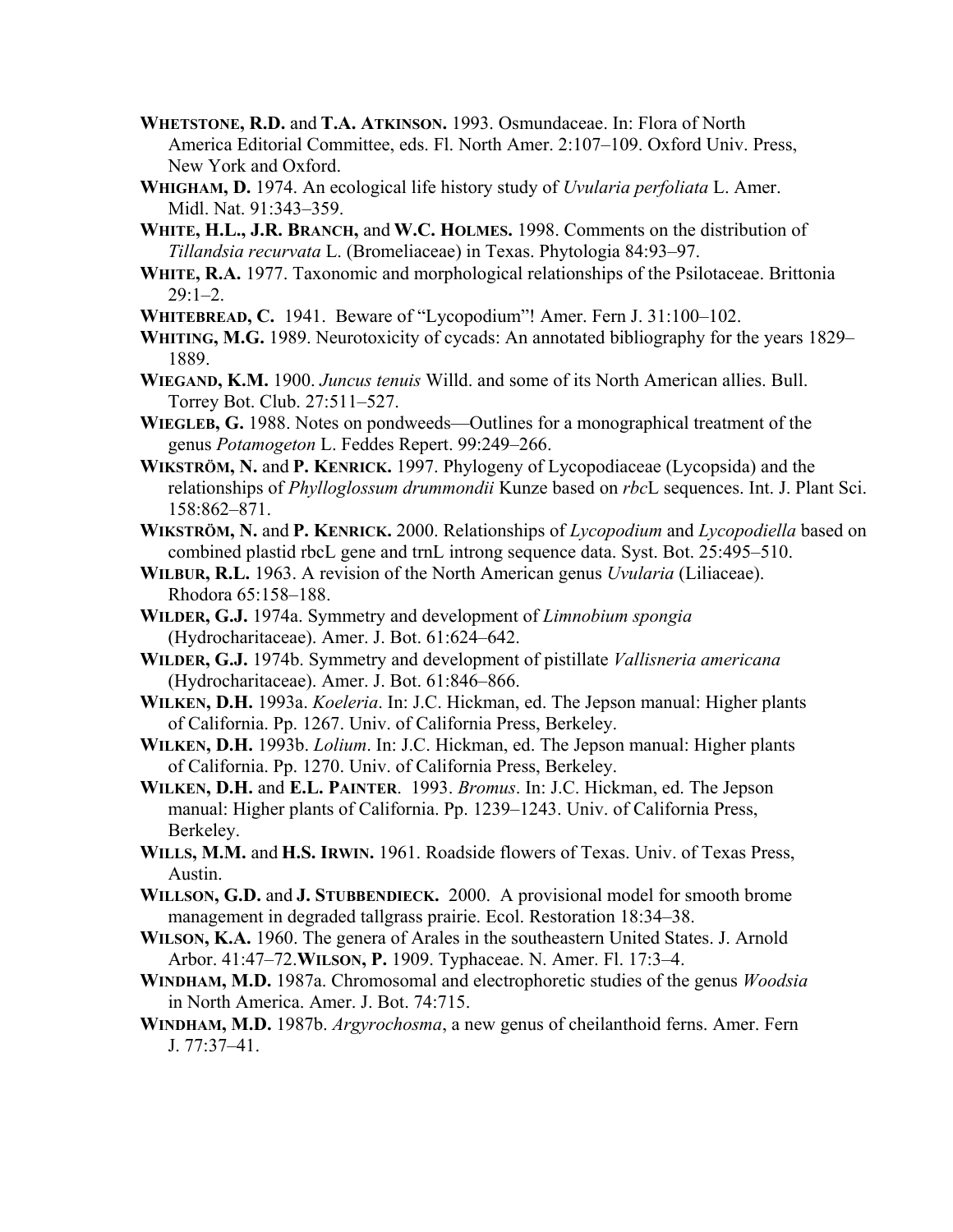- **WINDHAM, M.D.** 1993a. Pteridaceae (family description and key to genera). In: Flora of North America Editorial Committee, eds. Fl. North Amer. 2:122–124. Oxford Univ. Press, New York and Oxford.
- **WINDHAM, M.D.** 1993b. *Argyrochosma*. In: Flora of North America Editorial Committee, eds. Fl. North Amer. 2:171–175. Oxford Univ. Press, New York and Oxford.
- **WINDHAM, M.D.** 1993c. *Pellaea*. In: Flora of North America Editorial Committee, eds. Fl. North Amer. 2:175–186. Oxford Univ. Press, New York and Oxford.
- **WINDHAM, M.D.** 1993d. *Woodsia*. In: Flora of North America Editorial Committee, eds. Fl. North Amer. 2:270–280. Oxford Univ. Press, New York and Oxford.
- **WINDHAM, M.D.** and **E.W. RABE.** 1993. *Cheilanthes*. In: Flora of North America Editorial Committee, eds. Fl. North Amer. 2:152–169. Oxford Univ. Press, New York and Oxford.
- **WIPFF, J.K. (JOSEPH).** Personal communication. Specialist in Poaceae trained at Texas A&M Univ.; Taxonomist and Assistant Plant Breeder, Pure Seed Testing, Inc., Hubbard, OR.
- **WIPFF, J.K.** 1996a. Nomenclatural combinations in *Schizachyrium* (Poaceae: Andropogoneae). Phytologia 80:35–39.
- **WIPFF, J.K.** 1996b. Nomenclatural combinations in the *Andropogon gerardii* complex (Poaceae: Andropogoneae). Phytologia 80:343–347.
- **WIPFF, J.K.** and **S.L. HATCH.** 1988. Nomenclatural changes in *Taeniatherum* and *Digitaria* (Poaceae). Sida 13:119–121.
- **WIPFF, J.K.** and **S.L. HATCH.** 1992. *Eustachys caribaea* (Poaceae: Chlorideae) in Texas. Sida 15:160–162.
- **WIPFF, J.K.** and **S.L. HATCH.** 1994. A systematic study of *Digitaria* sect. *Pennatae* (Poaceae: Paniceae) in the New World. Syst. Bot. 19:613–627.
- **WIPFF, J.K.** and **S.D. JONES.** 1994 [1995]. Nomenclatural combinations in Poaceae and Cyperaceae. Phytologia 77:456–464.
- **WIPFF, J.K.** and **S.D. JONES.** 1995. Nomenclatural combination in Poaceae. Phytologia 78:244–245.
- **WIPFF, J.K.** and **S.D. JONES.** 1996. A new combination in *Bouteloua* (Poaceae). Sida 17:109–110.
- **WIPFF, J.K.** and **J.F. VELDKAMP.** 1999. *Pennisetum advena* sp. nov. (Poaceae: Paniceae): A common ornamental grass throughout the southern United States. Sida 18:1031–1036.
- **WIPFF, J.K., S.D. JONES,** and **C.T. BRYSON.** 1994. *Eustachys glauca* and *E. caribaea* (Poaceae: Chlorideae): The first reports for Mississippi. Sida 16:211–212.
- **WIPFF, J.K., R.I. LONARD, S.D. JONES,** and **S.D. HATCH.** 1993. The genus *Urochloa* (Poaceae: Paniceae) in Texas, including one previously unreported species for the state. Sida 15:405–413.
- **WITCOMBE, J.R.** 1983. A guide to the species of *Aegilops* L.: Their taxonomy, morphology and distribution. International Board for Plant Genetic Resources, Rome, Italy.
- **WITHERSPOON, J.T.** 1977. New taxa and combinations in *Eragrostis* (Poaceae). Ann. Missouri Bot. Gard. 64:324–329.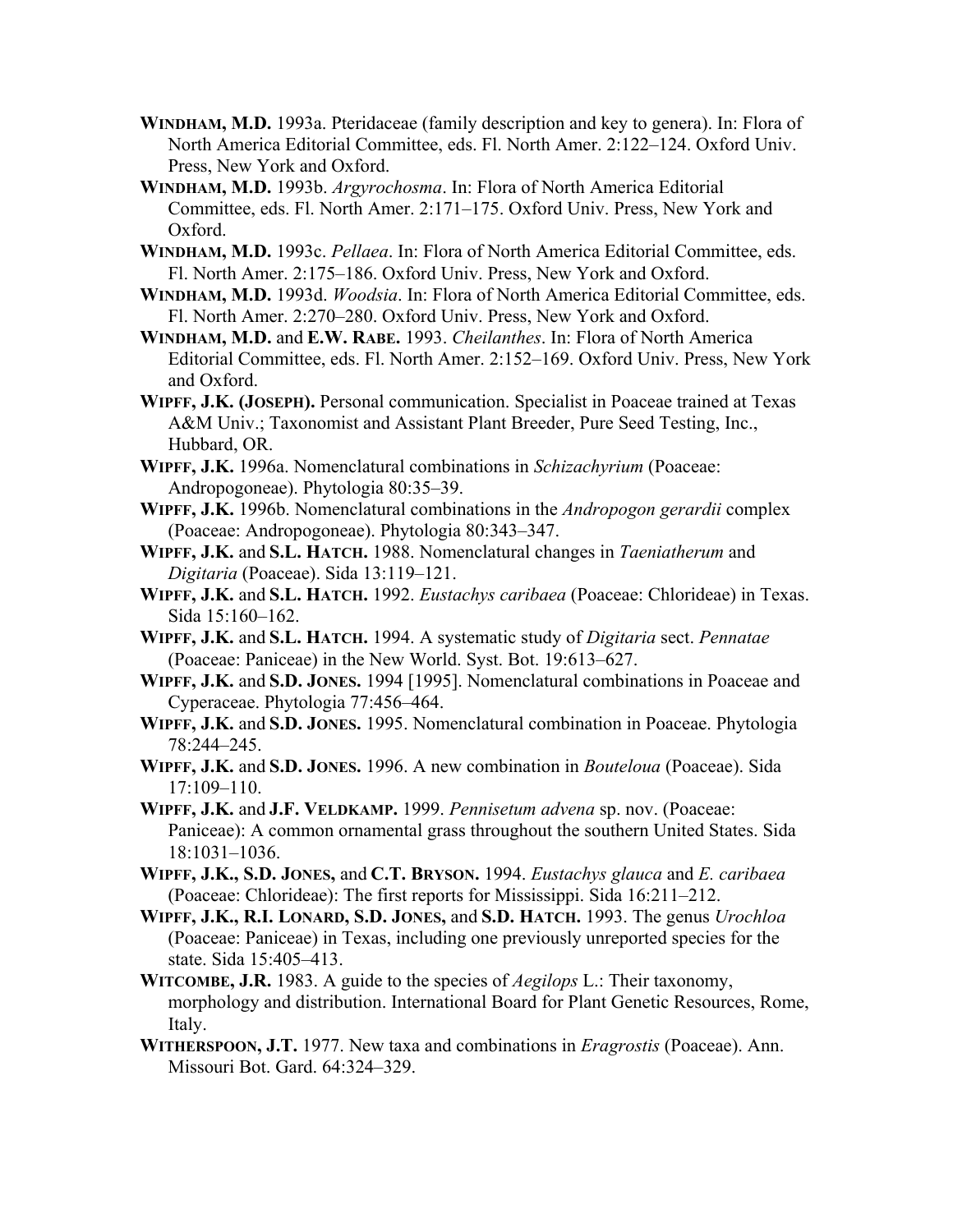- **WOLF, K.H., M. GOUY, Y-W. YANG, P.M. SHARP,** and **W-H. LI.** 1989. Date of the monocot–dicot divergence estimated from chloroplast DNA sequence data. Proc. Natl. Acad. Sci. U.S.A. 86:6201–6205.
- **WOLF, P.G.** 1995. Phylogenetic analyses of *rbcL* and nuclear ribosomal RNA gene sequences in Dennstaeditiaceae. Amer. Fern. J. 85:306–327.
- **WOLF, P.G.** 1997. Evaluation of ATPB nucleotide sequences for phylogenetic studies of ferns and other pteridophytes. Amer. J. Bot. 84:1429–1440.
- **WOOD, C.E., JR.** 1983. The genera of Burmanniaceae in the southeastern United States. J. Arnold Arbor. 64:293–307.
- **WOODCOCK, H.B.D.** and **W.T. STEARN.** 1950. Lilies of the world: Their cultivation and classification. Charles Scribner's Sons, New York.
- **WOODLAND, D.W.** 1997. Contemporary plant systematics, 2nd ed. Andrews Univ. Press, Berrien Springs, MI.
- **WOODSON, R.E., JR.** 1942. Commentary on the North American genera of Commelinaceae. Ann. Missouri Bot. Gard. 29:141–154.
- **WOOTEN, J.W.** 1973. Taxonomy of seven species of *Sagittaria* from eastern North America. Brittonia 25:64–74.
- **WOOTEN, J.W.** and **S.A. BROWN.** 1983. Observations of inflorescence patterns and flower sex in a population of *Sagittaria papillosa* Buch. (Alismataceae). Aquatic Bot. 15:409–418.
- **WU, Z.** 1983. On the significance of Pacific intercontinental discontinuity. Ann. Missouri Bot. Gard. 70:577–590.
- **WUNDERLIN, R.P.** and **B.F. HANSEN.** 2000a. Flora of Florida, Vol. 1. Pteridophytes and gymnosperms. Univ. Press of Florida, Gainesville.
- **WUNDERLIN, R.P.** and **B.F. HANSEN.** 2000b. Gymnosperms. In: R.P. WUNDERLIN. and B.F. HANSEN. Flora of Florida, Vol. 1(Pteridophytes and gymnosperms):301–328. Univ. Press of Florida, Gainesville.
- **XIANG, Q.-Y., D.E. SOLTIS,** and **P.S. SOLTIS.** 1998. Phylogenetic relationships of Cornaceae and close relatives inferred from *matK* and *rbcL* sequences. Amer. J. Bot. 85:285–297.
- **XIANG, QIU-YUN, D.E. SOLTIS** and **P.S. SOLTIS.** 1998. The eastern Asian and eastern and western North American floristic disjuction: Congruent phylogenetic patterns in seven diverse genera. Mol. Phylogenet. and Evol. 10:178–190.
- **XIFREDA, C.C.** 2000. Evaluation of pollen and vegetative characters in the systematics of South American species of Dioscorea (Dioscoreaceae). In: K.L. Wilson and D.A. Morrison, eds. Monocots: Systematics and Evolution. Pp. 488–496. CSIRO Publishing, Collingwood, Victoria, Australia.
- **YAMASHITA, J.** and **M.N. TAMURA.** 2000. Molecular phylogeny of the Convallariaceae (Asparagales). In: K.L. Wilson and D.A. Morrison, eds. Monocots: Systematics and Evolution. Pp.387–400. CSIRO Publishing, Collingwood, Victoria, Australia.
- **YANG, J. , J. LOVETT-DOUST,** and **L. LOVETT-DOUST.** 1999. Seed germination patterns in green dragon (*Arisaema dracontium*, Araceae). Amer. J. Bot. 86:1160–1167.
- **YATAMBE, Y., H. NISHIDA,** and **N. MURAKAMI.** 1999. Phylogeny of Osmundaceae inferred from *rbcL* nucleotide sequences and comparison to the fossil evidences. J. Pl. Res. 112:397–404.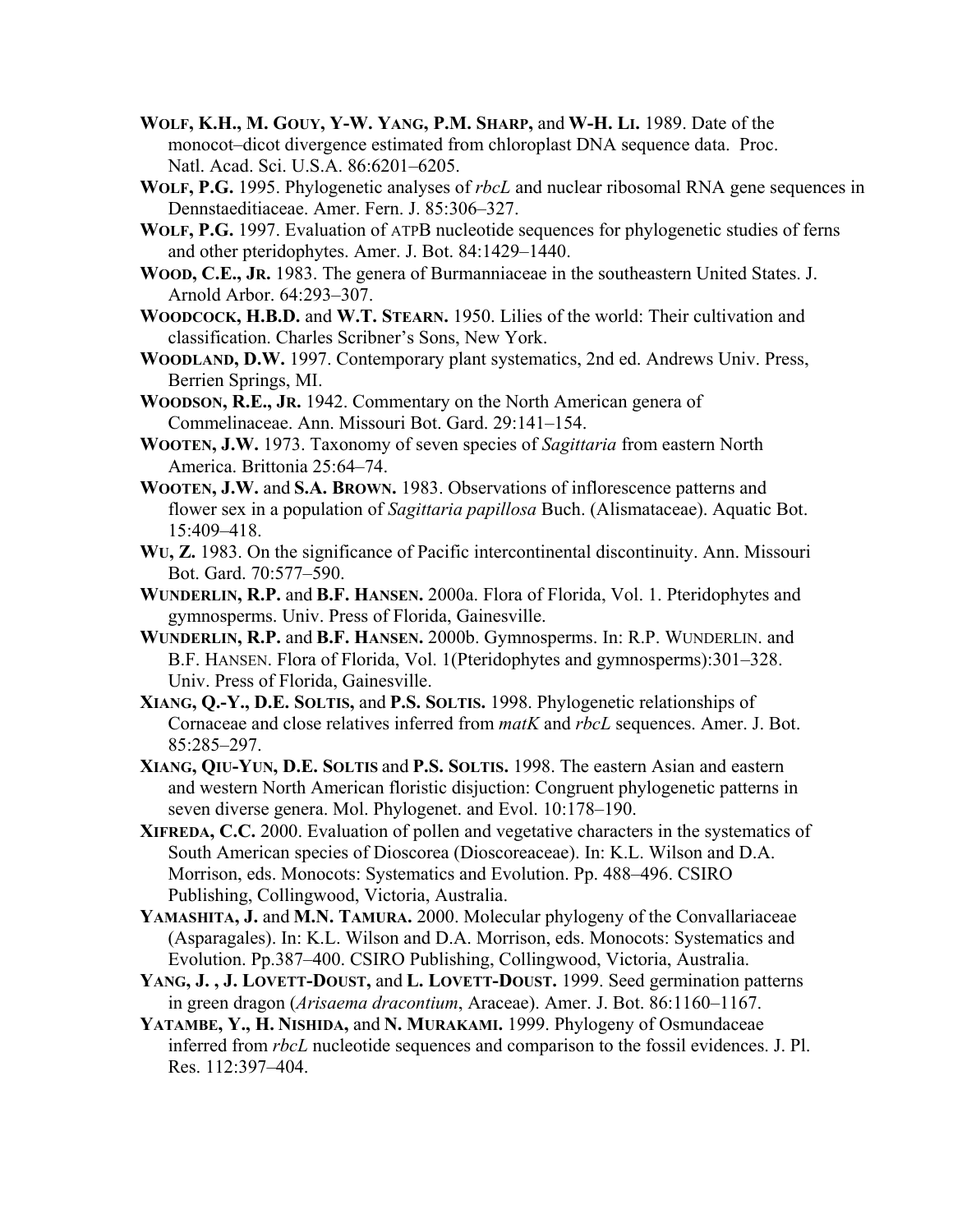- **YATES, H.O.** 1966a. Morphology and cytology of *Uniola* (Gramineae). SouthW. Naturalist 11:145–189.
- **YATES, H.O.** 1966b. Revision of grasses traditionally referred to *Uniola* II. *Chasmanthium*. SouthW. Naturalist 11:415–455.
- **YATSKIEVYCH, G.** 1993. *Cyrtomium*. In: Flora of North America Editorial Committee, eds. Fl. North Amer. 2:299–300. Oxford Univ. Press, New York and Oxford.
- **YATSKIEVYCH, G.** 1999. Steyermark's Flora of Missouri. Missouri Dept. of Conservation, Jefferson City, in cooperation with the Missouri Botanical Garden Press, St. Louis.
- **YEN, A.C.** and **R.G. OLMSTEAD.** 2000. Molecular systematics of Cyperaceae tribe Cariceae based on two chloroplast DNA regions: *ndhF* and *trnL* intron-intergenic spacer. Syst. Bot. 25:479–494.
- **YING, T.S.** 1983. The floristic relationships of the temperate forest regions of China and the United States. Ann. Missouri Bot. Gard. 70:597–604.
- **YODER, C.K., T.L. THUROW, D.H. CARLSON,** and **B.L. CAESAR.** 1995. Root distribution patterns of common curlymesquite and sideoats grama on two Texas rangeland sites. SouthW. Naturalist 40:273–280.
- **ZECH, J.C.** and **P.R. MANNING.** 1996. *Ophioglossum engelmannii* in Trans-Pecos, Texas. Amer. Fern J. 86:102.
- **ZECH, J.C., P.R. MANNING,** and **W.H. WAGNER, JR.** 1998. A new adder's tongue (*Ophioglossum*: Ophioglossaceae) for North America. Sida 18:307-313.
- **ZHANG, W.** and **L.G. CLARK.** 2000. Phylogeny and classification of the Bambusoideae (Poaceae). In: S.W.L. Jacobs and Joy Everett, eds. Grasses: Systematics and Evolution. Pp. 35–42. CSIRO Publishing, Collingwood, Victoria, Australia.
- **ZIMMERMAN, J.H.** A monograph of *Veratum*. Ph.D. dissertation, Univ. of Wisconsin, Madison.
- **ZOHARY, D.** and **M. HOPF.** 1994. Domestication of plants in the Old World, 2nd ed. Oxford Univ. Press, New York.
- **ZOHARY, M.** 1982. Plants of the Bible. Cambridge Univ. Press, Cambridge, England, U.K.
- **ZOMLEFER, W.B.** 1996. The Trilliaceae in the southeastern United States. Harvard Pap. Bot. No. 9:91–120.
- **ZOMLEFER, W.B.** 1997a. The genera of Melanthiaceae in the southeastern United States. Harvard Pap. Bot. 2:133–177.
- **ZOMLEFER, W.B.** 1997b. The genera of Tofieldiaceae in the southeastern United States. Harvard Pap. Bot. 2:179–194.
- **ZOMLEFER, W.B.** 1997c. The genera of Nartheciaceae in the southeastern United States. Harvard Pap. Bot. 2:195–211.
- **ZOMLEFER, W.B.** 1998. The genera of Hemerocallidaceae in the southeastern United States. Harvard Pap. Bot. 3:113–145.
- **ZOMLEFER, W.B.** 1999. Advances in angiosperm systematics: Examples from the Liliales and Asparagales. J. Torrey Bot. Soc. 126:58–62.
- **ZONA, S.** 1987. Phenology and pollination biology of *Sabal etonia* (Palmae) in southeastern Florida. Principes 31:177–182.
- **ZONA, S.** 1990. A monograph of *Sabal* (Arecaceae: Coryphoideae). Aliso 12:583–666.